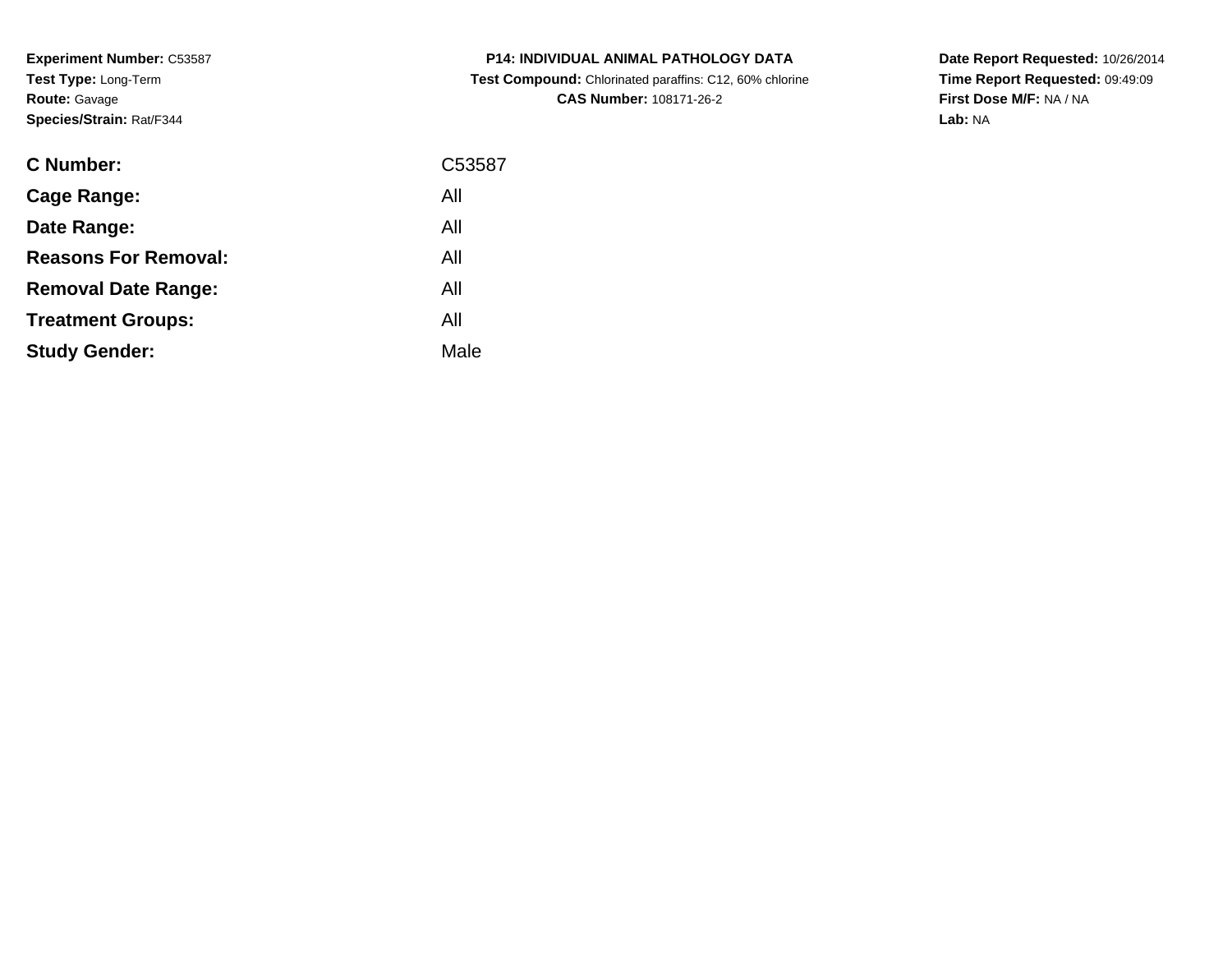**Test Type:** Long-Term

**Route:** Gavage

 $\sim$ 

**Species/Strain:** Rat/F344

# **P14: INDIVIDUAL ANIMAL PATHOLOGY DATA**

 **Test Compound:** Chlorinated paraffins: C12, 60% chlorine**CAS Number:** 108171-26-2

| <b>ANIMAL ID: 1_001</b> | <b>TRT#: 1</b>            | <b>SEX: Male</b>                    | DAY ON TEST: |
|-------------------------|---------------------------|-------------------------------------|--------------|
|                         | <b>DOSE: 625.0 MG/KG</b>  | <b>DISP:</b> Moribund Sacrifice     | HISTO:       |
| <b>OBSERVATIONS</b>     |                           |                                     |              |
| Adrenal gland           | Medulla                   | Pheochromocytoma                    |              |
| Eye                     |                           | Cataract                            |              |
|                         |                           | Retinopathy                         |              |
| Heart                   |                           | Fibrosis, Focal                     |              |
| Kidney                  | Cortex                    | Cyst, Multiple                      |              |
|                         |                           | Nephropathy                         |              |
| Liver                   |                           | Cytologic Alteration, Nos           |              |
|                         |                           | Hypertrophy, Nos                    |              |
| Lung                    |                           | Lymphocytic Inflammatory Infiltrate |              |
| Nasal cavity            |                           | Lymphocytic Inflammatory Infiltrate |              |
| Pancreas                |                           | Acinar-Cell Adenoma                 |              |
| Pituitary gland         | <b>Anterior Pituitary</b> | Cyst, Nos                           |              |
| Preputial gland         |                           | Adenoma, Nos                        |              |
|                         |                           | Inflammation, Acute Suppurative     |              |
| Prostate                |                           | Inflammation, Acute Suppurative     |              |
| Stomach                 | Forestomach               | Hyperkeratosis                      |              |
|                         | Forestomach               | Hyperplasia, Epithelial             |              |
| Testis                  |                           | Interstitial-Cell Tumor             |              |
| Thyroid                 |                           | Follicular-Cell Adenoma             |              |
| PRIMARY CAUSE OF DEATH  |                           |                                     |              |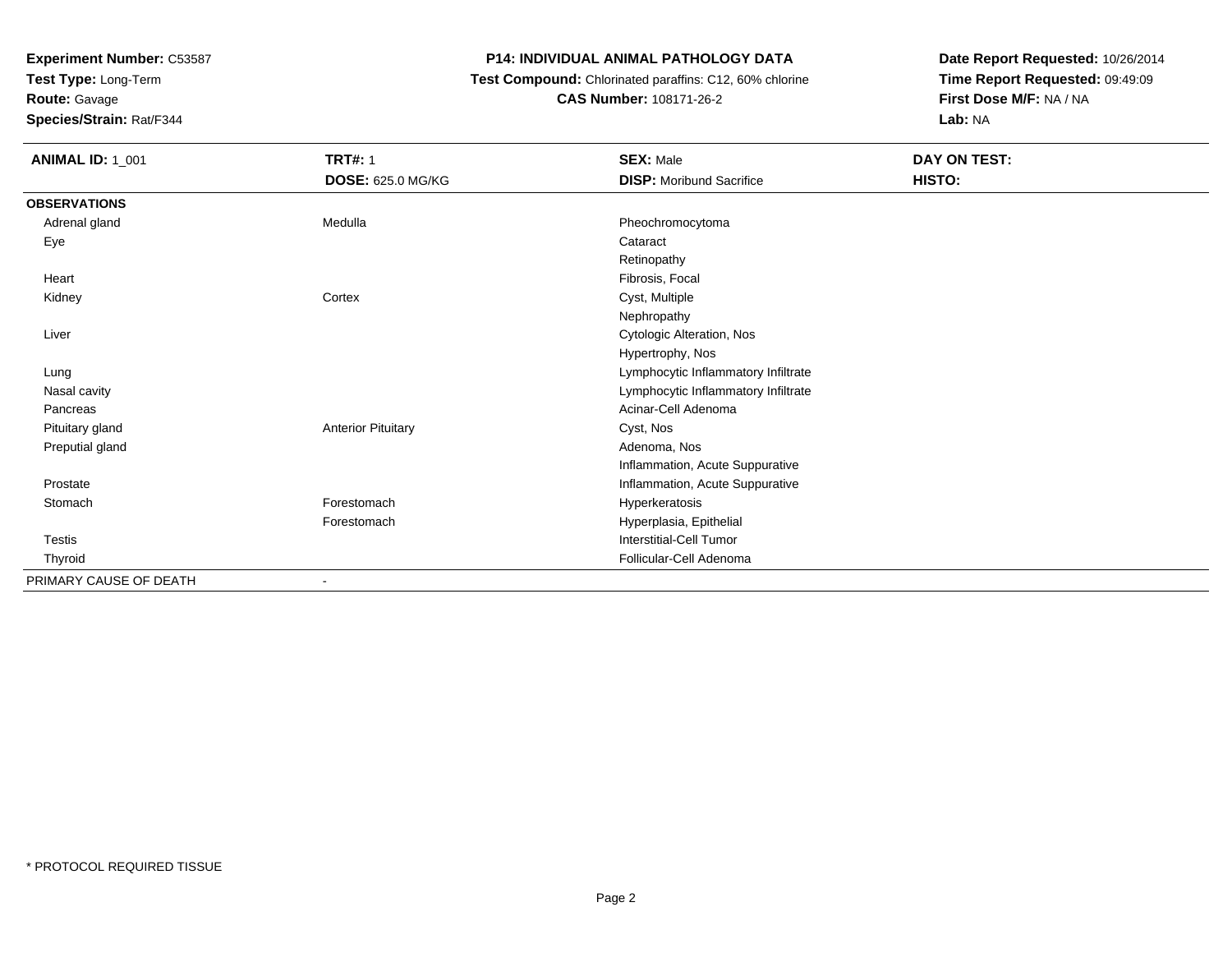| <b>Experiment Number: C53587</b><br>Test Type: Long-Term<br><b>Route: Gavage</b><br>Species/Strain: Rat/F344 |                          | P14: INDIVIDUAL ANIMAL PATHOLOGY DATA<br>Test Compound: Chlorinated paraffins: C12, 60% chlorine<br>CAS Number: 108171-26-2 | Date Report Requested: 10/26/2014<br>Time Report Requested: 09:49:09<br>First Dose M/F: NA / NA<br>Lab: NA |
|--------------------------------------------------------------------------------------------------------------|--------------------------|-----------------------------------------------------------------------------------------------------------------------------|------------------------------------------------------------------------------------------------------------|
| <b>ANIMAL ID: 1 002</b>                                                                                      | <b>TRT#: 1</b>           | <b>SEX: Male</b>                                                                                                            | DAY ON TEST:                                                                                               |
|                                                                                                              | <b>DOSE: 625.0 MG/KG</b> | <b>DISP:</b> Accidently Killed                                                                                              | HISTO:                                                                                                     |
| <b>OBSERVATIONS</b>                                                                                          |                          |                                                                                                                             |                                                                                                            |
| Kidney                                                                                                       |                          | Nephropathy                                                                                                                 |                                                                                                            |
| Liver                                                                                                        |                          | Hypertrophy, Nos                                                                                                            |                                                                                                            |
| Lung                                                                                                         |                          | Alveolar/Bronchiolar Adenoma                                                                                                |                                                                                                            |
|                                                                                                              |                          | Congestion, Nos                                                                                                             |                                                                                                            |
|                                                                                                              |                          | Foreign Body, Nos                                                                                                           |                                                                                                            |
| PRIMARY CAUSE OF DEATH                                                                                       |                          |                                                                                                                             |                                                                                                            |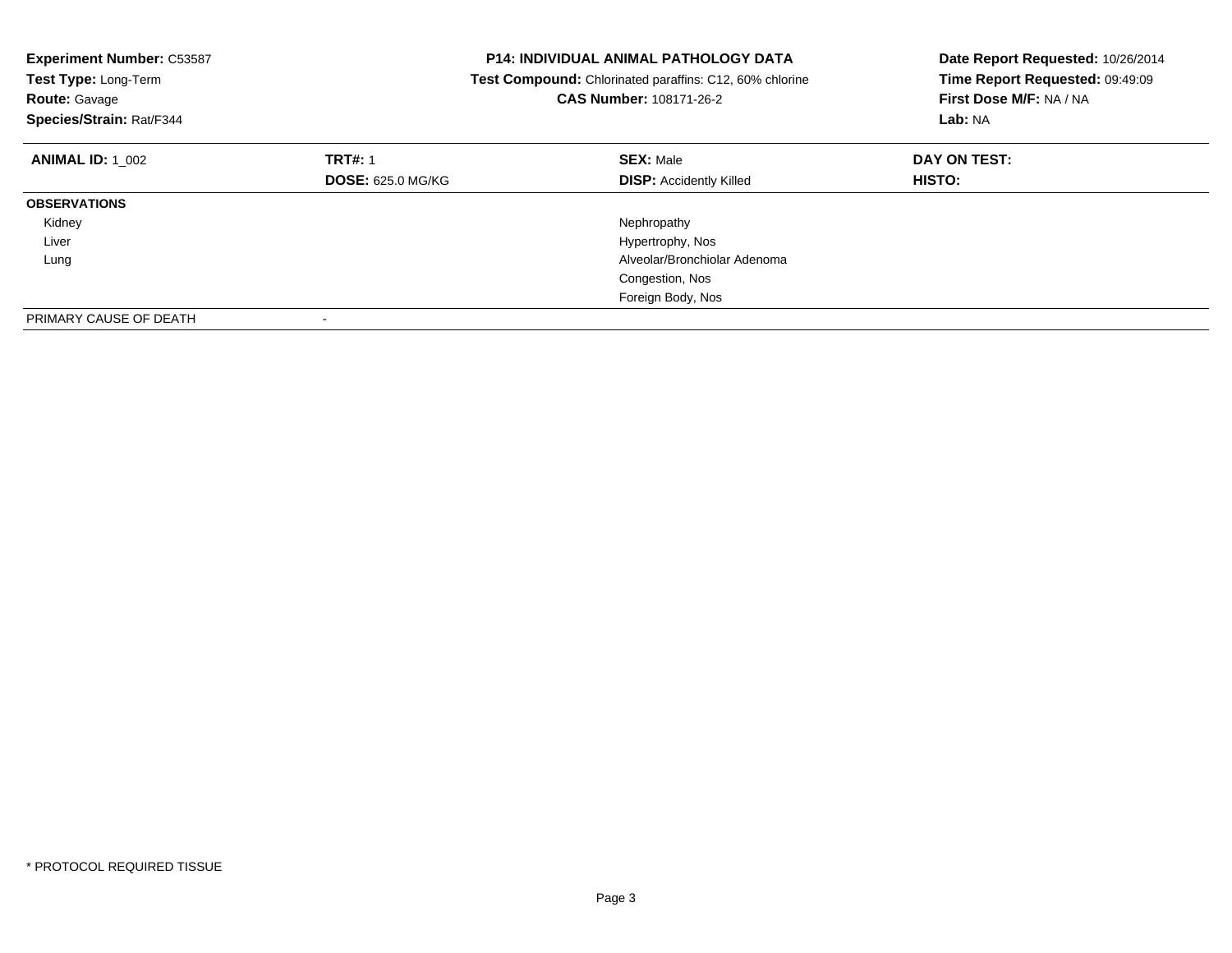**Test Type:** Long-Term

# **Route:** Gavage

**Species/Strain:** Rat/F344

# **P14: INDIVIDUAL ANIMAL PATHOLOGY DATA**

 **Test Compound:** Chlorinated paraffins: C12, 60% chlorine**CAS Number:** 108171-26-2

| <b>ANIMAL ID: 1_003</b> | <b>TRT#: 1</b>           | <b>SEX: Male</b>                    | DAY ON TEST: |  |
|-------------------------|--------------------------|-------------------------------------|--------------|--|
|                         | DOSE: 625.0 MG/KG        | <b>DISP:</b> Moribund Sacrifice     | HISTO:       |  |
| <b>OBSERVATIONS</b>     |                          |                                     |              |  |
| Bone                    |                          | Fibrous Osteodystrophy              |              |  |
| Eye                     |                          | Cataract                            |              |  |
|                         |                          | Retinopathy                         |              |  |
| Heart                   |                          | Fibrosis, Focal                     |              |  |
| Kidney                  | Cortex                   | Cyst, Multiple                      |              |  |
|                         |                          | Nephropathy                         |              |  |
| Liver                   |                          | Focal Cellular Change               |              |  |
|                         | <b>Bile Duct</b>         | Hyperplasia, Nos                    |              |  |
|                         |                          | Hypertrophy, Nos                    |              |  |
| Nasal cavity            |                          | Lymphocytic Inflammatory Infiltrate |              |  |
| Parathyroid gland       |                          | Hyperplasia, Nos                    |              |  |
| Stomach                 | <b>Glandular Stomach</b> | Edema, Nos                          |              |  |
|                         | <b>Glandular Stomach</b> | Erosion                             |              |  |
|                         | Forestomach              | Hyperkeratosis                      |              |  |
|                         | Forestomach              | Hyperplasia, Epithelial             |              |  |
|                         | Forestomach              | Inflammation, Acute/Chronic         |              |  |
|                         | Forestomach              | Ulcer, Nos                          |              |  |
| <b>Testis</b>           |                          | <b>Interstitial-Cell Tumor</b>      |              |  |
| PRIMARY CAUSE OF DEATH  |                          |                                     |              |  |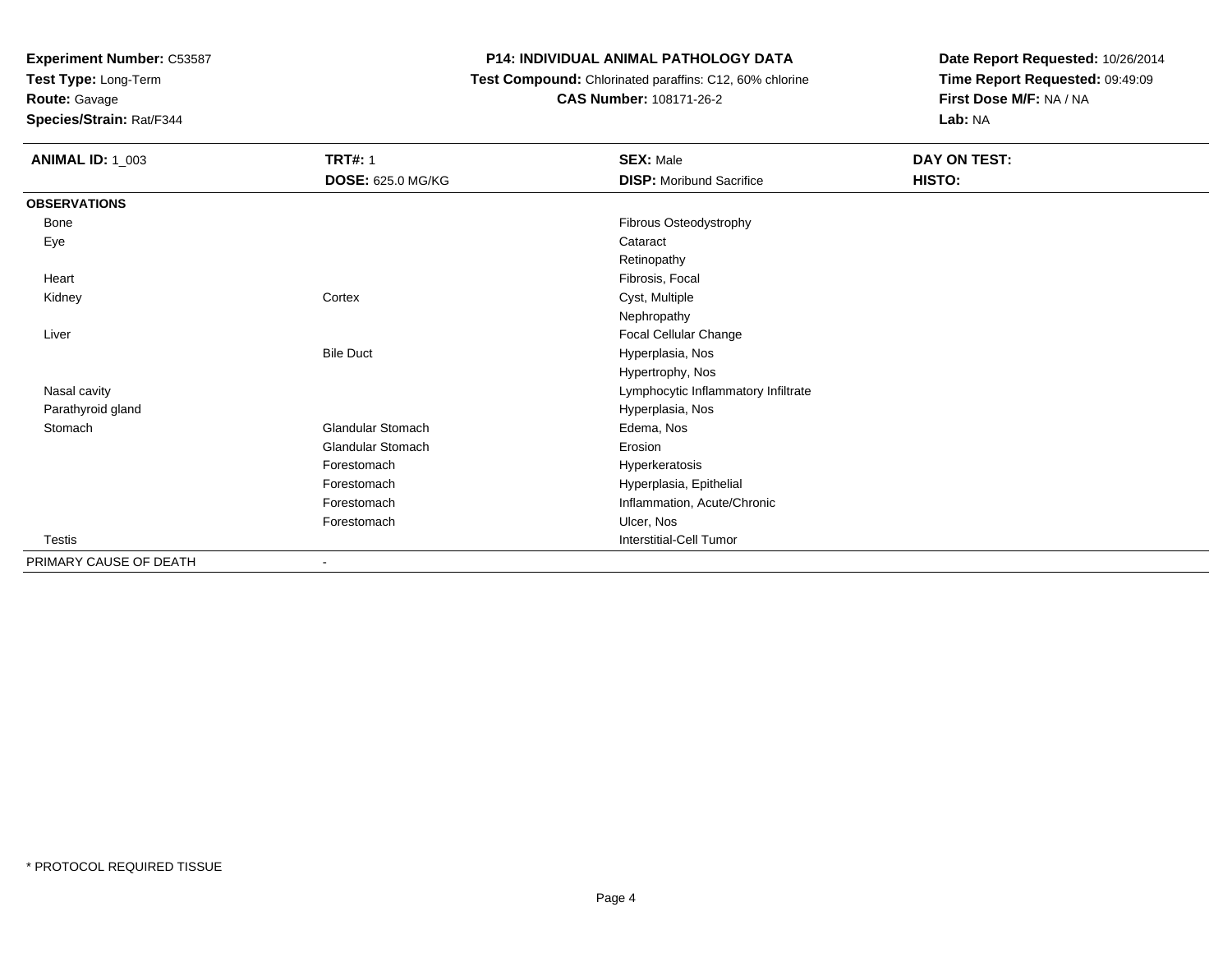**Test Type:** Long-Term

**Route:** Gavage

**Species/Strain:** Rat/F344

### **P14: INDIVIDUAL ANIMAL PATHOLOGY DATA**

 **Test Compound:** Chlorinated paraffins: C12, 60% chlorine**CAS Number:** 108171-26-2

| <b>ANIMAL ID: 1 005</b> | <b>TRT#: 1</b>           | <b>SEX: Male</b>                | DAY ON TEST: |
|-------------------------|--------------------------|---------------------------------|--------------|
|                         | <b>DOSE: 625.0 MG/KG</b> | <b>DISP:</b> Moribund Sacrifice | HISTO:       |
| <b>OBSERVATIONS</b>     |                          |                                 |              |
| Bone                    |                          | Fibrous Osteodystrophy          |              |
| Kidney                  |                          | Nephropathy                     |              |
| Liver                   |                          | Hypertrophy, Nos                |              |
| Parathyroid gland       |                          | Hyperplasia, Nos                |              |
| Stomach                 | Forestomach              | Hyperkeratosis                  |              |
|                         | Forestomach              | Hyperplasia, Epithelial         |              |
|                         | Forestomach              | Inflammation, Acute Suppurative |              |
|                         | Forestomach              | Squamous Cell Papilloma         |              |
|                         | Forestomach              | Ulcer, Nos                      |              |
| Testis                  |                          | Interstitial-Cell Tumor         |              |
| Thyroid                 |                          | Cyst, Embryonal Duct            |              |
|                         |                          | Follicular-Cell Carcinoma       |              |
| PRIMARY CAUSE OF DEATH  | $\,$                     |                                 |              |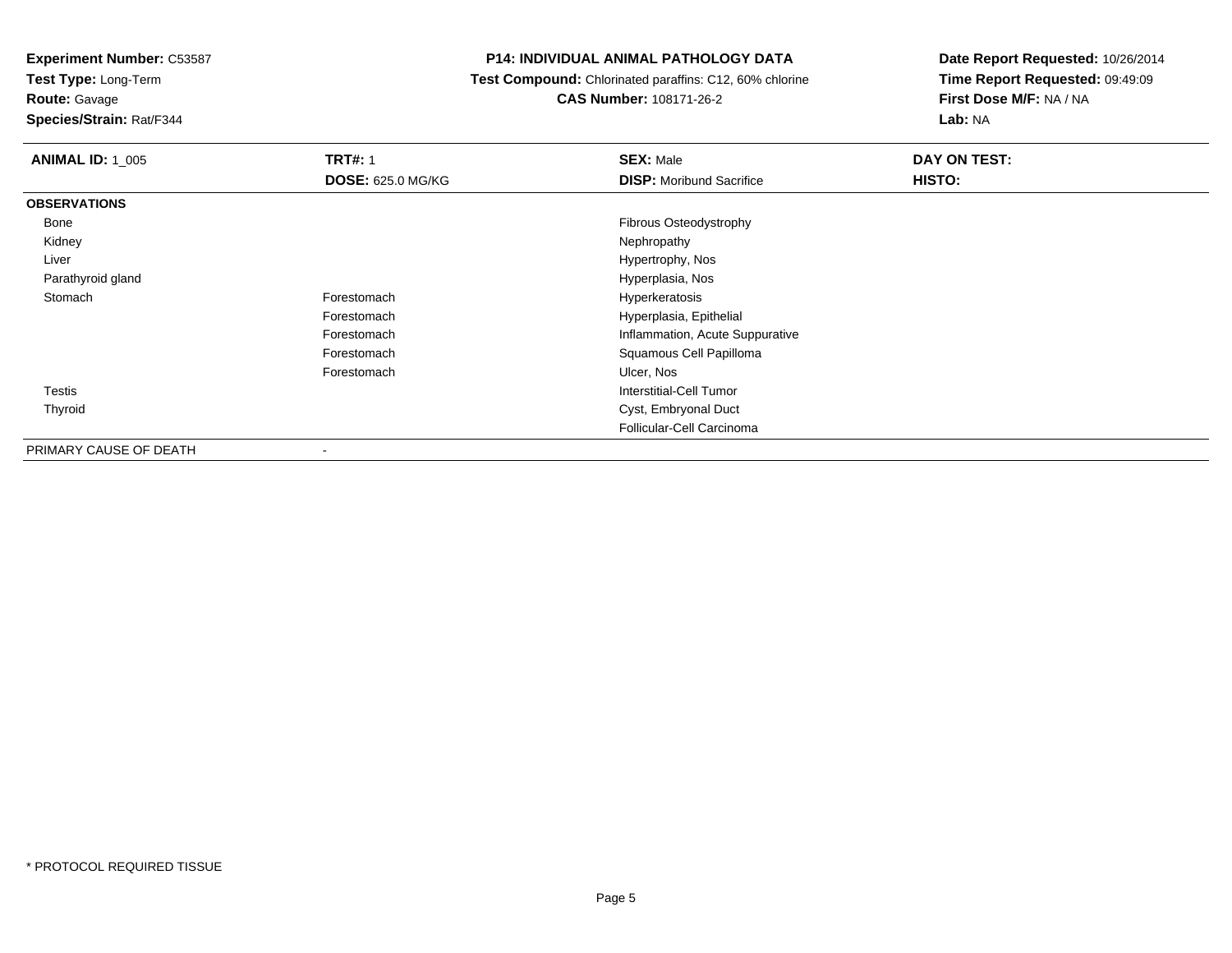**Test Type:** Long-Term

# **Route:** Gavage

**Species/Strain:** Rat/F344

### **P14: INDIVIDUAL ANIMAL PATHOLOGY DATA**

#### **Test Compound:** Chlorinated paraffins: C12, 60% chlorine**CAS Number:** 108171-26-2

| <b>ANIMAL ID: 1_006</b> | <b>TRT#: 1</b>           | <b>SEX: Male</b>                | <b>DAY ON TEST:</b> |
|-------------------------|--------------------------|---------------------------------|---------------------|
|                         | <b>DOSE: 625.0 MG/KG</b> | <b>DISP: Moribund Sacrifice</b> | HISTO:              |
| <b>OBSERVATIONS</b>     |                          |                                 |                     |
| Bone                    |                          | Fibrous Osteodystrophy          |                     |
| Kidney                  |                          | Hyperplasia, Tubular Cell       |                     |
|                         |                          | Nephropathy                     |                     |
| Liver                   |                          | Focal Cellular Change           |                     |
|                         |                          | Hypertrophy, Nos                |                     |
| Pancreas                |                          | Hyperplasia, Focal              |                     |
| Parathyroid gland       |                          | Hyperplasia, Nos                |                     |
| Preputial gland         |                          | Atrophy, Nos                    |                     |
|                         |                          | Inflammation, Chronic           |                     |
| Salivary gland          |                          | Atrophy, Focal                  |                     |
| Skin                    | <b>Back</b>              | Inflammation, Acute Suppurative |                     |
| Stomach                 | Forestomach              | Hyperkeratosis                  |                     |
|                         | Forestomach              | Hyperplasia, Epithelial         |                     |
|                         | Forestomach              | Inflammation, Acute/Chronic     |                     |
| <b>Testis</b>           |                          | Interstitial-Cell Tumor         |                     |
| Thymus                  |                          | Cyst, Nos                       |                     |
| PRIMARY CAUSE OF DEATH  | $\blacksquare$           |                                 |                     |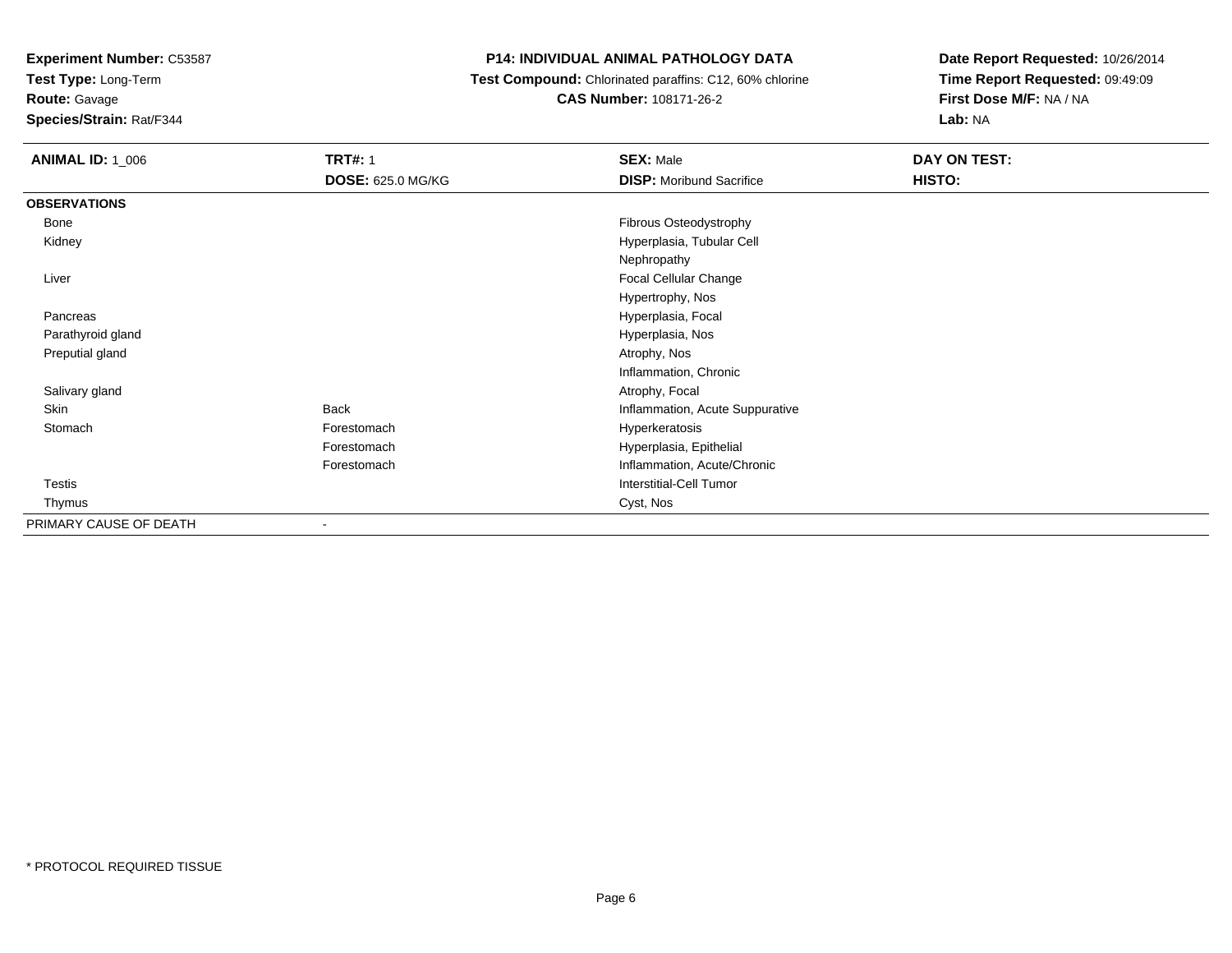**Test Type:** Long-Term

# **Route:** Gavage

**Species/Strain:** Rat/F344

### **P14: INDIVIDUAL ANIMAL PATHOLOGY DATA**

# **Test Compound:** Chlorinated paraffins: C12, 60% chlorine**CAS Number:** 108171-26-2

| <b>ANIMAL ID: 1_007</b> | <b>TRT#: 1</b>           | <b>SEX: Male</b>                    | DAY ON TEST: |  |
|-------------------------|--------------------------|-------------------------------------|--------------|--|
|                         | <b>DOSE: 625.0 MG/KG</b> | <b>DISP:</b> Moribund Sacrifice     | HISTO:       |  |
| <b>OBSERVATIONS</b>     |                          |                                     |              |  |
| Bone                    |                          | Fibrous Osteodystrophy              |              |  |
| Heart                   |                          | Fibrosis, Focal                     |              |  |
| Kidney                  | Cortex                   | Cyst, Multiple                      |              |  |
|                         |                          | Nephropathy                         |              |  |
|                         |                          | Tubular-Cell Adenoma                |              |  |
| Liver                   |                          | Angiectasis                         |              |  |
|                         |                          | Hypertrophy, Nos                    |              |  |
|                         |                          | Necrosis, Focal                     |              |  |
| Lung                    |                          | Hyperplasia, Alveolar Epithelium    |              |  |
| Nasal cavity            |                          | Inflammation, Acute Suppurative     |              |  |
|                         |                          | Lymphocytic Inflammatory Infiltrate |              |  |
| Pancreas                |                          | Acinar-Cell Adenoma                 |              |  |
|                         |                          | Hyperplasia, Focal                  |              |  |
| Parathyroid gland       |                          | Hyperplasia, Nos                    |              |  |
| Preputial gland         |                          | Atrophy, Nos                        |              |  |
| Testis                  |                          | Interstitial-Cell Tumor             |              |  |
| PRIMARY CAUSE OF DEATH  | $\overline{\phantom{a}}$ |                                     |              |  |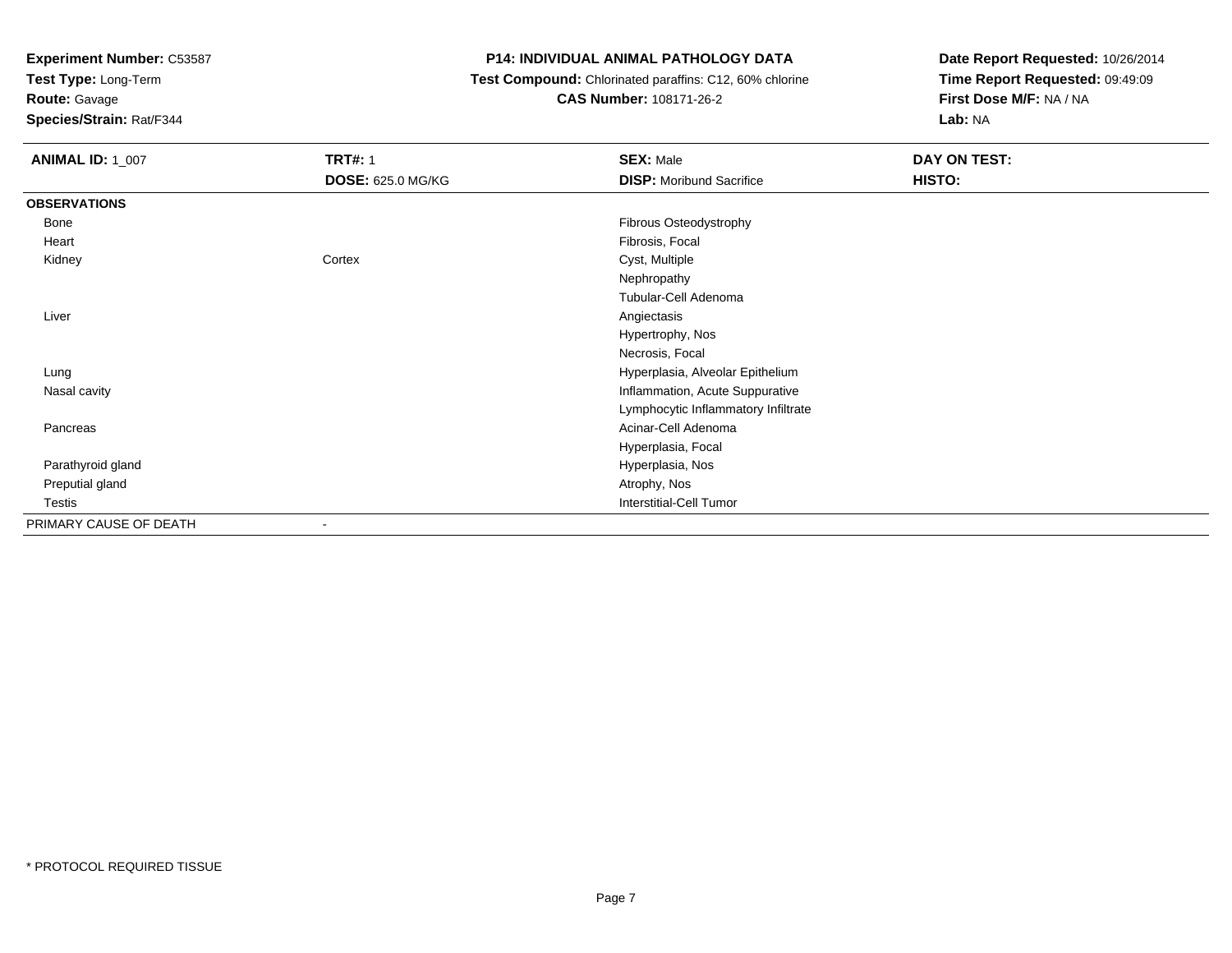**Test Type:** Long-Term

# **Route:** Gavage

**Species/Strain:** Rat/F344

### **P14: INDIVIDUAL ANIMAL PATHOLOGY DATA**

## **Test Compound:** Chlorinated paraffins: C12, 60% chlorine**CAS Number:** 108171-26-2

| <b>ANIMAL ID: 1_008</b> | <b>TRT#: 1</b>           | <b>SEX: Male</b>            | DAY ON TEST: |
|-------------------------|--------------------------|-----------------------------|--------------|
|                         | <b>DOSE: 625.0 MG/KG</b> | <b>DISP: Natural Death</b>  | HISTO:       |
| <b>OBSERVATIONS</b>     |                          |                             |              |
| Brain                   |                          | Hemorrhage                  |              |
| Kidney                  |                          | Nephropathy                 |              |
| Liver                   |                          | Focal Cellular Change       |              |
|                         |                          | Hypertrophy, Nos            |              |
| Pancreas                |                          | Acinar-Cell Carcinoma       |              |
| Preputial gland         |                          | <b>Cystic Ducts</b>         |              |
|                         |                          | Hyperplasia, Epithelial     |              |
| Stomach                 | <b>Glandular Stomach</b> | Erosion                     |              |
|                         | Forestomach              | Hyperkeratosis              |              |
|                         | Forestomach              | Hyperplasia, Epithelial     |              |
|                         | Forestomach              | Inflammation, Acute/Chronic |              |
| Testis                  |                          | Interstitial-Cell Tumor     |              |
| Unspecified             | Multiple Organs Nos      | Leukemia, Mononuclear Cell  |              |
| PRIMARY CAUSE OF DEATH  | $\blacksquare$           |                             |              |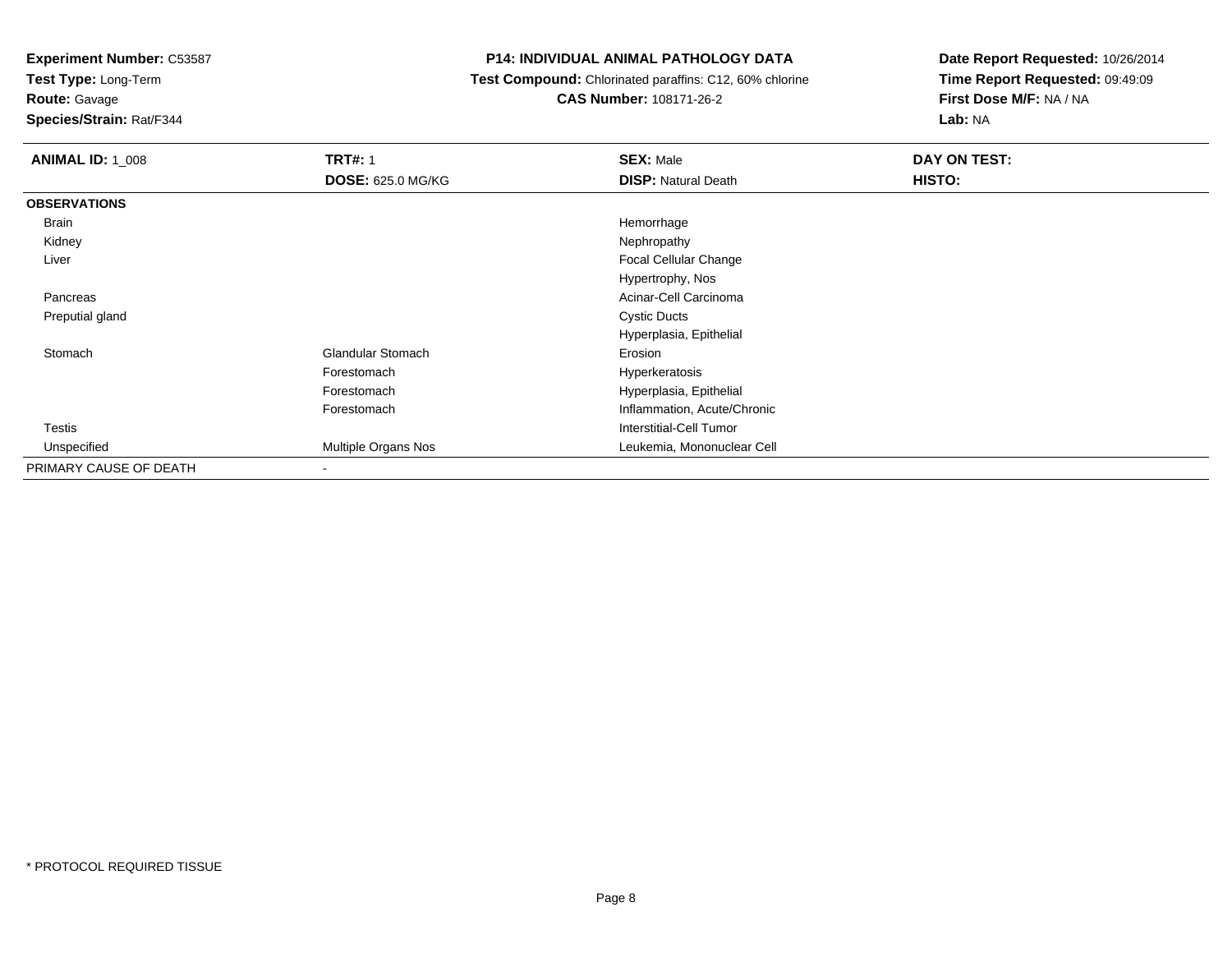**Test Type:** Long-Term

**Route:** Gavage

**Species/Strain:** Rat/F344

### **P14: INDIVIDUAL ANIMAL PATHOLOGY DATA**

 **Test Compound:** Chlorinated paraffins: C12, 60% chlorine**CAS Number:** 108171-26-2

| <b>ANIMAL ID: 1_009</b> | <b>TRT#: 1</b>           | <b>SEX: Male</b>                    | DAY ON TEST: |  |
|-------------------------|--------------------------|-------------------------------------|--------------|--|
|                         | <b>DOSE: 625.0 MG/KG</b> | <b>DISP: Natural Death</b>          | HISTO:       |  |
| <b>OBSERVATIONS</b>     |                          |                                     |              |  |
| Adrenal gland           |                          | Hematopoiesis                       |              |  |
| Kidney                  |                          | Nephropathy                         |              |  |
| Liver                   |                          | Hypertrophy, Nos                    |              |  |
|                         |                          | Necrosis, Zonal                     |              |  |
| Nasal cavity            |                          | Lymphocytic Inflammatory Infiltrate |              |  |
| Preputial gland         |                          | Atrophy, Nos                        |              |  |
| Spleen                  |                          | Hematopoiesis                       |              |  |
| Testis                  |                          | Interstitial-Cell Tumor             |              |  |
| Unspecified             |                          | Fibroma                             |              |  |
| PRIMARY CAUSE OF DEATH  |                          |                                     |              |  |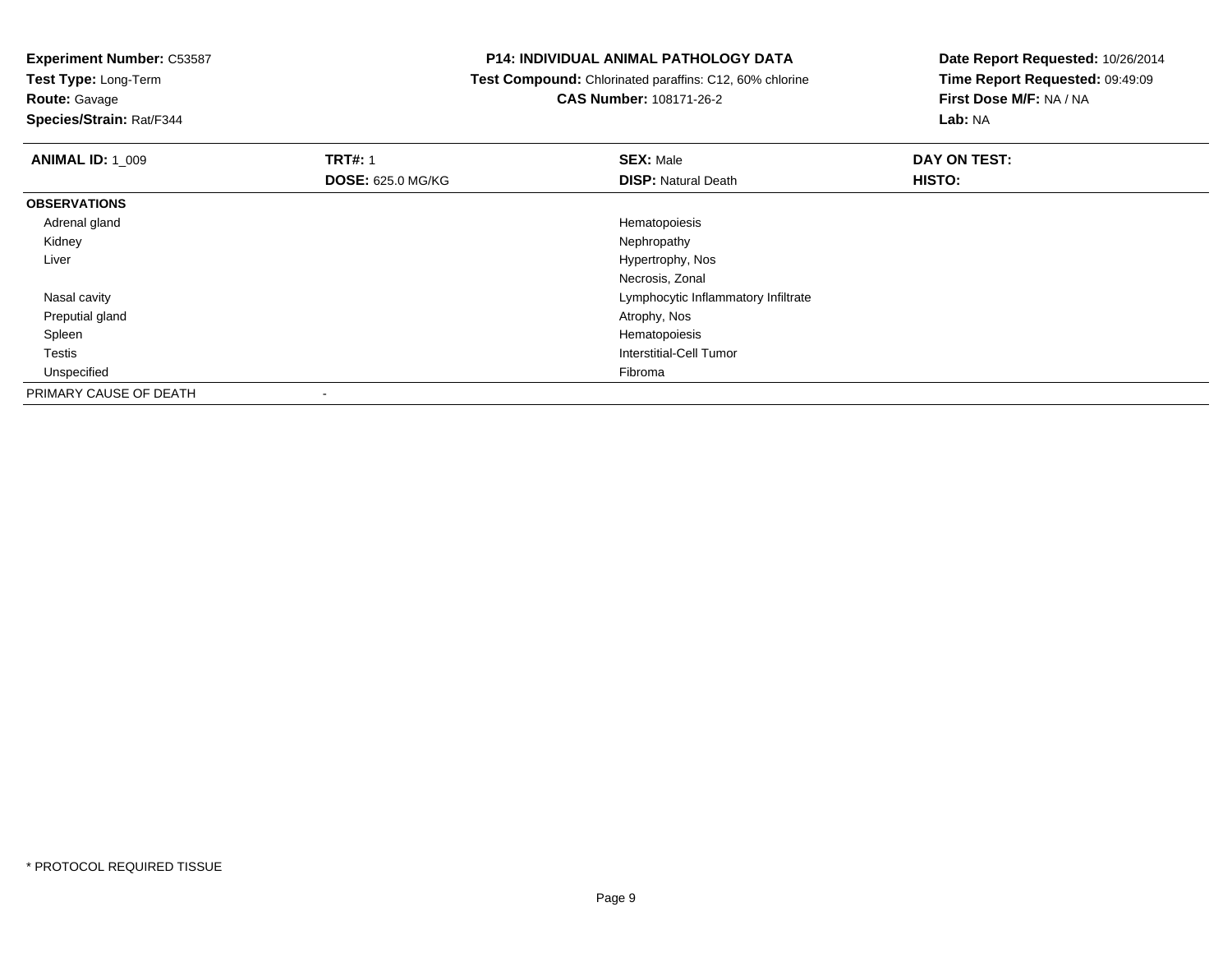**Test Type:** Long-Term

# **Route:** Gavage

**Species/Strain:** Rat/F344

#### **P14: INDIVIDUAL ANIMAL PATHOLOGY DATA**

# **Test Compound:** Chlorinated paraffins: C12, 60% chlorine**CAS Number:** 108171-26-2

| <b>ANIMAL ID: 1_010</b> | <b>TRT#: 1</b>           | <b>SEX: Male</b>                | DAY ON TEST: |
|-------------------------|--------------------------|---------------------------------|--------------|
|                         | <b>DOSE: 625.0 MG/KG</b> | <b>DISP:</b> Moribund Sacrifice | HISTO:       |
| <b>OBSERVATIONS</b>     |                          |                                 |              |
| Adrenal gland           | Medulla                  | Hyperplasia, Focal              |              |
| Bone                    |                          | Fibrous Osteodystrophy          |              |
| Heart                   |                          | Fibrosis, Focal                 |              |
| Kidney                  | Cortex                   | Cyst, Multiple                  |              |
|                         | Cortex                   | Cyst, Nos                       |              |
|                         |                          | Nephropathy                     |              |
| Liver                   |                          | Focal Cellular Change           |              |
|                         |                          | Hypertrophy, Nos                |              |
| Mammary gland           |                          | Adenosis                        |              |
| Pancreas                |                          | Acinar-Cell Adenoma             |              |
| Parathyroid gland       |                          | Hyperplasia, Nos                |              |
| Preputial gland         |                          | Atrophy, Nos                    |              |
|                         |                          | Inflammation, Acute Suppurative |              |
| Testis                  |                          | <b>Interstitial-Cell Tumor</b>  |              |
| PRIMARY CAUSE OF DEATH  | $\overline{\phantom{a}}$ |                                 |              |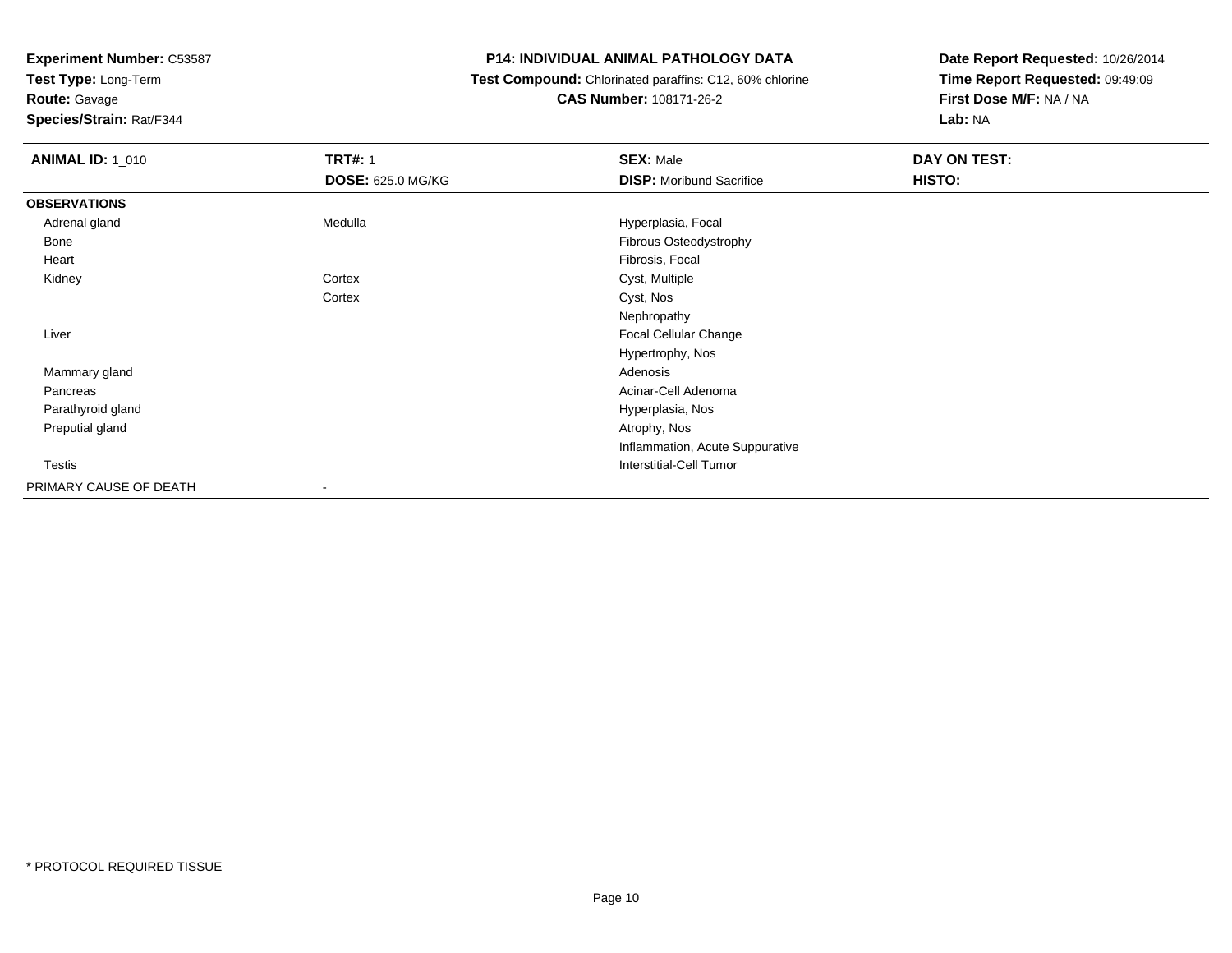**Test Type:** Long-Term

**Route:** Gavage

**Species/Strain:** Rat/F344

# **P14: INDIVIDUAL ANIMAL PATHOLOGY DATA**

 **Test Compound:** Chlorinated paraffins: C12, 60% chlorine**CAS Number:** 108171-26-2

**Date Report Requested:** 10/26/2014**Time Report Requested:** 09:49:09**First Dose M/F:** NA / NA**Lab:** NA

| <b>ANIMAL ID: 1_011</b> | <b>TRT#: 1</b>           | <b>SEX: Male</b>                    | <b>DAY ON TEST:</b> |  |
|-------------------------|--------------------------|-------------------------------------|---------------------|--|
|                         | DOSE: 625.0 MG/KG        | <b>DISP:</b> Moribund Sacrifice     | HISTO:              |  |
| <b>OBSERVATIONS</b>     |                          |                                     |                     |  |
| Adrenal gland           | Medulla                  | Hyperplasia, Focal                  |                     |  |
| <b>Bone</b>             |                          | Fibrous Osteodystrophy              |                     |  |
| Eye                     |                          | Cataract                            |                     |  |
|                         |                          | Retinopathy                         |                     |  |
| Heart                   |                          | Fibrosis, Focal                     |                     |  |
| Kidney                  | Cortex                   | Cyst, Multiple                      |                     |  |
|                         |                          | Nephropathy                         |                     |  |
| Liver                   |                          | Focal Cellular Change               |                     |  |
|                         |                          | Hypertrophy, Diffuse                |                     |  |
|                         |                          | Inflammation, Acute Suppurative     |                     |  |
|                         |                          | Necrosis, Focal                     |                     |  |
|                         |                          | Neoplastic Nodule                   |                     |  |
| Lymph node              | Mesenteric Lymph Node    | Angiectasis                         |                     |  |
| Nasal cavity            |                          | Infection, Fungal                   |                     |  |
|                         |                          | Inflammation, Acute Suppurative     |                     |  |
|                         |                          | Lymphocytic Inflammatory Infiltrate |                     |  |
| Pancreas                |                          | Acinar-Cell Adenoma                 |                     |  |
|                         |                          | Hyperplasia, Focal                  |                     |  |
| Parathyroid gland       |                          | Hyperplasia, Nos                    |                     |  |
| Spleen                  |                          | Fibrosis, Focal                     |                     |  |
| Stomach                 | Glandular Stomach        | Edema, Nos                          |                     |  |
|                         | <b>Glandular Stomach</b> | Erosion                             |                     |  |
|                         | Forestomach              | Hyperkeratosis                      |                     |  |
|                         | Forestomach              | Hyperplasia, Epithelial             |                     |  |
|                         | Forestomach              | Inflammation, Acute/Chronic         |                     |  |
|                         | Forestomach              | Ulcer, Nos                          |                     |  |
| <b>Testis</b>           |                          | Atrophy, Nos                        |                     |  |
|                         |                          | Interstitial-Cell Tumor             |                     |  |
| DOIMADV CAUSE OF BEATH  |                          |                                     |                     |  |

PRIMARY CAUSE OF DEATH-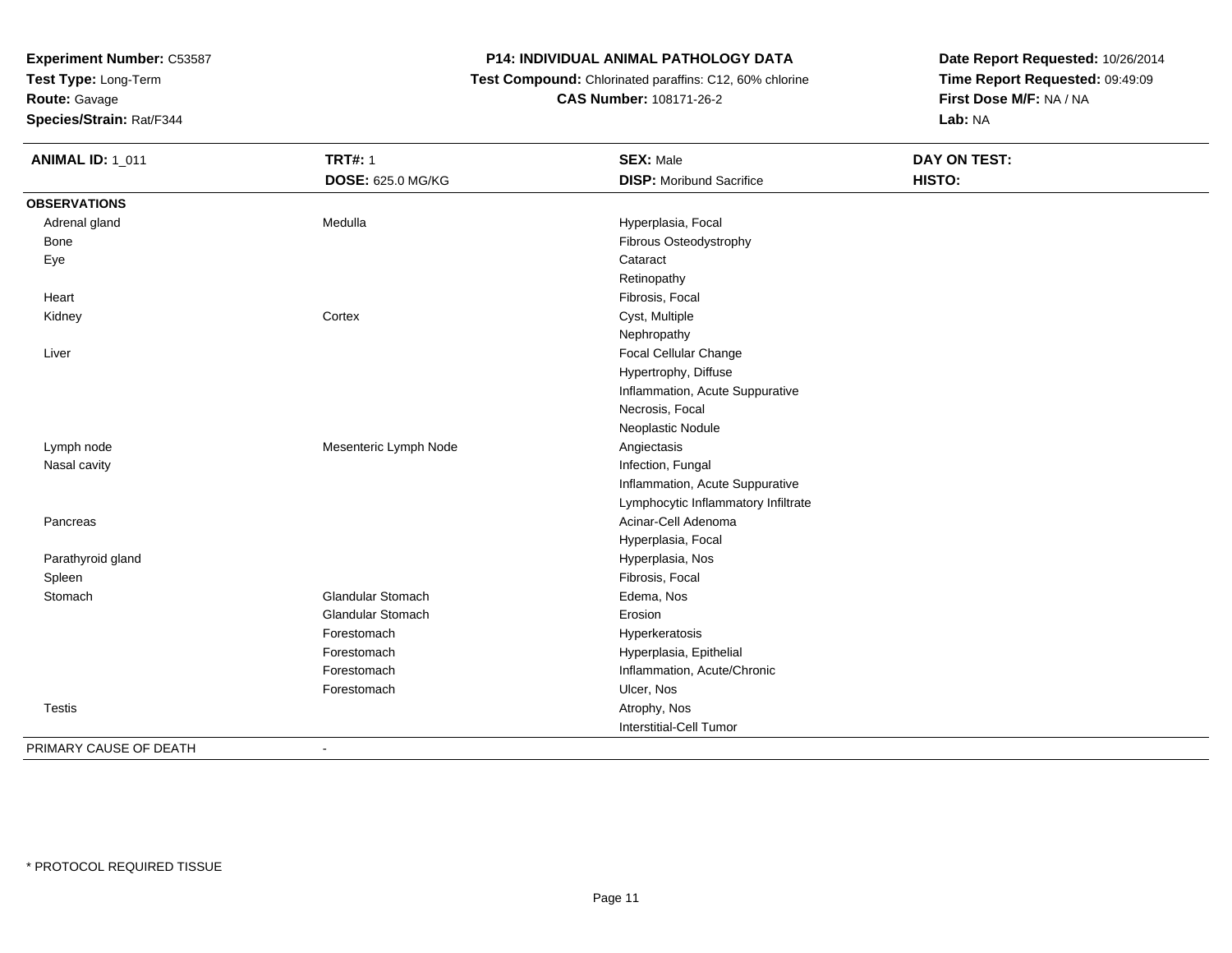**Test Type:** Long-Term

# **Route:** Gavage

**Species/Strain:** Rat/F344

# **P14: INDIVIDUAL ANIMAL PATHOLOGY DATA**

 **Test Compound:** Chlorinated paraffins: C12, 60% chlorine**CAS Number:** 108171-26-2

| <b>ANIMAL ID: 1_012</b> | <b>TRT#: 1</b>           | <b>SEX: Male</b>                    | DAY ON TEST: |
|-------------------------|--------------------------|-------------------------------------|--------------|
|                         | <b>DOSE: 625.0 MG/KG</b> | <b>DISP:</b> Moribund Sacrifice     | HISTO:       |
| <b>OBSERVATIONS</b>     |                          |                                     |              |
| Bone                    |                          | Fibrous Osteodystrophy              |              |
| Eye                     |                          | Cataract                            |              |
|                         |                          | Hemorrhage                          |              |
|                         |                          | Retinopathy                         |              |
| Heart                   |                          | Fibrosis, Focal                     |              |
| <b>Intestine Small</b>  | <b>Mesentery Nos</b>     | Congestion, Nos                     |              |
|                         | <b>Mesentery Nos</b>     | Hemangiosarcoma                     |              |
|                         | <b>Mesentery Nos</b>     | Hemorrhage                          |              |
| Kidney                  |                          | Cyst, Multiple                      |              |
|                         |                          | Nephropathy                         |              |
| Liver                   |                          | Angiectasis                         |              |
|                         |                          | Hypertrophy, Nos                    |              |
| Nasal cavity            |                          | Inflammation, Acute Suppurative     |              |
|                         |                          | Lymphocytic Inflammatory Infiltrate |              |
| Parathyroid gland       |                          | Hyperplasia, Nos                    |              |
| Spleen                  |                          | Fibrosis, Focal                     |              |
| <b>Testis</b>           | Spermatic Cord Nos       | Ectopia                             |              |
|                         |                          | <b>Interstitial-Cell Tumor</b>      |              |
| Thyroid                 |                          | Follicular-Cell Adenoma             |              |
| PRIMARY CAUSE OF DEATH  |                          |                                     |              |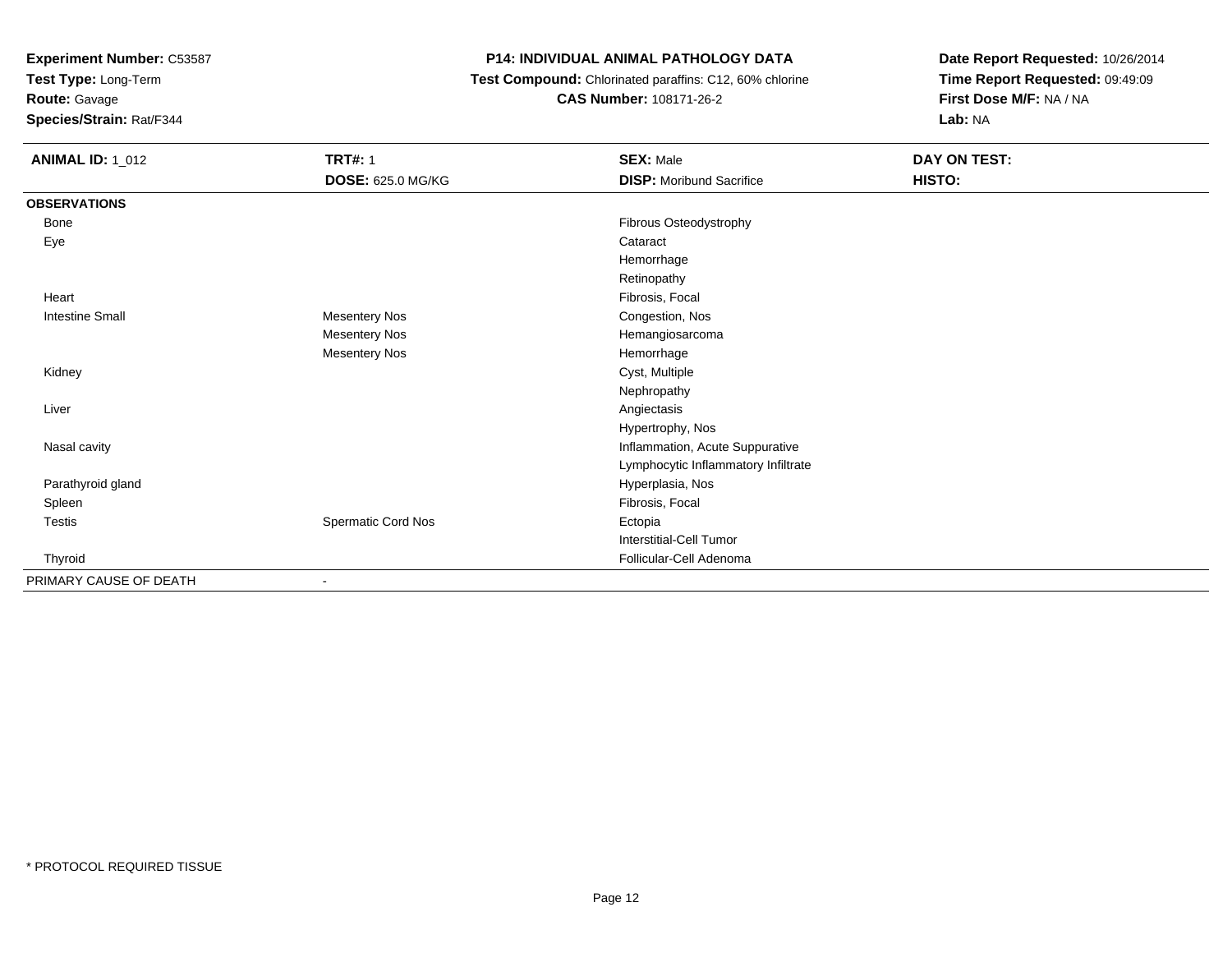**Test Type:** Long-Term

**Route:** Gavage

**Species/Strain:** Rat/F344

#### **P14: INDIVIDUAL ANIMAL PATHOLOGY DATA**

 **Test Compound:** Chlorinated paraffins: C12, 60% chlorine**CAS Number:** 108171-26-2

| <b>ANIMAL ID: 1_013</b> | <b>TRT#: 1</b>           | <b>SEX: Male</b>           | <b>DAY ON TEST:</b> |
|-------------------------|--------------------------|----------------------------|---------------------|
|                         | <b>DOSE: 625.0 MG/KG</b> | <b>DISP: Natural Death</b> | HISTO:              |
| <b>OBSERVATIONS</b>     |                          |                            |                     |
| Brain                   |                          | Hemorrhage                 |                     |
| Eye                     |                          | Cataract                   |                     |
|                         |                          | Retinopathy                |                     |
| Kidney                  |                          | Nephropathy                |                     |
| Liver                   |                          | Hypertrophy, Nos           |                     |
| Preputial gland         |                          | Adenoma, Nos               |                     |
|                         |                          | <b>Cystic Ducts</b>        |                     |
|                         |                          | Inflammation, Acute        |                     |
| Skin                    |                          | Alopecia                   |                     |
| <b>Testis</b>           |                          | Interstitial-Cell Tumor    |                     |
| Unspecified             | Multiple Organs Nos      | Leukemia, Mononuclear Cell |                     |
| PRIMARY CAUSE OF DEATH  | $\blacksquare$           |                            |                     |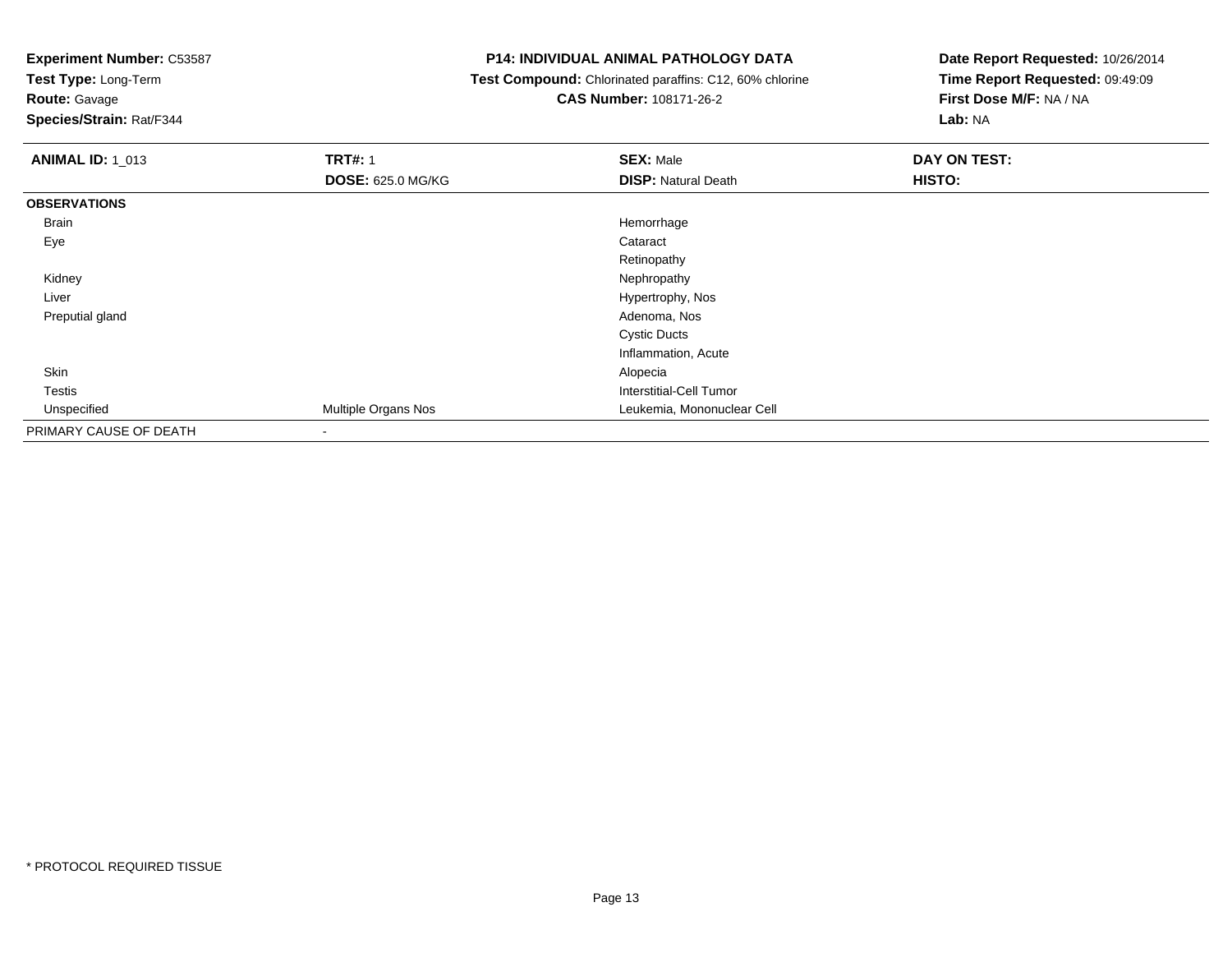**Test Type:** Long-Term

# **Route:** Gavage

**Species/Strain:** Rat/F344

### **P14: INDIVIDUAL ANIMAL PATHOLOGY DATA**

# **Test Compound:** Chlorinated paraffins: C12, 60% chlorine**CAS Number:** 108171-26-2

| <b>ANIMAL ID: 1_014</b> | <b>TRT#: 1</b>    | <b>SEX: Male</b>                    | DAY ON TEST: |
|-------------------------|-------------------|-------------------------------------|--------------|
|                         | DOSE: 625.0 MG/KG | <b>DISP:</b> Moribund Sacrifice     | HISTO:       |
| <b>OBSERVATIONS</b>     |                   |                                     |              |
| Adrenal gland           | Medulla           | Pheochromocytoma                    |              |
| Bone                    |                   | Fibrous Osteodystrophy              |              |
| Eye                     |                   | Cataract                            |              |
|                         |                   | Retinopathy                         |              |
| Heart                   |                   | Fibrosis, Focal                     |              |
| Kidney                  | Cortex            | Cyst, Multiple                      |              |
|                         |                   | Nephropathy                         |              |
| Liver                   | Capsule           | Fibrosis, Focal                     |              |
|                         | <b>Bile Duct</b>  | Hyperplasia, Nos                    |              |
|                         |                   | Hypertrophy, Nos                    |              |
|                         | Capsule           | Mineralization                      |              |
|                         |                   | Neoplastic Nodule                   |              |
| Nasal cavity            |                   | Lymphocytic Inflammatory Infiltrate |              |
| Parathyroid gland       |                   | Hyperplasia, Nos                    |              |
| Preputial gland         |                   | Atrophy, Nos                        |              |
| Testis                  |                   | <b>Interstitial-Cell Tumor</b>      |              |
| PRIMARY CAUSE OF DEATH  |                   |                                     |              |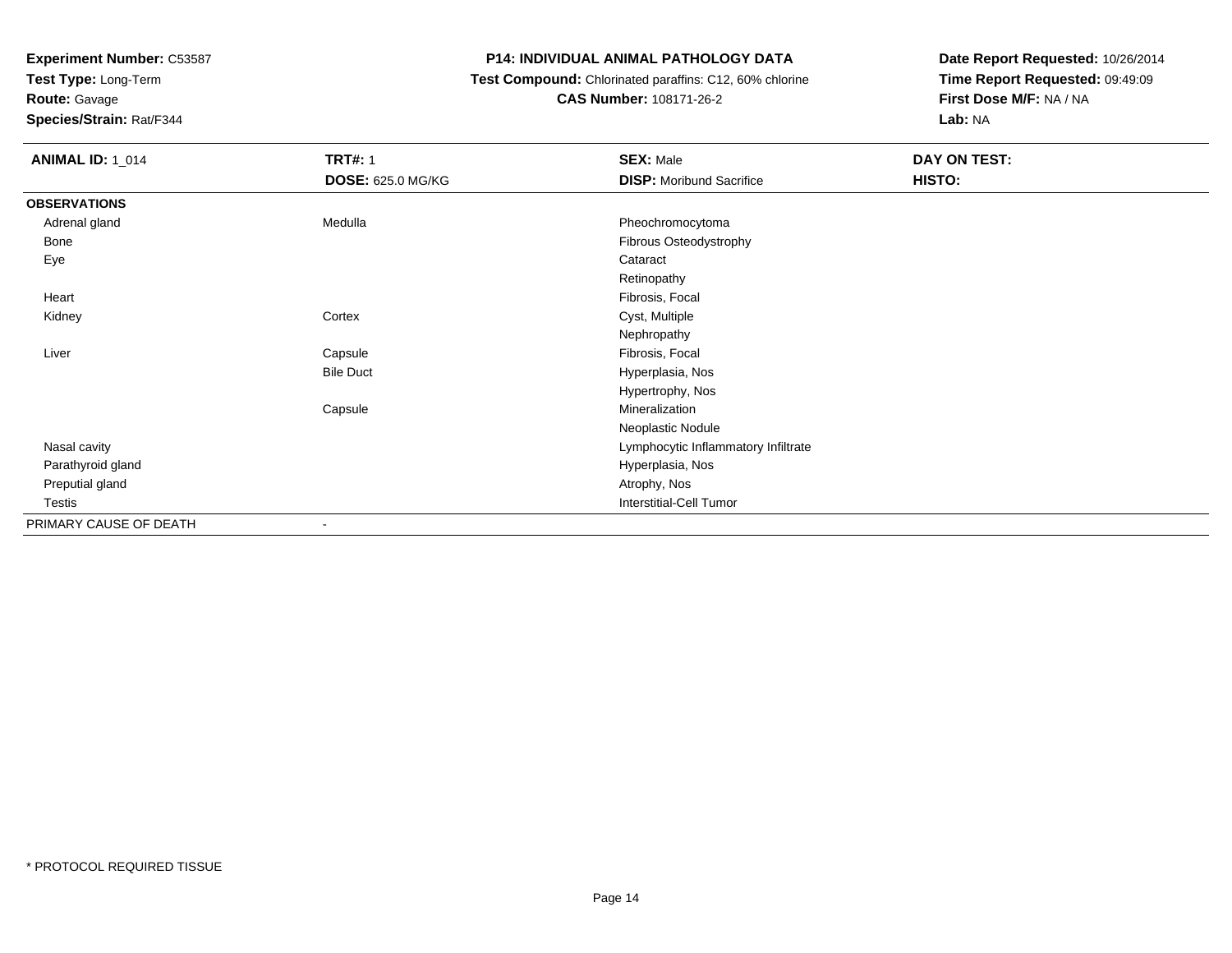**Test Type:** Long-Term

# **Route:** Gavage

**Species/Strain:** Rat/F344

# **P14: INDIVIDUAL ANIMAL PATHOLOGY DATA**

 **Test Compound:** Chlorinated paraffins: C12, 60% chlorine**CAS Number:** 108171-26-2

| <b>ANIMAL ID: 1_015</b> | <b>TRT#: 1</b>           | <b>SEX: Male</b>                    | DAY ON TEST: |
|-------------------------|--------------------------|-------------------------------------|--------------|
|                         | <b>DOSE: 625.0 MG/KG</b> | <b>DISP:</b> Moribund Sacrifice     | HISTO:       |
| <b>OBSERVATIONS</b>     |                          |                                     |              |
| Bone                    |                          | Fibrous Osteodystrophy              |              |
| Eye                     |                          | Cataract                            |              |
|                         |                          | Retinopathy                         |              |
| Heart                   |                          | Fibrosis, Focal                     |              |
| Kidney                  | Cortex                   | Cyst, Multiple                      |              |
|                         |                          | Hyperplasia, Tubular Cell           |              |
|                         |                          | Nephropathy                         |              |
| Liver                   |                          | Focal Cellular Change               |              |
|                         |                          | Hypertrophy, Nos                    |              |
|                         |                          | Neoplastic Nodule                   |              |
| Nasal cavity            |                          | Lymphocytic Inflammatory Infiltrate |              |
| Parathyroid gland       |                          | Hyperplasia, Nos                    |              |
| Preputial gland         |                          | Atrophy, Nos                        |              |
| Skin                    | <b>Buttock</b>           | Sebaceous Adenoma                   |              |
| Stomach                 | <b>Glandular Stomach</b> | Edema, Nos                          |              |
|                         | Forestomach              | Hyperkeratosis                      |              |
|                         | Forestomach              | Hyperplasia, Epithelial             |              |
|                         | Forestomach              | Inflammation, Acute/Chronic         |              |
|                         | Forestomach              | Ulcer, Nos                          |              |
| <b>Testis</b>           |                          | Interstitial-Cell Tumor             |              |
| PRIMARY CAUSE OF DEATH  | ٠                        |                                     |              |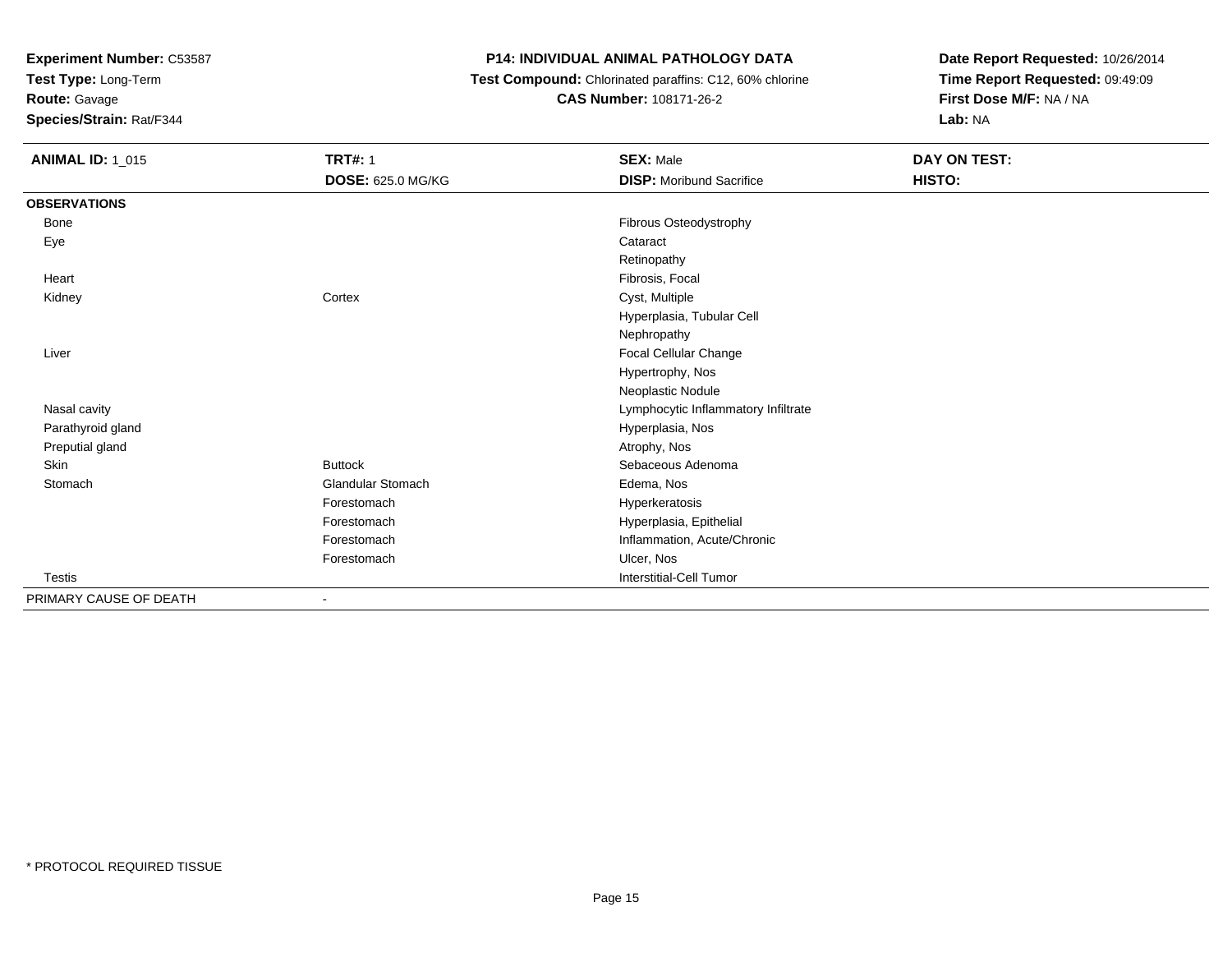**Test Type:** Long-Term

**Route:** Gavage

**Species/Strain:** Rat/F344

### **P14: INDIVIDUAL ANIMAL PATHOLOGY DATA**

 **Test Compound:** Chlorinated paraffins: C12, 60% chlorine**CAS Number:** 108171-26-2

| <b>ANIMAL ID: 1_016</b> | <b>TRT#: 1</b>           | <b>SEX: Male</b>                    | DAY ON TEST: |
|-------------------------|--------------------------|-------------------------------------|--------------|
|                         | <b>DOSE: 625.0 MG/KG</b> | <b>DISP:</b> Moribund Sacrifice     | HISTO:       |
| <b>OBSERVATIONS</b>     |                          |                                     |              |
| Adrenal gland           | Medulla                  | Pheochromocytoma                    |              |
| Eye                     |                          | Cataract                            |              |
|                         |                          | Retinopathy                         |              |
| Heart                   |                          | Fibrosis, Focal                     |              |
| Kidney                  | Cortex                   | Cyst, Multiple                      |              |
|                         |                          | Nephropathy                         |              |
| Liver                   | <b>Bile Duct</b>         | Hyperplasia, Nos                    |              |
|                         |                          | Hypertrophy, Nos                    |              |
|                         |                          | Neoplastic Nodule                   |              |
| Nasal cavity            |                          | Lymphocytic Inflammatory Infiltrate |              |
| Pancreas                |                          | Acinar-Cell Adenoma                 |              |
|                         |                          | Hyperplasia, Focal                  |              |
| Preputial gland         |                          | Inflammation, Acute Suppurative     |              |
| Skin                    | Trunk                    | Alopecia                            |              |
| Stomach                 | Forestomach              | Hyperkeratosis                      |              |
|                         | Forestomach              | Hyperplasia, Epithelial             |              |
|                         | Forestomach              | Inflammation, Acute Focal           |              |
| Testis                  |                          | <b>Interstitial-Cell Tumor</b>      |              |
| Unspecified             | Multiple Organs Nos      | Leukemia, Mononuclear Cell          |              |
| PRIMARY CAUSE OF DEATH  | ۰.                       |                                     |              |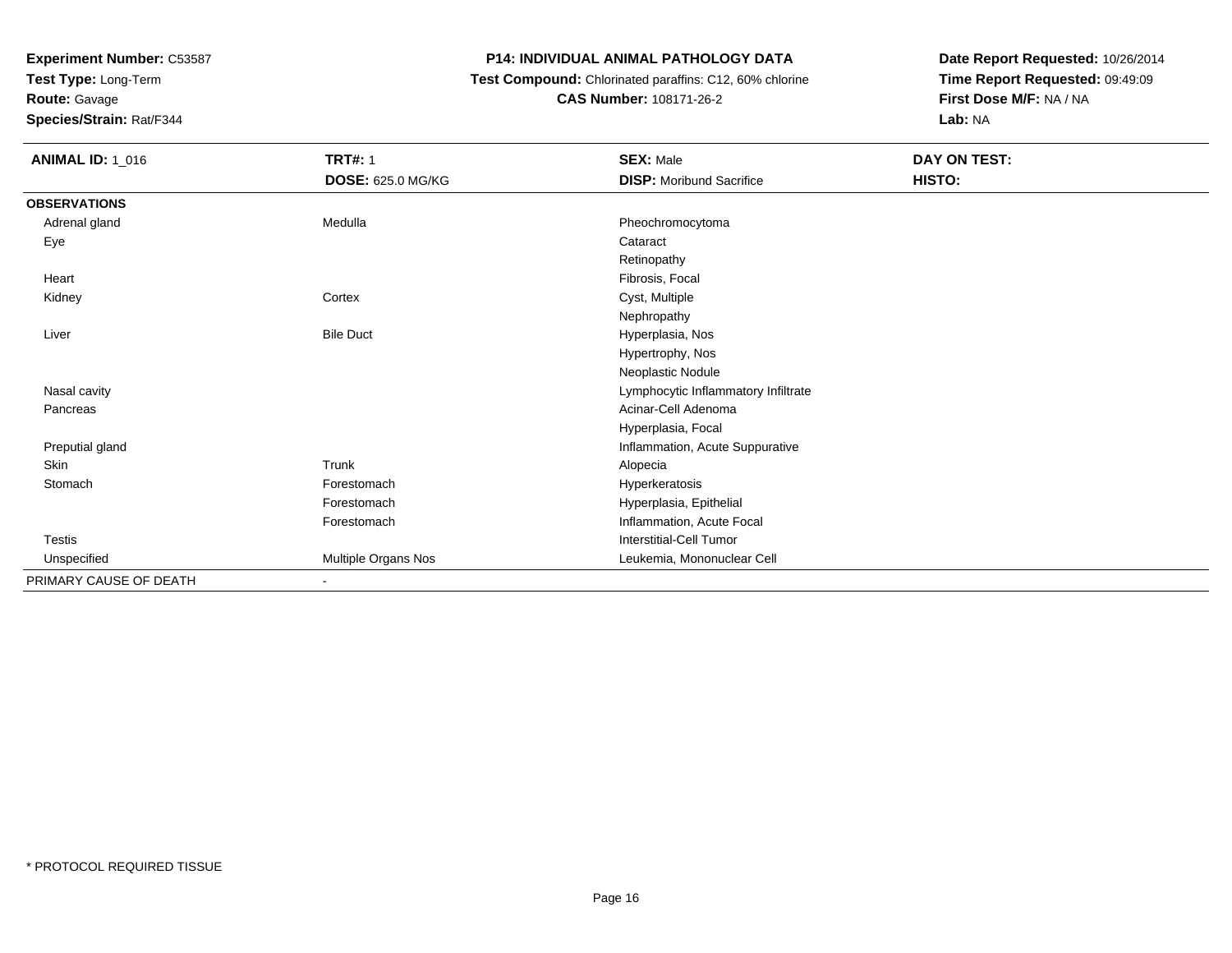**Test Type:** Long-Term

**Route:** Gavage

**Species/Strain:** Rat/F344

### **P14: INDIVIDUAL ANIMAL PATHOLOGY DATA**

 **Test Compound:** Chlorinated paraffins: C12, 60% chlorine**CAS Number:** 108171-26-2

| <b>ANIMAL ID: 1_017</b> | <b>TRT#: 1</b><br>DOSE: 625.0 MG/KG | <b>SEX: Male</b><br><b>DISP:</b> Moribund Sacrifice | DAY ON TEST:<br>HISTO: |
|-------------------------|-------------------------------------|-----------------------------------------------------|------------------------|
| <b>OBSERVATIONS</b>     |                                     |                                                     |                        |
| Bone                    |                                     | Fibrous Osteodystrophy                              |                        |
| Eye                     |                                     | Cataract                                            |                        |
|                         |                                     | Retinopathy                                         |                        |
| Heart                   |                                     | Fibrosis, Focal                                     |                        |
| Kidney                  | Cortex                              | Cyst, Multiple                                      |                        |
|                         |                                     | Nephropathy                                         |                        |
| Liver                   |                                     | Focal Cellular Change                               |                        |
|                         |                                     | Hypertrophy, Nos                                    |                        |
| Lung                    |                                     | Lymphocytic Inflammatory Infiltrate                 |                        |
| Lymph node              | Mediastinal Lymph Node              | Angiectasis                                         |                        |
| Mammary gland           |                                     | Fibroadenoma                                        |                        |
| Pancreas                |                                     | Acinar-Cell Adenoma                                 |                        |
| Parathyroid gland       |                                     | Hyperplasia, Nos                                    |                        |
| Preputial gland         |                                     | Atrophy, Nos                                        |                        |
| Spleen                  |                                     | Fibrosis, Focal                                     |                        |
| Testis                  |                                     | <b>Interstitial-Cell Tumor</b>                      |                        |
| PRIMARY CAUSE OF DEATH  | $\overline{\phantom{a}}$            |                                                     |                        |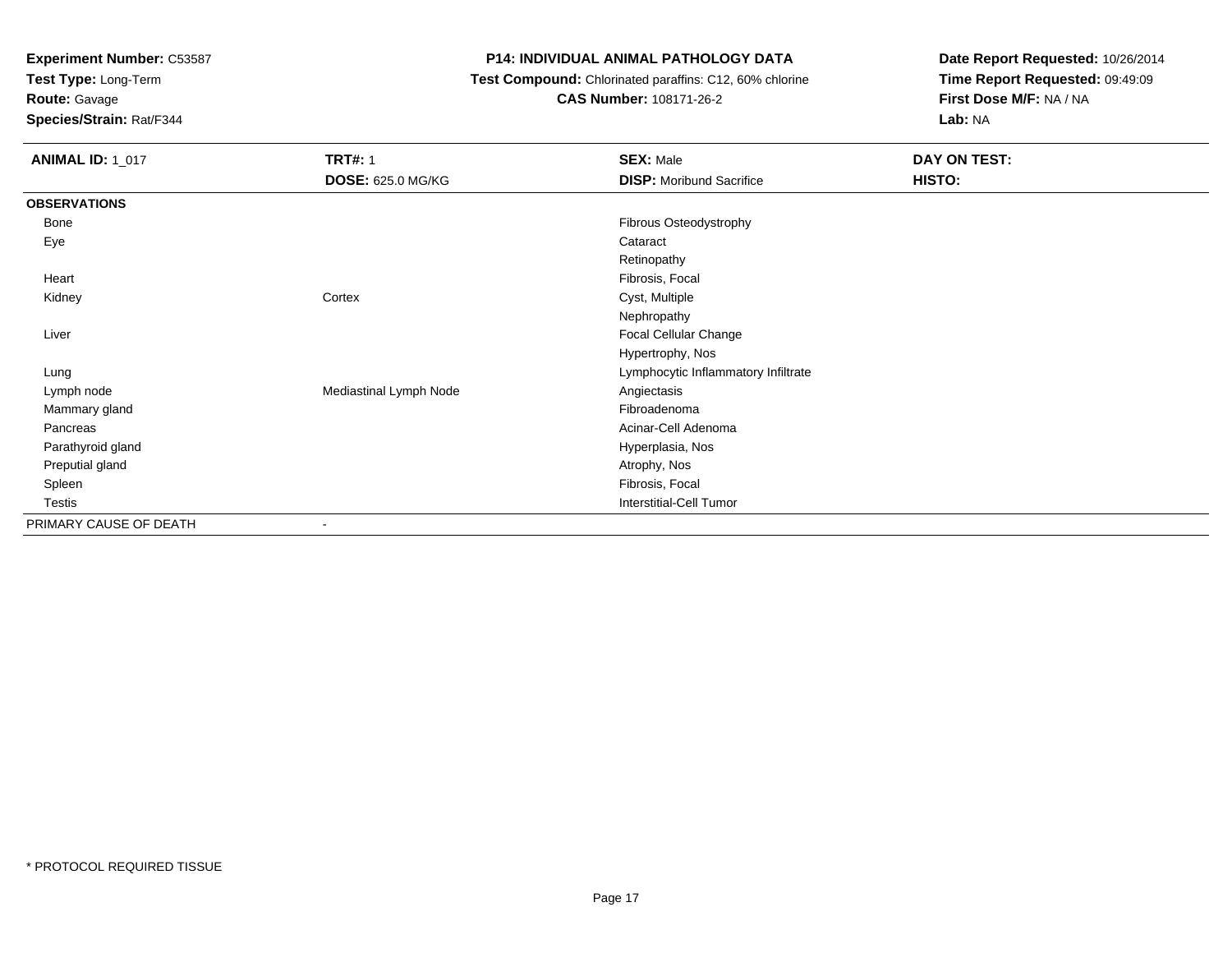**Test Type:** Long-Term

**Route:** Gavage

**Species/Strain:** Rat/F344

## **P14: INDIVIDUAL ANIMAL PATHOLOGY DATA**

 **Test Compound:** Chlorinated paraffins: C12, 60% chlorine**CAS Number:** 108171-26-2

| <b>ANIMAL ID: 1_018</b> | <b>TRT#: 1</b>           | <b>SEX: Male</b>                    | DAY ON TEST: |  |
|-------------------------|--------------------------|-------------------------------------|--------------|--|
|                         | DOSE: 625.0 MG/KG        | <b>DISP:</b> Moribund Sacrifice     | HISTO:       |  |
| <b>OBSERVATIONS</b>     |                          |                                     |              |  |
| Adrenal gland           | Medulla                  | Hyperplasia, Focal                  |              |  |
| Bone                    |                          | Fibrous Osteodystrophy              |              |  |
| Heart                   |                          | Fibrosis, Focal                     |              |  |
| Intestine Large         | Cecum, Colon             | Inflammation, Acute                 |              |  |
| Kidney                  | Cortex                   | Cyst, Multiple                      |              |  |
|                         |                          | Nephropathy                         |              |  |
| Liver                   |                          | Hypertrophy, Nos                    |              |  |
|                         |                          | Necrosis, Focal                     |              |  |
|                         |                          | Neoplastic Nodule                   |              |  |
| Nasal cavity            |                          | Lymphocytic Inflammatory Infiltrate |              |  |
| Parathyroid gland       |                          | Hyperplasia, Nos                    |              |  |
| Preputial gland         |                          | Atrophy, Nos                        |              |  |
| Spleen                  |                          | Leukemia, Mononuclear Cell          |              |  |
| Stomach                 | Forestomach              | Cyst, Nos                           |              |  |
|                         | <b>Glandular Stomach</b> | Edema, Nos                          |              |  |
|                         | Forestomach              | Foreign Body, Nos                   |              |  |
| Testis                  |                          | <b>Interstitial-Cell Tumor</b>      |              |  |
| PRIMARY CAUSE OF DEATH  | $\blacksquare$           |                                     |              |  |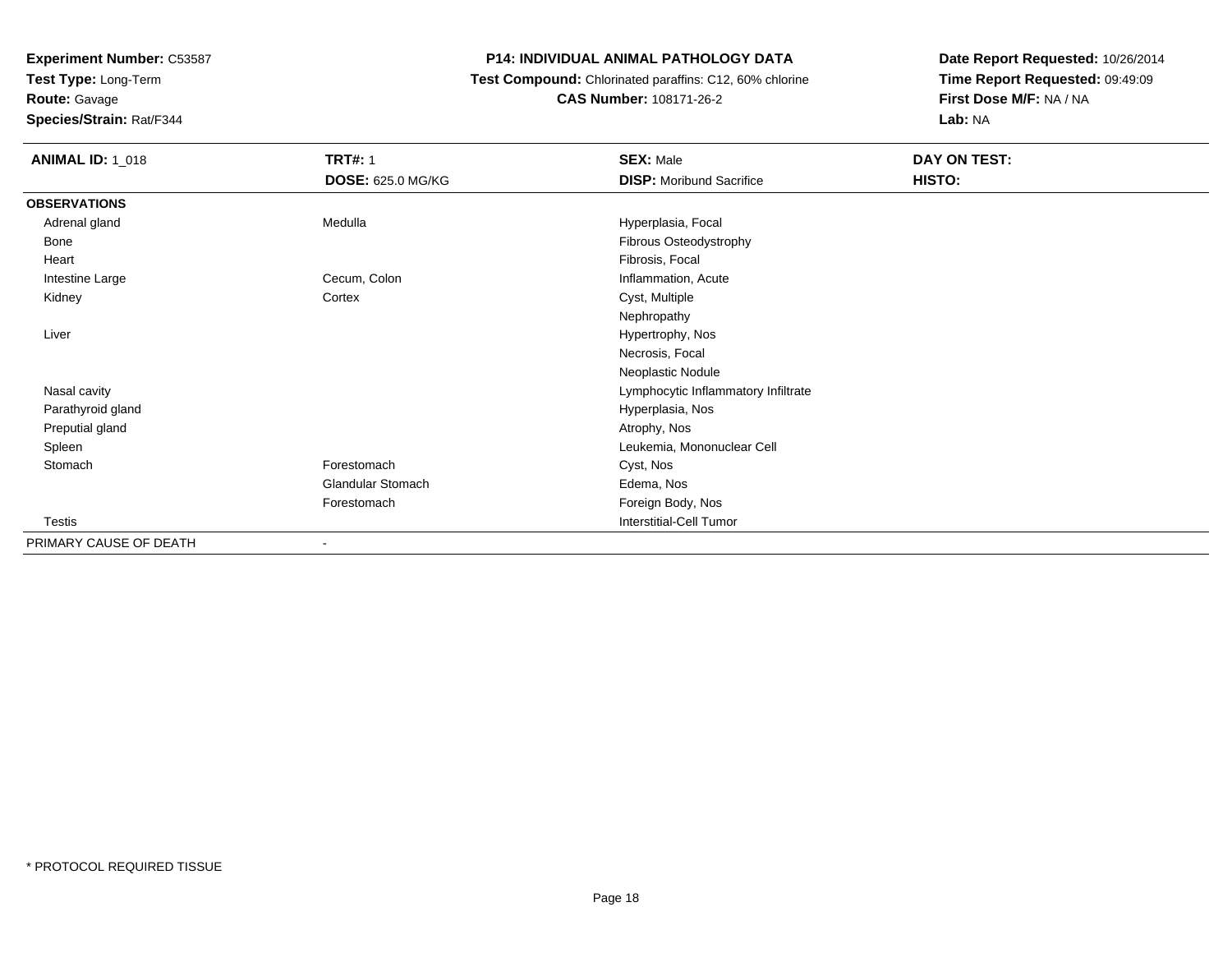**Test Type:** Long-Term

**Route:** Gavage

**Species/Strain:** Rat/F344

### **P14: INDIVIDUAL ANIMAL PATHOLOGY DATA**

 **Test Compound:** Chlorinated paraffins: C12, 60% chlorine**CAS Number:** 108171-26-2

| <b>ANIMAL ID: 1_019</b> | <b>TRT#: 1</b>           | <b>SEX: Male</b>                    | <b>DAY ON TEST:</b> |  |
|-------------------------|--------------------------|-------------------------------------|---------------------|--|
|                         | <b>DOSE: 625.0 MG/KG</b> | <b>DISP:</b> Moribund Sacrifice     | HISTO:              |  |
| <b>OBSERVATIONS</b>     |                          |                                     |                     |  |
| Adrenal gland           | Medulla                  | Pheochromocytoma                    |                     |  |
| Eye                     |                          | Cataract                            |                     |  |
|                         |                          | Hemorrhage                          |                     |  |
|                         |                          | Retinopathy                         |                     |  |
| Kidney                  |                          | Nephropathy                         |                     |  |
| Liver                   |                          | Angiectasis                         |                     |  |
|                         | <b>Bile Duct</b>         | Hyperplasia, Nos                    |                     |  |
|                         |                          | Hypertrophy, Nos                    |                     |  |
| Lymph node              | Mandibular Lymph Node    | Lymphangiectasis                    |                     |  |
| Nasal cavity            |                          | Lymphocytic Inflammatory Infiltrate |                     |  |
| Pancreas                |                          | Acinar-Cell Adenoma                 |                     |  |
|                         | Islets                   | Islet-Cell Carcinoma                |                     |  |
| Preputial gland         |                          | Atrophy, Nos                        |                     |  |
|                         |                          | Fibrosis                            |                     |  |
| Spleen                  |                          | Fibrosis, Focal                     |                     |  |
| Stomach                 | Glandular Stomach        | Erosion                             |                     |  |
| Testis                  |                          | Interstitial-Cell Tumor             |                     |  |
| Thyroid                 |                          | C-Cell Adenoma                      |                     |  |
|                         |                          | Hyperplasia, C Cell                 |                     |  |
| Unspecified             | Multiple Organs Nos      | Leukemia, Mononuclear Cell          |                     |  |
| PRIMARY CAUSE OF DEATH  |                          |                                     |                     |  |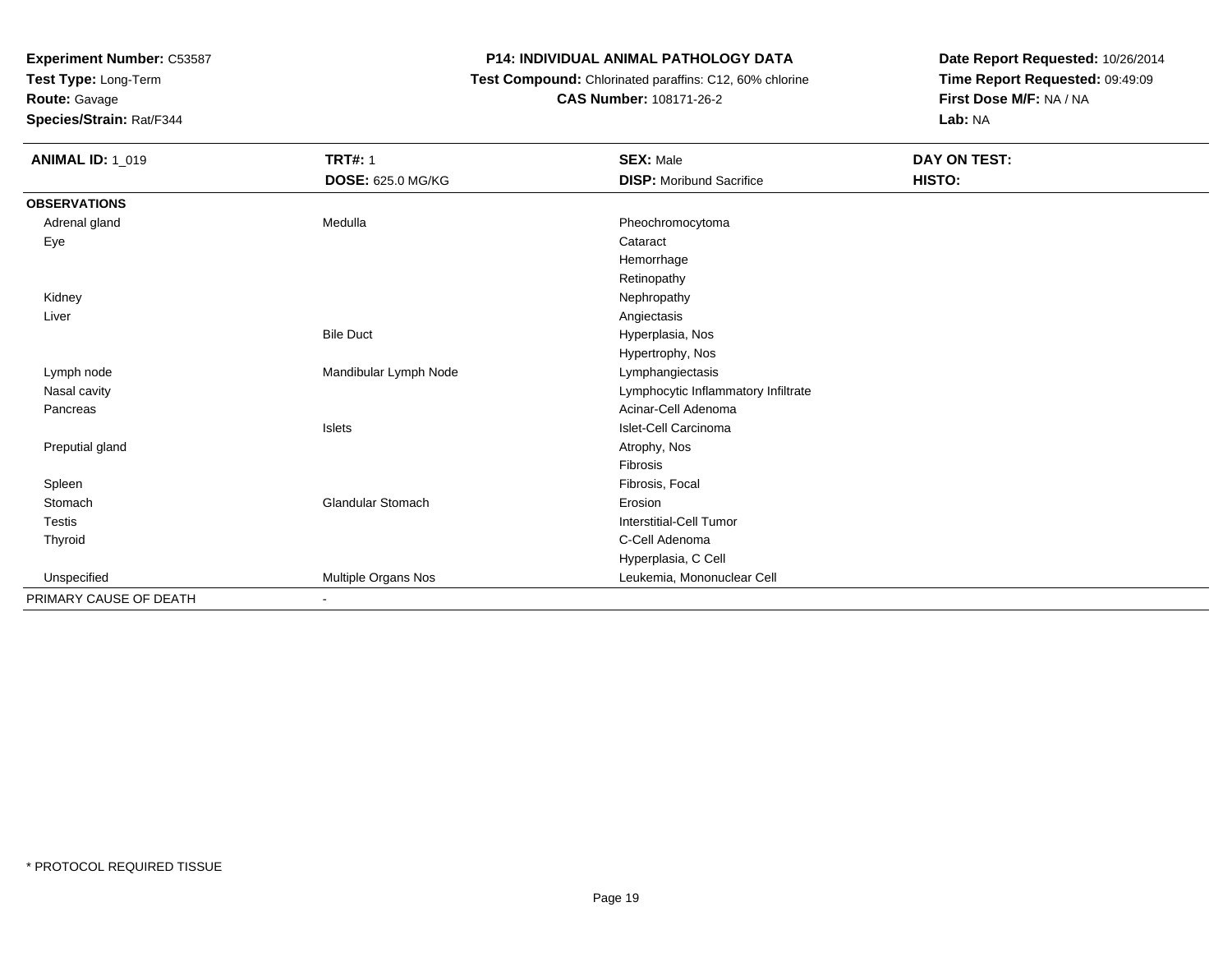**Test Type:** Long-Term

# **Route:** Gavage

**Species/Strain:** Rat/F344

# **P14: INDIVIDUAL ANIMAL PATHOLOGY DATA**

 **Test Compound:** Chlorinated paraffins: C12, 60% chlorine**CAS Number:** 108171-26-2

| <b>ANIMAL ID: 1_020</b> | <b>TRT#: 1</b>            | <b>SEX: Male</b>                    | DAY ON TEST: |
|-------------------------|---------------------------|-------------------------------------|--------------|
|                         | <b>DOSE: 625.0 MG/KG</b>  | <b>DISP:</b> Moribund Sacrifice     | HISTO:       |
| <b>OBSERVATIONS</b>     |                           |                                     |              |
| Adrenal gland           | <b>Cortex Nos</b>         | Hyperplasia, Focal                  |              |
| Kidney                  |                           | Hyperplasia, Tubular Cell           |              |
|                         |                           | Nephropathy                         |              |
| Liver                   |                           | Angiectasis                         |              |
|                         |                           | Focal Cellular Change               |              |
|                         |                           | Hypertrophy, Nos                    |              |
| Mammary gland           |                           | <b>Cystic Ducts</b>                 |              |
| Nasal cavity            |                           | Lymphocytic Inflammatory Infiltrate |              |
| Pituitary gland         | <b>Anterior Pituitary</b> | Adenoma, Nos                        |              |
|                         | <b>Anterior Pituitary</b> | Angiectasis                         |              |
|                         | <b>Anterior Pituitary</b> | Cyst, Nos                           |              |
| Preputial gland         |                           | Atrophy, Nos                        |              |
| Stomach                 | <b>Glandular Stomach</b>  | Erosion                             |              |
|                         | Forestomach               | Hyperkeratosis                      |              |
|                         | Forestomach               | Hyperplasia, Epithelial             |              |
|                         | Forestomach               | Inflammation, Acute/Chronic         |              |
|                         | Forestomach               | Ulcer, Nos                          |              |
| <b>Testis</b>           |                           | <b>Interstitial-Cell Tumor</b>      |              |
| Thyroid                 |                           | Hemosiderosis                       |              |
|                         |                           | Hyperplasia, Follicular Cell        |              |
| PRIMARY CAUSE OF DEATH  | $\overline{\phantom{a}}$  |                                     |              |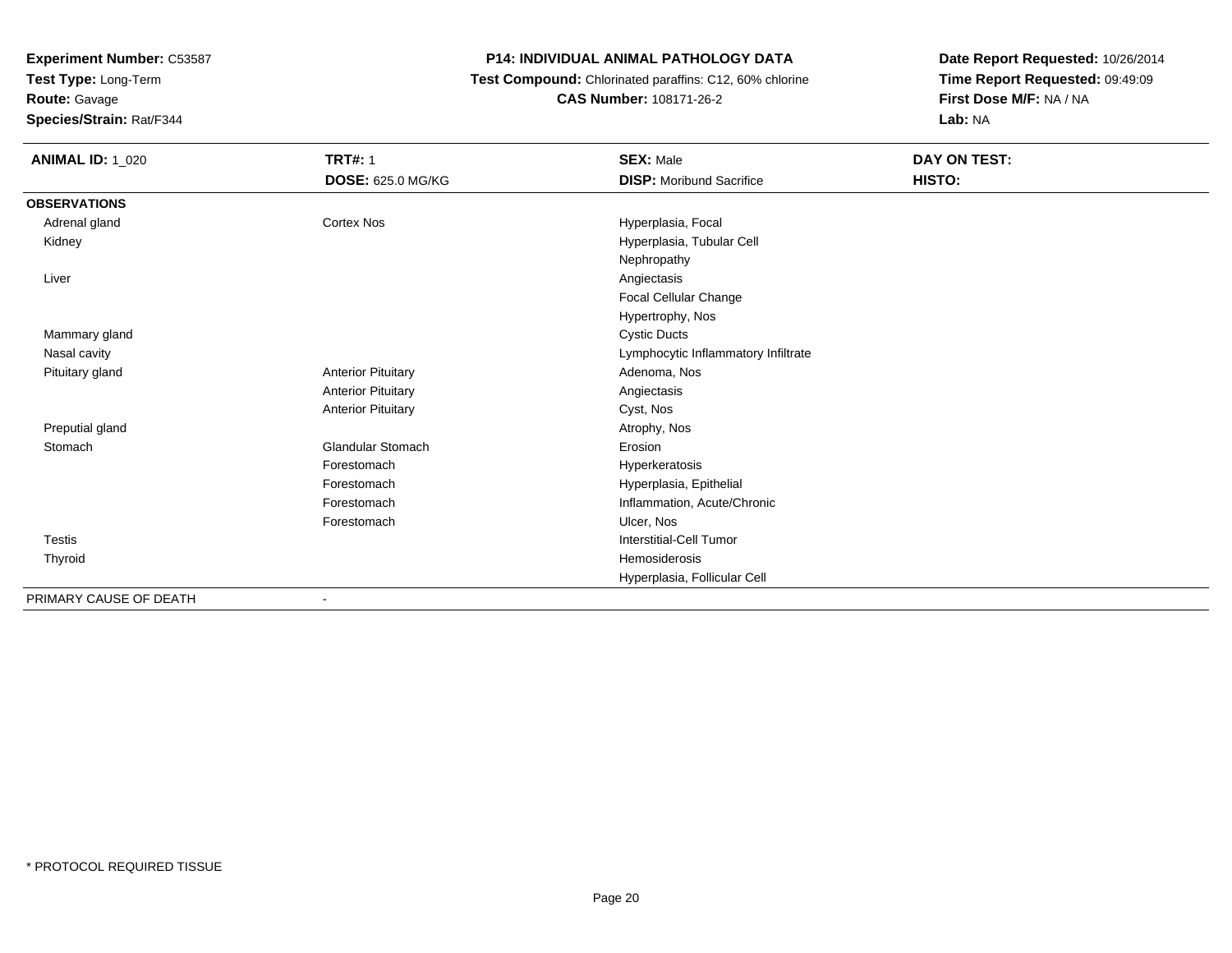**Test Type:** Long-Term

**Route:** Gavage

**Species/Strain:** Rat/F344

#### **P14: INDIVIDUAL ANIMAL PATHOLOGY DATA**

 **Test Compound:** Chlorinated paraffins: C12, 60% chlorine**CAS Number:** 108171-26-2

| <b>ANIMAL ID: 1 021</b> | <b>TRT#: 1</b>           | <b>SEX: Male</b>                | DAY ON TEST: |
|-------------------------|--------------------------|---------------------------------|--------------|
|                         | <b>DOSE: 625.0 MG/KG</b> | <b>DISP:</b> Moribund Sacrifice | HISTO:       |
| <b>OBSERVATIONS</b>     |                          |                                 |              |
| Eye                     |                          | Cataract                        |              |
|                         |                          | Retinopathy                     |              |
| Kidney                  |                          | Nephropathy                     |              |
| Liver                   |                          | Focal Cellular Change           |              |
|                         |                          | Hypertrophy, Nos                |              |
| Stomach                 | Forestomach              | Hyperkeratosis                  |              |
|                         | Forestomach              | Hyperplasia, Epithelial         |              |
|                         | Forestomach              | Inflammation, Acute/Chronic     |              |
|                         | Forestomach              | Ulcer, Nos                      |              |
| Testis                  |                          | Interstitial-Cell Tumor         |              |
| PRIMARY CAUSE OF DEATH  | $\overline{\phantom{a}}$ |                                 |              |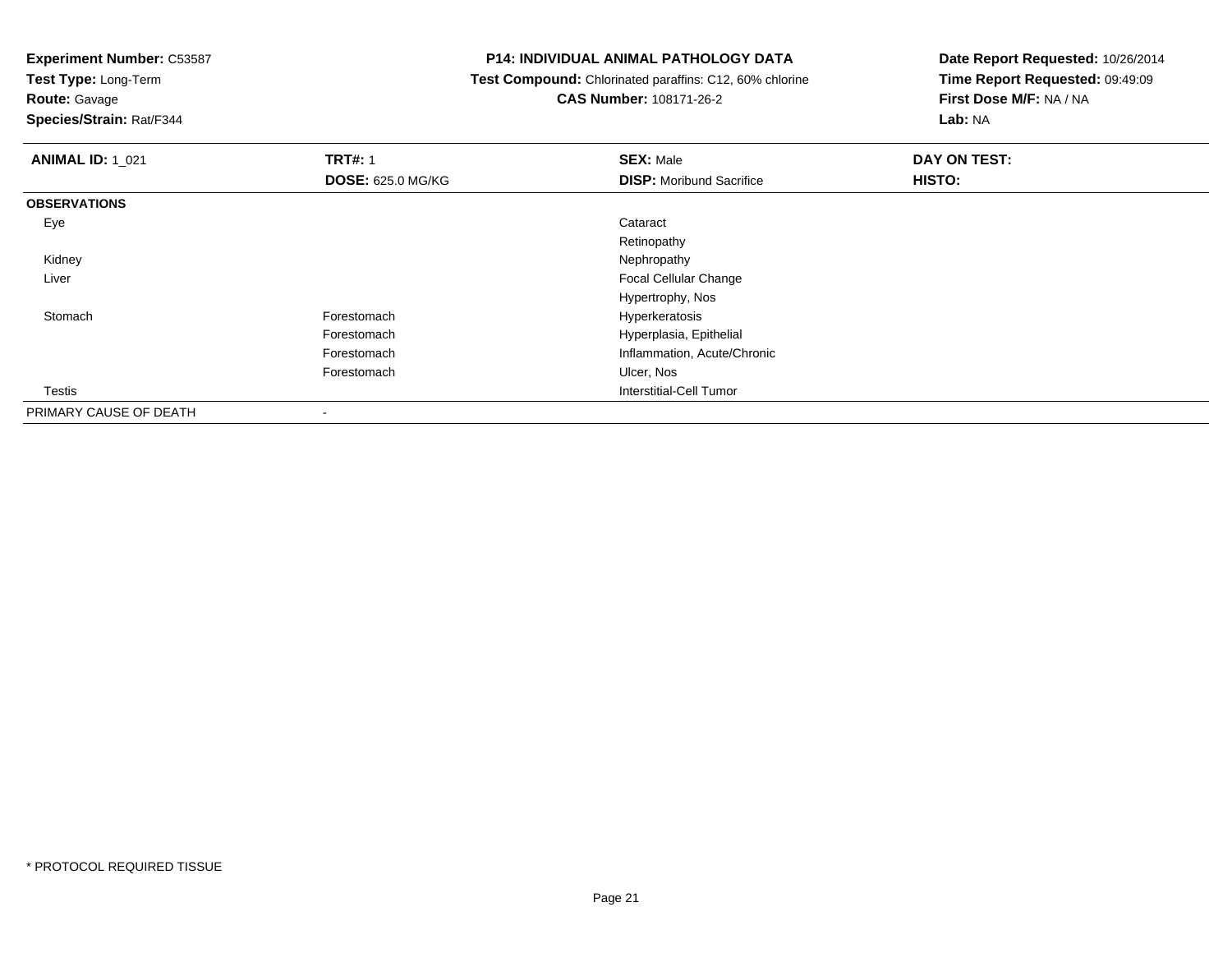**Test Type:** Long-Term

**Route:** Gavage

**Species/Strain:** Rat/F344

### **P14: INDIVIDUAL ANIMAL PATHOLOGY DATA**

 **Test Compound:** Chlorinated paraffins: C12, 60% chlorine**CAS Number:** 108171-26-2

| <b>ANIMAL ID: 1_022</b> | <b>TRT#: 1</b>      | <b>SEX: Male</b>                | DAY ON TEST: |  |
|-------------------------|---------------------|---------------------------------|--------------|--|
|                         | DOSE: 625.0 MG/KG   | <b>DISP: Moribund Sacrifice</b> | HISTO:       |  |
| <b>OBSERVATIONS</b>     |                     |                                 |              |  |
| Adrenal gland           | Medulla             | Hyperplasia, Focal              |              |  |
|                         | Medulla             | Pheochromocytoma                |              |  |
| Eye                     |                     | Cataract                        |              |  |
|                         |                     | Retinopathy                     |              |  |
| Heart                   |                     | Degeneration, Nos               |              |  |
| Kidney                  |                     | Nephropathy                     |              |  |
| Liver                   | <b>Bile Duct</b>    | Hyperplasia, Nos                |              |  |
|                         |                     | Hypertrophy, Nos                |              |  |
| Pancreas                |                     | Hyperplasia, Focal              |              |  |
| Prostate                |                     | Inflammation, Acute/Chronic     |              |  |
| Spleen                  |                     | Scar                            |              |  |
| Stomach                 | Forestomach         | Hemorrhage                      |              |  |
|                         | Forestomach         | Hyperkeratosis                  |              |  |
|                         | Forestomach         | Hyperplasia, Epithelial         |              |  |
|                         | Forestomach         | Inflammation, Acute/Chronic     |              |  |
|                         | Forestomach         | Ulcer, Nos                      |              |  |
| Testis                  |                     | Interstitial-Cell Tumor         |              |  |
| Unspecified             | Multiple Organs Nos | Leukemia, Mononuclear Cell      |              |  |
| PRIMARY CAUSE OF DEATH  | $\sim$              |                                 |              |  |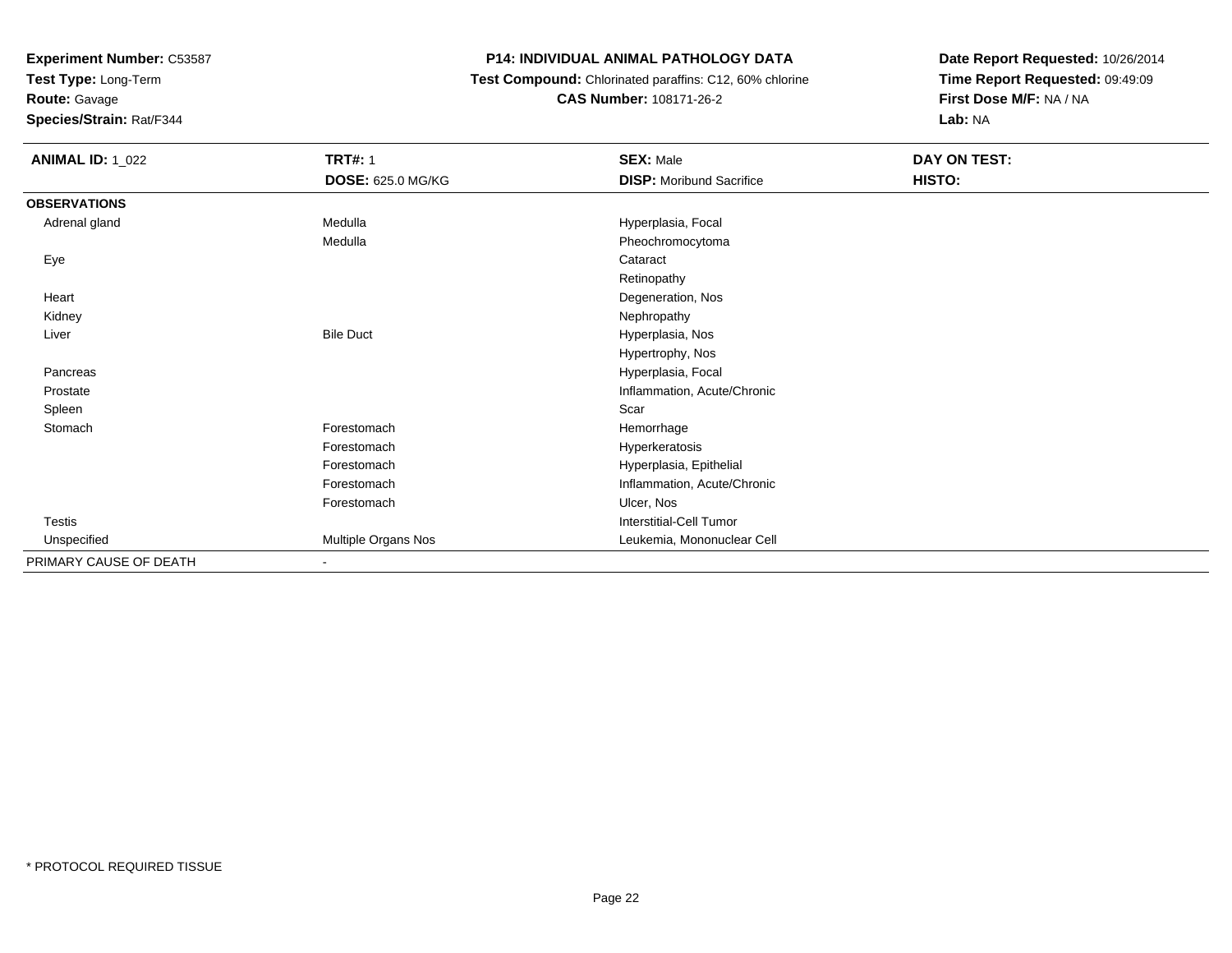**Test Type:** Long-Term

**Route:** Gavage

**Species/Strain:** Rat/F344

# **P14: INDIVIDUAL ANIMAL PATHOLOGY DATA**

 **Test Compound:** Chlorinated paraffins: C12, 60% chlorine**CAS Number:** 108171-26-2

| <b>ANIMAL ID: 1_023</b> | <b>TRT#: 1</b>            | <b>SEX: Male</b>                | DAY ON TEST: |
|-------------------------|---------------------------|---------------------------------|--------------|
|                         | DOSE: 625.0 MG/KG         | <b>DISP:</b> Moribund Sacrifice | HISTO:       |
| <b>OBSERVATIONS</b>     |                           |                                 |              |
| Adrenal gland           | Cortex Nos                | Hyperplasia, Focal              |              |
| Eye                     |                           | Cataract                        |              |
|                         |                           | Retinopathy                     |              |
| Heart                   |                           | Fibrosis, Focal                 |              |
| Kidney                  |                           | Nephropathy                     |              |
| Liver                   |                           | Inflammation, Acute Suppurative |              |
|                         |                           | Necrosis, Focal                 |              |
| Mammary gland           |                           | <b>Cystic Ducts</b>             |              |
| Pancreas                |                           | Hyperplasia, Focal              |              |
| Pituitary gland         | <b>Anterior Pituitary</b> | Adenoma, Nos                    |              |
|                         | <b>Anterior Pituitary</b> | Angiectasis                     |              |
| Prostate                |                           | Inflammation, Acute Suppurative |              |
| Stomach                 | Forestomach               | Hyperkeratosis                  |              |
|                         | Forestomach               | Hyperplasia, Epithelial         |              |
|                         | Forestomach               | Inflammation, Acute Focal       |              |
|                         | Forestomach               | Ulcer, Nos                      |              |
| Testis                  |                           | Interstitial-Cell Tumor         |              |
| PRIMARY CAUSE OF DEATH  | -                         |                                 |              |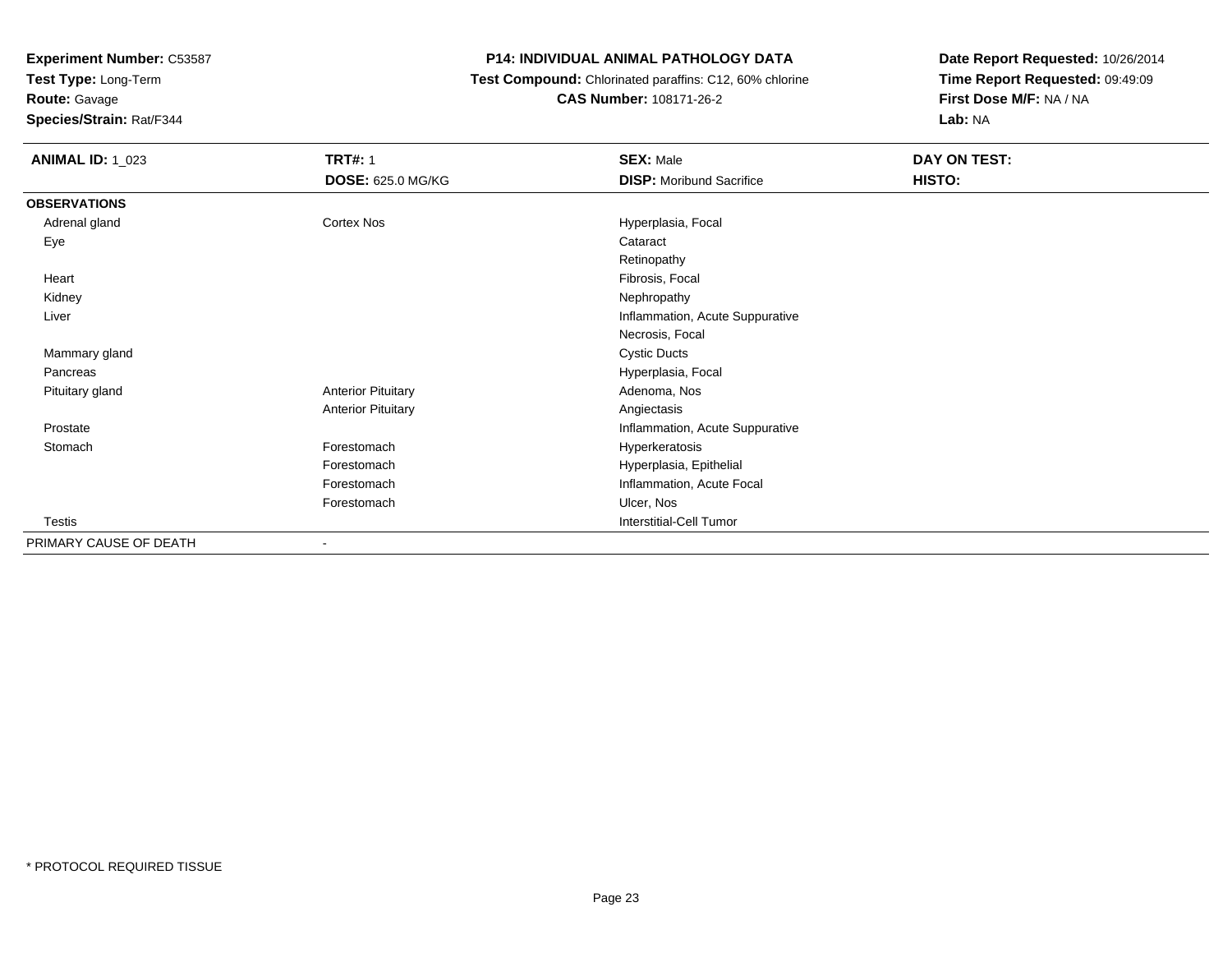**Test Type:** Long-Term

**Route:** Gavage

**Species/Strain:** Rat/F344

# **P14: INDIVIDUAL ANIMAL PATHOLOGY DATA**

 **Test Compound:** Chlorinated paraffins: C12, 60% chlorine**CAS Number:** 108171-26-2

| <b>ANIMAL ID: 1_024</b> | <b>TRT#: 1</b>           | <b>SEX: Male</b>                    | <b>DAY ON TEST:</b> |
|-------------------------|--------------------------|-------------------------------------|---------------------|
|                         | <b>DOSE: 625.0 MG/KG</b> | <b>DISP:</b> Moribund Sacrifice     | HISTO:              |
| <b>OBSERVATIONS</b>     |                          |                                     |                     |
| Adrenal gland           | <b>Cortex Nos</b>        | Cytoplasmic Vacuolization           |                     |
| Bone                    |                          | Fibrous Osteodystrophy              |                     |
| Eye                     |                          | Cataract                            |                     |
|                         |                          | Retinopathy                         |                     |
| Heart                   |                          | Fibrosis, Focal                     |                     |
| <b>Intestine Small</b>  | Jejunum                  | Intussusception                     |                     |
| Kidney                  | Cortex                   | Cyst, Multiple                      |                     |
|                         |                          | Hyperplasia, Tubular Cell           |                     |
|                         | Pelvis                   | Inflammation, Acute Suppurative     |                     |
|                         |                          | Nephropathy                         |                     |
| Liver                   |                          | Angiectasis                         |                     |
|                         |                          | Focal Cellular Change               |                     |
|                         | <b>Bile Duct</b>         | Hyperplasia, Nos                    |                     |
|                         |                          | Hypertrophy, Nos                    |                     |
| Lymph node              | Mesenteric Lymph Node    | Lymphangiectasis                    |                     |
|                         | Pancreatic Lymph Node    | Lymphangiectasis                    |                     |
| Nasal cavity            |                          | Lymphocytic Inflammatory Infiltrate |                     |
| Pancreas                |                          | Acinar-Cell Adenoma                 |                     |
| Parathyroid gland       |                          | Hyperplasia, Nos                    |                     |
| Preputial gland         |                          | <b>Cystic Ducts</b>                 |                     |
|                         |                          | Inflammation, Acute Suppurative     |                     |
| Stomach                 | Forestomach              | Hyperkeratosis                      |                     |
|                         | Forestomach              | Hyperplasia, Epithelial             |                     |
| <b>Testis</b>           |                          | Interstitial-Cell Tumor             |                     |
| Unspecified             | Multiple Organs Nos      | Leukemia, Mononuclear Cell          |                     |
| PRIMARY CAUSE OF DEATH  | $\blacksquare$           |                                     |                     |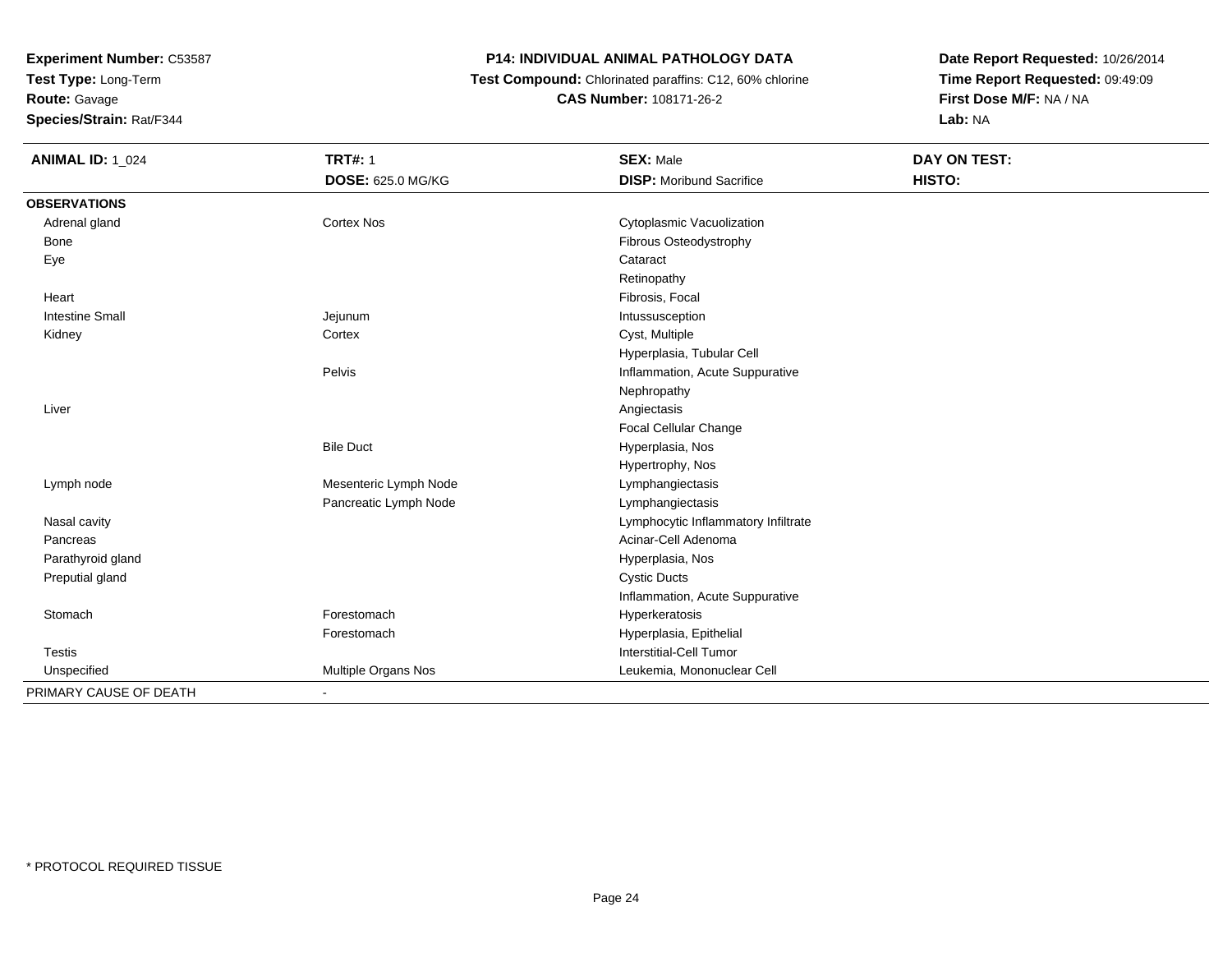**Test Type:** Long-Term

**Route:** Gavage

**Species/Strain:** Rat/F344

# **P14: INDIVIDUAL ANIMAL PATHOLOGY DATA**

 **Test Compound:** Chlorinated paraffins: C12, 60% chlorine**CAS Number:** 108171-26-2

| <b>ANIMAL ID: 1_025</b> | <b>TRT#: 1</b>           | <b>SEX: Male</b>                 | <b>DAY ON TEST:</b> |
|-------------------------|--------------------------|----------------------------------|---------------------|
|                         | <b>DOSE: 625.0 MG/KG</b> | <b>DISP:</b> Moribund Sacrifice  | HISTO:              |
| <b>OBSERVATIONS</b>     |                          |                                  |                     |
| Adrenal gland           | <b>Cortex Nos</b>        | Angiectasis                      |                     |
| Eye                     |                          | Cataract                         |                     |
|                         |                          | Retinopathy                      |                     |
| Heart                   |                          | Fibrosis, Focal                  |                     |
| Kidney                  | Cortex                   | Cyst, Multiple                   |                     |
|                         |                          | Nephropathy                      |                     |
| Liver                   |                          | Focal Cellular Change            |                     |
|                         |                          | Hypertrophy, Nos                 |                     |
|                         |                          | Necrosis, Focal                  |                     |
| Lung                    |                          | Hyperplasia, Alveolar Epithelium |                     |
|                         |                          | Inflammation, Acute Focal        |                     |
|                         |                          | Necrosis, Focal                  |                     |
| Pancreas                |                          | Acinar-Cell Adenoma              |                     |
| Preputial gland         |                          | Adenoma, Nos                     |                     |
| Stomach                 | <b>Glandular Stomach</b> | Edema, Nos                       |                     |
|                         | Forestomach              | Hyperkeratosis                   |                     |
|                         | Forestomach              | Hyperplasia, Epithelial          |                     |
|                         | Forestomach              | Inflammation, Acute/Chronic      |                     |
|                         | <b>Glandular Stomach</b> | Inflammation, Acute/Chronic      |                     |
|                         | Forestomach              | Necrosis, Focal                  |                     |
| <b>Testis</b>           |                          | <b>Interstitial-Cell Tumor</b>   |                     |
| Unspecified             | Multiple Organs Nos      | Leukemia, Mononuclear Cell       |                     |
| PRIMARY CAUSE OF DEATH  |                          |                                  |                     |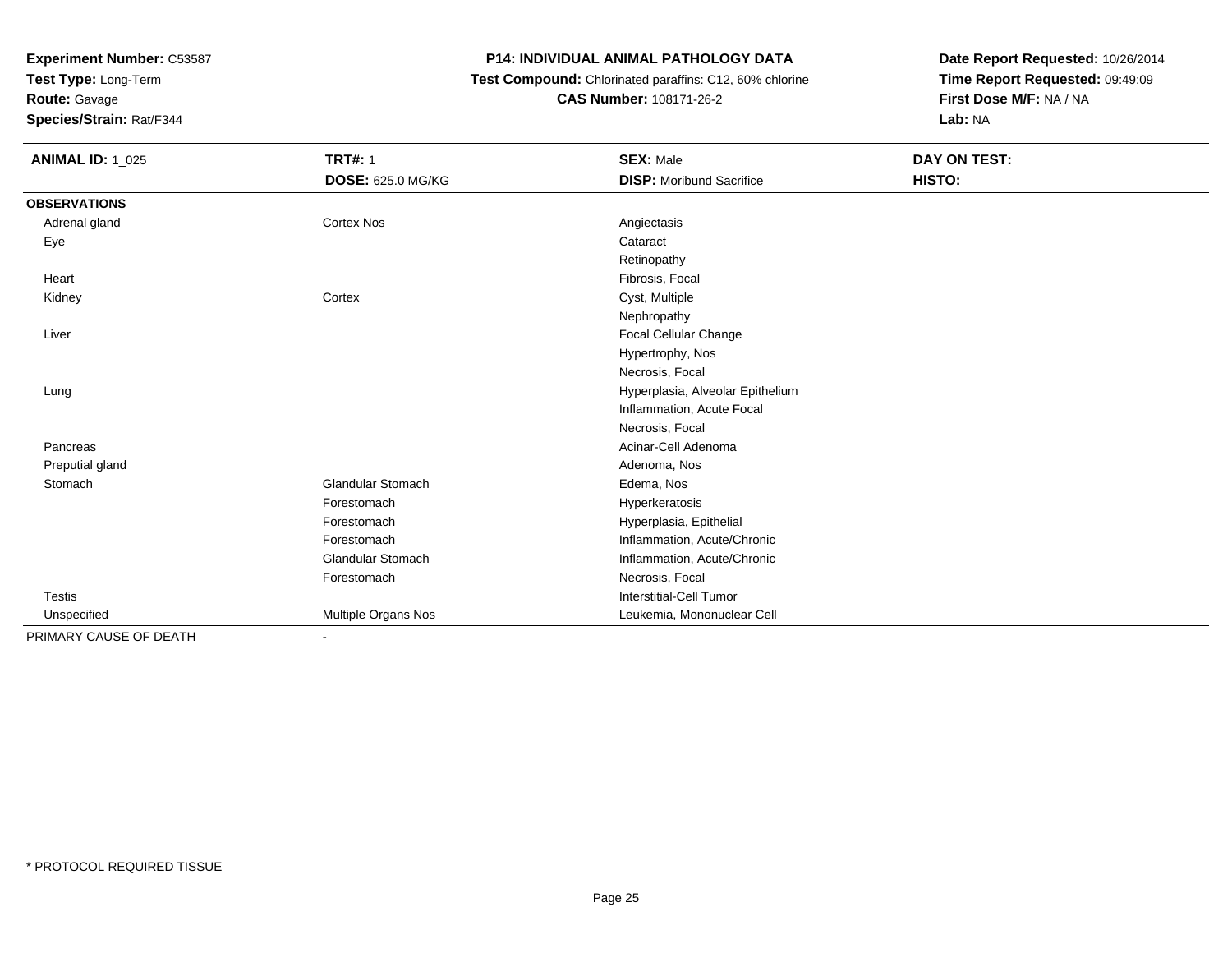**Test Type:** Long-Term

**Route:** Gavage

**Species/Strain:** Rat/F344

#### **P14: INDIVIDUAL ANIMAL PATHOLOGY DATA**

 **Test Compound:** Chlorinated paraffins: C12, 60% chlorine**CAS Number:** 108171-26-2

| <b>ANIMAL ID: 1_026</b> | <b>TRT#: 1</b>            | <b>SEX: Male</b>               | DAY ON TEST: |
|-------------------------|---------------------------|--------------------------------|--------------|
|                         | <b>DOSE: 625.0 MG/KG</b>  | <b>DISP: Natural Death</b>     | HISTO:       |
| <b>OBSERVATIONS</b>     |                           |                                |              |
| Adrenal gland           | Medulla                   | Pheochromocytoma               |              |
| Bone                    |                           | Fibrous Osteodystrophy         |              |
| Heart                   |                           | Fibrosis, Focal                |              |
| Kidney                  | Cortex                    | Cyst, Multiple                 |              |
|                         |                           | Nephropathy                    |              |
| Liver                   |                           | Focal Cellular Change          |              |
|                         |                           | Hepatocellular Carcinoma       |              |
|                         |                           | Hypertrophy, Nos               |              |
|                         |                           | Necrosis, Focal                |              |
|                         |                           | Neoplastic Nodule              |              |
| Parathyroid gland       |                           | Hyperplasia, Nos               |              |
| Pituitary gland         | <b>Anterior Pituitary</b> | Adenoma, Nos                   |              |
|                         | <b>Anterior Pituitary</b> | Angiectasis                    |              |
| Preputial gland         |                           | Atrophy, Nos                   |              |
| Stomach                 | Forestomach               | Hyperkeratosis                 |              |
|                         | Forestomach               | Hyperplasia, Epithelial        |              |
|                         | Forestomach               | Inflammation, Acute/Chronic    |              |
|                         | Forestomach               | Ulcer, Nos                     |              |
| Testis                  |                           | <b>Interstitial-Cell Tumor</b> |              |
| Thyroid                 |                           | <b>Cystic Follicles</b>        |              |
| PRIMARY CAUSE OF DEATH  |                           |                                |              |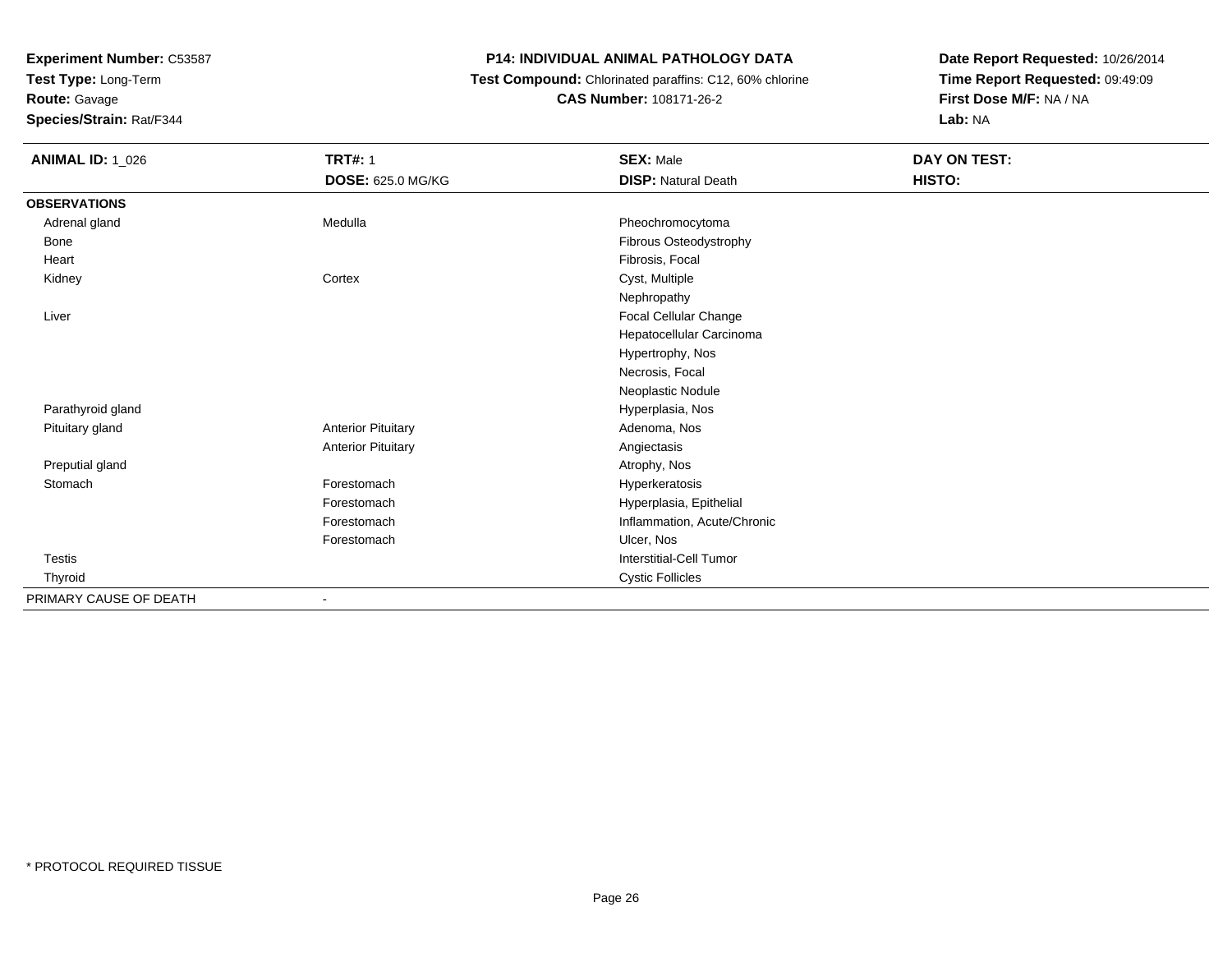**Test Type:** Long-Term

**Route:** Gavage

**Species/Strain:** Rat/F344

### **P14: INDIVIDUAL ANIMAL PATHOLOGY DATA**

 **Test Compound:** Chlorinated paraffins: C12, 60% chlorine**CAS Number:** 108171-26-2

| <b>ANIMAL ID: 1_027</b> | <b>TRT#: 1</b>           | <b>SEX: Male</b>                    | DAY ON TEST: |
|-------------------------|--------------------------|-------------------------------------|--------------|
|                         | <b>DOSE: 625.0 MG/KG</b> | <b>DISP:</b> Moribund Sacrifice     | HISTO:       |
| <b>OBSERVATIONS</b>     |                          |                                     |              |
| Adrenal gland           | Medulla                  | Pheochromocytoma                    |              |
| Bone                    |                          | Fibrous Osteodystrophy              |              |
| Heart                   |                          | Fibrosis, Focal                     |              |
| Kidney                  | Pelvis                   | Hyperplasia, Epithelial             |              |
|                         |                          | Hyperplasia, Tubular Cell           |              |
|                         | Pelvis                   | Inflammation, Acute Suppurative     |              |
|                         |                          | Nephropathy                         |              |
| Liver                   |                          | Hypertrophy, Nos                    |              |
|                         |                          | Malposition, Nos                    |              |
|                         |                          | Necrosis, Focal                     |              |
|                         |                          | Neoplastic Nodule                   |              |
| Nasal cavity            |                          | Lymphocytic Inflammatory Infiltrate |              |
| Pancreas                |                          | Acinar-Cell Adenoma                 |              |
| Parathyroid gland       |                          | Hyperplasia, Nos                    |              |
| Preputial gland         |                          | Atrophy, Nos                        |              |
|                         |                          | Inflammation, Acute Suppurative     |              |
| Prostate                |                          | Inflammation, Acute Suppurative     |              |
| Stomach                 | Forestomach              | Erosion                             |              |
|                         | <b>Glandular Stomach</b> | Erosion                             |              |
| Testis                  |                          | Interstitial-Cell Tumor             |              |
| PRIMARY CAUSE OF DEATH  |                          |                                     |              |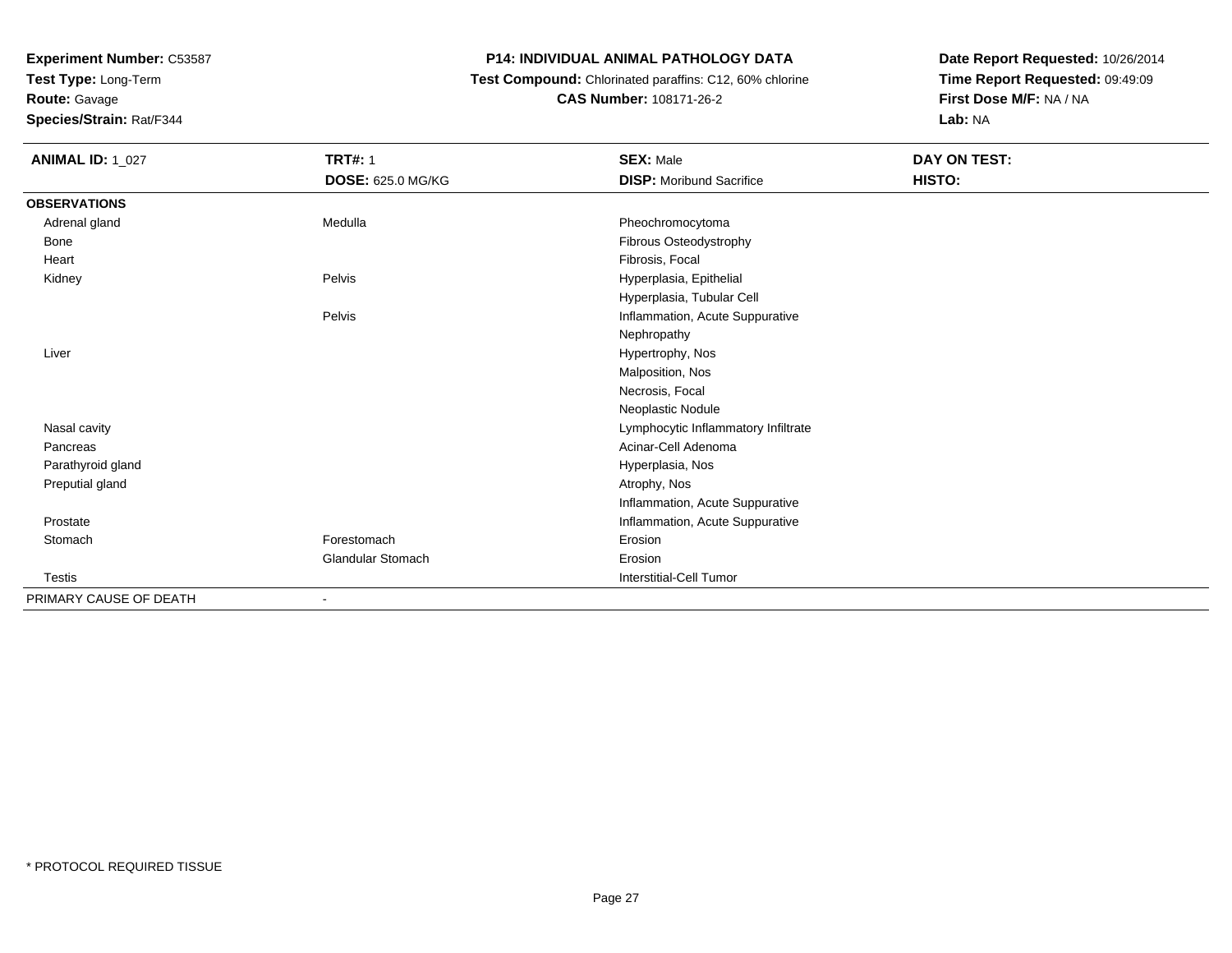**Test Type:** Long-Term

**Route:** Gavage

**Species/Strain:** Rat/F344

#### **P14: INDIVIDUAL ANIMAL PATHOLOGY DATA**

 **Test Compound:** Chlorinated paraffins: C12, 60% chlorine**CAS Number:** 108171-26-2

| <b>ANIMAL ID: 1_028</b> | <b>TRT#: 1</b>           | <b>SEX: Male</b>                | DAY ON TEST: |  |
|-------------------------|--------------------------|---------------------------------|--------------|--|
|                         | <b>DOSE: 625.0 MG/KG</b> | <b>DISP:</b> Moribund Sacrifice | HISTO:       |  |
| <b>OBSERVATIONS</b>     |                          |                                 |              |  |
| Bone                    |                          | Fibrous Osteodystrophy          |              |  |
| Intestine Large         | Colon                    | Inflammation, Acute/Chronic     |              |  |
| <b>Intestine Small</b>  | Mesentery Nos            | Necrosis, Fat                   |              |  |
| Kidney                  | Cortex                   | Cyst, Multiple                  |              |  |
|                         |                          | Nephropathy                     |              |  |
| Liver                   |                          | Focal Cellular Change           |              |  |
|                         |                          | Hypertrophy, Nos                |              |  |
|                         |                          | Necrosis, Focal                 |              |  |
|                         |                          | Neoplastic Nodule               |              |  |
| Parathyroid gland       |                          | Hyperplasia, Nos                |              |  |
| Preputial gland         |                          | Atrophy, Nos                    |              |  |
|                         |                          | Carcinoma, Nos                  |              |  |
| Testis                  |                          | <b>Interstitial-Cell Tumor</b>  |              |  |
| PRIMARY CAUSE OF DEATH  |                          |                                 |              |  |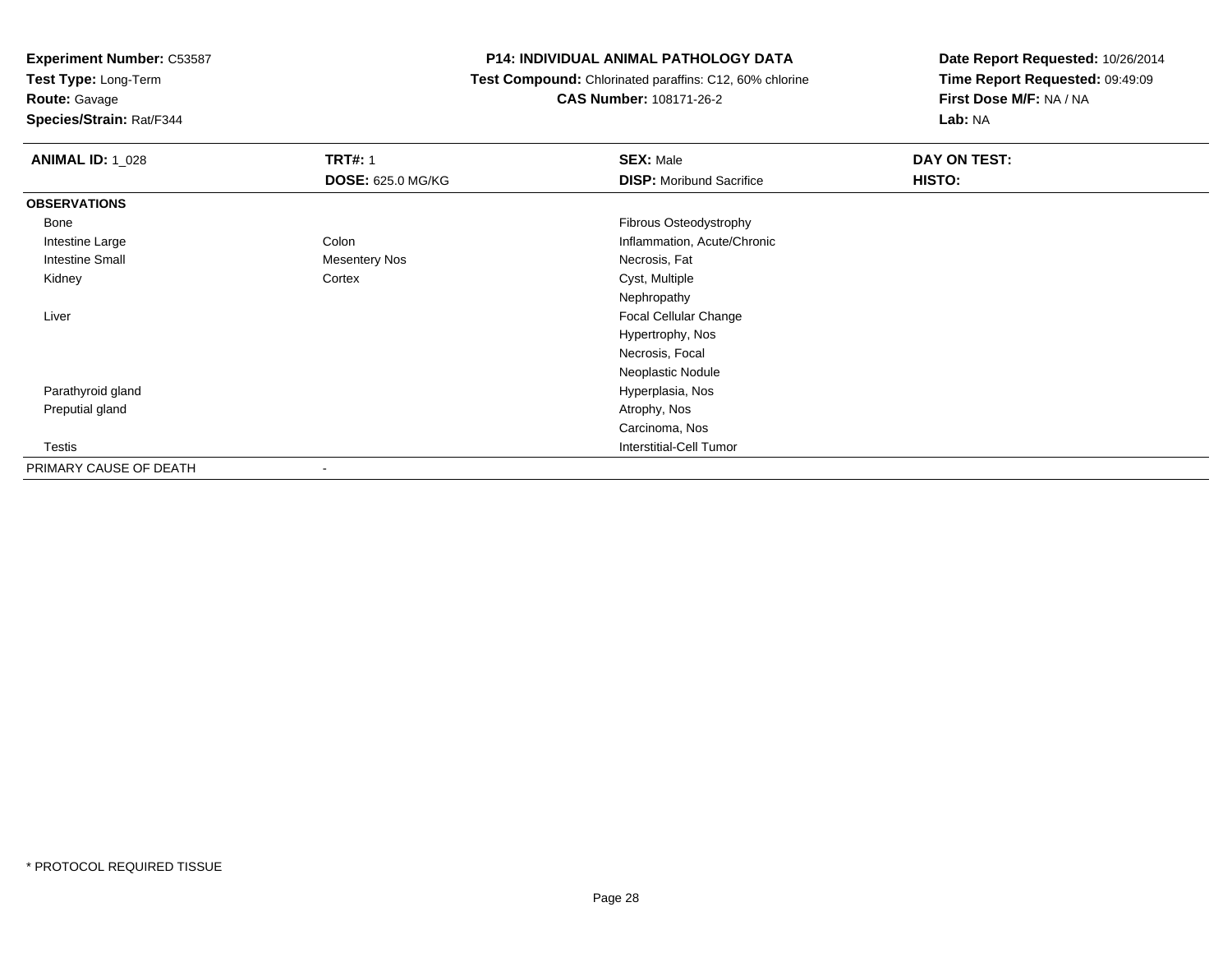**Test Type:** Long-Term

**Route:** Gavage

**Species/Strain:** Rat/F344

#### **P14: INDIVIDUAL ANIMAL PATHOLOGY DATA**

 **Test Compound:** Chlorinated paraffins: C12, 60% chlorine**CAS Number:** 108171-26-2

| <b>ANIMAL ID: 1_029</b> | <b>TRT#: 1</b>            | <b>SEX: Male</b>                   | DAY ON TEST:  |  |
|-------------------------|---------------------------|------------------------------------|---------------|--|
|                         | <b>DOSE: 625.0 MG/KG</b>  | <b>DISP:</b> Moribund Sacrifice    | <b>HISTO:</b> |  |
| <b>OBSERVATIONS</b>     |                           |                                    |               |  |
| Adrenal gland           | Cortex Nos                | Cyst, Nos                          |               |  |
| Kidney                  |                           | Nephropathy                        |               |  |
| Liver                   |                           | Hypertrophy, Nos                   |               |  |
|                         |                           | Neoplastic Nodule                  |               |  |
| Pituitary gland         | <b>Anterior Pituitary</b> | Angiectasis                        |               |  |
|                         | <b>Anterior Pituitary</b> | Hyperplasia, Focal                 |               |  |
| Testis                  |                           | Interstitial-Cell Tumor            |               |  |
| Urinary bladder         |                           | <b>Transitional-Cell Papilloma</b> |               |  |
| PRIMARY CAUSE OF DEATH  |                           |                                    |               |  |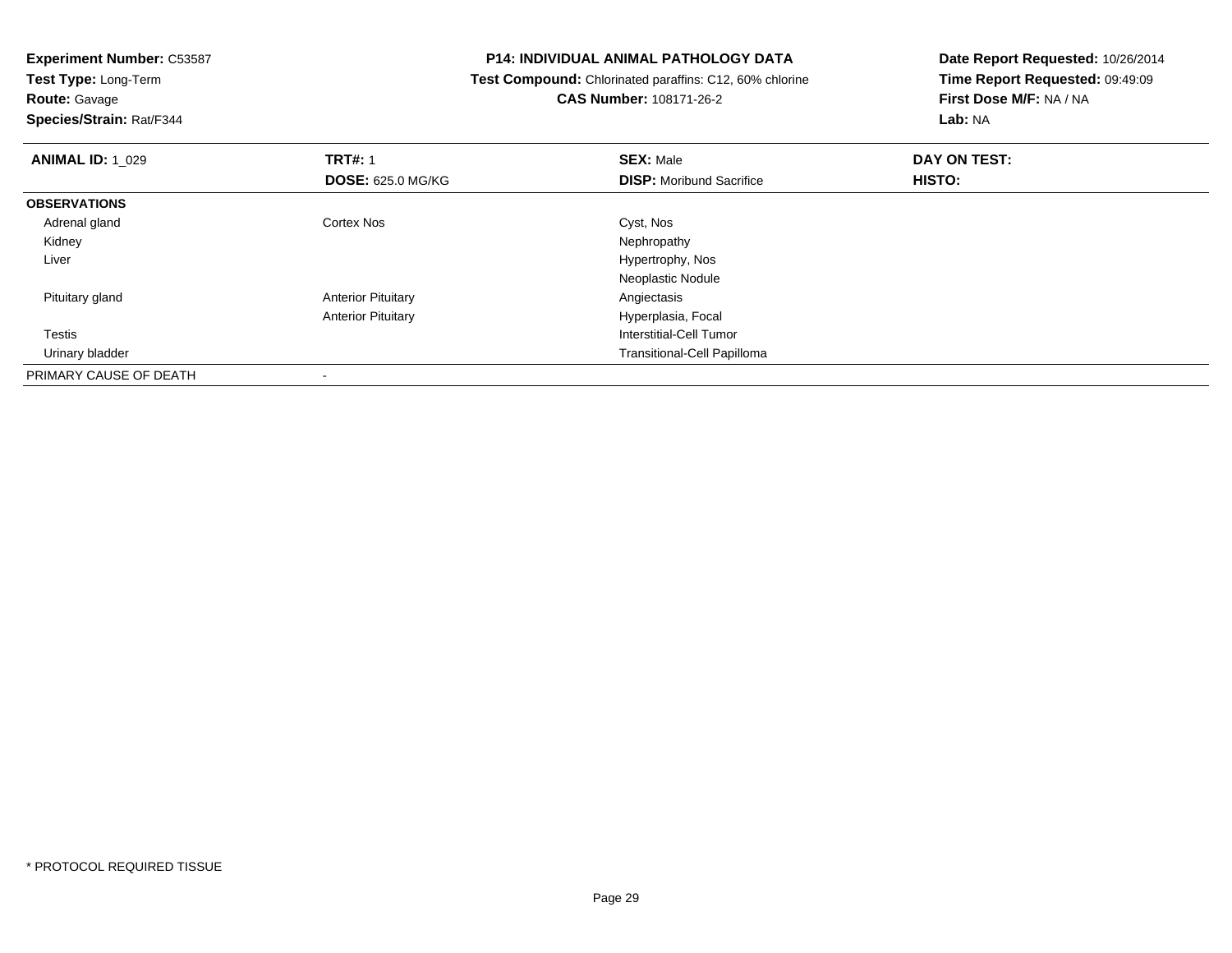**Test Type:** Long-Term

# **Route:** Gavage

**Species/Strain:** Rat/F344

#### **P14: INDIVIDUAL ANIMAL PATHOLOGY DATA**

# **Test Compound:** Chlorinated paraffins: C12, 60% chlorine**CAS Number:** 108171-26-2

| <b>ANIMAL ID: 1_030</b> | <b>TRT#: 1</b>           | <b>SEX: Male</b>           | DAY ON TEST: |
|-------------------------|--------------------------|----------------------------|--------------|
|                         | <b>DOSE: 625.0 MG/KG</b> | <b>DISP: Natural Death</b> | HISTO:       |
| <b>OBSERVATIONS</b>     |                          |                            |              |
| Adrenal gland           | Medulla                  | Hyperplasia, Focal         |              |
| Heart                   |                          | Fibrosis, Focal            |              |
| Kidney                  | Cortex                   | Cyst, Multiple             |              |
|                         |                          | Nephropathy                |              |
| Liver                   |                          | Congestion, Nos            |              |
|                         |                          | Hypertrophy, Nos           |              |
|                         |                          | Lymphangiectasis           |              |
| Lymph node              | Renal Lymph Node         | Angiectasis                |              |
| Nerve, peripheral       | Paraganglion Nos         | Paraganglioma, Nos         |              |
| Skin                    | Back                     | Squamous Cell Papilloma    |              |
| <b>Testis</b>           |                          | Interstitial-Cell Tumor    |              |
| PRIMARY CAUSE OF DEATH  | $\overline{\phantom{a}}$ |                            |              |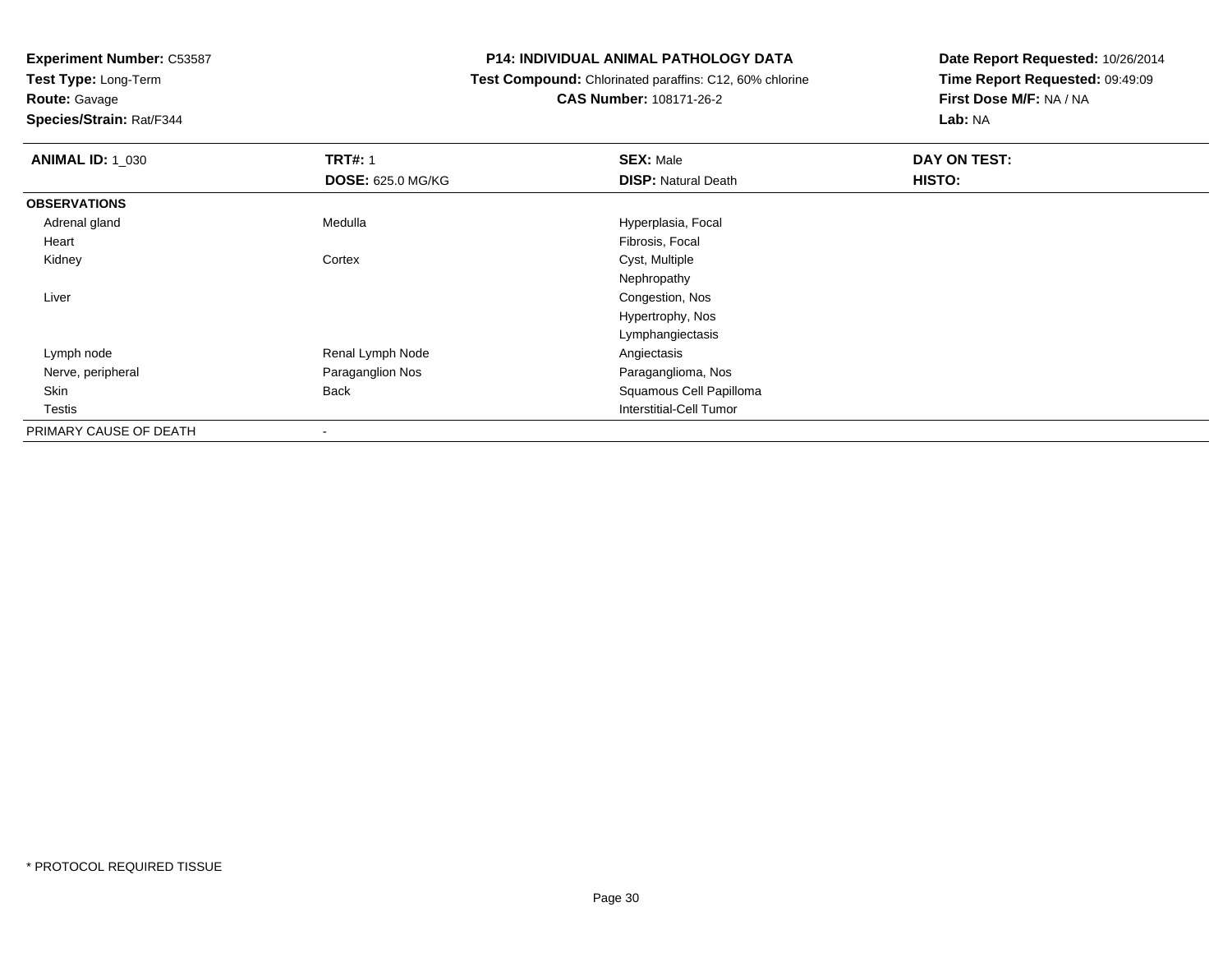**Test Type:** Long-Term

# **Route:** Gavage

**Species/Strain:** Rat/F344

### **P14: INDIVIDUAL ANIMAL PATHOLOGY DATA**

### **Test Compound:** Chlorinated paraffins: C12, 60% chlorine**CAS Number:** 108171-26-2

| <b>ANIMAL ID: 1_031</b> | <b>TRT#: 1</b>            | <b>SEX: Male</b>                    | DAY ON TEST: |  |
|-------------------------|---------------------------|-------------------------------------|--------------|--|
|                         | <b>DOSE: 625.0 MG/KG</b>  | <b>DISP:</b> Moribund Sacrifice     | HISTO:       |  |
| <b>OBSERVATIONS</b>     |                           |                                     |              |  |
| Heart                   |                           | Fibrosis, Focal                     |              |  |
| Kidney                  |                           | Nephropathy                         |              |  |
| Liver                   |                           | Angiectasis                         |              |  |
|                         | <b>Bile Duct</b>          | Hyperplasia, Nos                    |              |  |
|                         |                           | Hypertrophy, Nos                    |              |  |
| Nasal cavity            |                           | Lymphocytic Inflammatory Infiltrate |              |  |
| Pituitary gland         | <b>Anterior Pituitary</b> | Cyst, Nos                           |              |  |
| Testis                  |                           | Interstitial-Cell Tumor             |              |  |
| Thyroid                 |                           | <b>Cystic Follicles</b>             |              |  |
| Unspecified             | Groin                     | Fibrous Histiocytoma                |              |  |
|                         | Multiple Organs Nos       | Leukemia, Mononuclear Cell          |              |  |
| PRIMARY CAUSE OF DEATH  |                           |                                     |              |  |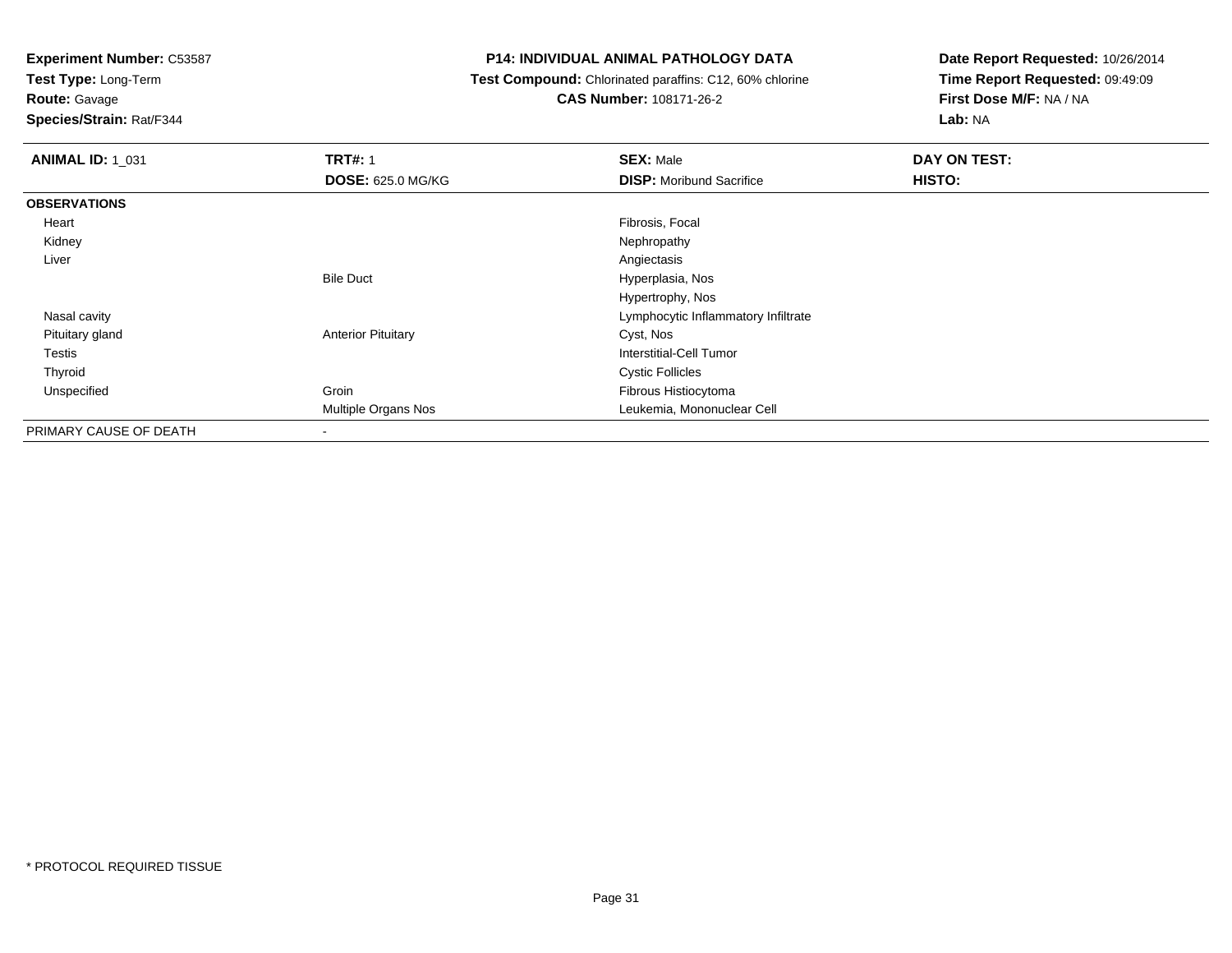**Test Type:** Long-Term

**Route:** Gavage

**Species/Strain:** Rat/F344

# **P14: INDIVIDUAL ANIMAL PATHOLOGY DATA**

 **Test Compound:** Chlorinated paraffins: C12, 60% chlorine**CAS Number:** 108171-26-2

| <b>ANIMAL ID: 1_032</b> | <b>TRT#: 1</b>        | <b>SEX: Male</b>                    | DAY ON TEST: |  |
|-------------------------|-----------------------|-------------------------------------|--------------|--|
|                         | DOSE: 625.0 MG/KG     | <b>DISP: Natural Death</b>          | HISTO:       |  |
| <b>OBSERVATIONS</b>     |                       |                                     |              |  |
| Adrenal gland           | Medulla               | Hyperplasia, Focal                  |              |  |
| Bone                    |                       | Fibrous Osteodystrophy              |              |  |
| Kidney                  | Cortex                | Cyst, Multiple                      |              |  |
|                         |                       | Hyperplasia, Tubular Cell           |              |  |
|                         |                       | Nephropathy                         |              |  |
| Liver                   |                       | Cytoplasmic Change, Eosinophilic    |              |  |
|                         |                       | Hypertrophy, Nos                    |              |  |
|                         |                       | Necrosis, Zonal                     |              |  |
| Lymph node              | Mesenteric Lymph Node | Congestion, Nos                     |              |  |
| Nasal cavity            |                       | Lymphocytic Inflammatory Infiltrate |              |  |
| Parathyroid gland       |                       | Hyperplasia, Nos                    |              |  |
| Preputial gland         |                       | Atrophy, Nos                        |              |  |
| Spleen                  |                       | Fibrosis, Focal                     |              |  |
| Stomach                 | Forestomach           | Hyperkeratosis                      |              |  |
|                         | Forestomach           | Hyperplasia, Epithelial             |              |  |
| Testis                  |                       | Interstitial-Cell Tumor             |              |  |
| Thyroid                 |                       | <b>Cystic Follicles</b>             |              |  |
| PRIMARY CAUSE OF DEATH  | $\blacksquare$        |                                     |              |  |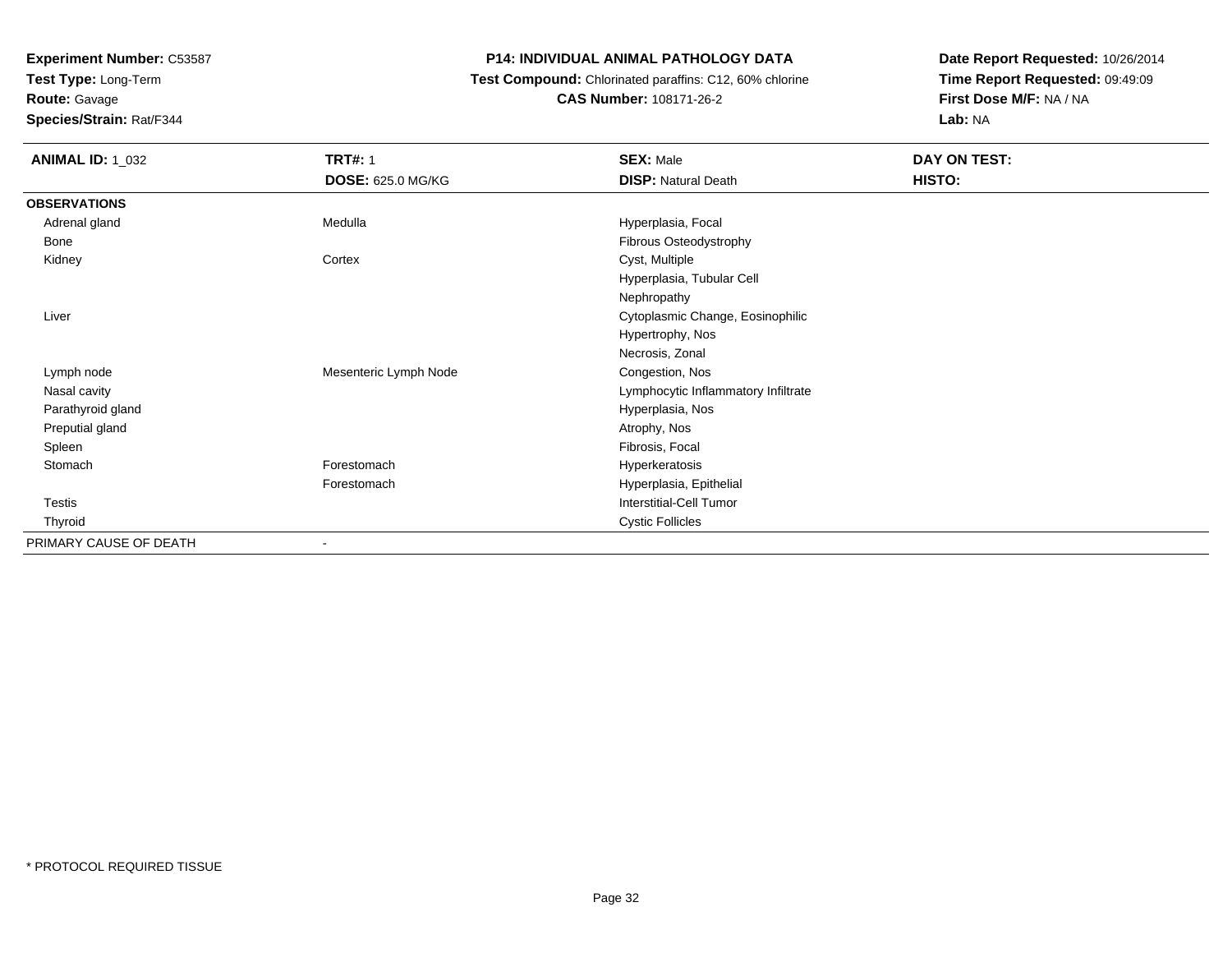**Test Type:** Long-Term

**Route:** Gavage

**Species/Strain:** Rat/F344

# **P14: INDIVIDUAL ANIMAL PATHOLOGY DATA**

 **Test Compound:** Chlorinated paraffins: C12, 60% chlorine**CAS Number:** 108171-26-2

| <b>ANIMAL ID: 1_033</b> | <b>TRT#: 1</b><br><b>DOSE: 625.0 MG/KG</b> | <b>SEX: Male</b><br><b>DISP:</b> Moribund Sacrifice | DAY ON TEST:<br>HISTO: |
|-------------------------|--------------------------------------------|-----------------------------------------------------|------------------------|
| <b>OBSERVATIONS</b>     |                                            |                                                     |                        |
| Heart                   |                                            | Fibrosis, Focal                                     |                        |
| Kidney                  |                                            | Nephropathy                                         |                        |
| Liver                   |                                            | Angiectasis                                         |                        |
|                         |                                            | Focal Cellular Change                               |                        |
|                         | <b>Bile Duct</b>                           | Hyperplasia, Nos                                    |                        |
|                         |                                            | Hypertrophy, Nos                                    |                        |
|                         |                                            | Necrosis, Nos                                       |                        |
| Nasal cavity            |                                            | Lymphocytic Inflammatory Infiltrate                 |                        |
| Parathyroid gland       |                                            | Hyperplasia, Nos                                    |                        |
| Pituitary gland         | <b>Anterior Pituitary</b>                  | Cyst, Nos                                           |                        |
| Preputial gland         |                                            | Atrophy, Nos                                        |                        |
| Stomach                 | Forestomach                                | Hyperkeratosis                                      |                        |
|                         | Forestomach                                | Hyperplasia, Epithelial                             |                        |
|                         | Forestomach                                | Inflammation, Chronic                               |                        |
| <b>Testis</b>           |                                            | Interstitial-Cell Tumor                             |                        |
| Unspecified             | Multiple Organs Nos                        | Leukemia, Mononuclear Cell                          |                        |
| PRIMARY CAUSE OF DEATH  | $\overline{\phantom{a}}$                   |                                                     |                        |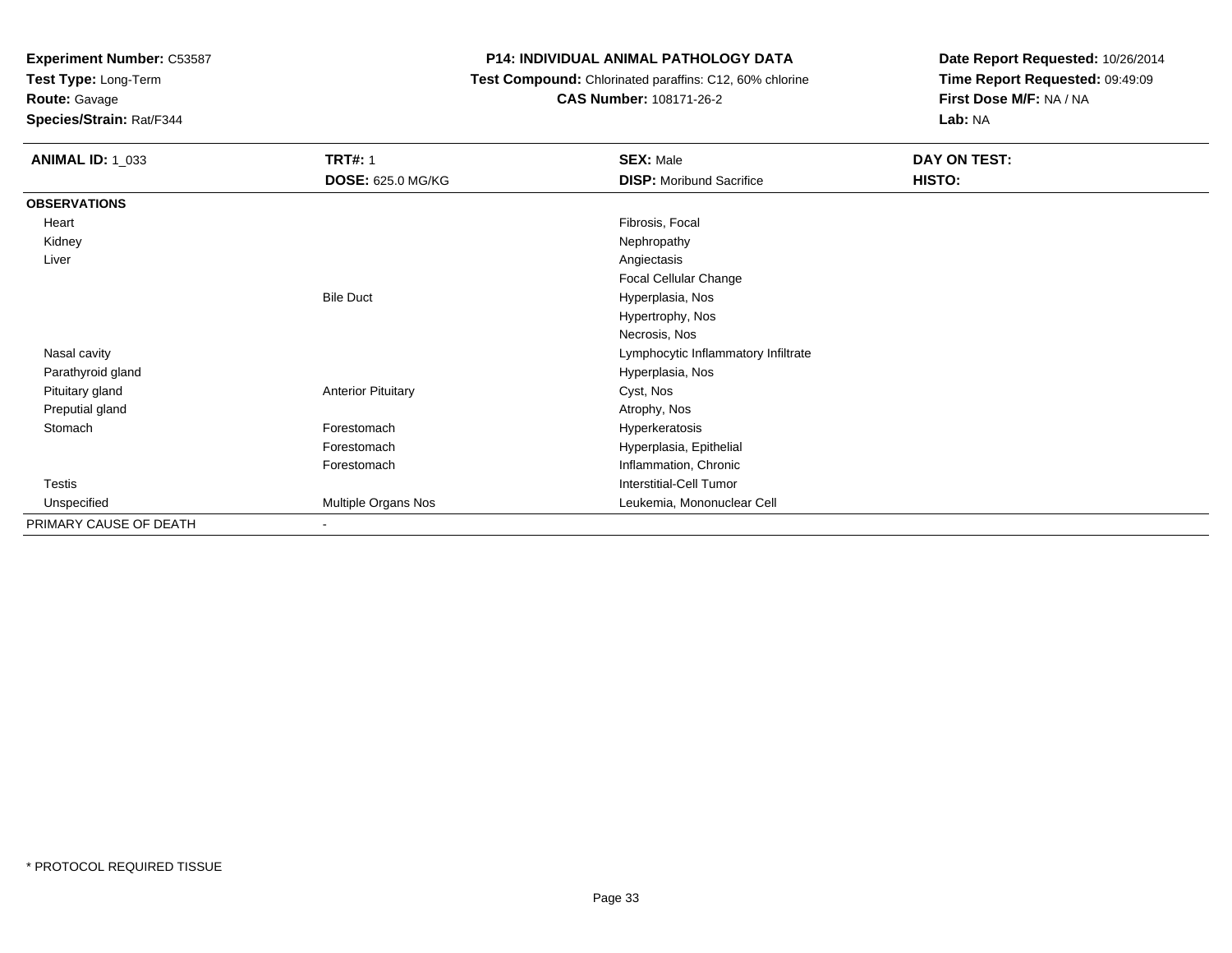**Test Type:** Long-Term

**Route:** Gavage

**Species/Strain:** Rat/F344

## **P14: INDIVIDUAL ANIMAL PATHOLOGY DATA**

 **Test Compound:** Chlorinated paraffins: C12, 60% chlorine**CAS Number:** 108171-26-2

| <b>ANIMAL ID: 1_034</b> | <b>TRT#: 1</b>    | <b>SEX: Male</b>                    | DAY ON TEST: |  |
|-------------------------|-------------------|-------------------------------------|--------------|--|
|                         | DOSE: 625.0 MG/KG | <b>DISP:</b> Moribund Sacrifice     | HISTO:       |  |
| <b>OBSERVATIONS</b>     |                   |                                     |              |  |
| Heart                   |                   | Fibrosis, Focal                     |              |  |
| Kidney                  |                   | Cyst, Multiple                      |              |  |
|                         |                   | Nephropathy                         |              |  |
| Liver                   |                   | Focal Cellular Change               |              |  |
|                         | <b>Bile Duct</b>  | Hyperplasia, Nos                    |              |  |
|                         |                   | Hypertrophy, Nos                    |              |  |
|                         |                   | Necrosis, Focal                     |              |  |
|                         |                   | Neoplastic Nodule                   |              |  |
| Nasal cavity            |                   | Lymphocytic Inflammatory Infiltrate |              |  |
| Pancreas                |                   | Periarteritis                       |              |  |
| Stomach                 | Forestomach       | Edema, Nos                          |              |  |
|                         | Forestomach       | Hyperkeratosis                      |              |  |
|                         | Forestomach       | Hyperplasia, Epithelial             |              |  |
|                         | Forestomach       | Inflammation, Acute                 |              |  |
|                         | Forestomach       | Ulcer, Nos                          |              |  |
| Testis                  |                   | <b>Interstitial-Cell Tumor</b>      |              |  |
| PRIMARY CAUSE OF DEATH  | -                 |                                     |              |  |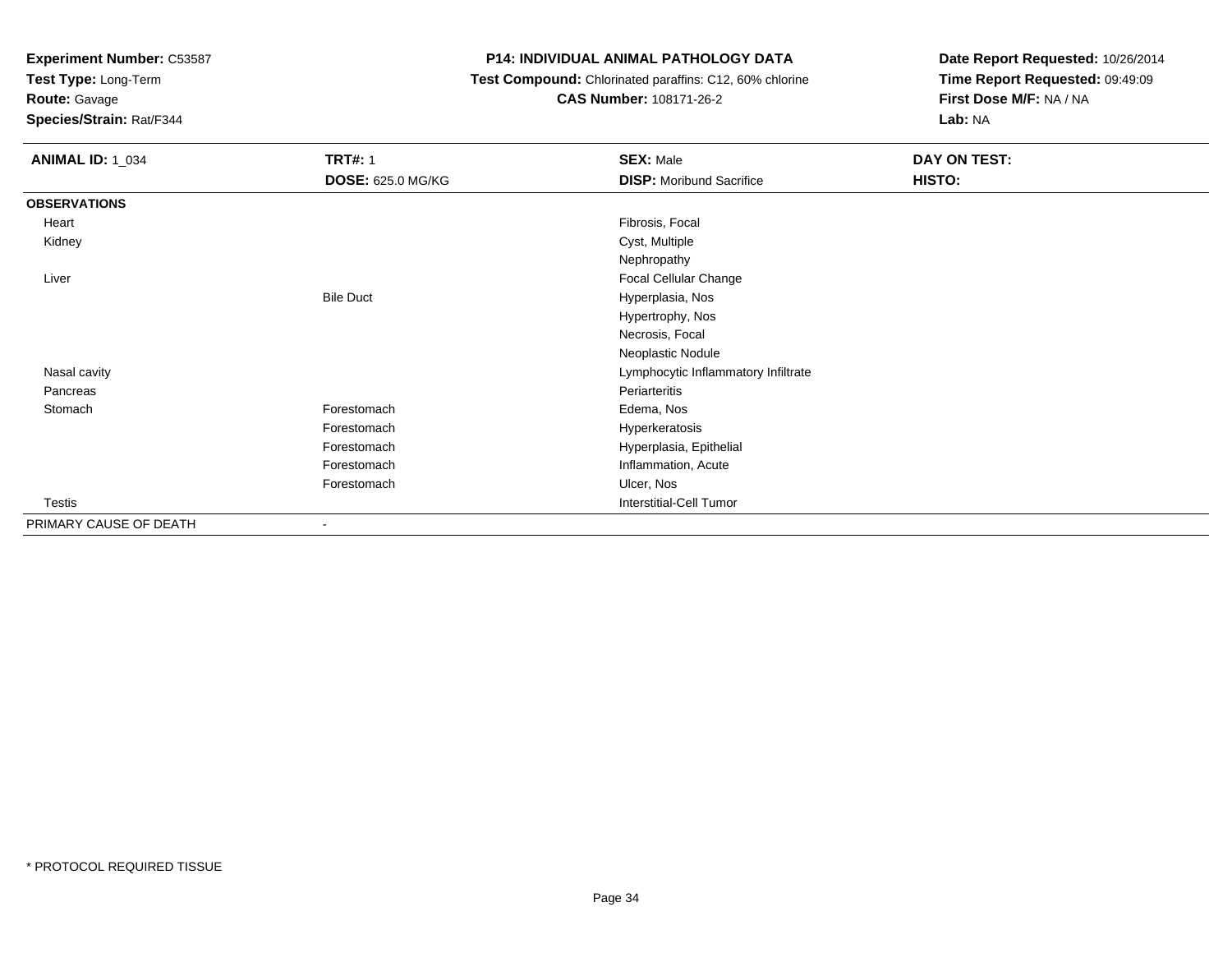**Test Type:** Long-Term

# **Route:** Gavage

**Species/Strain:** Rat/F344

## **P14: INDIVIDUAL ANIMAL PATHOLOGY DATA**

# **Test Compound:** Chlorinated paraffins: C12, 60% chlorine**CAS Number:** 108171-26-2

| <b>ANIMAL ID: 1_035</b> | <b>TRT#: 1</b>           | <b>SEX: Male</b>                 | DAY ON TEST: |
|-------------------------|--------------------------|----------------------------------|--------------|
|                         | <b>DOSE: 625.0 MG/KG</b> | <b>DISP:</b> Moribund Sacrifice  | HISTO:       |
| <b>OBSERVATIONS</b>     |                          |                                  |              |
| Adrenal gland           | Cortex Nos               | Hyperplasia, Focal               |              |
| Intestine Large         | Rectum                   | Inflammation, Acute Suppurative  |              |
| Kidney                  |                          | Nephropathy                      |              |
|                         |                          | Tubular-Cell Adenoma             |              |
| Liver                   |                          | Hypertrophy, Nos                 |              |
| Lung                    |                          | Hyperplasia, Alveolar Epithelium |              |
| Pancreas                |                          | Atrophy, Focal                   |              |
| Prostate                |                          | Inflammation, Acute Suppurative  |              |
| Stomach                 | Glandular Stomach        | Erosion                          |              |
|                         | Glandular Stomach        | Hyperplasia, Epithelial          |              |
|                         | Forestomach              | Squamous Cell Papilloma          |              |
| <b>Testis</b>           |                          | <b>Interstitial-Cell Tumor</b>   |              |
| Thyroid                 |                          | Hyperplasia, C Cell              |              |
| Unspecified             | Multiple Organs Nos      | Leukemia, Mononuclear Cell       |              |
| PRIMARY CAUSE OF DEATH  | -                        |                                  |              |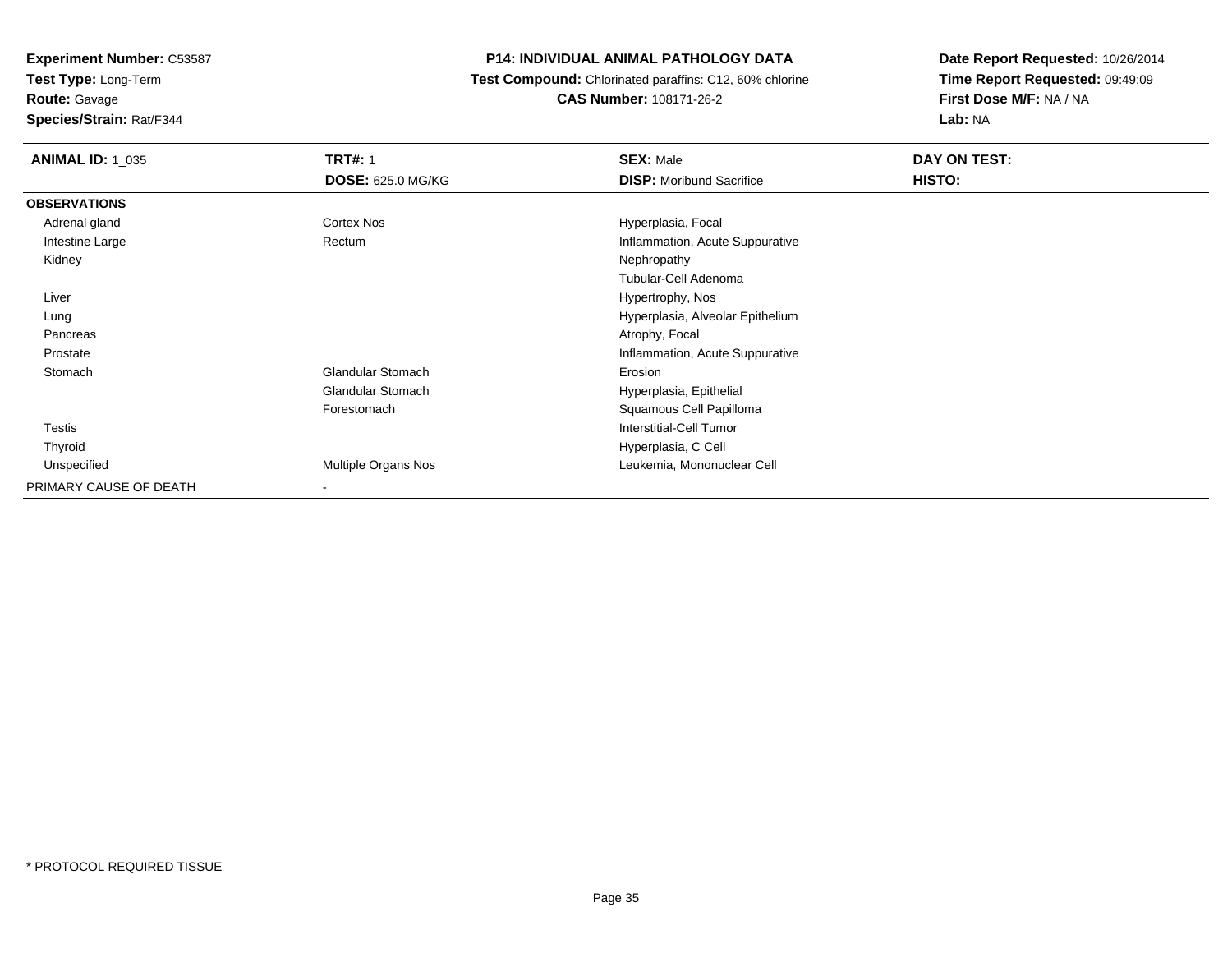**Test Type:** Long-Term

**Route:** Gavage

**Species/Strain:** Rat/F344

# **P14: INDIVIDUAL ANIMAL PATHOLOGY DATA**

 **Test Compound:** Chlorinated paraffins: C12, 60% chlorine**CAS Number:** 108171-26-2

| <b>ANIMAL ID: 1_036</b> | <b>TRT#: 1</b>           | <b>SEX: Male</b>                | DAY ON TEST: |  |
|-------------------------|--------------------------|---------------------------------|--------------|--|
|                         | <b>DOSE: 625.0 MG/KG</b> | <b>DISP:</b> Moribund Sacrifice | HISTO:       |  |
| <b>OBSERVATIONS</b>     |                          |                                 |              |  |
| Adrenal gland           | Medulla                  | Hyperplasia, Focal              |              |  |
|                         | Medulla                  | Pheochromocytoma                |              |  |
| Heart                   |                          | Fibrosis, Focal                 |              |  |
| Kidney                  |                          | Hyperplasia, Tubular Cell       |              |  |
|                         |                          | Nephropathy                     |              |  |
| Liver                   |                          | Hypertrophy, Nos                |              |  |
|                         |                          | Necrosis, Focal                 |              |  |
|                         |                          | Necrosis, Nos                   |              |  |
| Lymph node              | Inguinal Lymph Node      | Lymphangiectasis                |              |  |
| Preputial gland         |                          | Carcinoma, Nos                  |              |  |
| Stomach                 | <b>Glandular Stomach</b> | Erosion                         |              |  |
|                         | Forestomach              | Hyperkeratosis                  |              |  |
|                         | Forestomach              | Hyperplasia, Epithelial         |              |  |
| <b>Testis</b>           |                          | <b>Interstitial-Cell Tumor</b>  |              |  |
| Thyroid                 |                          | <b>Cystic Follicles</b>         |              |  |
| PRIMARY CAUSE OF DEATH  | $\overline{\phantom{a}}$ |                                 |              |  |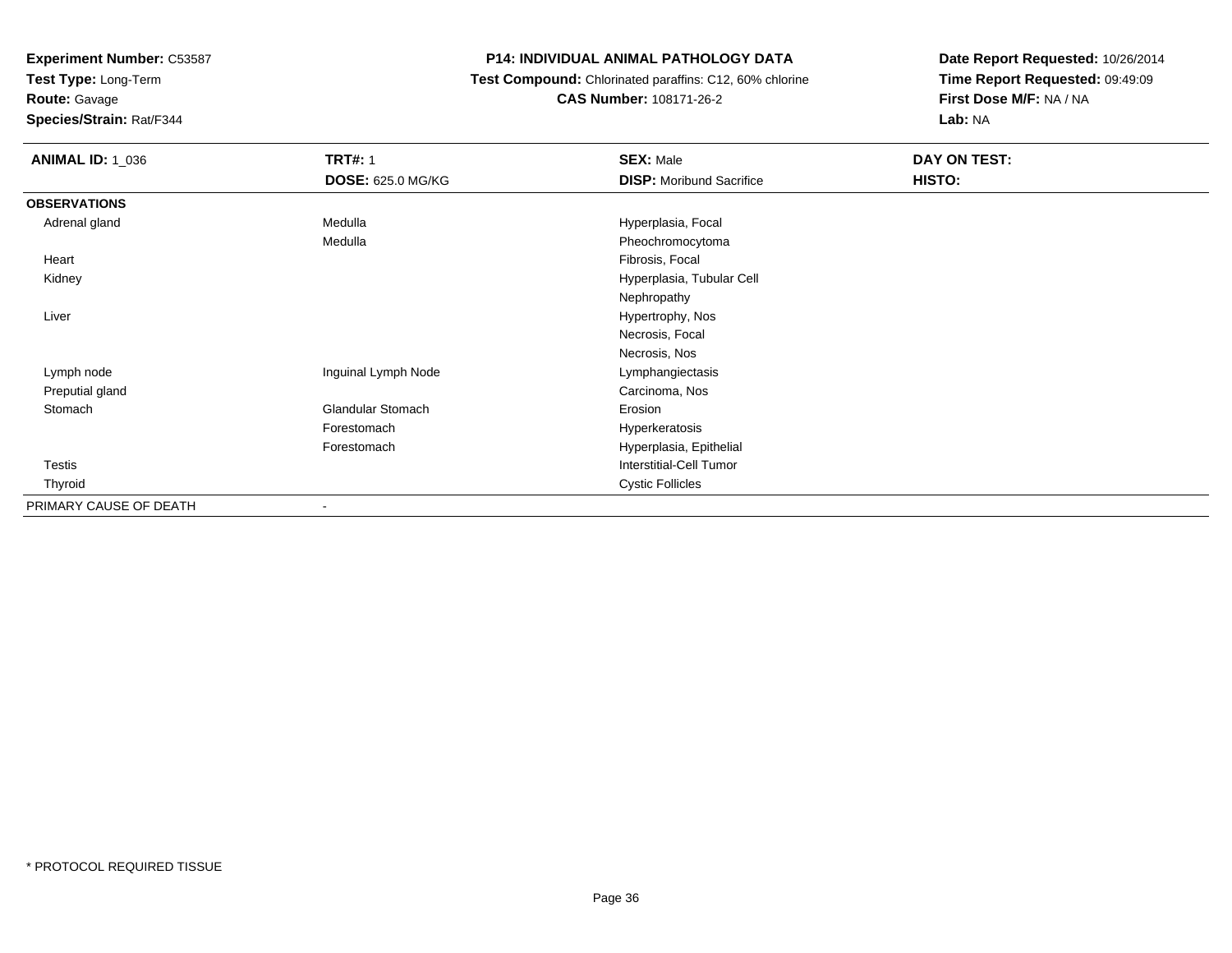**Test Type:** Long-Term

**Route:** Gavage

**Species/Strain:** Rat/F344

#### **P14: INDIVIDUAL ANIMAL PATHOLOGY DATA**

 **Test Compound:** Chlorinated paraffins: C12, 60% chlorine**CAS Number:** 108171-26-2

| <b>ANIMAL ID: 1_037</b> | <b>TRT#: 1</b>           | <b>SEX: Male</b>                | DAY ON TEST: |  |
|-------------------------|--------------------------|---------------------------------|--------------|--|
|                         | <b>DOSE: 625.0 MG/KG</b> | <b>DISP:</b> Moribund Sacrifice | HISTO:       |  |
| <b>OBSERVATIONS</b>     |                          |                                 |              |  |
| Bone                    |                          | <b>Fibrous Osteodystrophy</b>   |              |  |
| Heart                   |                          | Fibrosis, Focal                 |              |  |
| Kidney                  |                          | Nephropathy                     |              |  |
|                         |                          | Tubular-Cell Adenoma            |              |  |
| Liver                   |                          | Focal Cellular Change           |              |  |
|                         |                          | Hypertrophy, Nos                |              |  |
|                         |                          | Necrosis, Focal                 |              |  |
|                         |                          | Neoplastic Nodule               |              |  |
| Pancreas                |                          | Acinar-Cell Adenoma             |              |  |
|                         | Islets                   | Islet-Cell Adenoma              |              |  |
| Parathyroid gland       |                          | Hyperplasia, Nos                |              |  |
| Preputial gland         |                          | Atrophy, Nos                    |              |  |
|                         |                          | Inflammation, Acute Suppurative |              |  |
| Spleen                  |                          | Fibrosis, Focal                 |              |  |
| Testis                  |                          | Interstitial-Cell Tumor         |              |  |
| PRIMARY CAUSE OF DEATH  | $\overline{\phantom{a}}$ |                                 |              |  |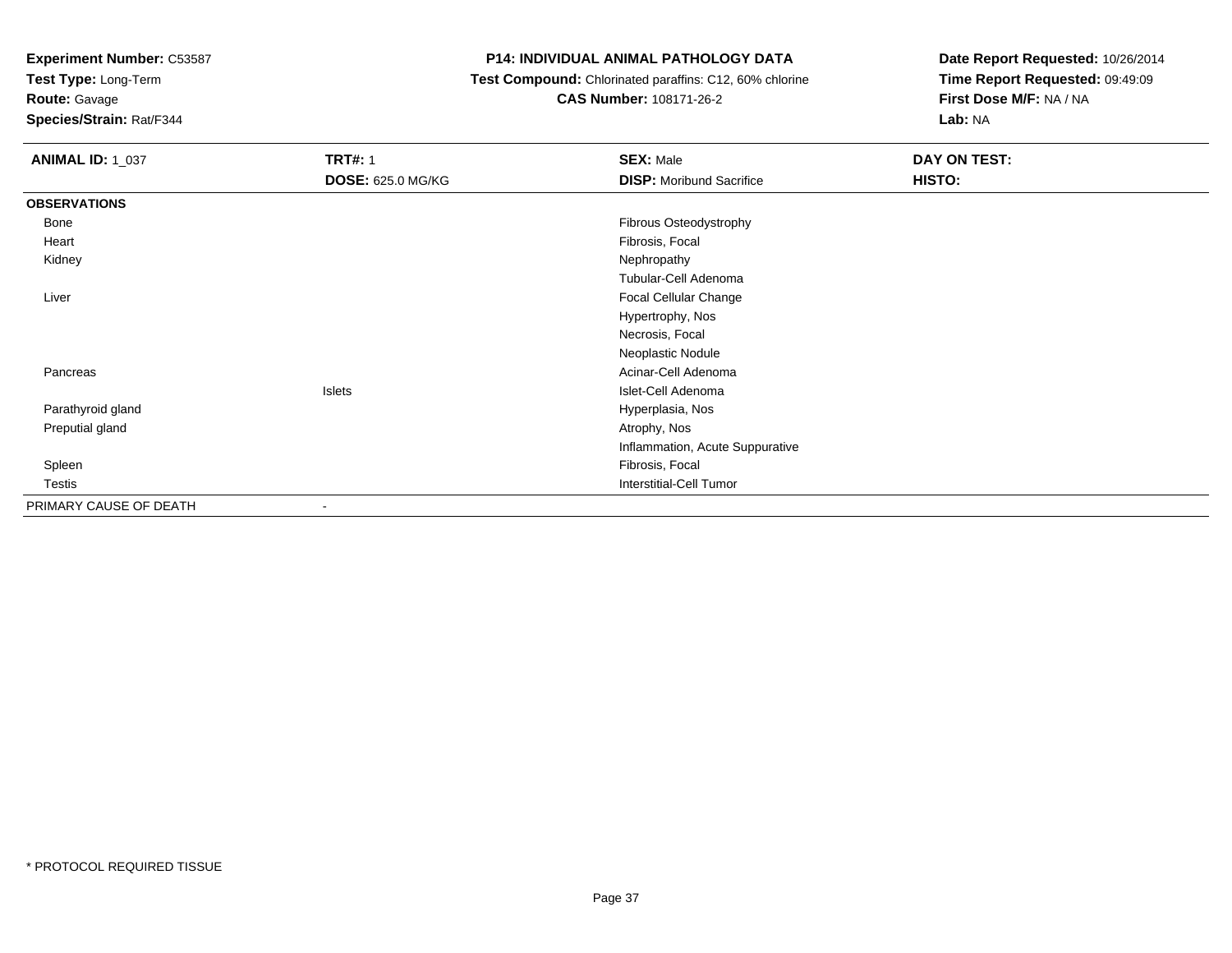**Test Type:** Long-Term

**Route:** Gavage

**Species/Strain:** Rat/F344

#### **P14: INDIVIDUAL ANIMAL PATHOLOGY DATA**

 **Test Compound:** Chlorinated paraffins: C12, 60% chlorine**CAS Number:** 108171-26-2

| <b>ANIMAL ID: 1_038</b> | <b>TRT#: 1</b>           | <b>SEX: Male</b>                  | DAY ON TEST: |
|-------------------------|--------------------------|-----------------------------------|--------------|
|                         | DOSE: 625.0 MG/KG        | <b>DISP:</b> Moribund Sacrifice   | HISTO:       |
| <b>OBSERVATIONS</b>     |                          |                                   |              |
| Adrenal gland           | Medulla                  | Hyperplasia, Focal                |              |
| Bone                    |                          | Fibrous Osteodystrophy            |              |
| <b>Intestine Small</b>  | <b>Mesentery Nos</b>     | Necrosis, Fat                     |              |
| Kidney                  | Cortex                   | Cyst, Multiple                    |              |
|                         |                          | Hyperplasia, Tubular Cell         |              |
|                         |                          | Nephropathy                       |              |
| Liver                   | <b>Bile Duct</b>         | Dilatation, Nos                   |              |
|                         | <b>Bile Duct</b>         | Hyperplasia, Nos                  |              |
|                         |                          | Hypertrophy, Nos                  |              |
| Pancreas                |                          | Acinar-Cell Carcinoma             |              |
| Parathyroid gland       |                          | Hyperplasia, Nos                  |              |
| Preputial gland         |                          | Adenoma, Nos                      |              |
|                         |                          | <b>Cystic Ducts</b>               |              |
| Stomach                 | Forestomach              | Hyperkeratosis                    |              |
|                         | Forestomach              | Hyperplasia, Epithelial           |              |
|                         | Forestomach              | Inflammation, Acute/Chronic       |              |
| Testis                  |                          | <b>Interstitial-Cell Tumor</b>    |              |
| Unspecified             | Diaphragm Nos            | Acinar-Cell Carcinoma, Metastatic |              |
| PRIMARY CAUSE OF DEATH  | $\overline{\phantom{a}}$ |                                   |              |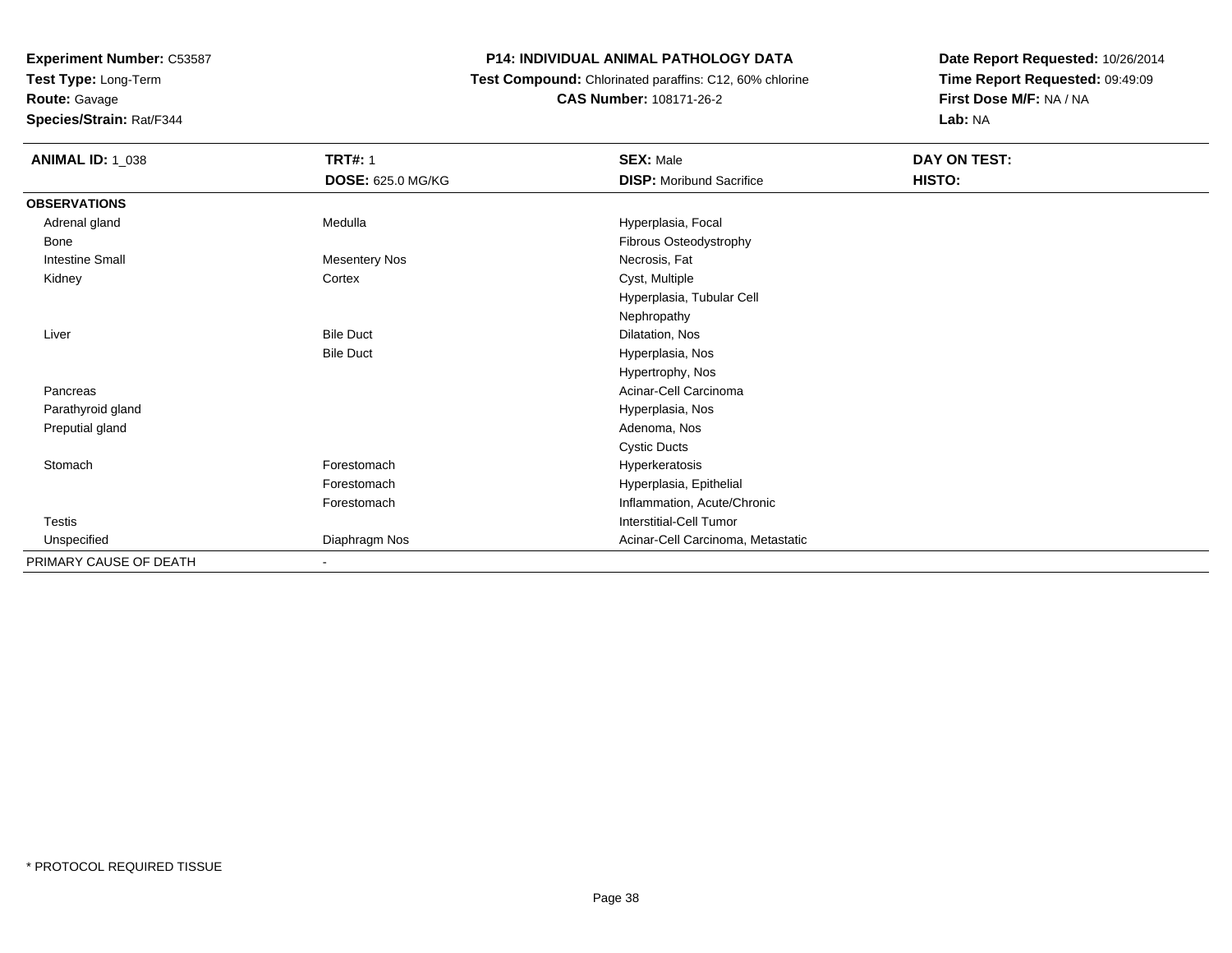**Test Type:** Long-Term

## **Route:** Gavage

**Species/Strain:** Rat/F344

#### **P14: INDIVIDUAL ANIMAL PATHOLOGY DATA**

 **Test Compound:** Chlorinated paraffins: C12, 60% chlorine**CAS Number:** 108171-26-2

| <b>ANIMAL ID: 1_039</b> | <b>TRT#: 1</b>           | <b>SEX: Male</b>                    | DAY ON TEST: |  |
|-------------------------|--------------------------|-------------------------------------|--------------|--|
|                         | <b>DOSE: 625.0 MG/KG</b> | <b>DISP:</b> Moribund Sacrifice     | HISTO:       |  |
| <b>OBSERVATIONS</b>     |                          |                                     |              |  |
| Adrenal gland           | Medulla                  | Pheochromocytoma                    |              |  |
| Heart                   |                          | Fibrosis, Focal                     |              |  |
| Kidney                  | Cortex                   | Cyst, Multiple                      |              |  |
|                         |                          | Nephropathy                         |              |  |
| Liver                   |                          | Hypertrophy, Nos                    |              |  |
| Nasal cavity            |                          | Lymphocytic Inflammatory Infiltrate |              |  |
| Pancreas                |                          | Hyperplasia, Focal                  |              |  |
| Preputial gland         |                          | Adenoma, Nos                        |              |  |
| Skin                    | Tail                     | Squamous Cell Papilloma             |              |  |
| Stomach                 | <b>Glandular Stomach</b> | Edema, Nos                          |              |  |
|                         | <b>Glandular Stomach</b> | Erosion                             |              |  |
|                         | Forestomach              | Hyperkeratosis                      |              |  |
|                         | Forestomach              | Hyperplasia, Epithelial             |              |  |
|                         | Forestomach              | Inflammation, Acute/Chronic         |              |  |
|                         | Forestomach              | Ulcer, Nos                          |              |  |
| Testis                  |                          | Interstitial-Cell Tumor             |              |  |
| Thyroid                 |                          | C-Cell Carcinoma                    |              |  |
| Unspecified             | Multiple Organs Nos      | Leukemia, Mononuclear Cell          |              |  |
| PRIMARY CAUSE OF DEATH  |                          |                                     |              |  |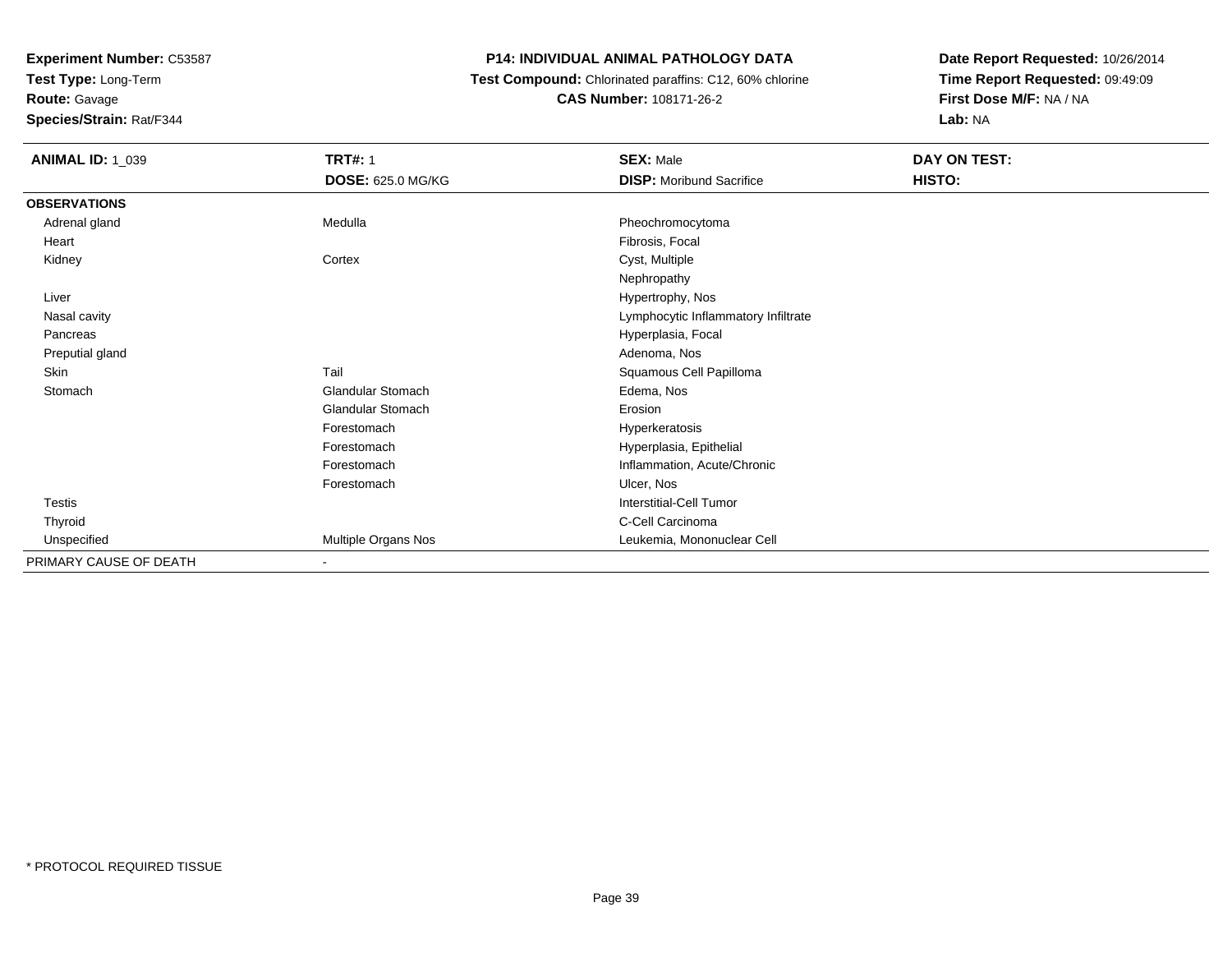| <b>Experiment Number: C53587</b><br>Test Type: Long-Term<br><b>Route: Gavage</b><br>Species/Strain: Rat/F344 |                                            | <b>P14: INDIVIDUAL ANIMAL PATHOLOGY DATA</b><br>Test Compound: Chlorinated paraffins: C12, 60% chlorine<br><b>CAS Number: 108171-26-2</b> | Date Report Requested: 10/26/2014<br>Time Report Requested: 09:49:09<br>First Dose M/F: NA / NA<br>Lab: NA |
|--------------------------------------------------------------------------------------------------------------|--------------------------------------------|-------------------------------------------------------------------------------------------------------------------------------------------|------------------------------------------------------------------------------------------------------------|
| <b>ANIMAL ID: 1 040</b>                                                                                      | <b>TRT#: 1</b><br><b>DOSE: 625.0 MG/KG</b> | <b>SEX: Male</b><br><b>DISP:</b> Terminal Sacrifice                                                                                       | DAY ON TEST:<br>HISTO:                                                                                     |
| <b>OBSERVATIONS</b>                                                                                          |                                            |                                                                                                                                           |                                                                                                            |
| Adrenal gland                                                                                                | Medulla                                    | Pheochromocytoma                                                                                                                          |                                                                                                            |
| Heart                                                                                                        |                                            | Fibrosis, Focal                                                                                                                           |                                                                                                            |
| Kidney                                                                                                       |                                            | Nephropathy                                                                                                                               |                                                                                                            |
| Preputial gland                                                                                              |                                            | Adenoma, Nos                                                                                                                              |                                                                                                            |
| Testis                                                                                                       |                                            | Interstitial-Cell Tumor                                                                                                                   |                                                                                                            |
| Thyroid                                                                                                      |                                            | Cyst, Embryonal Duct                                                                                                                      |                                                                                                            |
| PRIMARY CAUSE OF DEATH                                                                                       |                                            |                                                                                                                                           |                                                                                                            |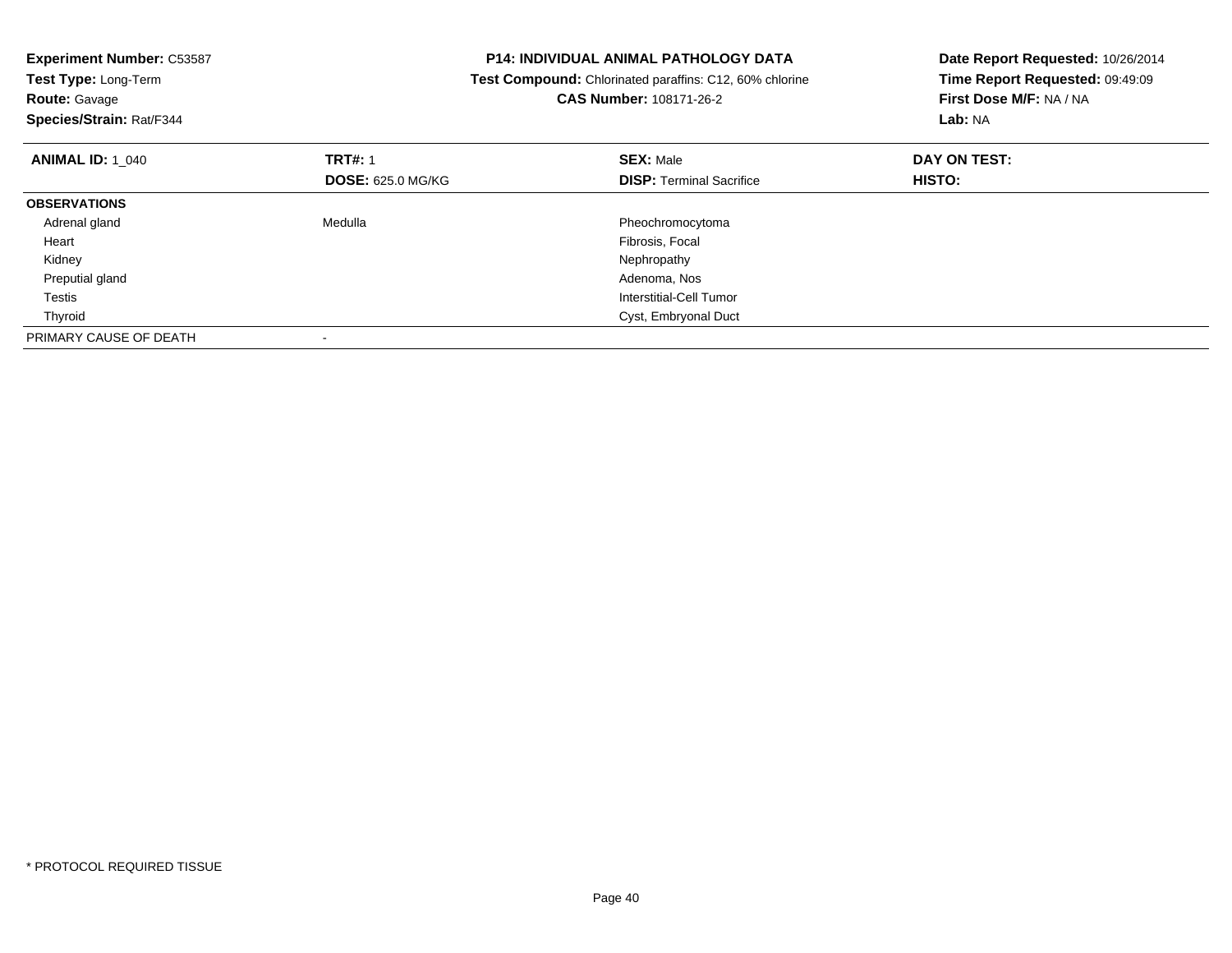| <b>Experiment Number: C53587</b><br>Test Type: Long-Term<br><b>Route: Gavage</b><br>Species/Strain: Rat/F344 |                                            | <b>P14: INDIVIDUAL ANIMAL PATHOLOGY DATA</b><br>Test Compound: Chlorinated paraffins: C12, 60% chlorine<br><b>CAS Number: 108171-26-2</b> | Date Report Requested: 10/26/2014<br>Time Report Requested: 09:49:09<br>First Dose M/F: NA / NA<br>Lab: NA |
|--------------------------------------------------------------------------------------------------------------|--------------------------------------------|-------------------------------------------------------------------------------------------------------------------------------------------|------------------------------------------------------------------------------------------------------------|
| <b>ANIMAL ID: 1 041</b>                                                                                      | <b>TRT#: 1</b><br><b>DOSE: 625.0 MG/KG</b> | <b>SEX: Male</b><br><b>DISP: Natural Death</b>                                                                                            | DAY ON TEST:<br>HISTO:                                                                                     |
| <b>OBSERVATIONS</b>                                                                                          |                                            |                                                                                                                                           |                                                                                                            |
| Kidney                                                                                                       |                                            | Nephropathy                                                                                                                               |                                                                                                            |
| Peritoneum                                                                                                   | <b>Peritoneal Cavity Nos</b>               | Hemorrhage                                                                                                                                |                                                                                                            |
| Spleen                                                                                                       |                                            | Atrophy, Nos                                                                                                                              |                                                                                                            |
| Unspecified                                                                                                  | Mediastinum Nos                            | Hemorrhage                                                                                                                                |                                                                                                            |
| PRIMARY CAUSE OF DEATH                                                                                       |                                            |                                                                                                                                           |                                                                                                            |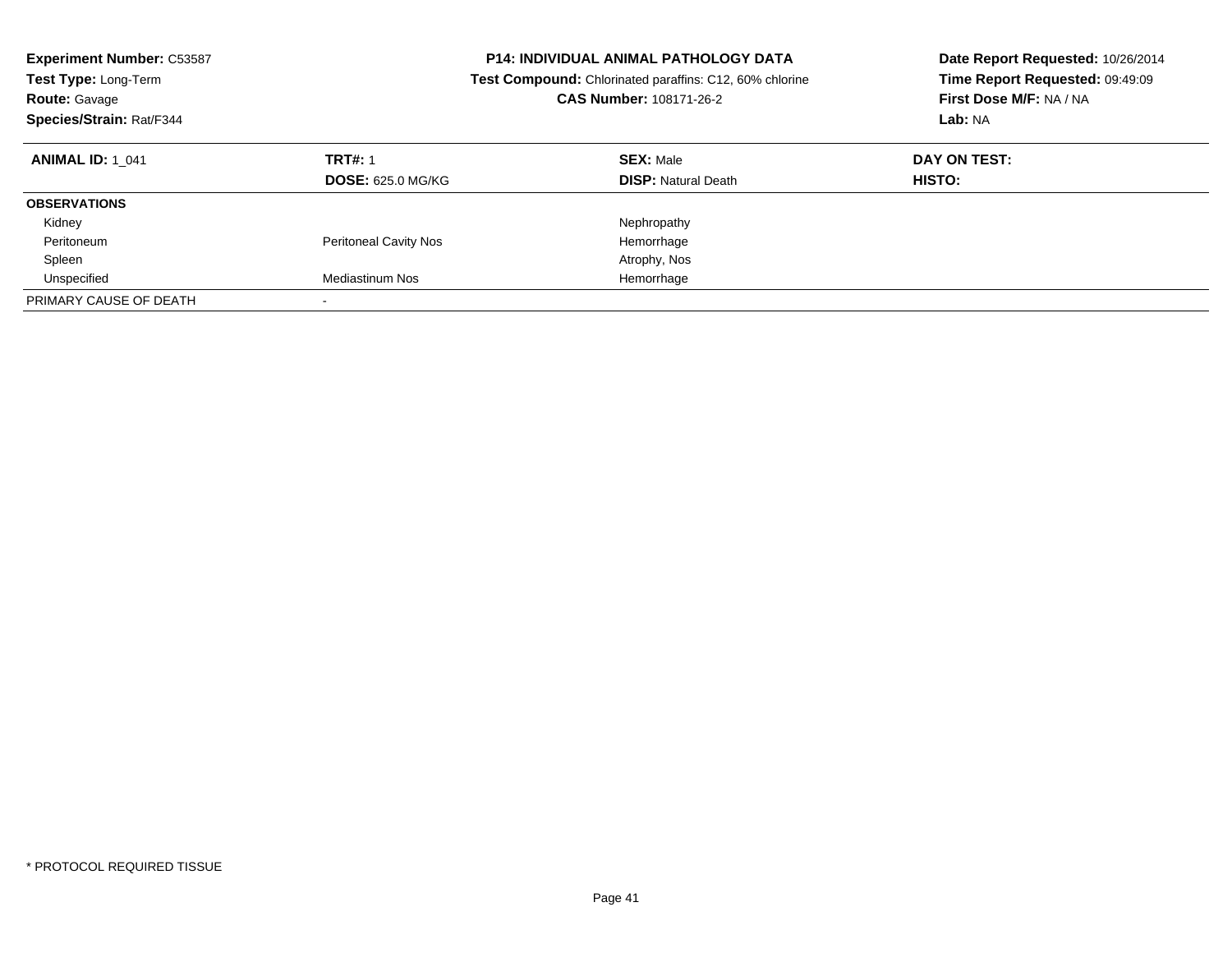**Test Type:** Long-Term

## **Route:** Gavage

**Species/Strain:** Rat/F344

#### **P14: INDIVIDUAL ANIMAL PATHOLOGY DATA**

 **Test Compound:** Chlorinated paraffins: C12, 60% chlorine**CAS Number:** 108171-26-2

| <b>ANIMAL ID: 1_042</b> | <b>TRT#: 1</b>            | <b>SEX: Male</b>                    | DAY ON TEST: |
|-------------------------|---------------------------|-------------------------------------|--------------|
|                         | DOSE: 625.0 MG/KG         | <b>DISP:</b> Moribund Sacrifice     | HISTO:       |
| <b>OBSERVATIONS</b>     |                           |                                     |              |
| Adrenal gland           | Medulla                   | Hyperplasia, Focal                  |              |
| <b>Intestine Small</b>  | <b>Mesentery Nos</b>      | Necrosis, Fat                       |              |
| Kidney                  | Cortex                    | Cyst, Multiple                      |              |
|                         |                           | Nephropathy                         |              |
| Liver                   |                           | Angiectasis                         |              |
|                         |                           | Focal Cellular Change               |              |
|                         |                           | Hypertrophy, Nos                    |              |
| Mammary gland           |                           | <b>Cystic Ducts</b>                 |              |
| Nasal cavity            |                           | Lymphocytic Inflammatory Infiltrate |              |
| Pancreas                |                           | Acinar-Cell Adenoma                 |              |
|                         |                           | Hyperplasia, Focal                  |              |
| Pituitary gland         | <b>Anterior Pituitary</b> | Hyperplasia, Focal                  |              |
| Spleen                  |                           | Fibrosis, Focal                     |              |
| Stomach                 | Forestomach               | Hyperkeratosis                      |              |
|                         | Forestomach               | Hyperplasia, Epithelial             |              |
|                         | Forestomach               | Inflammation, Acute/Chronic         |              |
|                         | Forestomach               | Ulcer, Nos                          |              |
| Testis                  |                           | Interstitial-Cell Tumor             |              |
| PRIMARY CAUSE OF DEATH  | ٠                         |                                     |              |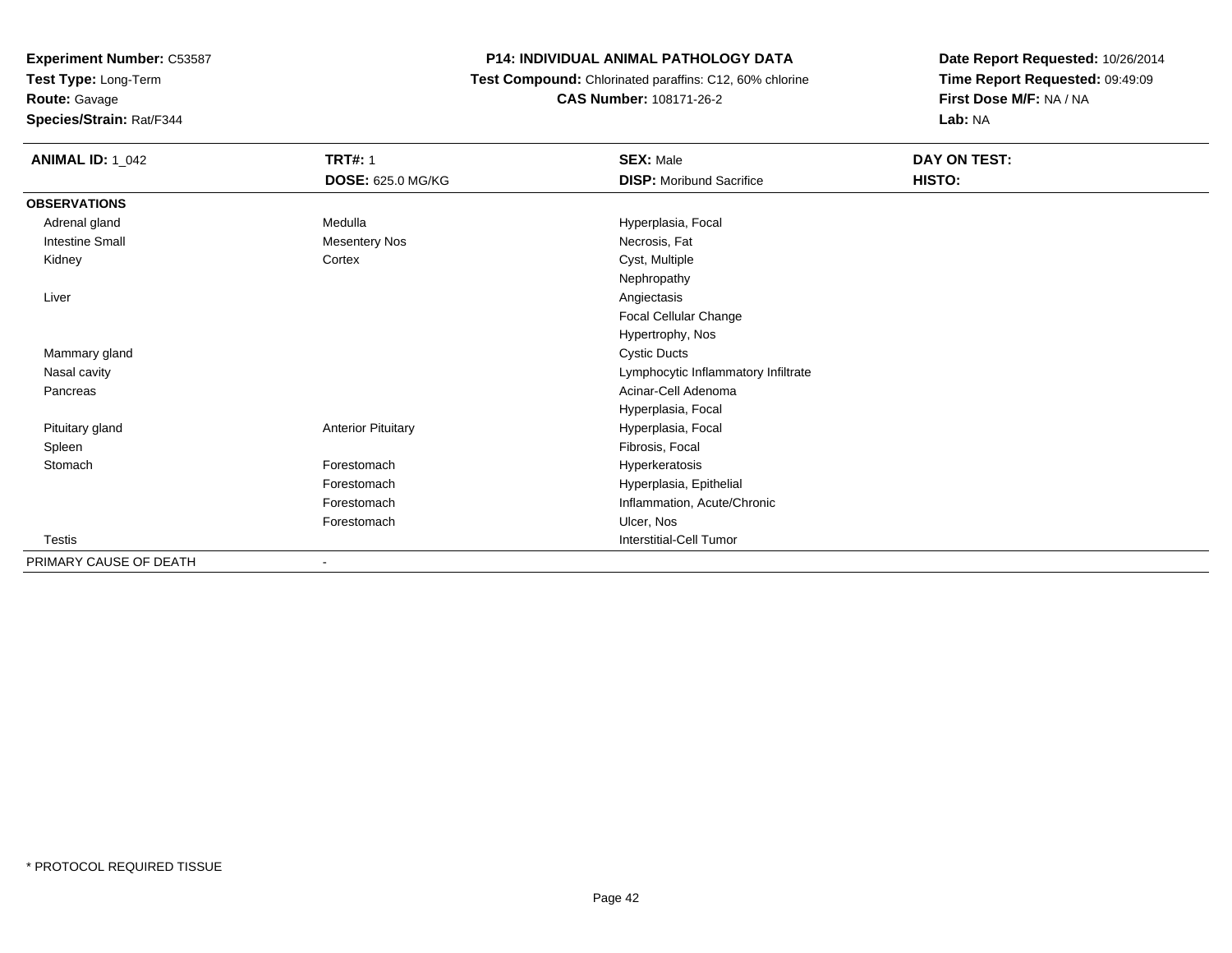**Test Type:** Long-Term

## **Route:** Gavage

**Species/Strain:** Rat/F344

#### **P14: INDIVIDUAL ANIMAL PATHOLOGY DATA**

#### **Test Compound:** Chlorinated paraffins: C12, 60% chlorine**CAS Number:** 108171-26-2

| <b>ANIMAL ID: 1 043</b> | <b>TRT#: 1</b>           | <b>SEX: Male</b>                    | DAY ON TEST: |
|-------------------------|--------------------------|-------------------------------------|--------------|
|                         | <b>DOSE: 625.0 MG/KG</b> | <b>DISP:</b> Moribund Sacrifice     | HISTO:       |
| <b>OBSERVATIONS</b>     |                          |                                     |              |
| Adrenal gland           | Medulla                  | Pheochromocytoma                    |              |
| Bone                    |                          | Fibrous Osteodystrophy              |              |
| Kidney                  | Cortex                   | Cyst, Multiple                      |              |
|                         |                          | Nephropathy                         |              |
| Liver                   |                          | Hypertrophy, Nos                    |              |
|                         |                          | Neoplastic Nodule                   |              |
| Mammary gland           |                          | Fibroadenoma                        |              |
| Nasal cavity            | Nose Nos                 | Lymphocytic Inflammatory Infiltrate |              |
| Parathyroid gland       |                          | Hyperplasia, Nos                    |              |
| Preputial gland         |                          | Adenoma, Nos                        |              |
|                         |                          | Atrophy, Nos                        |              |
|                         |                          | <b>Cystic Ducts</b>                 |              |
| Stomach                 | Forestomach              | Hyperkeratosis                      |              |
|                         | Forestomach              | Hyperplasia, Epithelial             |              |
| Testis                  |                          | <b>Interstitial-Cell Tumor</b>      |              |
| PRIMARY CAUSE OF DEATH  | $\overline{\phantom{a}}$ |                                     |              |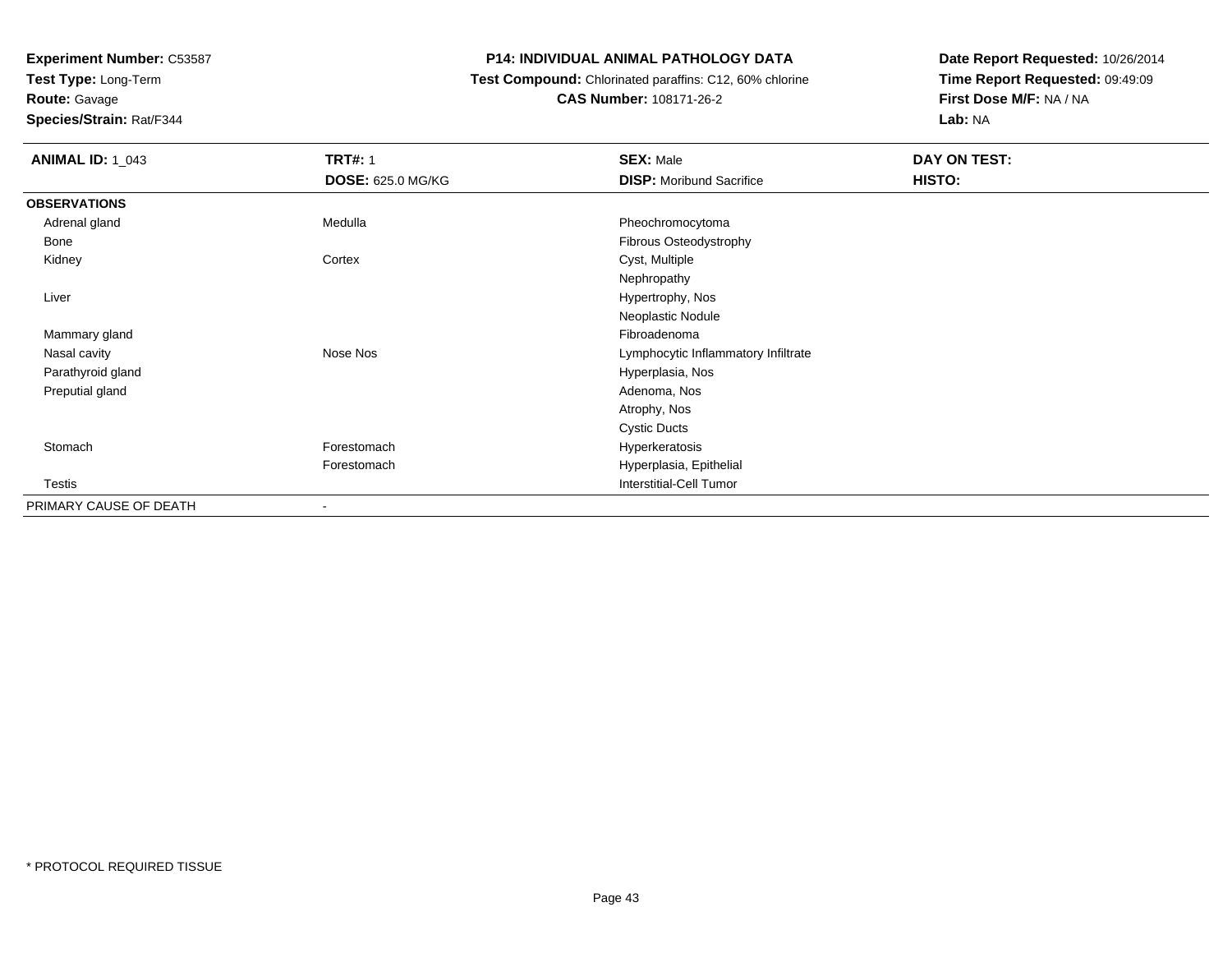**Test Type:** Long-Term

**Route:** Gavage

**Species/Strain:** Rat/F344

#### **P14: INDIVIDUAL ANIMAL PATHOLOGY DATA**

 **Test Compound:** Chlorinated paraffins: C12, 60% chlorine**CAS Number:** 108171-26-2

| <b>ANIMAL ID: 1_044</b> | <b>TRT#: 1</b>           | <b>SEX: Male</b>                | DAY ON TEST: |
|-------------------------|--------------------------|---------------------------------|--------------|
|                         | <b>DOSE: 625.0 MG/KG</b> | <b>DISP: Moribund Sacrifice</b> | HISTO:       |
| <b>OBSERVATIONS</b>     |                          |                                 |              |
| Adrenal gland           | Cortex Nos               | Degeneration, Lipoid            |              |
|                         | Medulla                  | Pheochromocytoma                |              |
| Bone                    |                          | Fibrous Osteodystrophy          |              |
| Heart                   |                          | Fibrosis, Multifocal            |              |
| Kidney                  | Cortex                   | Cyst, Multiple                  |              |
|                         |                          | Hyperplasia, Tubular Cell       |              |
|                         |                          | Nephropathy                     |              |
| Liver                   |                          | Hepatocellular Carcinoma        |              |
|                         |                          | Hypertrophy, Nos                |              |
|                         |                          | Neoplastic Nodule               |              |
| Pancreas                |                          | Acinar-Cell Adenoma             |              |
| Parathyroid gland       |                          | Hyperplasia, Nos                |              |
| Preputial gland         |                          | Atrophy, Nos                    |              |
|                         |                          | Inflammation, Acute Suppurative |              |
| Prostate                |                          | Inflammation, Acute Suppurative |              |
| Skin                    | <b>Back</b>              | Trichoepithelioma               |              |
| Stomach                 | <b>Glandular Stomach</b> | Edema, Nos                      |              |
|                         | Forestomach              | Hyperkeratosis                  |              |
|                         | Forestomach              | Hyperplasia, Epithelial         |              |
|                         | Forestomach              | Inflammation, Acute/Chronic     |              |
|                         | Forestomach              | Perforation, Inflammatory       |              |
| <b>Testis</b>           |                          | Interstitial-Cell Tumor         |              |
| Thyroid                 |                          | C-Cell Carcinoma                |              |
| PRIMARY CAUSE OF DEATH  |                          |                                 |              |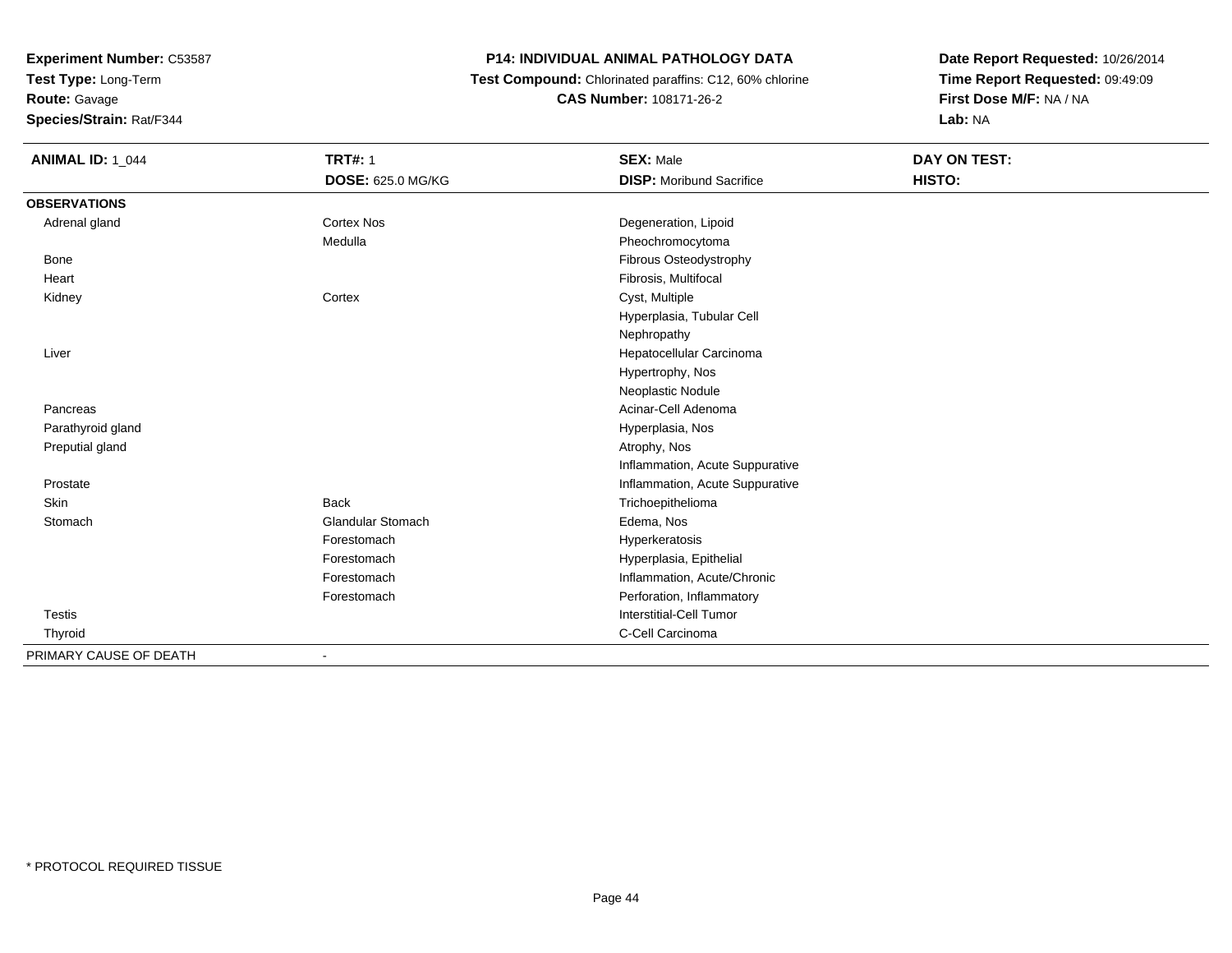**Test Type:** Long-Term

**Route:** Gavage

**Species/Strain:** Rat/F344

#### **P14: INDIVIDUAL ANIMAL PATHOLOGY DATA**

 **Test Compound:** Chlorinated paraffins: C12, 60% chlorine**CAS Number:** 108171-26-2

| <b>ANIMAL ID: 1_045</b> | <b>TRT#: 1</b>            | <b>SEX: Male</b>                    | <b>DAY ON TEST:</b> |
|-------------------------|---------------------------|-------------------------------------|---------------------|
|                         | DOSE: 625.0 MG/KG         | <b>DISP:</b> Moribund Sacrifice     | HISTO:              |
| <b>OBSERVATIONS</b>     |                           |                                     |                     |
| Adrenal gland           | Medulla                   | Pheochromocytoma                    |                     |
| <b>Bone</b>             |                           | Fibrous Osteodystrophy              |                     |
| Heart                   |                           | Fibrosis, Multifocal                |                     |
| <b>Intestine Small</b>  | Duodenum                  | Erosion                             |                     |
| Kidney                  | Cortex                    | Cyst, Multiple                      |                     |
|                         |                           | Hyperplasia, Tubular Cell           |                     |
|                         |                           | Nephropathy                         |                     |
| Liver                   |                           | Angiectasis                         |                     |
|                         |                           | Degeneration, Cystic                |                     |
|                         |                           | Fibrosis, Focal                     |                     |
|                         |                           | Focal Cellular Change               |                     |
|                         |                           | Hypertrophy, Nos                    |                     |
| Mammary gland           |                           | <b>Cystic Ducts</b>                 |                     |
| Nasal cavity            |                           | Lymphocytic Inflammatory Infiltrate |                     |
| Parathyroid gland       |                           | Hyperplasia, Nos                    |                     |
| Pituitary gland         | <b>Anterior Pituitary</b> | Adenoma, Nos                        |                     |
|                         | <b>Anterior Pituitary</b> | Angiectasis                         |                     |
| Preputial gland         |                           | Atrophy, Nos                        |                     |
| Prostate                |                           | Inflammation, Acute Suppurative     |                     |
| Stomach                 | Forestomach               | Hyperkeratosis                      |                     |
|                         | Forestomach               | Hyperplasia, Epithelial             |                     |
| <b>Testis</b>           |                           | Interstitial-Cell Tumor             |                     |
| Thyroid                 |                           | C-Cell Adenoma                      |                     |
|                         |                           | Cyst, Follicular Nos                |                     |
| Unspecified             |                           | Fibrosarcoma                        |                     |
|                         |                           | Neurofibrosarcoma                   |                     |
| PRIMARY CAUSE OF DEATH  | $\blacksquare$            |                                     |                     |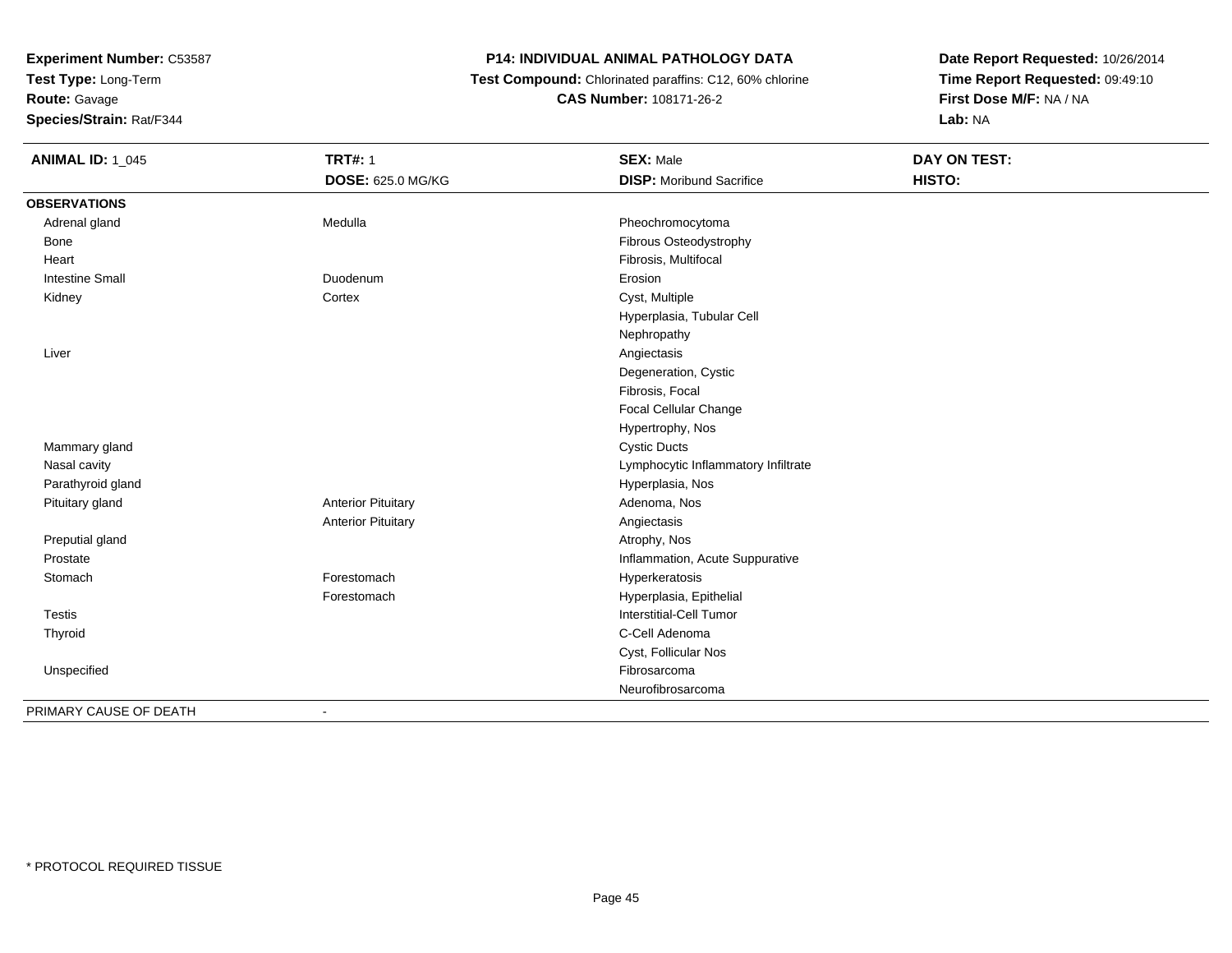**Test Type:** Long-Term

# **Route:** Gavage

**Species/Strain:** Rat/F344

#### **P14: INDIVIDUAL ANIMAL PATHOLOGY DATA**

#### **Test Compound:** Chlorinated paraffins: C12, 60% chlorine**CAS Number:** 108171-26-2

| <b>ANIMAL ID: 1 046</b> | <b>TRT#: 1</b>           | <b>SEX: Male</b>                    | DAY ON TEST: |  |
|-------------------------|--------------------------|-------------------------------------|--------------|--|
|                         | <b>DOSE: 625.0 MG/KG</b> | <b>DISP:</b> Moribund Sacrifice     | HISTO:       |  |
| <b>OBSERVATIONS</b>     |                          |                                     |              |  |
| Adrenal gland           | Medulla                  | Hyperplasia, Focal                  |              |  |
| Heart                   |                          | Fibrosis, Focal                     |              |  |
| Kidney                  |                          | Nephropathy                         |              |  |
| Liver                   | <b>Bile Duct</b>         | Hyperplasia, Nos                    |              |  |
|                         |                          | Hypertrophy, Nos                    |              |  |
|                         |                          | Thrombosis, Nos                     |              |  |
| Nasal cavity            |                          | Lymphocytic Inflammatory Infiltrate |              |  |
| Testis                  |                          | Interstitial-Cell Tumor             |              |  |
| Unspecified             | Multiple Organs Nos      | Leukemia, Mononuclear Cell          |              |  |
| PRIMARY CAUSE OF DEATH  |                          |                                     |              |  |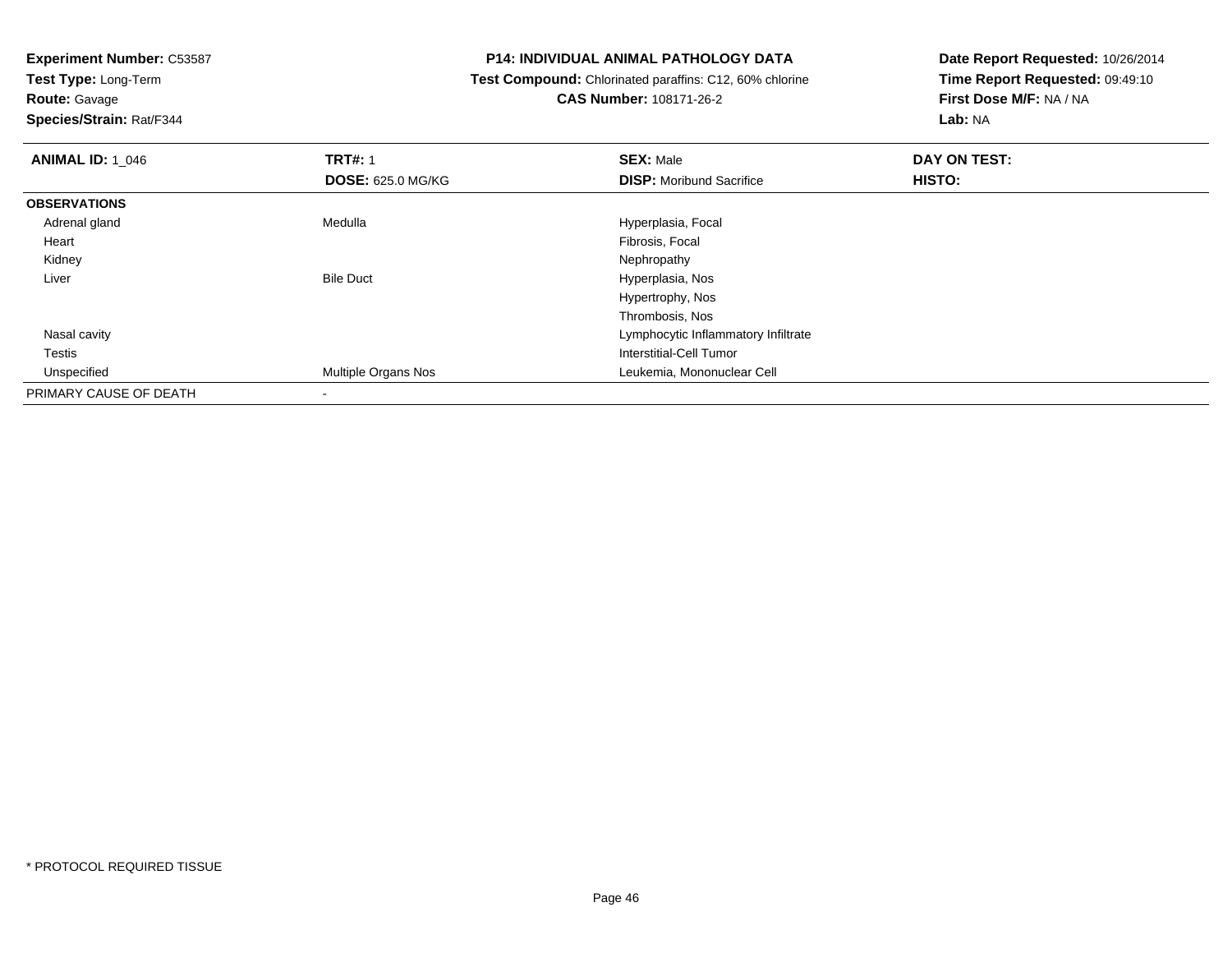**Test Type:** Long-Term

**Route:** Gavage

**Species/Strain:** Rat/F344

#### **P14: INDIVIDUAL ANIMAL PATHOLOGY DATA**

 **Test Compound:** Chlorinated paraffins: C12, 60% chlorine**CAS Number:** 108171-26-2

| <b>ANIMAL ID: 1_047</b> | <b>TRT#: 1</b>           | <b>SEX: Male</b>                    | DAY ON TEST: |
|-------------------------|--------------------------|-------------------------------------|--------------|
|                         | <b>DOSE: 625.0 MG/KG</b> | <b>DISP:</b> Moribund Sacrifice     | HISTO:       |
| <b>OBSERVATIONS</b>     |                          |                                     |              |
| Heart                   |                          | Fibrosis, Focal                     |              |
| Kidney                  |                          | Nephropathy                         |              |
| Liver                   | <b>Bile Duct</b>         | Hyperplasia, Nos                    |              |
|                         |                          | Hypertrophy, Nos                    |              |
| Lung                    |                          | Histiocytosis                       |              |
|                         |                          | Hyperplasia, Alveolar Epithelium    |              |
| Nasal cavity            |                          | Lymphocytic Inflammatory Infiltrate |              |
| Pancreas                |                          | Acinar-Cell Adenoma                 |              |
| Preputial gland         |                          | Atrophy, Nos                        |              |
|                         |                          | <b>Cystic Ducts</b>                 |              |
| Spleen                  |                          | Fibrosis, Focal                     |              |
| <b>Testis</b>           |                          | <b>Interstitial-Cell Tumor</b>      |              |
| Unspecified             | Multiple Organs Nos      | Leukemia, Mononuclear Cell          |              |
| PRIMARY CAUSE OF DEATH  |                          |                                     |              |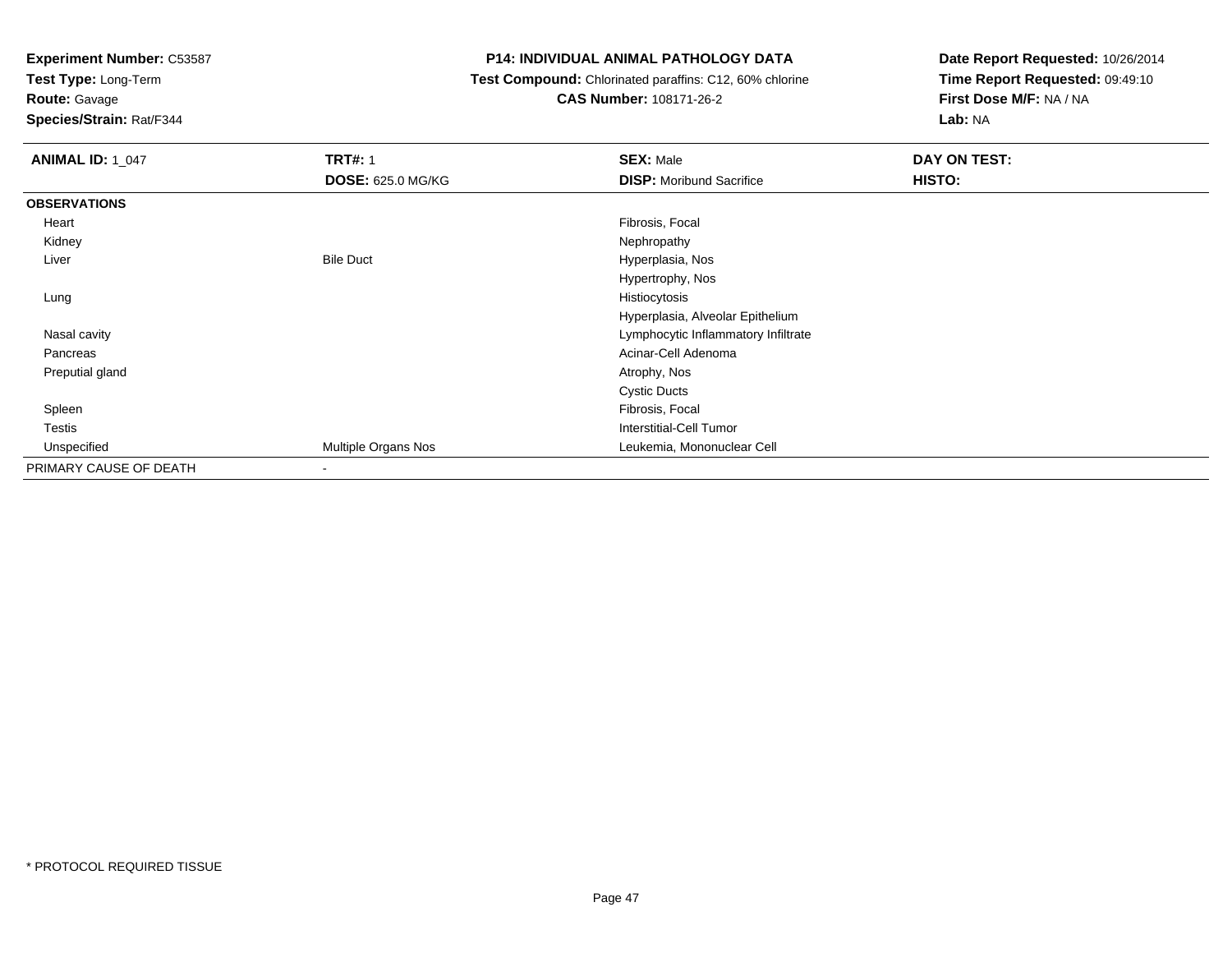**Test Type:** Long-Term

**Route:** Gavage

**Species/Strain:** Rat/F344

#### **P14: INDIVIDUAL ANIMAL PATHOLOGY DATA**

 **Test Compound:** Chlorinated paraffins: C12, 60% chlorine**CAS Number:** 108171-26-2

| <b>ANIMAL ID: 1_048</b> | <b>TRT#: 1</b>            | <b>SEX: Male</b>                    | DAY ON TEST: |
|-------------------------|---------------------------|-------------------------------------|--------------|
|                         | <b>DOSE: 625.0 MG/KG</b>  | <b>DISP: Terminal Sacrifice</b>     | HISTO:       |
| <b>OBSERVATIONS</b>     |                           |                                     |              |
| Heart                   |                           | Fibrosis, Multifocal                |              |
| Kidney                  | Cortex                    | Cyst, Multiple                      |              |
|                         |                           | Hyperplasia, Tubular Cell           |              |
|                         |                           | Nephropathy                         |              |
| Liver                   |                           | Focal Cellular Change               |              |
|                         |                           | Hypertrophy, Nos                    |              |
|                         |                           | Neoplastic Nodule                   |              |
| Mammary gland           |                           | <b>Cystic Ducts</b>                 |              |
| Nasal cavity            |                           | Lymphocytic Inflammatory Infiltrate |              |
| Pituitary gland         | <b>Anterior Pituitary</b> | Adenoma, Nos                        |              |
|                         | <b>Anterior Pituitary</b> | Angiectasis                         |              |
| Skin                    | Tail                      | Keratoacanthoma                     |              |
| Stomach                 | Glandular Stomach         | Edema, Nos                          |              |
|                         | Forestomach               | Hyperkeratosis                      |              |
|                         | Forestomach               | Hyperplasia, Epithelial             |              |
|                         | Forestomach               | Inflammation, Acute/Chronic         |              |
| Testis                  |                           | <b>Interstitial-Cell Tumor</b>      |              |
| PRIMARY CAUSE OF DEATH  |                           |                                     |              |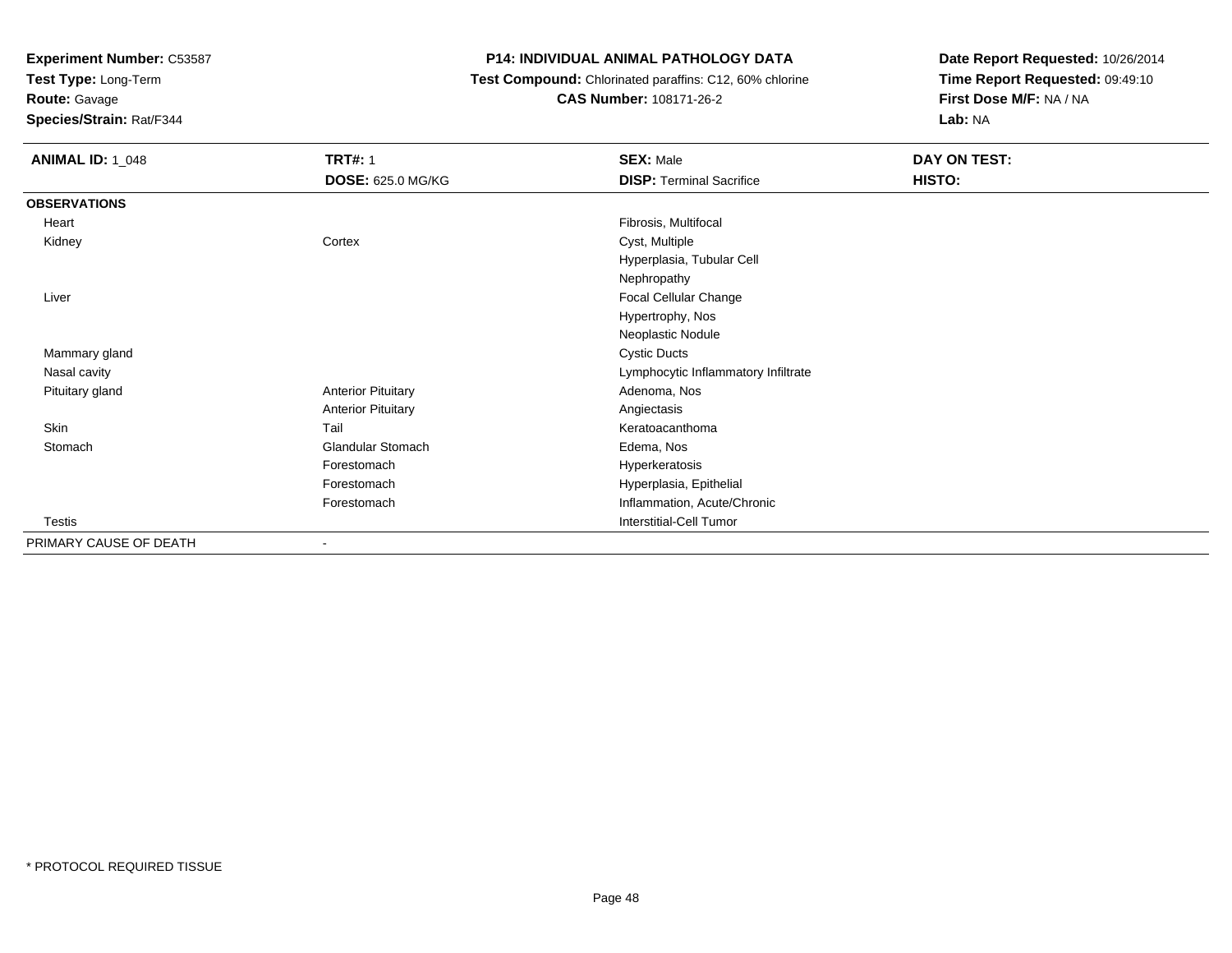**Test Type:** Long-Term

**Route:** Gavage

**Species/Strain:** Rat/F344

#### **P14: INDIVIDUAL ANIMAL PATHOLOGY DATA**

 **Test Compound:** Chlorinated paraffins: C12, 60% chlorine**CAS Number:** 108171-26-2

| <b>ANIMAL ID: 1_049</b> | <b>TRT#: 1</b>           | <b>SEX: Male</b>                    | DAY ON TEST: |  |
|-------------------------|--------------------------|-------------------------------------|--------------|--|
|                         | <b>DOSE: 625.0 MG/KG</b> | <b>DISP:</b> Moribund Sacrifice     | HISTO:       |  |
| <b>OBSERVATIONS</b>     |                          |                                     |              |  |
| Adrenal gland           | <b>Cortex Nos</b>        | Angiectasis                         |              |  |
|                         | Medulla                  | Pheochromocytoma                    |              |  |
| Bone                    |                          | Fibrous Osteodystrophy              |              |  |
| Heart                   |                          | Fibrosis, Focal                     |              |  |
|                         |                          | Thrombus, Mural                     |              |  |
| Kidney                  | Cortex                   | Cyst, Multiple                      |              |  |
|                         |                          | Hyperplasia, Tubular Cell           |              |  |
|                         |                          | Nephropathy                         |              |  |
| Liver                   |                          | Fibrosis, Focal                     |              |  |
|                         |                          | <b>Focal Cellular Change</b>        |              |  |
|                         | <b>Bile Duct</b>         | Hyperplasia, Nos                    |              |  |
|                         |                          | Hypertrophy, Nos                    |              |  |
|                         |                          | Necrosis, Focal                     |              |  |
|                         |                          | Neoplastic Nodule                   |              |  |
| Nasal cavity            |                          | Lymphocytic Inflammatory Infiltrate |              |  |
| Pancreas                |                          | Atrophy, Focal                      |              |  |
| Parathyroid gland       |                          | Hyperplasia, Nos                    |              |  |
| Preputial gland         |                          | Atrophy, Nos                        |              |  |
| Stomach                 | <b>Glandular Stomach</b> | Edema, Nos                          |              |  |
|                         | Forestomach              | Hyperkeratosis                      |              |  |
|                         | Forestomach              | Hyperplasia, Epithelial             |              |  |
|                         | Forestomach              | Inflammation, Acute/Chronic         |              |  |
|                         | Forestomach              | Ulcer, Nos                          |              |  |
|                         | <b>Glandular Stomach</b> | Ulcer, Nos                          |              |  |
| <b>Testis</b>           |                          | Interstitial-Cell Tumor             |              |  |
| PRIMARY CAUSE OF DEATH  | $\overline{\phantom{a}}$ |                                     |              |  |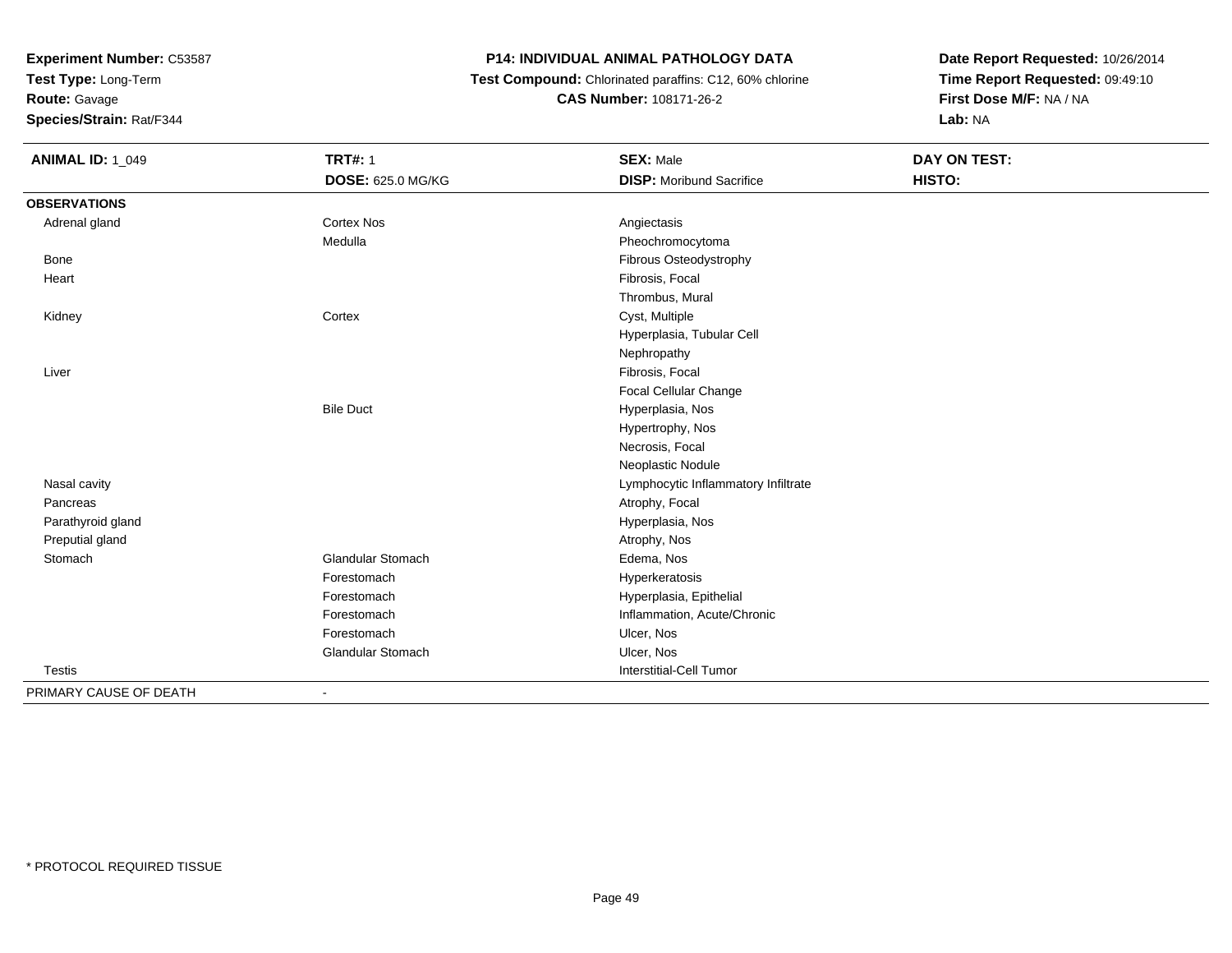**Test Type:** Long-Term

**Route:** Gavage

**Species/Strain:** Rat/F344

#### **P14: INDIVIDUAL ANIMAL PATHOLOGY DATA**

 **Test Compound:** Chlorinated paraffins: C12, 60% chlorine**CAS Number:** 108171-26-2

| <b>ANIMAL ID: 1_050</b> | <b>TRT#: 1</b>           | <b>SEX: Male</b>                    | DAY ON TEST: |
|-------------------------|--------------------------|-------------------------------------|--------------|
|                         | <b>DOSE: 625.0 MG/KG</b> | <b>DISP: Terminal Sacrifice</b>     | HISTO:       |
| <b>OBSERVATIONS</b>     |                          |                                     |              |
| Adrenal gland           | Cortex Nos               | Angiectasis                         |              |
|                         | Medulla                  | Pheochromocytoma                    |              |
| Bone                    |                          | Fibrous Osteodystrophy              |              |
| Heart                   |                          | Fibrosis, Multifocal                |              |
| Kidney                  | Cortex                   | Cyst, Multiple                      |              |
|                         |                          | Nephropathy                         |              |
| Liver                   |                          | Angiectasis                         |              |
|                         |                          | Focal Cellular Change               |              |
|                         |                          | Hypertrophy, Nos                    |              |
|                         |                          | Neoplastic Nodule                   |              |
| Lung                    |                          | <b>Cholesterol Deposit</b>          |              |
| Nasal cavity            |                          | Lymphocytic Inflammatory Infiltrate |              |
| Pancreas                |                          | Acinar-Cell Adenoma                 |              |
| Parathyroid gland       |                          | Hyperplasia, Nos                    |              |
| Preputial gland         |                          | Atrophy, Nos                        |              |
| Testis                  |                          | <b>Interstitial-Cell Tumor</b>      |              |
| PRIMARY CAUSE OF DEATH  | ۰                        |                                     |              |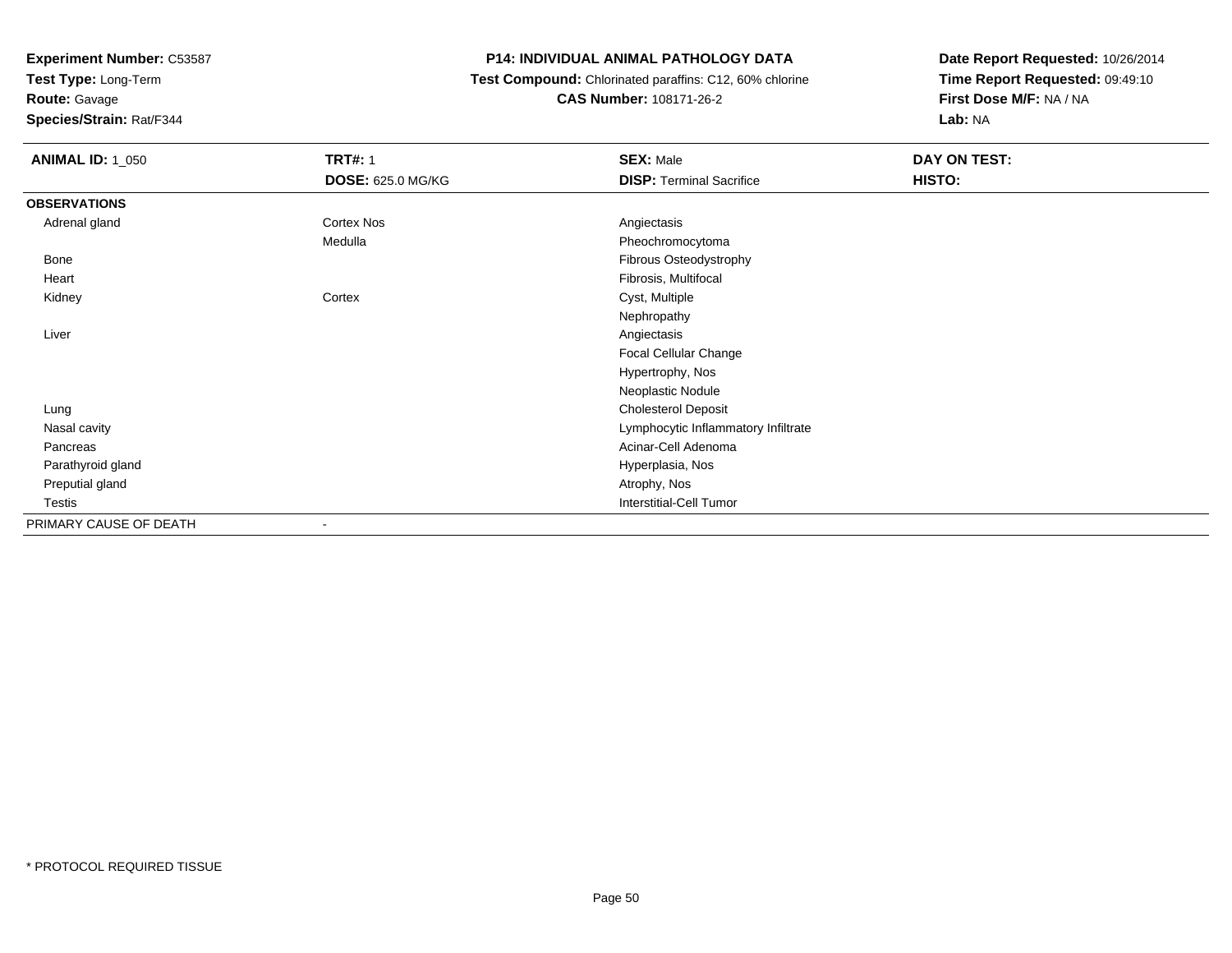**Test Type:** Long-Term

**Route:** Gavage

**Species/Strain:** Rat/F344

#### **P14: INDIVIDUAL ANIMAL PATHOLOGY DATA**

 **Test Compound:** Chlorinated paraffins: C12, 60% chlorine**CAS Number:** 108171-26-2

| <b>ANIMAL ID: 2_001</b> | <b>TRT#: 2</b>             | <b>SEX: Male</b>                    | DAY ON TEST: |  |
|-------------------------|----------------------------|-------------------------------------|--------------|--|
|                         | <b>DOSE: 312.0 MG/KG</b>   | <b>DISP: Natural Death</b>          | HISTO:       |  |
| <b>OBSERVATIONS</b>     |                            |                                     |              |  |
| Heart                   |                            | Fibrosis, Focal                     |              |  |
| Intestine Large         | Colon                      | Ulcer, Nos                          |              |  |
| Kidney                  |                            | Nephropathy                         |              |  |
|                         |                            | Tubular-Cell Adenocarcinoma         |              |  |
| Liver                   |                            | Cytologic Alteration, Nos           |              |  |
|                         |                            | Hyperplasia, Nodular                |              |  |
|                         | <b>Bile Duct</b>           | Hyperplasia, Nos                    |              |  |
|                         |                            | Hypertrophy, Nos                    |              |  |
|                         |                            | Necrosis, Nos                       |              |  |
| Lung                    |                            | Alveolar/Bronchiolar Carcinoma      |              |  |
| Nasal cavity            |                            | Inflammation, Acute Suppurative     |              |  |
|                         |                            | Lymphocytic Inflammatory Infiltrate |              |  |
| Preputial gland         |                            | Atrophy, Nos                        |              |  |
| Testis                  |                            | <b>Interstitial-Cell Tumor</b>      |              |  |
| Thyroid                 |                            | <b>Cystic Follicles</b>             |              |  |
| Unspecified             | <b>Multiple Organs Nos</b> | Leukemia, Mononuclear Cell          |              |  |
| PRIMARY CAUSE OF DEATH  | $\overline{\phantom{0}}$   |                                     |              |  |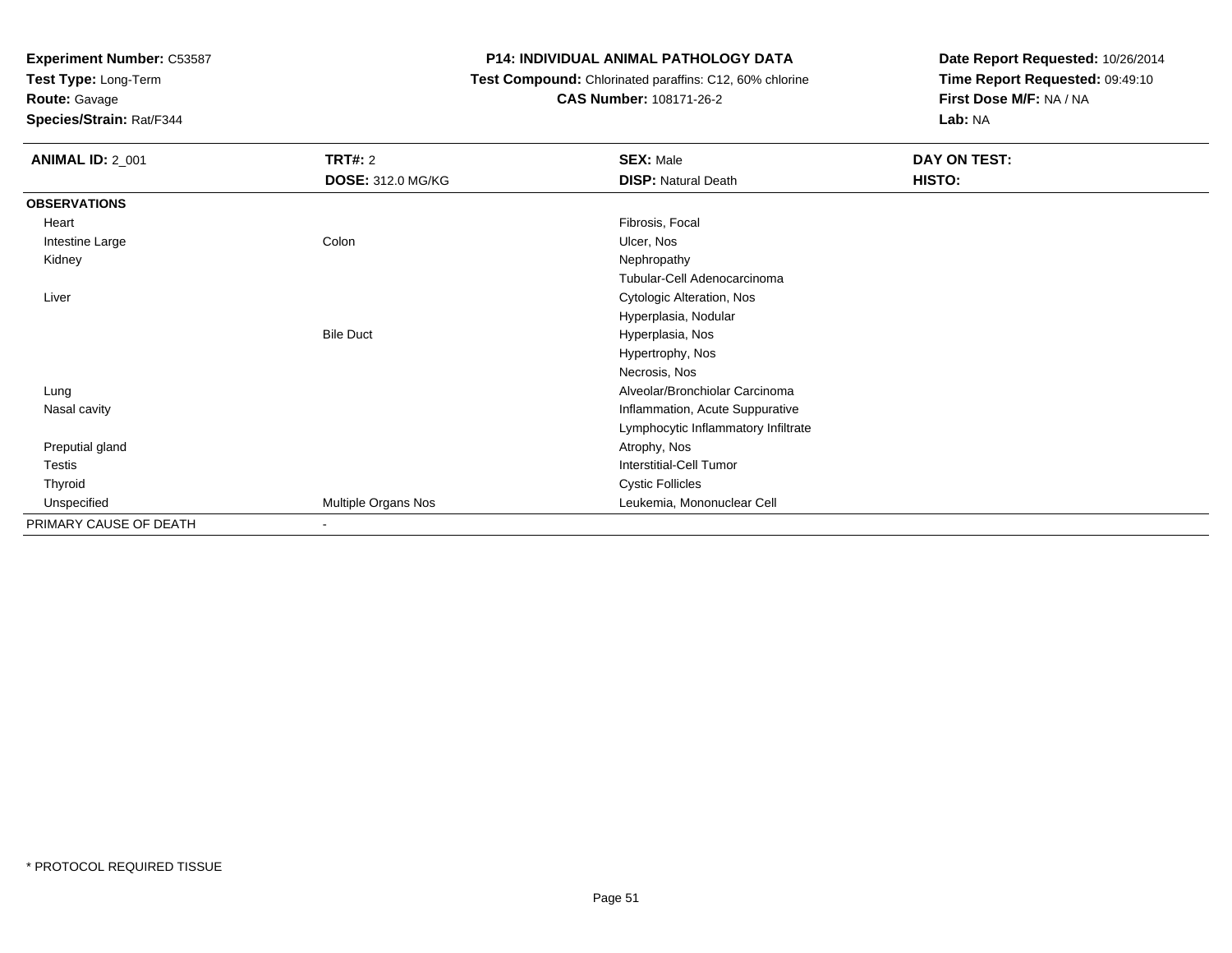**Test Type:** Long-Term

**Route:** Gavage

**Species/Strain:** Rat/F344

#### **P14: INDIVIDUAL ANIMAL PATHOLOGY DATA**

 **Test Compound:** Chlorinated paraffins: C12, 60% chlorine**CAS Number:** 108171-26-2

| <b>ANIMAL ID: 2_002</b> | <b>TRT#: 2</b>           | <b>SEX: Male</b>                | DAY ON TEST: |
|-------------------------|--------------------------|---------------------------------|--------------|
|                         | <b>DOSE: 312.0 MG/KG</b> | <b>DISP:</b> Moribund Sacrifice | HISTO:       |
| <b>OBSERVATIONS</b>     |                          |                                 |              |
| Adrenal gland           | Cortex Nos               | Degeneration, Lipoid            |              |
| Bone                    |                          | Fibrous Osteodystrophy          |              |
| Eye                     |                          | Cataract                        |              |
|                         |                          | Retinopathy                     |              |
| Heart                   |                          | Fibrosis, Multifocal            |              |
| <b>Intestine Small</b>  | <b>Mesentery Nos</b>     | Necrosis, Fat                   |              |
| Kidney                  | Cortex                   | Cyst, Multiple                  |              |
|                         |                          | Nephropathy                     |              |
| Nasal cavity            |                          | Foreign Body, Nos               |              |
|                         |                          | Inflammation, Acute Suppurative |              |
| Parathyroid gland       |                          | Hyperplasia, Nos                |              |
| Prostate                |                          | Inflammation, Acute Suppurative |              |
| Skin                    | <b>Back</b>              | Alopecia                        |              |
| Testis                  |                          | Interstitial-Cell Tumor         |              |
| PRIMARY CAUSE OF DEATH  | ۰                        |                                 |              |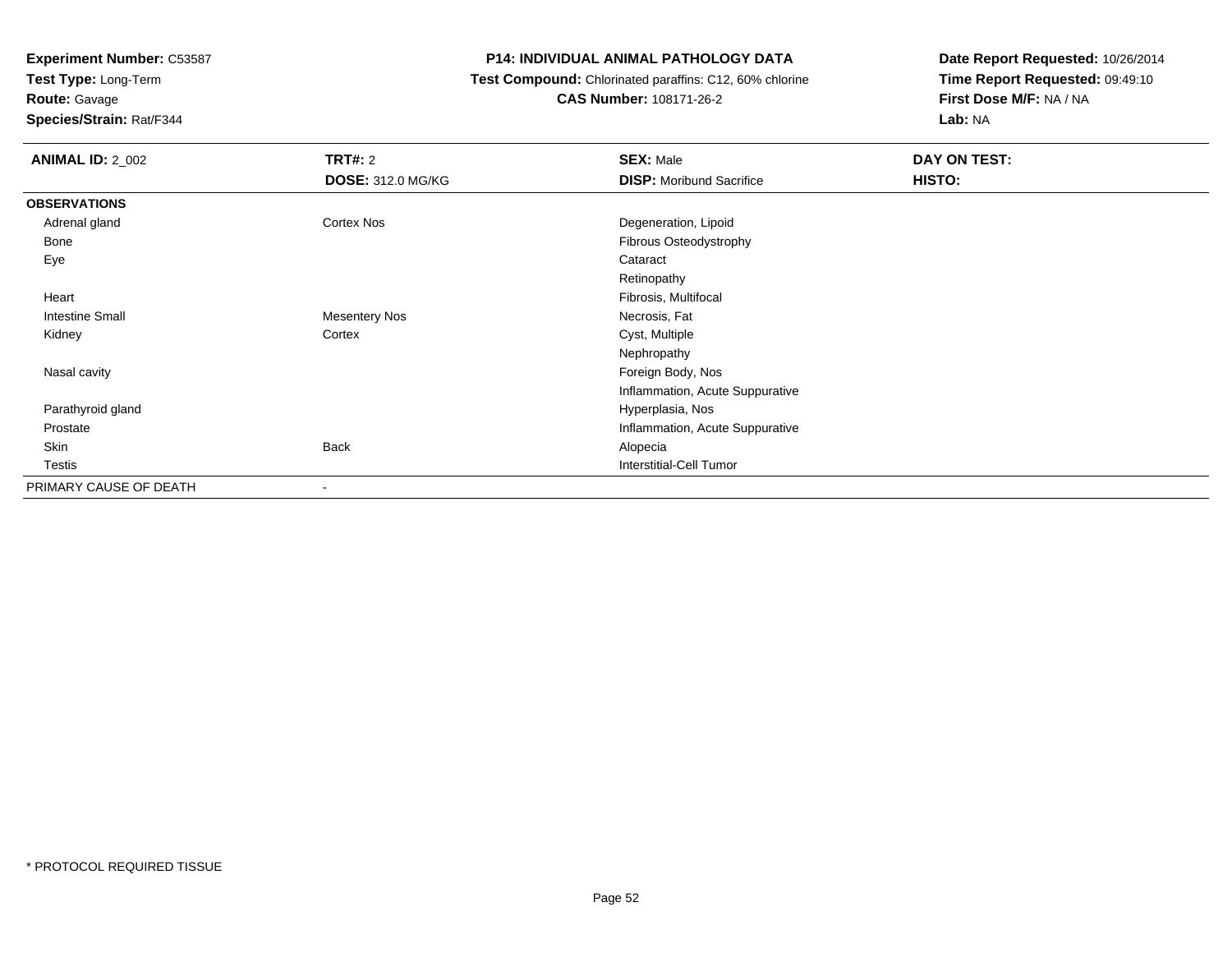**Test Type:** Long-Term

# **Route:** Gavage

**Species/Strain:** Rat/F344

#### **P14: INDIVIDUAL ANIMAL PATHOLOGY DATA**

 **Test Compound:** Chlorinated paraffins: C12, 60% chlorine**CAS Number:** 108171-26-2

| <b>ANIMAL ID: 2_003</b> | TRT#: 2                   | <b>SEX: Male</b>                    | DAY ON TEST: |  |
|-------------------------|---------------------------|-------------------------------------|--------------|--|
|                         | DOSE: 312.0 MG/KG         | <b>DISP: Moribund Sacrifice</b>     | HISTO:       |  |
| <b>OBSERVATIONS</b>     |                           |                                     |              |  |
| Bone                    |                           | Fibrous Osteodystrophy              |              |  |
| Eye                     |                           | Cataract                            |              |  |
|                         |                           | Retinopathy                         |              |  |
| Heart                   |                           | Fibrosis, Multifocal                |              |  |
| Kidney                  | Cortex                    | Cyst, Multiple                      |              |  |
|                         |                           | Nephropathy                         |              |  |
| Liver                   |                           | Hypertrophy, Nos                    |              |  |
| Lymph node              | Mandibular Lymph Node     | Lymphangiectasis                    |              |  |
| Mammary gland           |                           | <b>Cystic Ducts</b>                 |              |  |
| Nasal cavity            |                           | Lymphocytic Inflammatory Infiltrate |              |  |
| Parathyroid gland       |                           | Hyperplasia, Nos                    |              |  |
| Pituitary gland         | <b>Anterior Pituitary</b> | Adenoma, Nos                        |              |  |
|                         | <b>Anterior Pituitary</b> | Angiectasis                         |              |  |
|                         | <b>Anterior Pituitary</b> | Hemosiderosis                       |              |  |
| Preputial gland         |                           | Atrophy, Nos                        |              |  |
| Prostate                |                           | Inflammation, Acute Suppurative     |              |  |
| Skin                    | Shoulder                  | Alopecia                            |              |  |
| Stomach                 | <b>Glandular Stomach</b>  | Edema, Nos                          |              |  |
|                         | <b>Glandular Stomach</b>  | Erosion                             |              |  |
|                         | Forestomach               | Hyperkeratosis                      |              |  |
|                         | Forestomach               | Hyperplasia, Epithelial             |              |  |
|                         | Forestomach               | Inflammation, Acute/Chronic         |              |  |
| <b>Testis</b>           |                           | <b>Interstitial-Cell Tumor</b>      |              |  |
| Thymus                  |                           | Cyst, Nos                           |              |  |
| Thyroid                 |                           | C-Cell Adenoma                      |              |  |
| Tongue                  |                           | Squamous Cell Papilloma             |              |  |
| PRIMARY CAUSE OF DEATH  | $\blacksquare$            |                                     |              |  |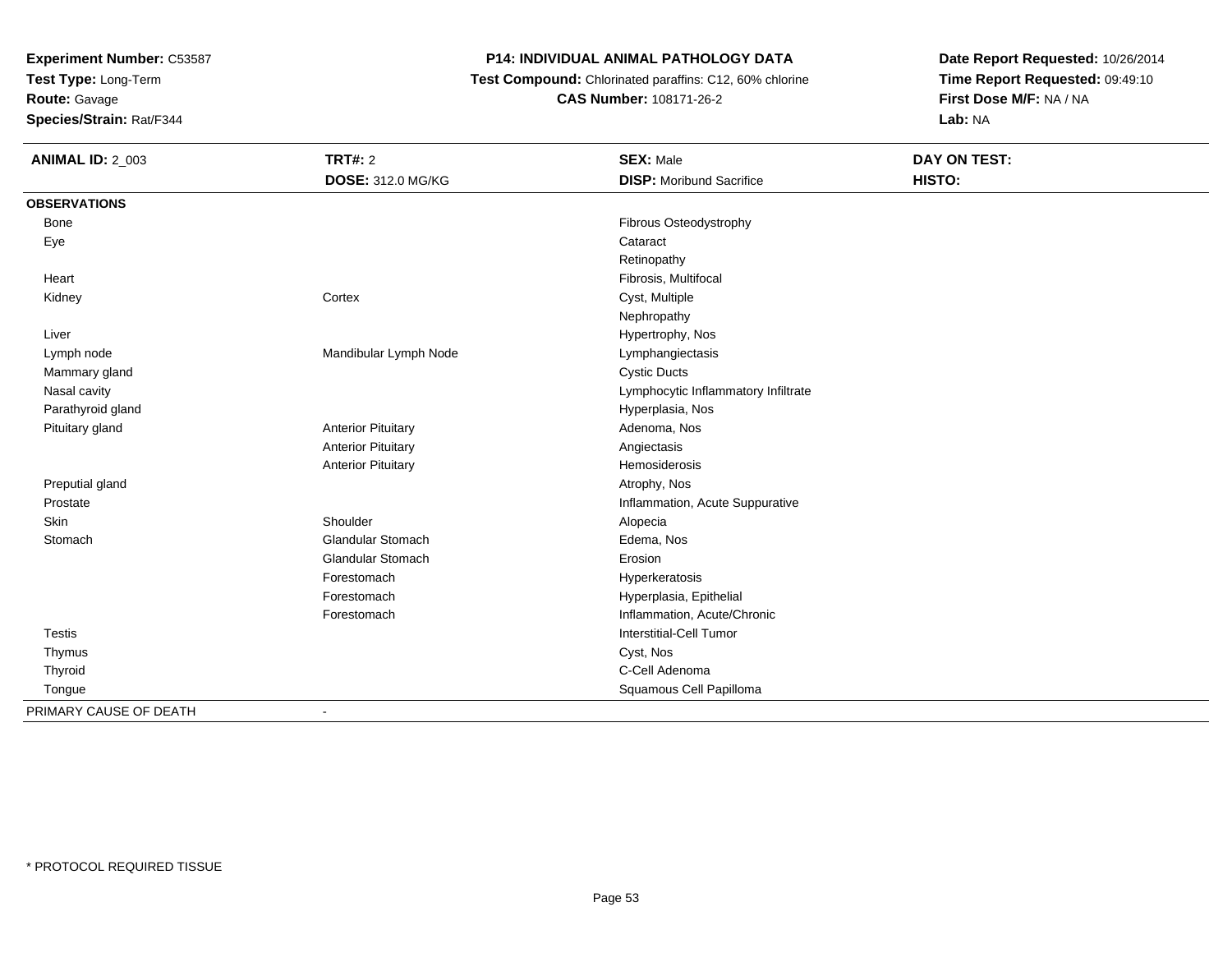**Test Type:** Long-Term

## **Route:** Gavage

**Species/Strain:** Rat/F344

#### **P14: INDIVIDUAL ANIMAL PATHOLOGY DATA**

#### **Test Compound:** Chlorinated paraffins: C12, 60% chlorine**CAS Number:** 108171-26-2

| <b>ANIMAL ID: 2_004</b> | <b>TRT#: 2</b>            | <b>SEX: Male</b>                    | DAY ON TEST: |
|-------------------------|---------------------------|-------------------------------------|--------------|
|                         | <b>DOSE: 312.0 MG/KG</b>  | <b>DISP: Natural Death</b>          | HISTO:       |
| <b>OBSERVATIONS</b>     |                           |                                     |              |
| Kidney                  | Cortex                    | Cyst, Multiple                      |              |
|                         |                           | Nephropathy                         |              |
|                         |                           | Tubular-Cell Adenoma                |              |
| Liver                   | <b>Bile Duct</b>          | Hyperplasia, Nos                    |              |
|                         |                           | Hypertrophy, Nos                    |              |
| Nasal cavity            |                           | Lymphocytic Inflammatory Infiltrate |              |
| Pancreas                |                           | Acinar-Cell Adenoma                 |              |
| Pituitary gland         | <b>Anterior Pituitary</b> | Hyperplasia, Focal                  |              |
| Preputial gland         |                           | Atrophy, Nos                        |              |
| Skin                    | Ear                       | Squamous Cell Papilloma             |              |
| Testis                  |                           | Interstitial-Cell Tumor             |              |
| Unspecified             | Thorax                    | Fibroma                             |              |
| PRIMARY CAUSE OF DEATH  | -                         |                                     |              |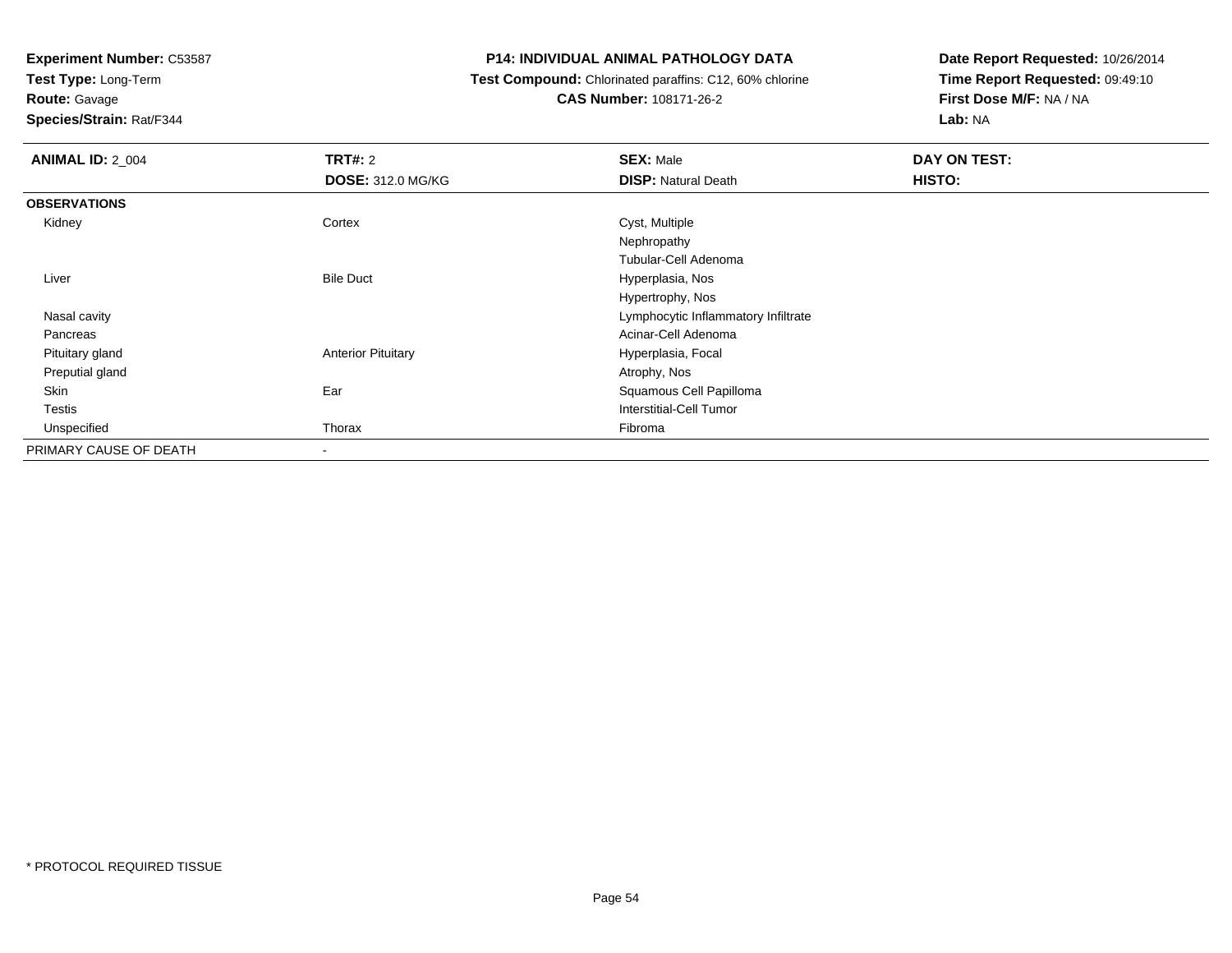**Test Type:** Long-Term

**Route:** Gavage

**Species/Strain:** Rat/F344

#### **P14: INDIVIDUAL ANIMAL PATHOLOGY DATA**

 **Test Compound:** Chlorinated paraffins: C12, 60% chlorine**CAS Number:** 108171-26-2

**Date Report Requested:** 10/26/2014**Time Report Requested:** 09:49:10**First Dose M/F:** NA / NA**Lab:** NA

| <b>ANIMAL ID: 2_005</b> | <b>TRT#: 2</b>           | <b>SEX: Male</b>                    | DAY ON TEST: |  |
|-------------------------|--------------------------|-------------------------------------|--------------|--|
|                         | DOSE: 312.0 MG/KG        | <b>DISP:</b> Moribund Sacrifice     | HISTO:       |  |
| <b>OBSERVATIONS</b>     |                          |                                     |              |  |
| Adrenal gland           | Medulla                  | Pheochromocytoma                    |              |  |
| Bone                    |                          | Fibrous Osteodystrophy              |              |  |
| Bone marrow             |                          | Atrophy, Nos                        |              |  |
|                         |                          | Fibrosis, Myelo                     |              |  |
| Eye                     |                          | Cataract                            |              |  |
|                         |                          | Retinopathy                         |              |  |
| Heart                   |                          | Degeneration, Nos                   |              |  |
|                         |                          | Thrombus, Mural                     |              |  |
| <b>Intestine Small</b>  | Duodenum                 | Erosion                             |              |  |
| Kidney                  | Cortex                   | Cyst, Nos                           |              |  |
|                         |                          | Nephropathy                         |              |  |
| Liver                   | <b>Bile Duct</b>         | Hyperplasia, Nos                    |              |  |
|                         |                          | Hypertrophy, Nos                    |              |  |
|                         |                          | Necrosis, Nos                       |              |  |
| Mammary gland           |                          | <b>Cystic Ducts</b>                 |              |  |
| Nasal cavity            |                          | Lymphocytic Inflammatory Infiltrate |              |  |
| Parathyroid gland       |                          | Hyperplasia, Nos                    |              |  |
| Pituitary gland         | Intermedia               | Cyst, Nos                           |              |  |
| Skin                    | Flank                    | Adenosquamous Carcinoma             |              |  |
| Spleen                  |                          | Fibrosis, Focal                     |              |  |
| Stomach                 | Forestomach              | Edema, Nos                          |              |  |
|                         | <b>Glandular Stomach</b> | Edema, Nos                          |              |  |
|                         | <b>Glandular Stomach</b> | Erosion                             |              |  |
|                         | Forestomach              | Hyperkeratosis                      |              |  |
|                         | Forestomach              | Hyperplasia, Epithelial             |              |  |
|                         | Forestomach              | Inflammation, Acute Suppurative     |              |  |
|                         | Forestomach              | Perforation, Inflammatory           |              |  |
| <b>Testis</b>           |                          | <b>Interstitial-Cell Tumor</b>      |              |  |
| DOIMADV CALICE OF DEATH |                          |                                     |              |  |

PRIMARY CAUSE OF DEATH-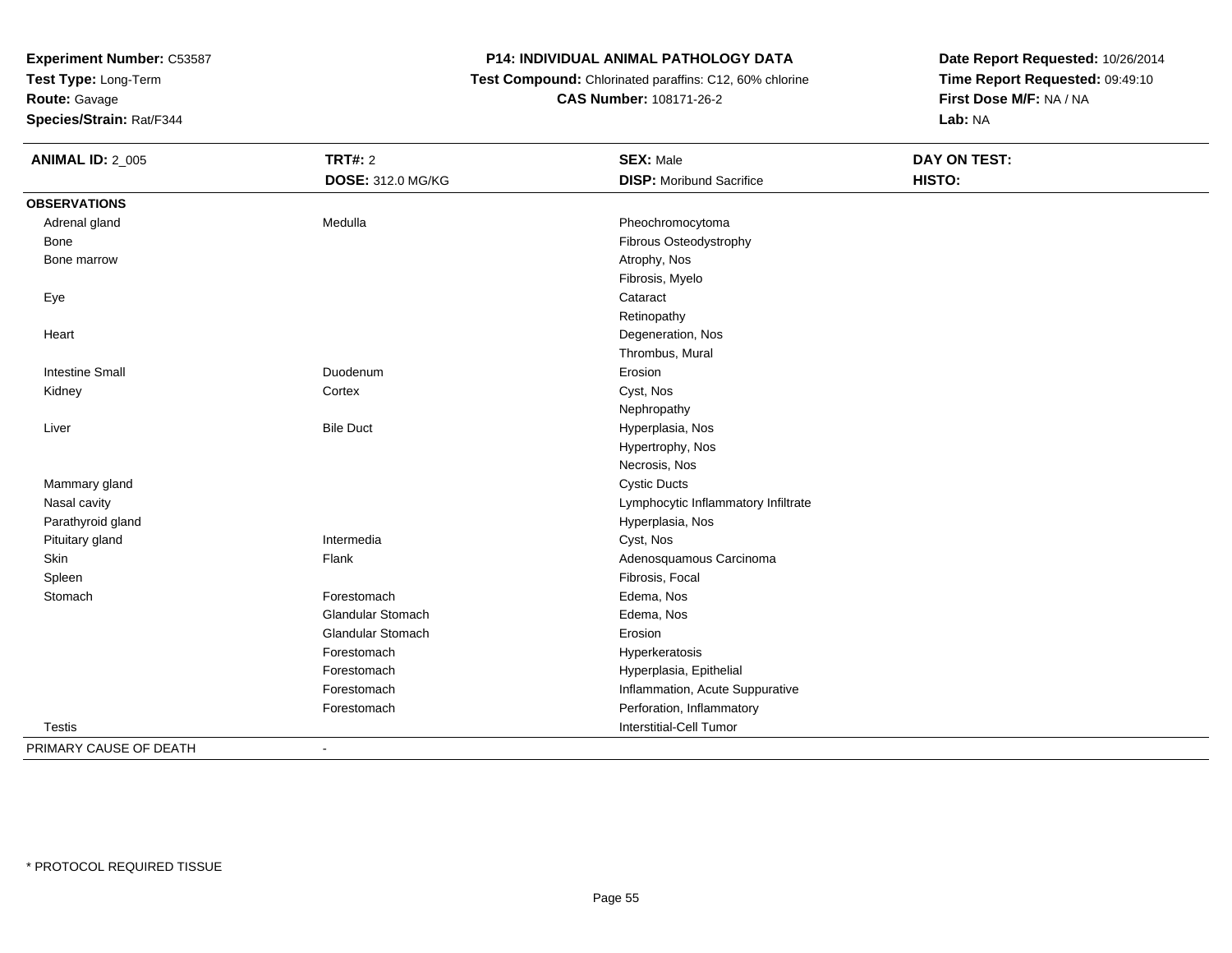**Test Type:** Long-Term

**Route:** Gavage

**Species/Strain:** Rat/F344

#### **P14: INDIVIDUAL ANIMAL PATHOLOGY DATA**

 **Test Compound:** Chlorinated paraffins: C12, 60% chlorine**CAS Number:** 108171-26-2

| <b>ANIMAL ID: 2_006</b> | <b>TRT#: 2</b>            | <b>SEX: Male</b>                    | <b>DAY ON TEST:</b> |
|-------------------------|---------------------------|-------------------------------------|---------------------|
|                         | <b>DOSE: 312.0 MG/KG</b>  | <b>DISP:</b> Moribund Sacrifice     | HISTO:              |
| <b>OBSERVATIONS</b>     |                           |                                     |                     |
| Adrenal gland           | Medulla                   | Pheochromocytoma                    |                     |
| Bone                    |                           | Fibrous Osteodystrophy              |                     |
| Kidney                  | Cortex                    | Cyst, Multiple                      |                     |
|                         |                           | Nephropathy                         |                     |
| Liver                   |                           | Focal Cellular Change               |                     |
| Mammary gland           |                           | <b>Cystic Ducts</b>                 |                     |
| Nasal cavity            |                           | Foreign Body, Nos                   |                     |
|                         |                           | Infection, Fungal                   |                     |
|                         |                           | Inflammation, Acute Suppurative     |                     |
|                         |                           | Lymphocytic Inflammatory Infiltrate |                     |
| Pancreas                |                           | Acinar-Cell Adenoma                 |                     |
|                         | Islets                    | Islet-Cell Adenoma                  |                     |
| Parathyroid gland       |                           | Hyperplasia, Nos                    |                     |
| Pituitary gland         | <b>Anterior Pituitary</b> | Adenoma, Nos                        |                     |
| Preputial gland         |                           | Atrophy, Nos                        |                     |
| Prostate                |                           | Inflammation, Acute Suppurative     |                     |
| Stomach                 | <b>Glandular Stomach</b>  | Edema, Nos                          |                     |
|                         | Forestomach               | Hyperkeratosis                      |                     |
|                         | Forestomach               | Hyperplasia, Epithelial             |                     |
|                         | Forestomach               | Inflammation, Acute/Chronic         |                     |
|                         | <b>Glandular Stomach</b>  | Ulcer, Nos                          |                     |
| <b>Testis</b>           |                           | <b>Interstitial-Cell Tumor</b>      |                     |
| PRIMARY CAUSE OF DEATH  |                           |                                     |                     |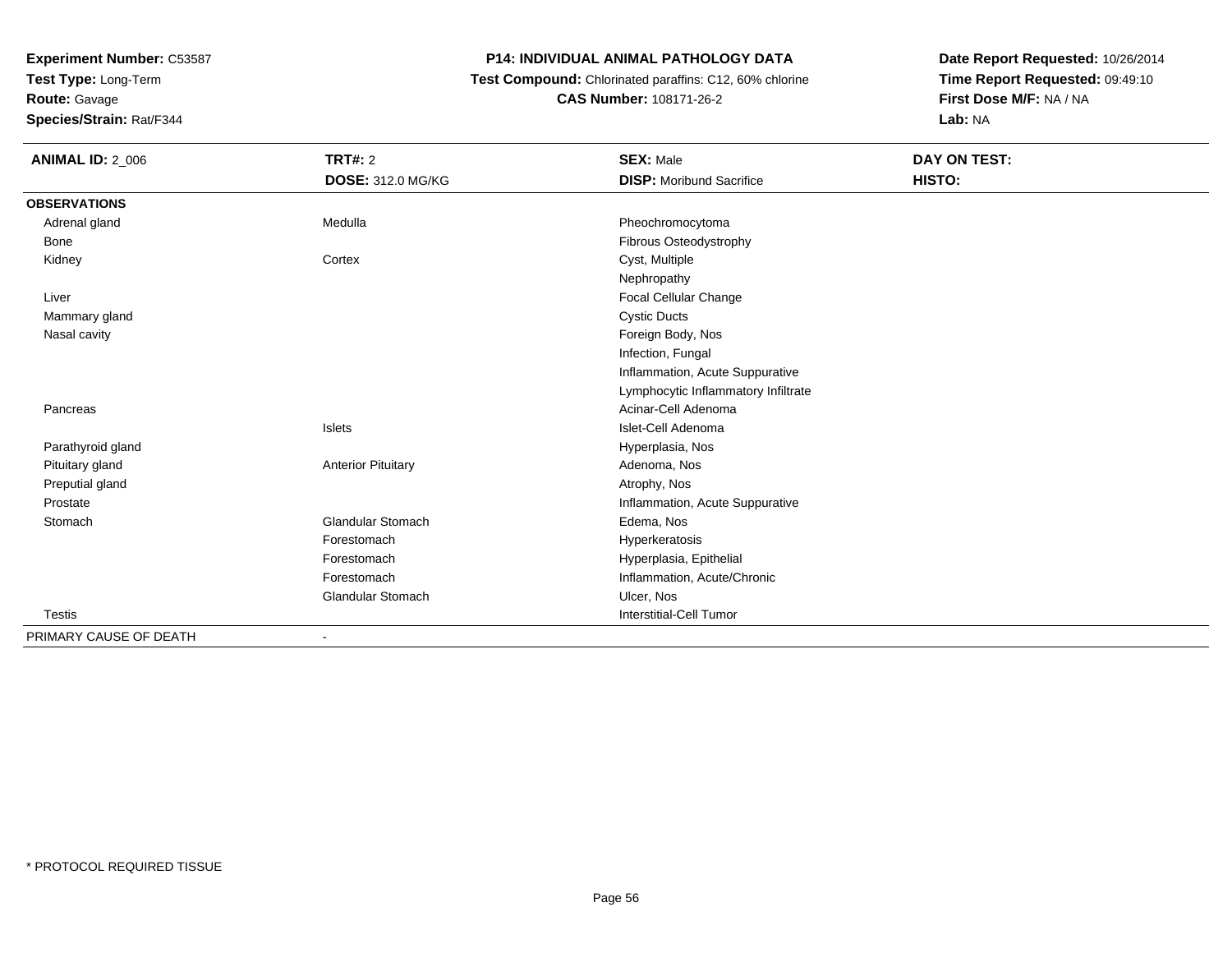| <b>Experiment Number: C53587</b> |                          | <b>P14: INDIVIDUAL ANIMAL PATHOLOGY DATA</b>            | Date Report Requested: 10/26/2014 |  |
|----------------------------------|--------------------------|---------------------------------------------------------|-----------------------------------|--|
| Test Type: Long-Term             |                          | Test Compound: Chlorinated paraffins: C12, 60% chlorine | Time Report Requested: 09:49:10   |  |
| <b>Route: Gavage</b>             |                          | <b>CAS Number: 108171-26-2</b>                          | First Dose M/F: NA / NA           |  |
| Species/Strain: Rat/F344         |                          |                                                         | Lab: NA                           |  |
| <b>ANIMAL ID: 2_007</b>          | <b>TRT#: 2</b>           | <b>SEX: Male</b>                                        | DAY ON TEST:                      |  |
|                                  | <b>DOSE: 312.0 MG/KG</b> | <b>DISP:</b> Dosing Accident                            | HISTO:                            |  |
| <b>OBSERVATIONS</b>              |                          |                                                         |                                   |  |
| Intestine Large                  | Rectum                   | Parasitism                                              |                                   |  |
| Kidney                           |                          | Nephropathy                                             |                                   |  |
| Lung                             |                          | Congestion, Nos                                         |                                   |  |
|                                  |                          | Foreign Body, Nos                                       |                                   |  |
| Skin                             |                          | Alopecia                                                |                                   |  |
| Testis                           |                          | <b>Interstitial-Cell Tumor</b>                          |                                   |  |
| Thyroid                          |                          | <b>Cystic Follicles</b>                                 |                                   |  |
| Unspecified                      | <b>Mediastinum Nos</b>   | Foreign Body, Nos                                       |                                   |  |
| PRIMARY CAUSE OF DEATH           |                          |                                                         |                                   |  |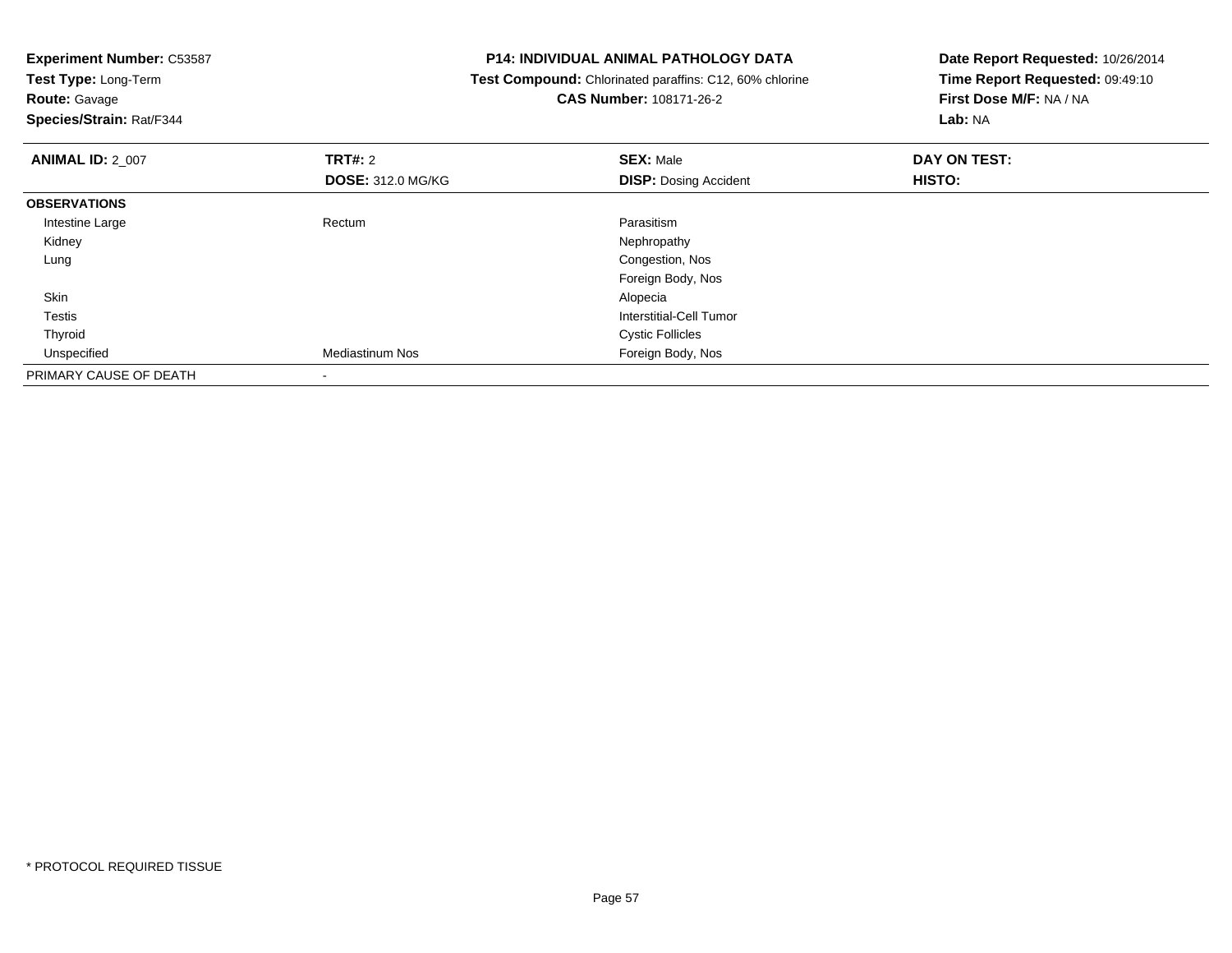**Test Type:** Long-Term

## **Route:** Gavage

**Species/Strain:** Rat/F344

#### **P14: INDIVIDUAL ANIMAL PATHOLOGY DATA**

#### **Test Compound:** Chlorinated paraffins: C12, 60% chlorine**CAS Number:** 108171-26-2

| <b>ANIMAL ID: 2_008</b> | <b>TRT#:</b> 2           | <b>SEX: Male</b>                | DAY ON TEST: |  |
|-------------------------|--------------------------|---------------------------------|--------------|--|
|                         | <b>DOSE: 312.0 MG/KG</b> | <b>DISP:</b> Moribund Sacrifice | HISTO:       |  |
| <b>OBSERVATIONS</b>     |                          |                                 |              |  |
| Adrenal gland           | Cortex Nos               | Cytoplasmic Vacuolization       |              |  |
| Bone                    |                          | Fibrous Osteodystrophy          |              |  |
| Eye                     |                          | Cataract                        |              |  |
|                         |                          | Retinopathy                     |              |  |
| Heart                   |                          | Fibrosis, Focal                 |              |  |
| Kidney                  |                          | Cyst, Multiple                  |              |  |
|                         |                          | Nephropathy                     |              |  |
| Liver                   |                          | Angiectasis                     |              |  |
|                         |                          | Degeneration, Cystic            |              |  |
|                         |                          | Hypertrophy, Nos                |              |  |
| Parathyroid gland       |                          | Hyperplasia, Nos                |              |  |
| Stomach                 | Forestomach              | Cyst, Nos                       |              |  |
|                         | <b>Glandular Stomach</b> | Erosion                         |              |  |
| <b>Testis</b>           |                          | Interstitial-Cell Tumor         |              |  |
| Unspecified             | Multiple Organs Nos      | Leukemia, Mononuclear Cell      |              |  |
| PRIMARY CAUSE OF DEATH  | $\blacksquare$           |                                 |              |  |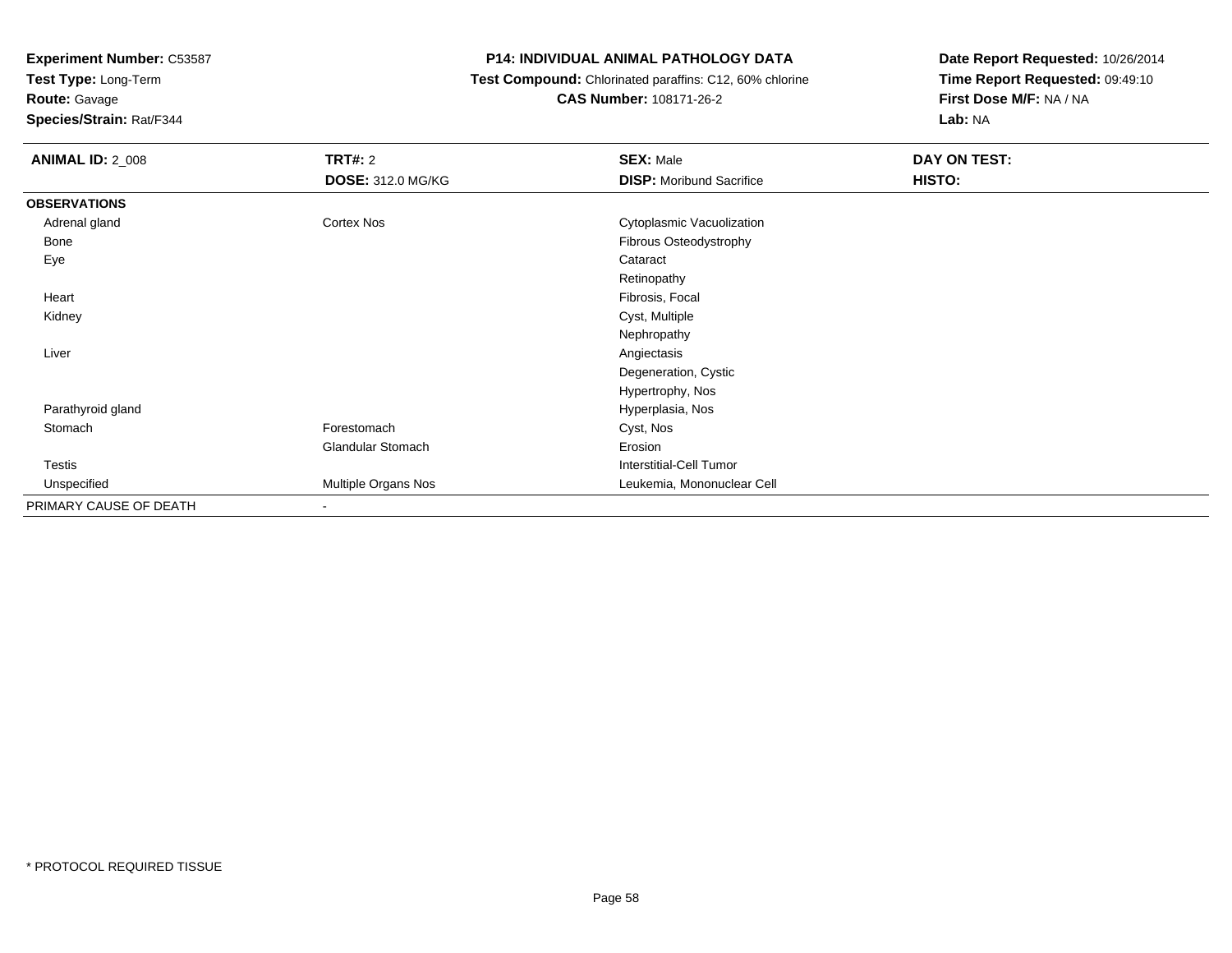**Test Type:** Long-Term

## **Route:** Gavage

**Species/Strain:** Rat/F344

#### **P14: INDIVIDUAL ANIMAL PATHOLOGY DATA**

**Test Compound:** Chlorinated paraffins: C12, 60% chlorine

**CAS Number:** 108171-26-2

| <b>ANIMAL ID: 2_009</b> | <b>TRT#: 2</b>           | <b>SEX: Male</b>                | DAY ON TEST: |
|-------------------------|--------------------------|---------------------------------|--------------|
|                         | <b>DOSE: 312.0 MG/KG</b> | <b>DISP:</b> Moribund Sacrifice | HISTO:       |
| <b>OBSERVATIONS</b>     |                          |                                 |              |
| <b>Bone</b>             |                          | Fibrous Osteodystrophy          |              |
| Eye                     |                          | Cataract                        |              |
|                         |                          | Retinopathy                     |              |
| Heart                   |                          | Fibrosis                        |              |
| Kidney                  |                          | Nephropathy                     |              |
|                         |                          | Tubular-Cell Adenocarcinoma     |              |
| Liver                   |                          | Angiectasis                     |              |
|                         |                          | Focal Cellular Change           |              |
|                         | <b>Bile Duct</b>         | Hyperplasia, Nos                |              |
|                         |                          | Hypertrophy, Nos                |              |
| Pancreas                |                          | Hyperplasia, Focal              |              |
| Parathyroid gland       |                          | Hyperplasia, Nos                |              |
| Stomach                 | Forestomach              | Hyperkeratosis                  |              |
|                         | Forestomach              | Hyperplasia, Epithelial         |              |
| <b>Testis</b>           |                          | <b>Interstitial-Cell Tumor</b>  |              |
| Unspecified             | Multiple Organs Nos      | Leukemia, Mononuclear Cell      |              |
| PRIMARY CAUSE OF DEATH  | $\overline{\phantom{a}}$ |                                 |              |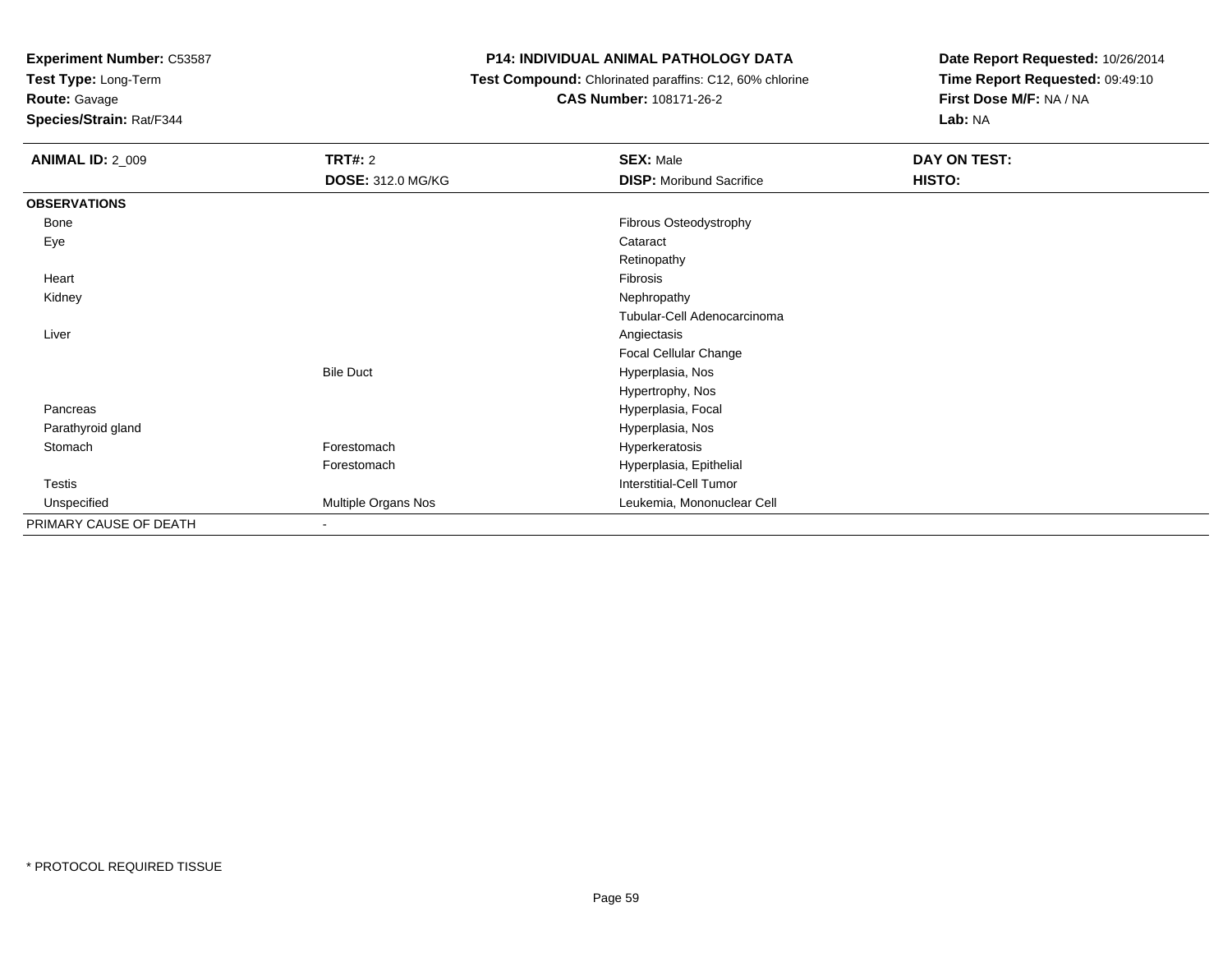**Test Type:** Long-Term

**Route:** Gavage

**Species/Strain:** Rat/F344

#### **P14: INDIVIDUAL ANIMAL PATHOLOGY DATA**

 **Test Compound:** Chlorinated paraffins: C12, 60% chlorine**CAS Number:** 108171-26-2

| <b>ANIMAL ID: 2_010</b> | <b>TRT#: 2</b>           | <b>SEX: Male</b>                    | DAY ON TEST: |  |
|-------------------------|--------------------------|-------------------------------------|--------------|--|
|                         | DOSE: 312.0 MG/KG        | <b>DISP:</b> Moribund Sacrifice     | HISTO:       |  |
| <b>OBSERVATIONS</b>     |                          |                                     |              |  |
| Adrenal gland           | Medulla                  | Pheochromocytoma                    |              |  |
| Bone                    |                          | Fibrous Osteodystrophy              |              |  |
| Eye                     |                          | Cataract                            |              |  |
|                         |                          | Hemorrhage                          |              |  |
|                         |                          | Retinopathy                         |              |  |
| Heart                   |                          | Fibrosis, Multifocal                |              |  |
| Kidney                  | Cortex                   | Cyst, Multiple                      |              |  |
|                         |                          | Nephropathy                         |              |  |
|                         |                          | Tubular-Cell Adenoma                |              |  |
| Liver                   |                          | Focal Cellular Change               |              |  |
|                         |                          | Neoplastic Nodule                   |              |  |
| Nasal cavity            |                          | Lymphocytic Inflammatory Infiltrate |              |  |
| Pancreas                |                          | Acinar-Cell Adenoma                 |              |  |
|                         |                          | Hyperplasia, Focal                  |              |  |
| Parathyroid gland       |                          | Hyperplasia, Nos                    |              |  |
| Preputial gland         |                          | Atrophy, Nos                        |              |  |
| Spleen                  |                          | Fibrosis, Focal                     |              |  |
| Stomach                 | Glandular Stomach        | Edema, Nos                          |              |  |
|                         | Forestomach              | Hyperkeratosis                      |              |  |
|                         | Forestomach              | Hyperplasia, Epithelial             |              |  |
|                         | Forestomach              | Inflammation, Acute/Chronic         |              |  |
|                         | Forestomach              | Ulcer, Nos                          |              |  |
|                         | <b>Glandular Stomach</b> | Ulcer, Nos                          |              |  |
| Testis                  |                          | Interstitial-Cell Tumor             |              |  |
| PRIMARY CAUSE OF DEATH  |                          |                                     |              |  |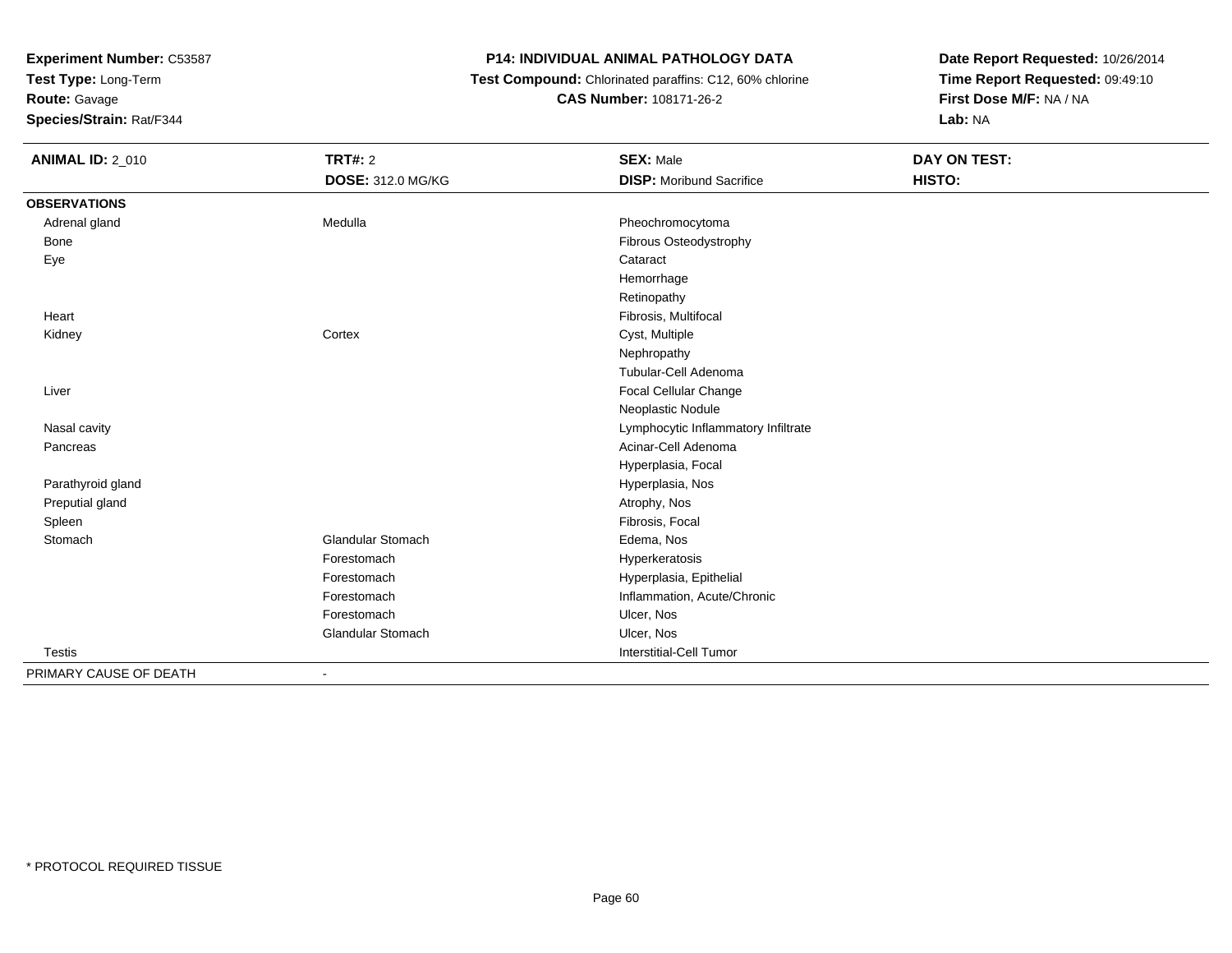**Test Type:** Long-Term

### **Route:** Gavage

**Species/Strain:** Rat/F344

#### **P14: INDIVIDUAL ANIMAL PATHOLOGY DATA**

#### **Test Compound:** Chlorinated paraffins: C12, 60% chlorine**CAS Number:** 108171-26-2

| <b>ANIMAL ID: 2_011</b> | <b>TRT#: 2</b>            | <b>SEX: Male</b>                | DAY ON TEST: |
|-------------------------|---------------------------|---------------------------------|--------------|
|                         | <b>DOSE: 312.0 MG/KG</b>  | <b>DISP:</b> Moribund Sacrifice | HISTO:       |
| <b>OBSERVATIONS</b>     |                           |                                 |              |
| Eye                     |                           | Cataract                        |              |
|                         |                           | Retinopathy                     |              |
| Kidney                  | Cortex                    | Cyst, Multiple                  |              |
|                         |                           | Hyperplasia, Tubular Cell       |              |
|                         |                           | Nephropathy                     |              |
| Liver                   | <b>Bile Duct</b>          | Hyperplasia, Nos                |              |
|                         |                           | Hypertrophy, Nos                |              |
| Pancreas                |                           | Acinar-Cell Adenoma             |              |
| Pituitary gland         | <b>Anterior Pituitary</b> | Hyperplasia, Nos                |              |
| Preputial gland         |                           | Atrophy, Nos                    |              |
| Stomach                 | Forestomach               | Hyperkeratosis                  |              |
|                         | Forestomach               | Hyperplasia, Epithelial         |              |
|                         | Forestomach               | Inflammation, Acute/Chronic     |              |
|                         | Forestomach               | Ulcer, Nos                      |              |
| Testis                  |                           | <b>Interstitial-Cell Tumor</b>  |              |
| Thyroid                 |                           | C-Cell Carcinoma                |              |
|                         |                           | <b>Cystic Follicles</b>         |              |
| Unspecified             | Thorax                    | Fibroma                         |              |
| PRIMARY CAUSE OF DEATH  | $\sim$                    |                                 |              |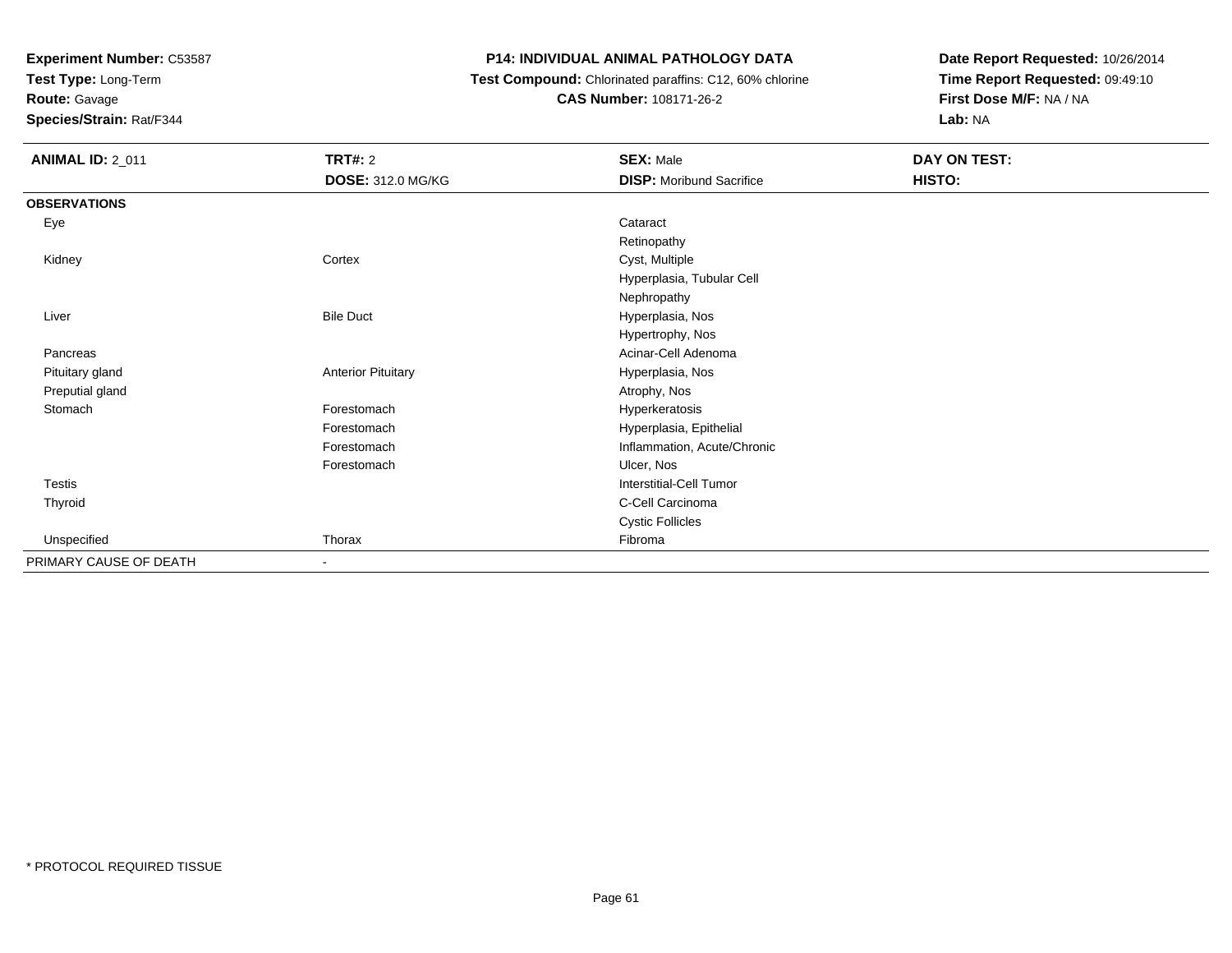| <b>Experiment Number: C53587</b> |                          | <b>P14: INDIVIDUAL ANIMAL PATHOLOGY DATA</b>            | Date Report Requested: 10/26/2014 |  |
|----------------------------------|--------------------------|---------------------------------------------------------|-----------------------------------|--|
| Test Type: Long-Term             |                          | Test Compound: Chlorinated paraffins: C12, 60% chlorine | Time Report Requested: 09:49:10   |  |
| <b>Route: Gavage</b>             |                          | <b>CAS Number: 108171-26-2</b>                          | First Dose M/F: NA / NA           |  |
| Species/Strain: Rat/F344         |                          |                                                         | Lab: NA                           |  |
| <b>ANIMAL ID: 2 012</b>          | <b>TRT#: 2</b>           | <b>SEX: Male</b>                                        | DAY ON TEST:                      |  |
|                                  | <b>DOSE: 312.0 MG/KG</b> | <b>DISP:</b> Moribund Sacrifice                         | HISTO:                            |  |
| <b>OBSERVATIONS</b>              |                          |                                                         |                                   |  |
| Adrenal gland                    | Medulla                  | Pheochromocytoma                                        |                                   |  |
| Kidney                           |                          | Nephropathy                                             |                                   |  |
| Liver                            | <b>Bile Duct</b>         | Hyperplasia, Nos                                        |                                   |  |
|                                  |                          | Hypertrophy, Nos                                        |                                   |  |
| <b>Skin</b>                      | Thorax                   | Squamous Cell Carcinoma                                 |                                   |  |
| Testis                           |                          | Interstitial-Cell Tumor                                 |                                   |  |
| Unspecified                      | Multiple Organs Nos      | Leukemia, Mononuclear Cell                              |                                   |  |
| PRIMARY CAUSE OF DEATH           |                          |                                                         |                                   |  |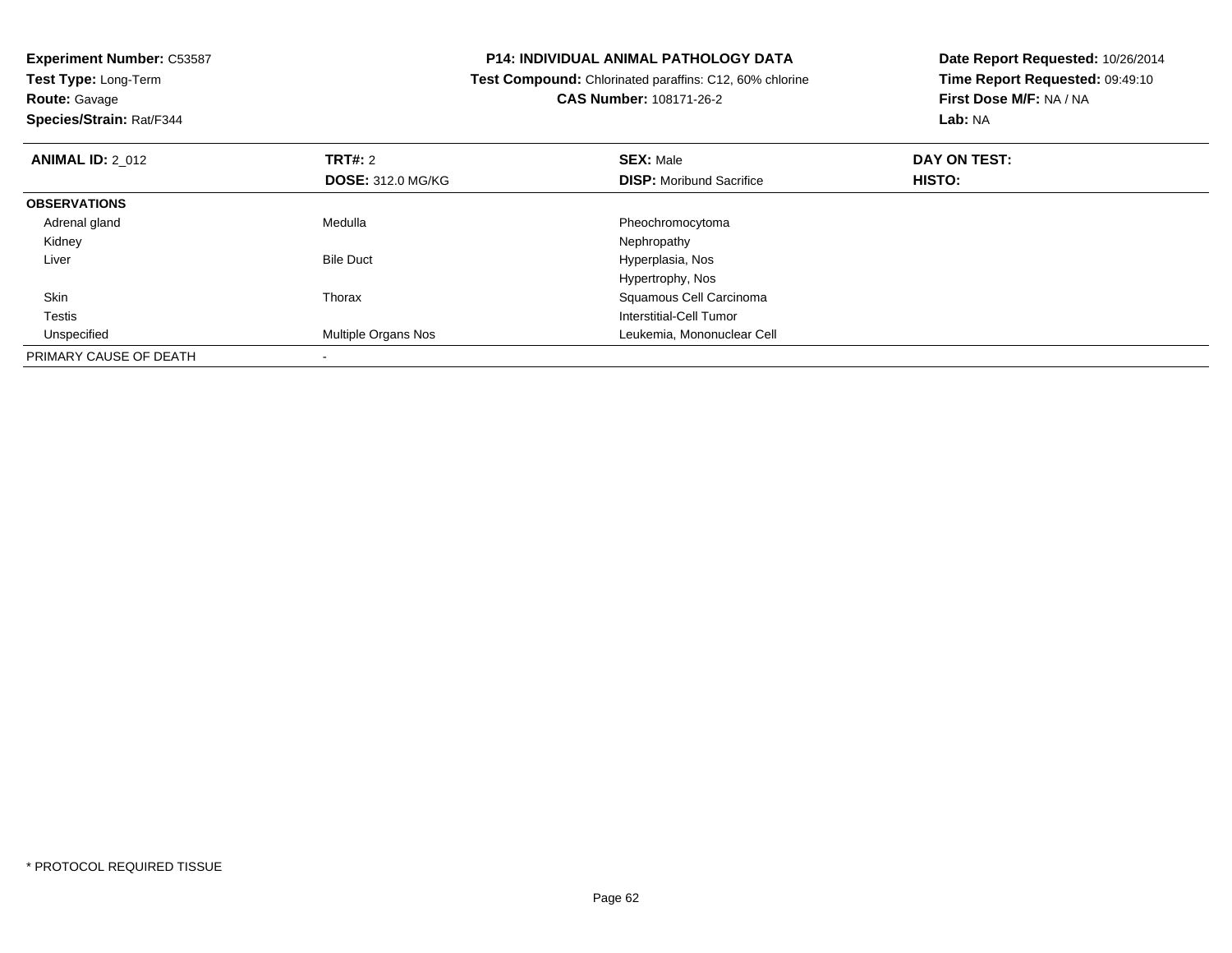**Test Type:** Long-Term

**Route:** Gavage

**Species/Strain:** Rat/F344

#### **P14: INDIVIDUAL ANIMAL PATHOLOGY DATA**

 **Test Compound:** Chlorinated paraffins: C12, 60% chlorine**CAS Number:** 108171-26-2

| <b>ANIMAL ID: 2_013</b> | TRT#: 2                    | <b>SEX: Male</b>                    | DAY ON TEST: |
|-------------------------|----------------------------|-------------------------------------|--------------|
|                         | <b>DOSE: 312.0 MG/KG</b>   | <b>DISP: Natural Death</b>          | HISTO:       |
| <b>OBSERVATIONS</b>     |                            |                                     |              |
| Adrenal gland           | Cortex Nos                 | Hemorrhage                          |              |
| Heart                   |                            | Fibrosis, Focal                     |              |
| Kidney                  |                            | Hyperplasia, Tubular Cell           |              |
|                         |                            | Nephropathy                         |              |
| Liver                   | <b>Bile Duct</b>           | Hyperplasia, Nos                    |              |
|                         |                            | Hypertrophy, Nos                    |              |
|                         |                            | Necrosis, Nos                       |              |
| Nasal cavity            |                            | Inflammation, Acute Suppurative     |              |
|                         |                            | Lymphocytic Inflammatory Infiltrate |              |
| Pancreas                |                            | Acinar-Cell Adenoma                 |              |
|                         |                            | Hyperplasia, Focal                  |              |
| Skin                    | <b>Buttock</b>             | Keratoacanthoma                     |              |
|                         | Scrotum                    | Keratoacanthoma                     |              |
| Testis                  |                            | <b>Interstitial-Cell Tumor</b>      |              |
| Unspecified             | Neck                       | Hemorrhage                          |              |
|                         | <b>Multiple Organs Nos</b> | Leukemia, Mononuclear Cell          |              |
| PRIMARY CAUSE OF DEATH  | $\overline{\phantom{a}}$   |                                     |              |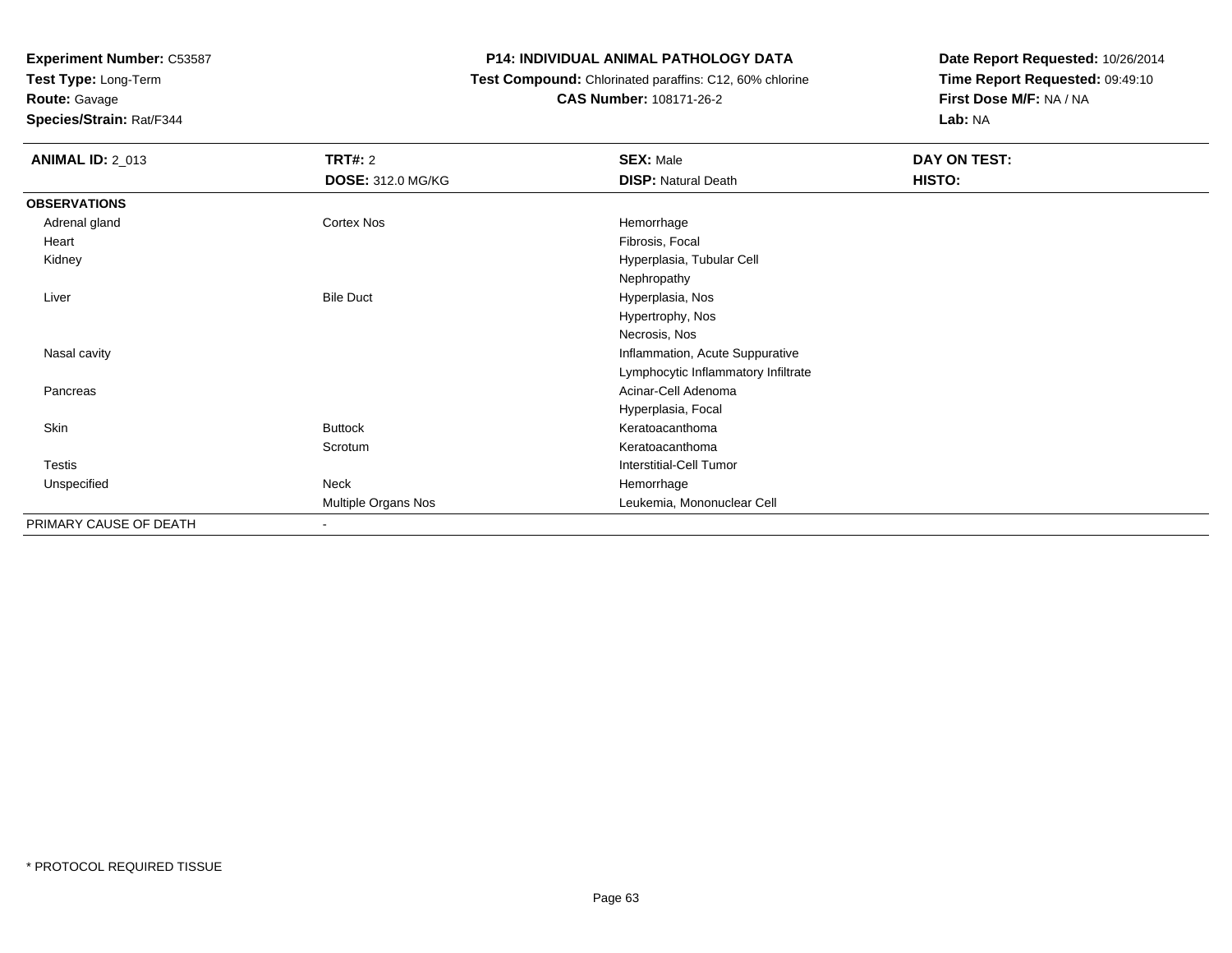**Test Type:** Long-Term

**Route:** Gavage

**Species/Strain:** Rat/F344

#### **P14: INDIVIDUAL ANIMAL PATHOLOGY DATA**

 **Test Compound:** Chlorinated paraffins: C12, 60% chlorine**CAS Number:** 108171-26-2

| <b>ANIMAL ID: 2 014</b> | TRT#: 2                  | <b>SEX: Male</b>                | DAY ON TEST: |  |
|-------------------------|--------------------------|---------------------------------|--------------|--|
|                         | <b>DOSE: 312.0 MG/KG</b> | <b>DISP:</b> Moribund Sacrifice | HISTO:       |  |
| <b>OBSERVATIONS</b>     |                          |                                 |              |  |
| Bone                    |                          | Fibrous Osteodystrophy          |              |  |
| Kidney                  |                          | Nephropathy                     |              |  |
| Liver                   |                          | Hypertrophy, Nos                |              |  |
| Parathyroid gland       |                          | Hyperplasia, Nos                |              |  |
| Spleen                  |                          | Fibrosis, Focal                 |              |  |
| Stomach                 | Forestomach              | Hyperkeratosis                  |              |  |
|                         | Forestomach              | Hyperplasia, Epithelial         |              |  |
|                         | Forestomach              | Inflammation, Acute/Chronic     |              |  |
|                         | Forestomach              | Ulcer, Nos                      |              |  |
| Testis                  |                          | Interstitial-Cell Tumor         |              |  |
| Thyroid                 |                          | Hyperplasia, C Cell             |              |  |
| PRIMARY CAUSE OF DEATH  | $\,$                     |                                 |              |  |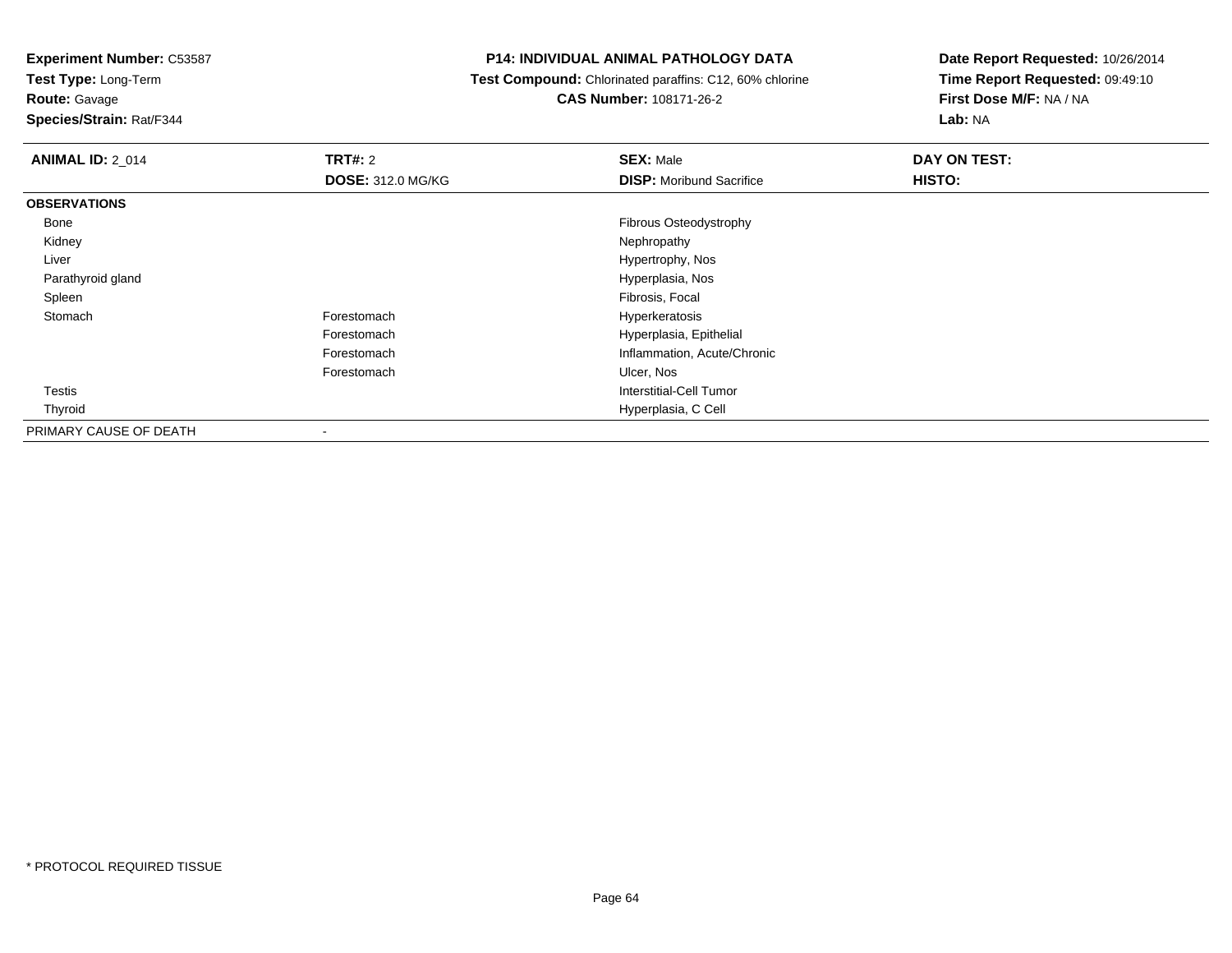**Test Type:** Long-Term

### **Route:** Gavage

**Species/Strain:** Rat/F344

#### **P14: INDIVIDUAL ANIMAL PATHOLOGY DATA**

 **Test Compound:** Chlorinated paraffins: C12, 60% chlorine**CAS Number:** 108171-26-2

| <b>ANIMAL ID: 2_015</b> | TRT#: 2                    | <b>SEX: Male</b>                    | DAY ON TEST: |
|-------------------------|----------------------------|-------------------------------------|--------------|
|                         | <b>DOSE: 312.0 MG/KG</b>   | <b>DISP: Terminal Sacrifice</b>     | HISTO:       |
| <b>OBSERVATIONS</b>     |                            |                                     |              |
| Eye                     |                            | Cataract                            |              |
|                         |                            | Retinopathy                         |              |
| Heart                   |                            | Fibrosis, Multifocal                |              |
| Intestine Large         | Rectum                     | Parasitism                          |              |
| Kidney                  | Cortex                     | Cyst, Multiple                      |              |
|                         |                            | Nephropathy                         |              |
| Liver                   |                            | Angiectasis                         |              |
|                         |                            | Hepatocellular Carcinoma            |              |
|                         | <b>Bile Duct</b>           | Hyperplasia, Nos                    |              |
|                         |                            | Hypertrophy, Nos                    |              |
| Nasal cavity            |                            | Lymphocytic Inflammatory Infiltrate |              |
| Pancreas                |                            | Acinar-Cell Adenoma                 |              |
|                         |                            | Atrophy, Focal                      |              |
| Preputial gland         |                            | Atrophy, Nos                        |              |
| Testis                  |                            | <b>Interstitial-Cell Tumor</b>      |              |
| Thyroid                 |                            | C-Cell Adenoma                      |              |
|                         |                            | <b>Cystic Follicles</b>             |              |
| Unspecified             |                            | Fibroma                             |              |
|                         | <b>Multiple Organs Nos</b> | Leukemia, Mononuclear Cell          |              |
| PRIMARY CAUSE OF DEATH  | $\blacksquare$             |                                     |              |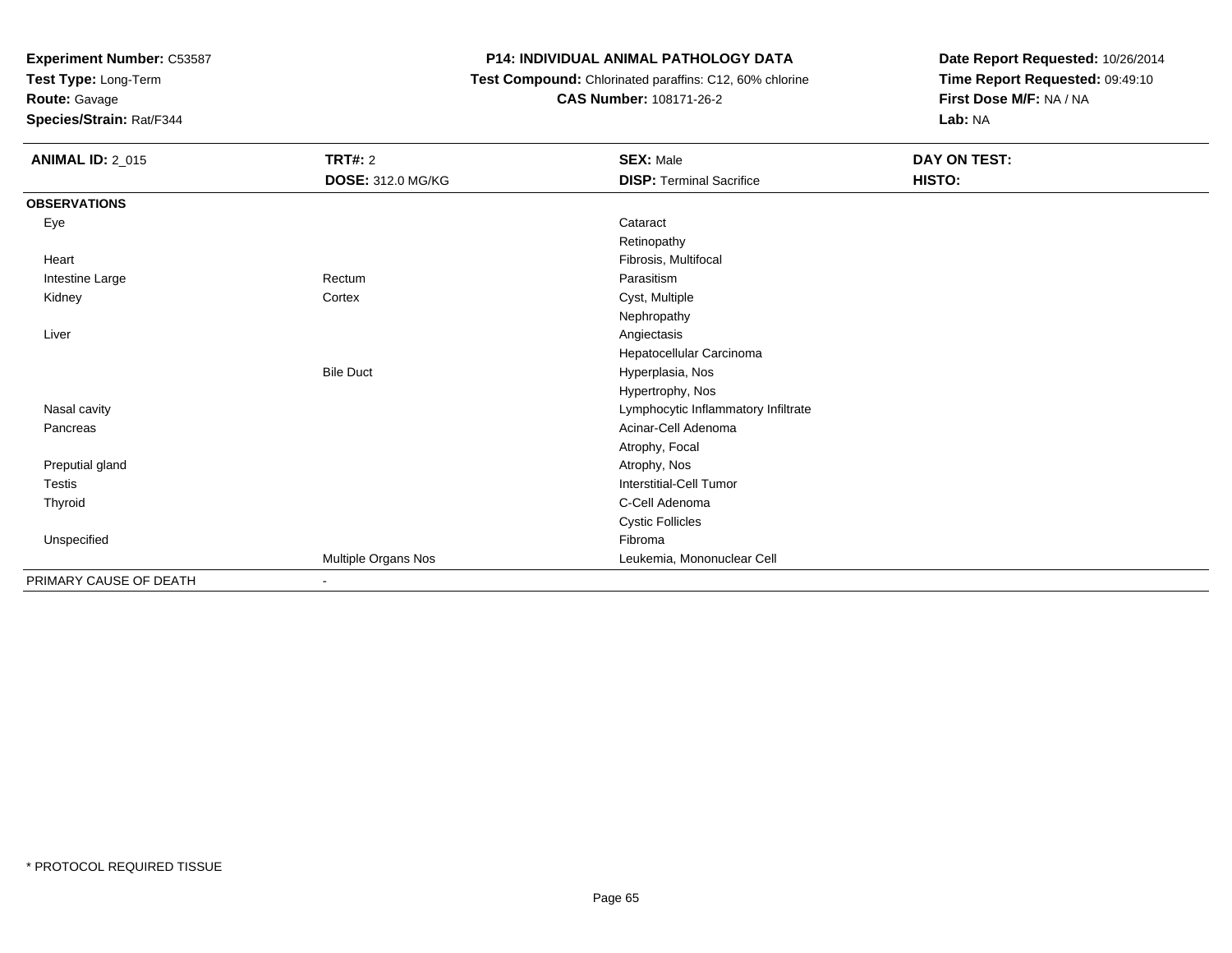**Test Type:** Long-Term

## **Route:** Gavage

**Species/Strain:** Rat/F344

#### **P14: INDIVIDUAL ANIMAL PATHOLOGY DATA**

#### **Test Compound:** Chlorinated paraffins: C12, 60% chlorine**CAS Number:** 108171-26-2

| <b>ANIMAL ID: 2_016</b> | <b>TRT#: 2</b>           | <b>SEX: Male</b>                    | DAY ON TEST: |
|-------------------------|--------------------------|-------------------------------------|--------------|
|                         | <b>DOSE: 312.0 MG/KG</b> | <b>DISP:</b> Moribund Sacrifice     | HISTO:       |
| <b>OBSERVATIONS</b>     |                          |                                     |              |
| Eye                     |                          | Cataract                            |              |
|                         |                          | Retinopathy                         |              |
| Heart                   |                          | Fibrosis, Multifocal                |              |
| Intestine Large         | Colon                    | Parasitism                          |              |
| Kidney                  |                          | Nephropathy                         |              |
| Liver                   | <b>Bile Duct</b>         | Hyperplasia, Nos                    |              |
|                         |                          | Hypertrophy, Nos                    |              |
|                         |                          | Neoplastic Nodule                   |              |
| Nasal cavity            |                          | Lymphocytic Inflammatory Infiltrate |              |
| Pancreas                |                          | Acinar-Cell Adenoma                 |              |
| Preputial gland         |                          | Atrophy, Nos                        |              |
| Skin                    | Thigh                    | Squamous Cell Papilloma             |              |
| <b>Testis</b>           |                          | Interstitial-Cell Tumor             |              |
| Unspecified             | Multiple Organs Nos      | Leukemia, Mononuclear Cell          |              |
| PRIMARY CAUSE OF DEATH  | $\overline{\phantom{a}}$ |                                     |              |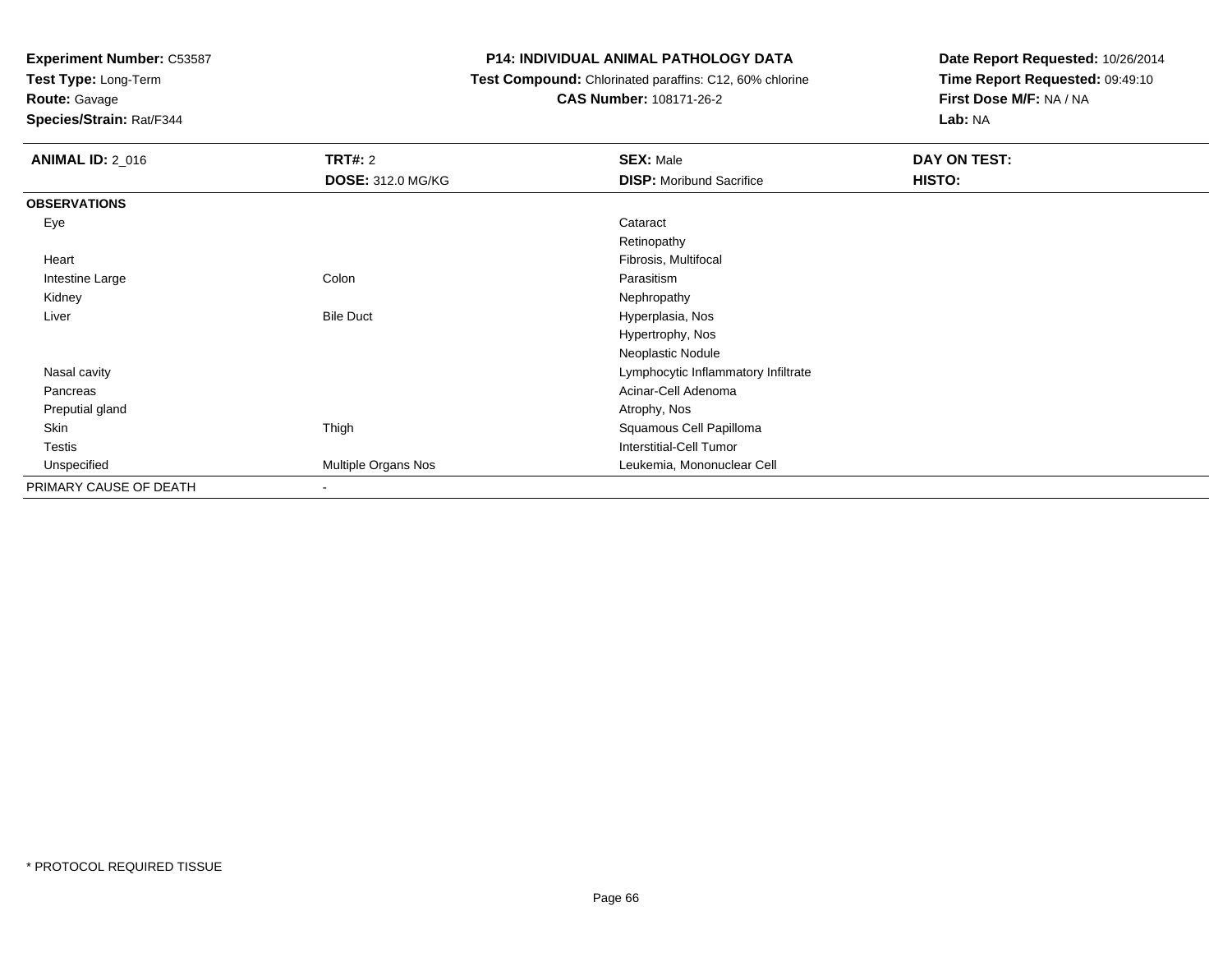**Test Type:** Long-Term

**Route:** Gavage

**Species/Strain:** Rat/F344

#### **P14: INDIVIDUAL ANIMAL PATHOLOGY DATA**

 **Test Compound:** Chlorinated paraffins: C12, 60% chlorine**CAS Number:** 108171-26-2

| <b>ANIMAL ID: 2_017</b> | <b>TRT#: 2</b>           | <b>SEX: Male</b>                    | DAY ON TEST: |
|-------------------------|--------------------------|-------------------------------------|--------------|
|                         | <b>DOSE: 312.0 MG/KG</b> | <b>DISP:</b> Moribund Sacrifice     | HISTO:       |
| <b>OBSERVATIONS</b>     |                          |                                     |              |
| Adrenal gland           | Medulla                  | Pheochromocytoma                    |              |
| Bone                    |                          | Fibrous Osteodystrophy              |              |
| Heart                   |                          | Fibrosis, Multifocal                |              |
| Kidney                  | Cortex                   | Cyst, Multiple                      |              |
|                         |                          | Nephropathy                         |              |
|                         |                          | Tubular-Cell Adenoma                |              |
| Liver                   |                          | Necrosis, Focal                     |              |
| Nasal cavity            |                          | Lymphocytic Inflammatory Infiltrate |              |
| Pancreas                |                          | Acinar-Cell Adenoma                 |              |
|                         |                          | Hyperplasia, Focal                  |              |
| Parathyroid gland       |                          | Hyperplasia, Nos                    |              |
| Preputial gland         |                          | Atrophy, Nos                        |              |
| Stomach                 | Forestomach              | Adhesion, Fibrous                   |              |
|                         | Forestomach              | Hyperkeratosis                      |              |
|                         | Forestomach              | Hyperplasia, Epithelial             |              |
|                         | Forestomach              | Inflammation, Acute/Chronic         |              |
|                         | Forestomach              | Ulcer, Nos                          |              |
| Testis                  |                          | <b>Interstitial-Cell Tumor</b>      |              |
| Thyroid                 |                          | <b>Cystic Follicles</b>             |              |
| PRIMARY CAUSE OF DEATH  |                          |                                     |              |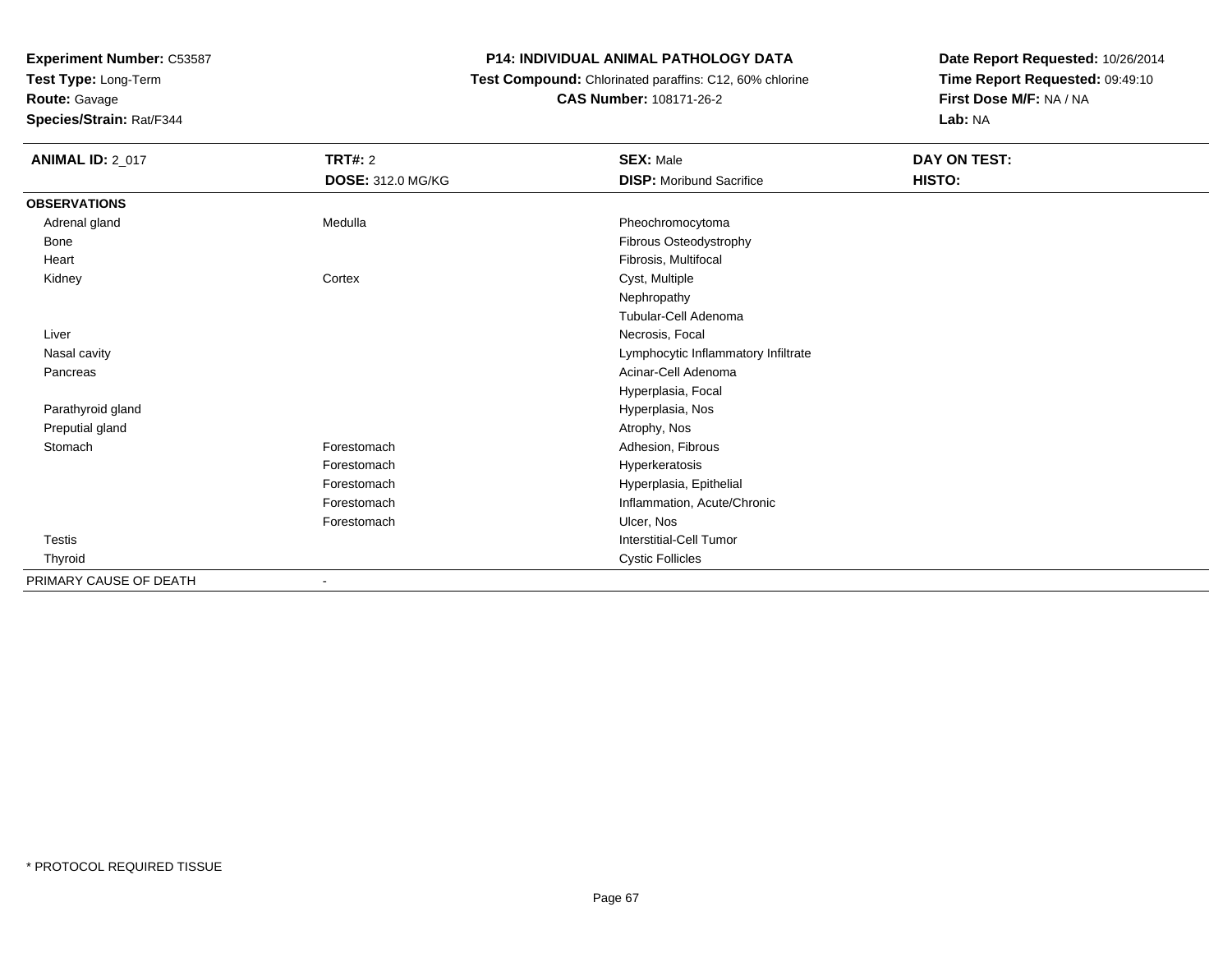**Test Type:** Long-Term

## **Route:** Gavage

**Species/Strain:** Rat/F344

#### **P14: INDIVIDUAL ANIMAL PATHOLOGY DATA**

 **Test Compound:** Chlorinated paraffins: C12, 60% chlorine**CAS Number:** 108171-26-2

| <b>ANIMAL ID: 2_018</b> | TRT#: 2                    | <b>SEX: Male</b>                    | DAY ON TEST: |  |
|-------------------------|----------------------------|-------------------------------------|--------------|--|
|                         | <b>DOSE: 312.0 MG/KG</b>   | <b>DISP: Natural Death</b>          | HISTO:       |  |
| <b>OBSERVATIONS</b>     |                            |                                     |              |  |
| Heart                   |                            | Fibrosis, Focal                     |              |  |
| Kidney                  |                            | Nephropathy                         |              |  |
| Nasal cavity            |                            | Inflammation, Acute Suppurative     |              |  |
|                         |                            | Lymphocytic Inflammatory Infiltrate |              |  |
| Preputial gland         |                            | Atrophy, Nos                        |              |  |
|                         |                            | <b>Cystic Ducts</b>                 |              |  |
|                         |                            | Inflammation, Acute Suppurative     |              |  |
| Testis                  |                            | Interstitial-Cell Tumor             |              |  |
| Unspecified             | <b>Multiple Organs Nos</b> | Leukemia, Mononuclear Cell          |              |  |
| PRIMARY CAUSE OF DEATH  |                            |                                     |              |  |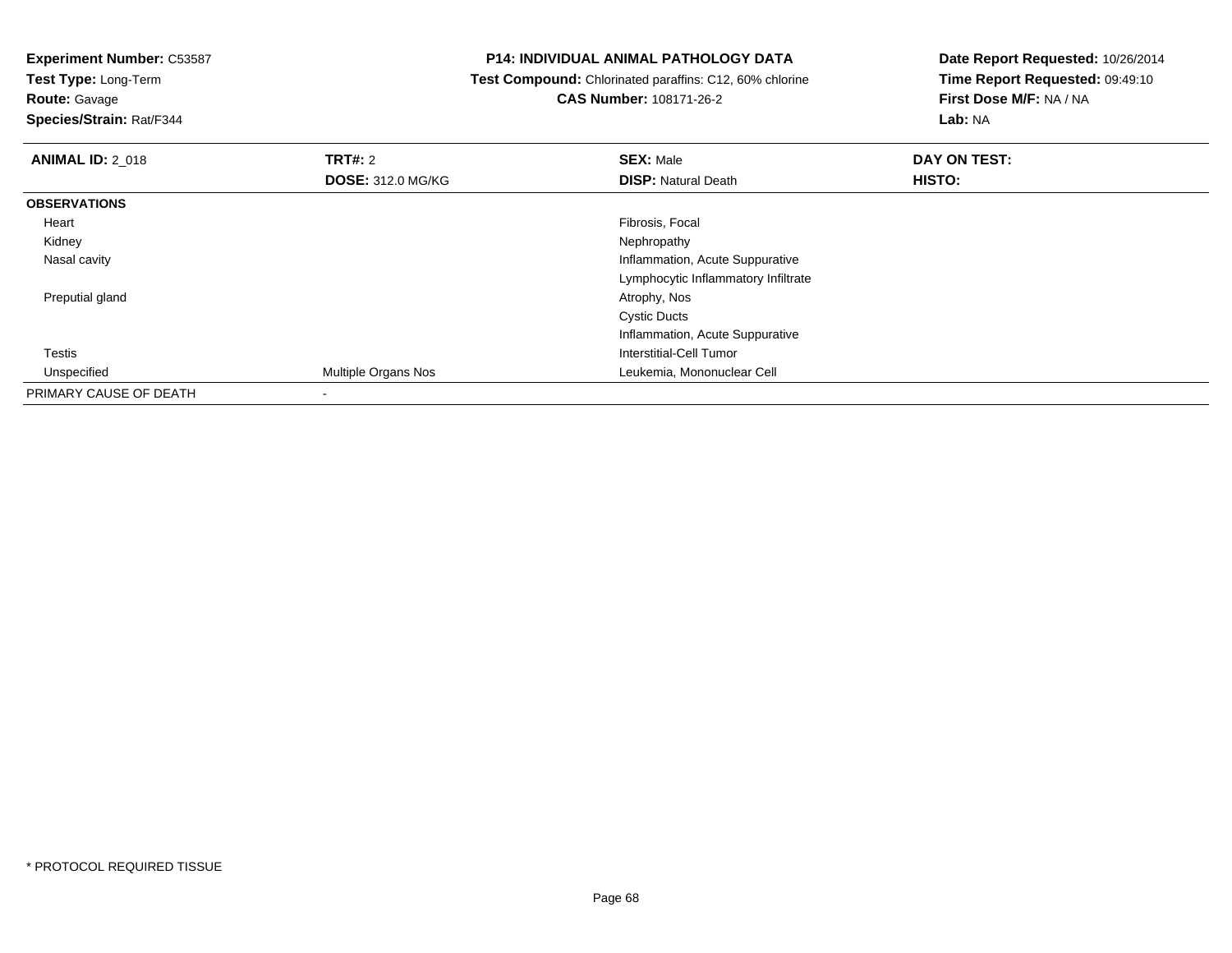**Test Type:** Long-Term

**Route:** Gavage

**Species/Strain:** Rat/F344

#### **P14: INDIVIDUAL ANIMAL PATHOLOGY DATA**

 **Test Compound:** Chlorinated paraffins: C12, 60% chlorine**CAS Number:** 108171-26-2

| <b>ANIMAL ID: 2_019</b> | <b>TRT#: 2</b>           | <b>SEX: Male</b>                | DAY ON TEST: |
|-------------------------|--------------------------|---------------------------------|--------------|
|                         | <b>DOSE: 312.0 MG/KG</b> | <b>DISP:</b> Moribund Sacrifice | HISTO:       |
| <b>OBSERVATIONS</b>     |                          |                                 |              |
| Bone                    |                          | Fibrous Osteodystrophy          |              |
| Eye                     |                          | Cataract                        |              |
|                         |                          | Retinopathy                     |              |
| <b>Intestine Small</b>  | Duodenum                 | Inflammation, Acute             |              |
|                         | Duodenum                 | Ulcer, Nos                      |              |
| Kidney                  | Cortex                   | Cyst, Multiple                  |              |
|                         |                          | Nephropathy                     |              |
| Liver                   |                          | Hepatocellular Carcinoma        |              |
|                         |                          | Hypertrophy, Nos                |              |
| Pancreas                |                          | Acinar-Cell Adenoma             |              |
|                         |                          | Hyperplasia, Focal              |              |
| Preputial gland         |                          | Atrophy, Nos                    |              |
| Stomach                 | Forestomach              | Hyperkeratosis                  |              |
|                         | Forestomach              | Hyperplasia, Epithelial         |              |
|                         | Forestomach              | Inflammation, Acute/Chronic     |              |
| Testis                  |                          | <b>Interstitial-Cell Tumor</b>  |              |
| Thyroid                 |                          | C-Cell Carcinoma                |              |
| PRIMARY CAUSE OF DEATH  |                          |                                 |              |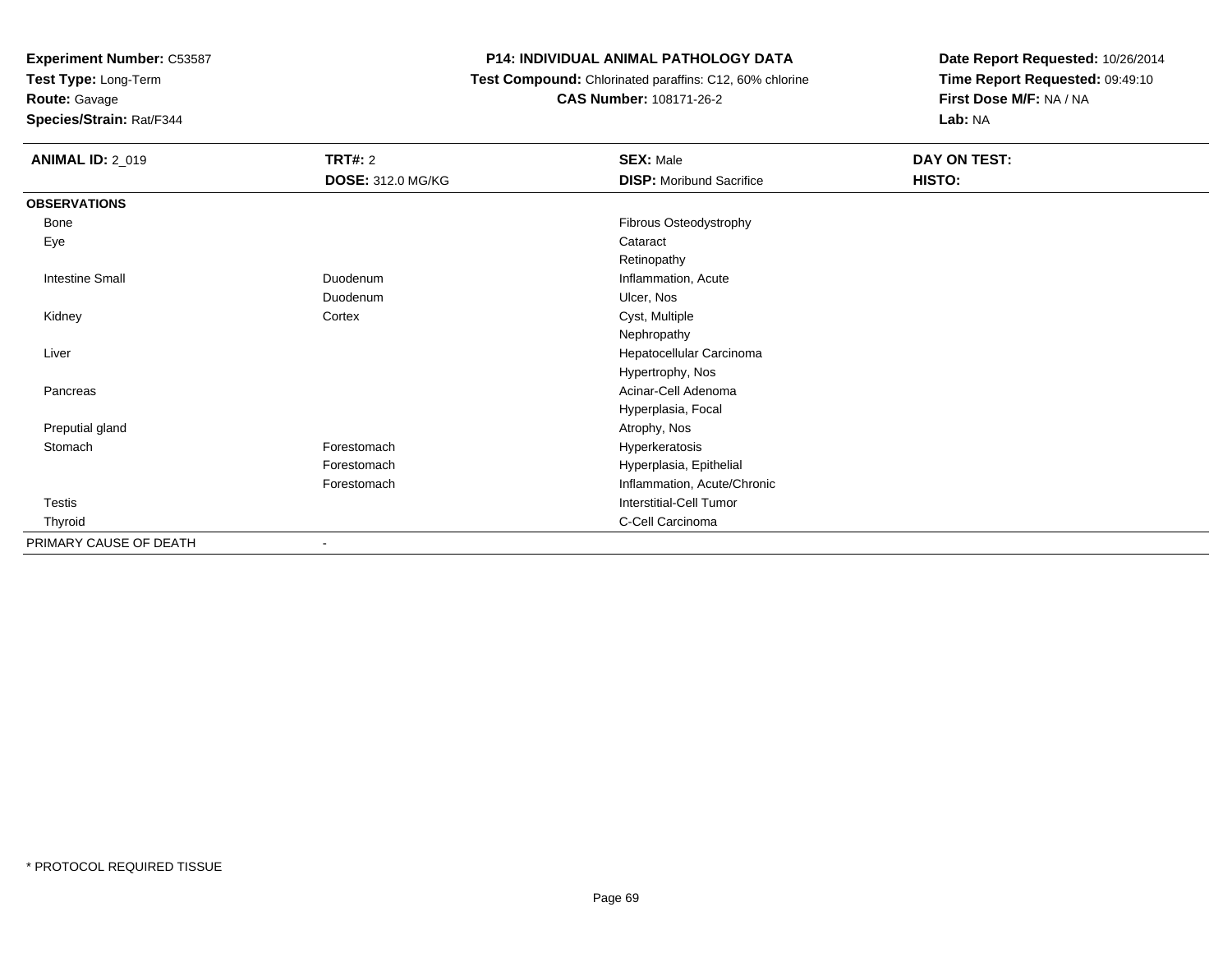**Test Type:** Long-Term

## **Route:** Gavage

**Species/Strain:** Rat/F344

#### **P14: INDIVIDUAL ANIMAL PATHOLOGY DATA**

#### **Test Compound:** Chlorinated paraffins: C12, 60% chlorine**CAS Number:** 108171-26-2

| <b>ANIMAL ID: 2_020</b> | <b>TRT#: 2</b>            | <b>SEX: Male</b>                    | DAY ON TEST: |  |
|-------------------------|---------------------------|-------------------------------------|--------------|--|
|                         | DOSE: 312.0 MG/KG         | <b>DISP: Terminal Sacrifice</b>     | HISTO:       |  |
| <b>OBSERVATIONS</b>     |                           |                                     |              |  |
| Adrenal gland           | Medulla                   | Hyperplasia, Focal                  |              |  |
| Eye                     |                           | Cataract                            |              |  |
|                         |                           | Retinopathy                         |              |  |
| Heart                   |                           | Fibrosis, Multifocal                |              |  |
| Intestine Large         | Rectum                    | Parasitism                          |              |  |
| Kidney                  | Cortex                    | Cyst, Multiple                      |              |  |
|                         |                           | Nephropathy                         |              |  |
|                         |                           | Tubular-Cell Adenoma                |              |  |
| Liver                   |                           | Hypertrophy, Nos                    |              |  |
|                         |                           | Neoplastic Nodule                   |              |  |
| Nasal cavity            |                           | Lymphocytic Inflammatory Infiltrate |              |  |
| Pancreas                |                           | Acinar-Cell Adenoma                 |              |  |
|                         |                           | Inflammation, Acute/Chronic         |              |  |
| Pituitary gland         | <b>Anterior Pituitary</b> | Adenoma, Nos                        |              |  |
| Preputial gland         |                           | Atrophy, Nos                        |              |  |
| Skin                    | Back                      | Fibroma                             |              |  |
| Testis                  |                           | Interstitial-Cell Tumor             |              |  |
| Thyroid                 |                           | C-Cell Adenoma                      |              |  |
| PRIMARY CAUSE OF DEATH  | $\overline{\phantom{a}}$  |                                     |              |  |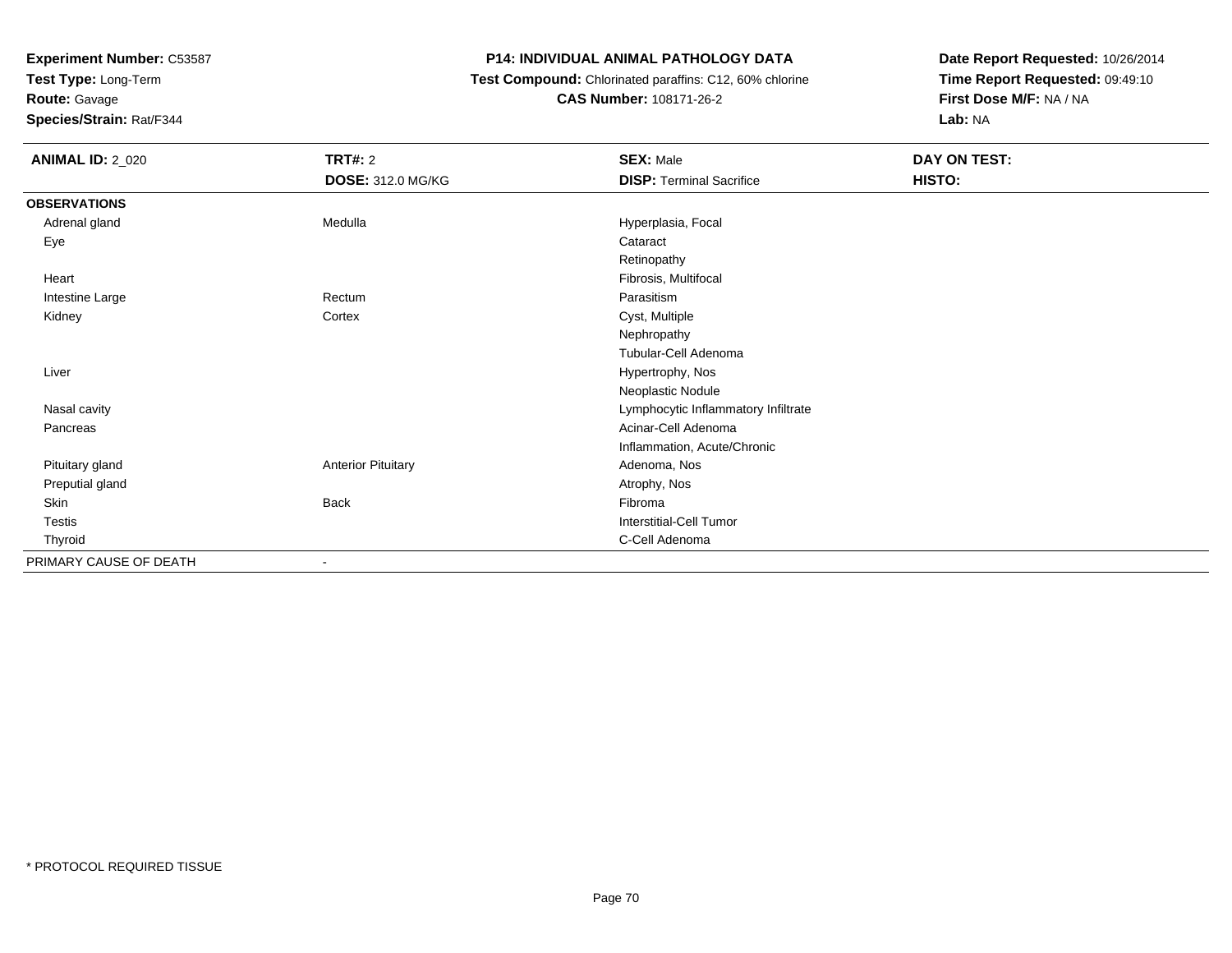**Test Type:** Long-Term

**Route:** Gavage

**Species/Strain:** Rat/F344

#### **P14: INDIVIDUAL ANIMAL PATHOLOGY DATA**

 **Test Compound:** Chlorinated paraffins: C12, 60% chlorine**CAS Number:** 108171-26-2

| <b>ANIMAL ID: 2_021</b> | <b>TRT#:</b> 2           | <b>SEX: Male</b>                    | DAY ON TEST: |
|-------------------------|--------------------------|-------------------------------------|--------------|
|                         | <b>DOSE: 312.0 MG/KG</b> | <b>DISP:</b> Moribund Sacrifice     | HISTO:       |
| <b>OBSERVATIONS</b>     |                          |                                     |              |
| Adrenal gland           | Cortex Nos               | Necrosis, Focal                     |              |
| Bone                    |                          | <b>Fibrous Osteodystrophy</b>       |              |
| Heart                   |                          | Fibrosis, Multifocal                |              |
| Kidney                  | Cortex                   | Cyst, Multiple                      |              |
|                         |                          | Hyperplasia, Tubular Cell           |              |
|                         |                          | Nephropathy                         |              |
| Nasal cavity            |                          | Lymphocytic Inflammatory Infiltrate |              |
| Parathyroid gland       |                          | Hyperplasia, Nos                    |              |
| Preputial gland         |                          | Atrophy, Nos                        |              |
| Skin                    | Tail                     | Keratoacanthoma                     |              |
|                         | <b>Buttock</b>           | Squamous Cell Papilloma             |              |
| Spleen                  |                          | Fibrosis, Focal                     |              |
| Testis                  |                          | Interstitial-Cell Tumor             |              |
| PRIMARY CAUSE OF DEATH  | $\,$                     |                                     |              |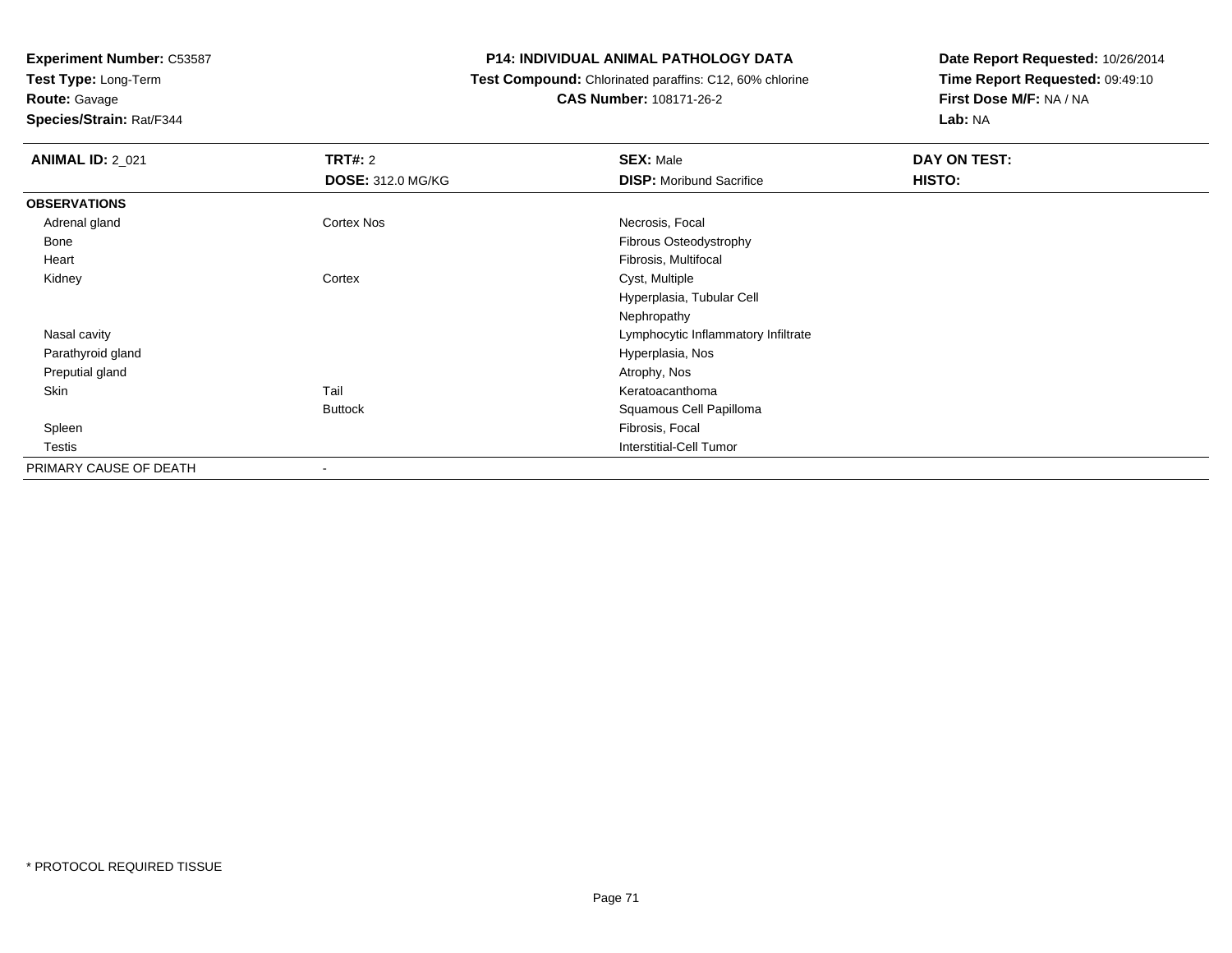**Test Type:** Long-Term

**Route:** Gavage

**Species/Strain:** Rat/F344

#### **P14: INDIVIDUAL ANIMAL PATHOLOGY DATA**

 **Test Compound:** Chlorinated paraffins: C12, 60% chlorine**CAS Number:** 108171-26-2

| <b>ANIMAL ID: 2_022</b> | TRT#: 2                  | <b>SEX: Male</b>                    | DAY ON TEST: |
|-------------------------|--------------------------|-------------------------------------|--------------|
|                         | <b>DOSE: 312.0 MG/KG</b> | <b>DISP:</b> Moribund Sacrifice     | HISTO:       |
| <b>OBSERVATIONS</b>     |                          |                                     |              |
| Adrenal gland           |                          | <b>Cortical Adenoma</b>             |              |
|                         | Cortex Nos               | Hyperplasia, Focal                  |              |
| Bone                    |                          | Fibrous Osteodystrophy              |              |
| Eye                     |                          | Cataract                            |              |
|                         |                          | Retinopathy                         |              |
| Heart                   |                          | Fibrosis, Focal                     |              |
| Kidney                  |                          | Nephropathy                         |              |
| Liver                   |                          | Angiectasis                         |              |
|                         |                          | Hypertrophy, Nos                    |              |
|                         |                          | Necrosis, Focal                     |              |
|                         |                          | Neoplastic Nodule                   |              |
| Nasal cavity            |                          | Lymphocytic Inflammatory Infiltrate |              |
| Parathyroid gland       |                          | Hyperplasia, Nos                    |              |
| Stomach                 | Glandular Stomach        | Erosion                             |              |
| Testis                  |                          | <b>Interstitial-Cell Tumor</b>      |              |
| Thyroid                 |                          | Follicular-Cell Adenoma             |              |
| Unspecified             | Shoulder                 | Lipoma                              |              |
| PRIMARY CAUSE OF DEATH  | $\overline{\phantom{0}}$ |                                     |              |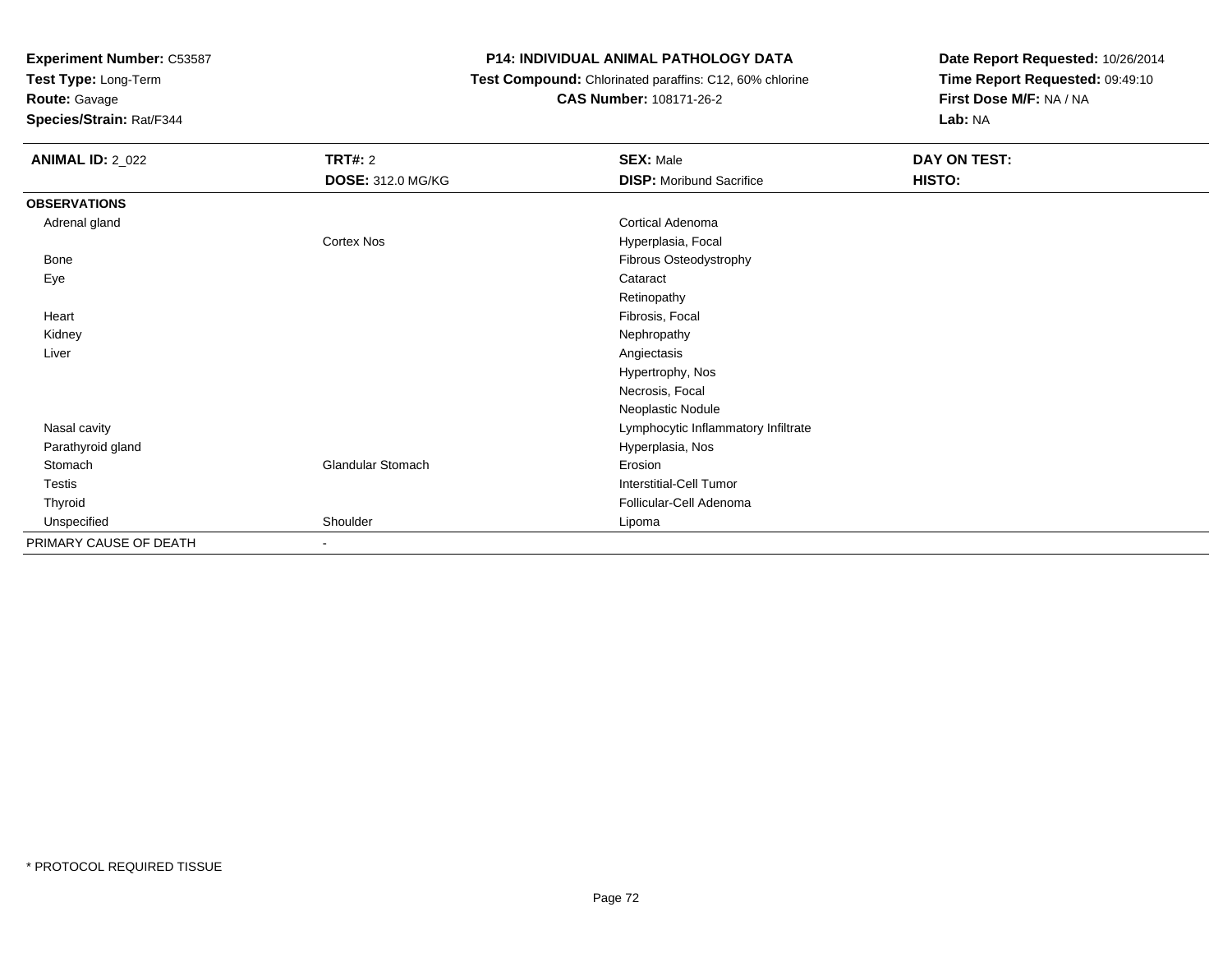**Test Type:** Long-Term

# **Route:** Gavage

**Species/Strain:** Rat/F344

# **P14: INDIVIDUAL ANIMAL PATHOLOGY DATA**

# **Test Compound:** Chlorinated paraffins: C12, 60% chlorine

**CAS Number:** 108171-26-2

| <b>ANIMAL ID: 2_023</b> | <b>TRT#: 2</b>           | <b>SEX: Male</b>                    | DAY ON TEST: |
|-------------------------|--------------------------|-------------------------------------|--------------|
|                         | <b>DOSE: 312.0 MG/KG</b> | <b>DISP:</b> Moribund Sacrifice     | HISTO:       |
| <b>OBSERVATIONS</b>     |                          |                                     |              |
| Bone                    |                          | Fibrous Osteodystrophy              |              |
| Eye                     |                          | Cataract                            |              |
|                         | Cornea                   | Fibrosis                            |              |
|                         |                          | Microphthalmia                      |              |
|                         |                          | Retinopathy                         |              |
| Kidney                  | Cortex                   | Cyst, Multiple                      |              |
|                         |                          | Nephropathy                         |              |
| Liver                   |                          | Angiectasis                         |              |
|                         |                          | Hypertrophy, Nos                    |              |
| Lung                    |                          | Congestion, Nos                     |              |
| Nasal cavity            |                          | Inflammation, Suppurative           |              |
|                         |                          | Lymphocytic Inflammatory Infiltrate |              |
| Pancreas                |                          | Acinar-Cell Adenoma                 |              |
| Parathyroid gland       |                          | Hyperplasia, Nos                    |              |
| Preputial gland         |                          | Atrophy, Nos                        |              |
| Skin                    | Groin                    | Inflammation, Acute/Chronic         |              |
| Testis                  |                          | <b>Interstitial-Cell Tumor</b>      |              |
| Thyroid                 |                          | C-Cell Carcinoma                    |              |
| PRIMARY CAUSE OF DEATH  |                          |                                     |              |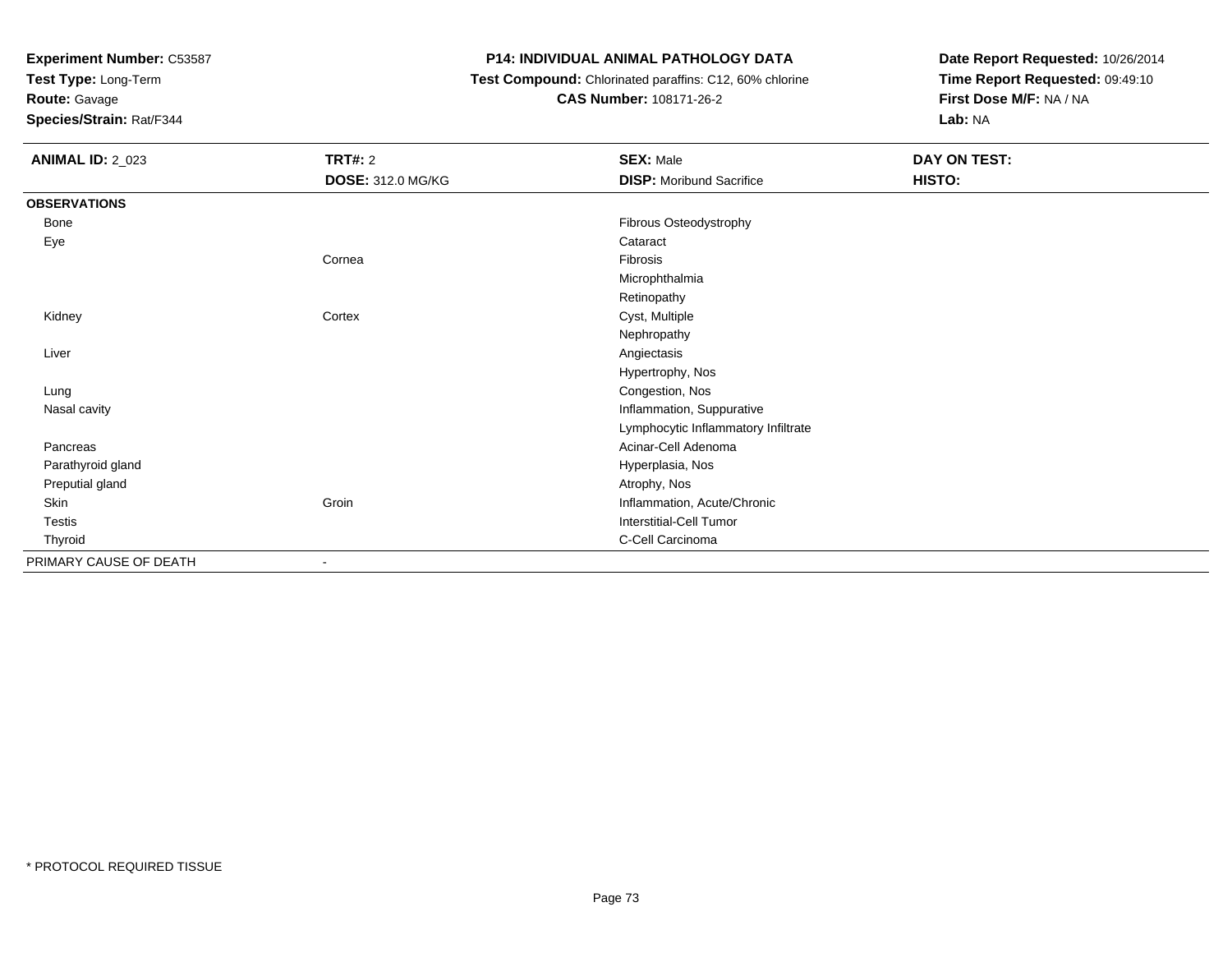**Test Type:** Long-Term

**Route:** Gavage

**Species/Strain:** Rat/F344

### **P14: INDIVIDUAL ANIMAL PATHOLOGY DATA**

 **Test Compound:** Chlorinated paraffins: C12, 60% chlorine**CAS Number:** 108171-26-2

| <b>ANIMAL ID: 2_024</b> | TRT#: 2                  | <b>SEX: Male</b>                    | DAY ON TEST: |  |
|-------------------------|--------------------------|-------------------------------------|--------------|--|
|                         | <b>DOSE: 312.0 MG/KG</b> | <b>DISP: Terminal Sacrifice</b>     | HISTO:       |  |
| <b>OBSERVATIONS</b>     |                          |                                     |              |  |
| Adrenal gland           | Medulla                  | Pheochromocytoma                    |              |  |
| Bone                    |                          | Fibrous Osteodystrophy              |              |  |
| Eye                     |                          | Cataract                            |              |  |
|                         |                          | Retinopathy                         |              |  |
| Kidney                  |                          | Nephropathy                         |              |  |
|                         |                          | Tubular-Cell Adenoma                |              |  |
| Liver                   |                          | Hepatocellular Carcinoma            |              |  |
|                         | <b>Bile Duct</b>         | Hyperplasia, Nos                    |              |  |
|                         |                          | Hypertrophy, Nos                    |              |  |
| Mammary gland           |                          | Fibroadenoma                        |              |  |
| Nasal cavity            |                          | Lymphocytic Inflammatory Infiltrate |              |  |
| Parathyroid gland       |                          | Hyperplasia, Nos                    |              |  |
| Testis                  |                          | <b>Interstitial-Cell Tumor</b>      |              |  |
| PRIMARY CAUSE OF DEATH  | $\overline{\phantom{a}}$ |                                     |              |  |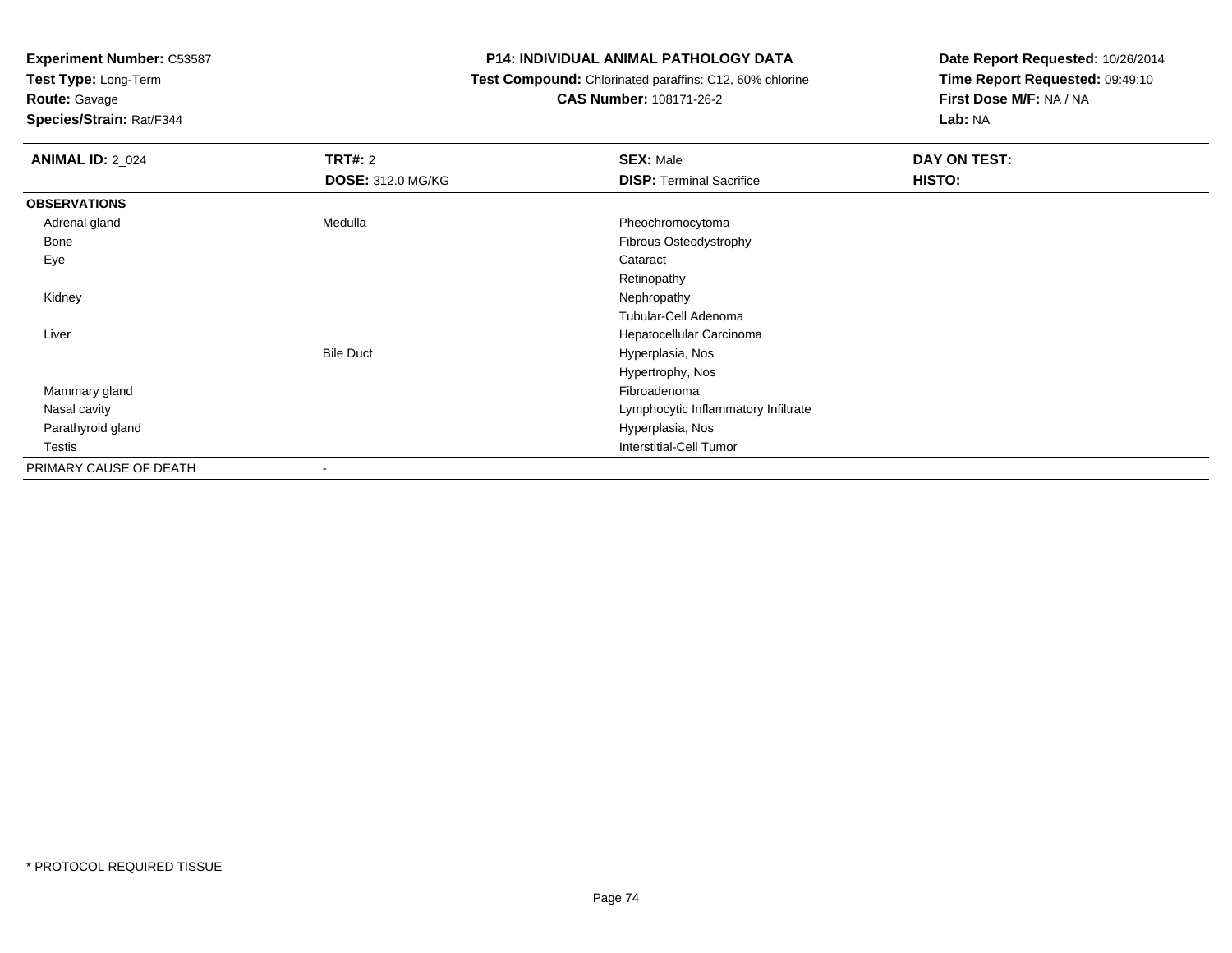| <b>Experiment Number: C53587</b><br>Test Type: Long-Term<br><b>Route: Gavage</b><br>Species/Strain: Rat/F344 |                                            | <b>P14: INDIVIDUAL ANIMAL PATHOLOGY DATA</b><br>Test Compound: Chlorinated paraffins: C12, 60% chlorine<br>CAS Number: 108171-26-2 | Date Report Requested: 10/26/2014<br>Time Report Requested: 09:49:10<br>First Dose M/F: NA / NA<br>Lab: NA |
|--------------------------------------------------------------------------------------------------------------|--------------------------------------------|------------------------------------------------------------------------------------------------------------------------------------|------------------------------------------------------------------------------------------------------------|
| <b>ANIMAL ID: 2 025</b>                                                                                      | <b>TRT#: 2</b><br><b>DOSE: 312.0 MG/KG</b> | <b>SEX: Male</b><br><b>DISP:</b> Natural Death                                                                                     | DAY ON TEST:<br><b>HISTO:</b>                                                                              |
| <b>OBSERVATIONS</b>                                                                                          |                                            |                                                                                                                                    |                                                                                                            |
| Heart                                                                                                        |                                            | Fibrosis, Focal                                                                                                                    |                                                                                                            |
| Kidney                                                                                                       |                                            | Nephropathy                                                                                                                        |                                                                                                            |
| Liver                                                                                                        |                                            | Necrosis, Nos                                                                                                                      |                                                                                                            |
| Testis                                                                                                       |                                            | Interstitial-Cell Tumor                                                                                                            |                                                                                                            |
| PRIMARY CAUSE OF DEATH                                                                                       |                                            |                                                                                                                                    |                                                                                                            |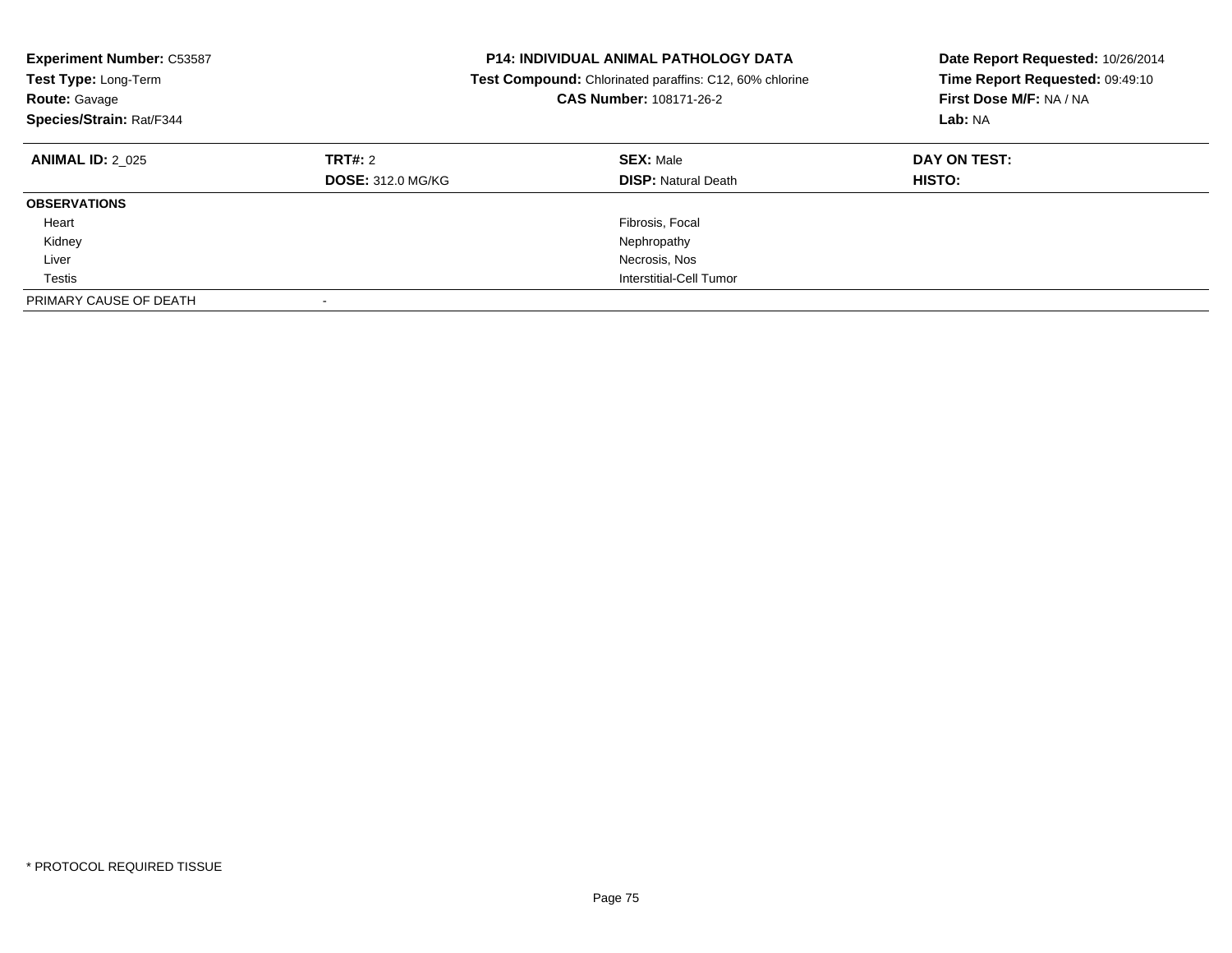**Test Type:** Long-Term

**Route:** Gavage

**Species/Strain:** Rat/F344

# **P14: INDIVIDUAL ANIMAL PATHOLOGY DATA**

 **Test Compound:** Chlorinated paraffins: C12, 60% chlorine**CAS Number:** 108171-26-2

| <b>ANIMAL ID: 2_026</b> | <b>TRT#: 2</b>           | <b>SEX: Male</b>                    | DAY ON TEST: |  |
|-------------------------|--------------------------|-------------------------------------|--------------|--|
|                         | <b>DOSE: 312.0 MG/KG</b> | <b>DISP:</b> Moribund Sacrifice     | HISTO:       |  |
| <b>OBSERVATIONS</b>     |                          |                                     |              |  |
| Bone                    |                          | Fibrous Osteodystrophy              |              |  |
| Heart                   |                          | Fibrosis, Multifocal                |              |  |
|                         |                          | Mineralization                      |              |  |
| Kidney                  | Cortex                   | Cyst, Multiple                      |              |  |
|                         |                          | Hyperplasia, Tubular Cell           |              |  |
|                         |                          | Nephropathy                         |              |  |
| Liver                   |                          | Mineralization                      |              |  |
|                         |                          | Necrosis, Focal                     |              |  |
|                         |                          | Neoplastic Nodule                   |              |  |
| Nasal cavity            |                          | Lymphocytic Inflammatory Infiltrate |              |  |
| Parathyroid gland       |                          | Hyperplasia, Nos                    |              |  |
| Preputial gland         |                          | Atrophy, Nos                        |              |  |
| Stomach                 | Glandular Stomach        | Edema, Nos                          |              |  |
|                         | Glandular Stomach        | Inflammation, Acute/Chronic         |              |  |
|                         | Forestomach              | Ulcer, Nos                          |              |  |
|                         | Glandular Stomach        | Ulcer, Nos                          |              |  |
| Testis                  |                          | Interstitial-Cell Tumor             |              |  |
| PRIMARY CAUSE OF DEATH  | $\blacksquare$           |                                     |              |  |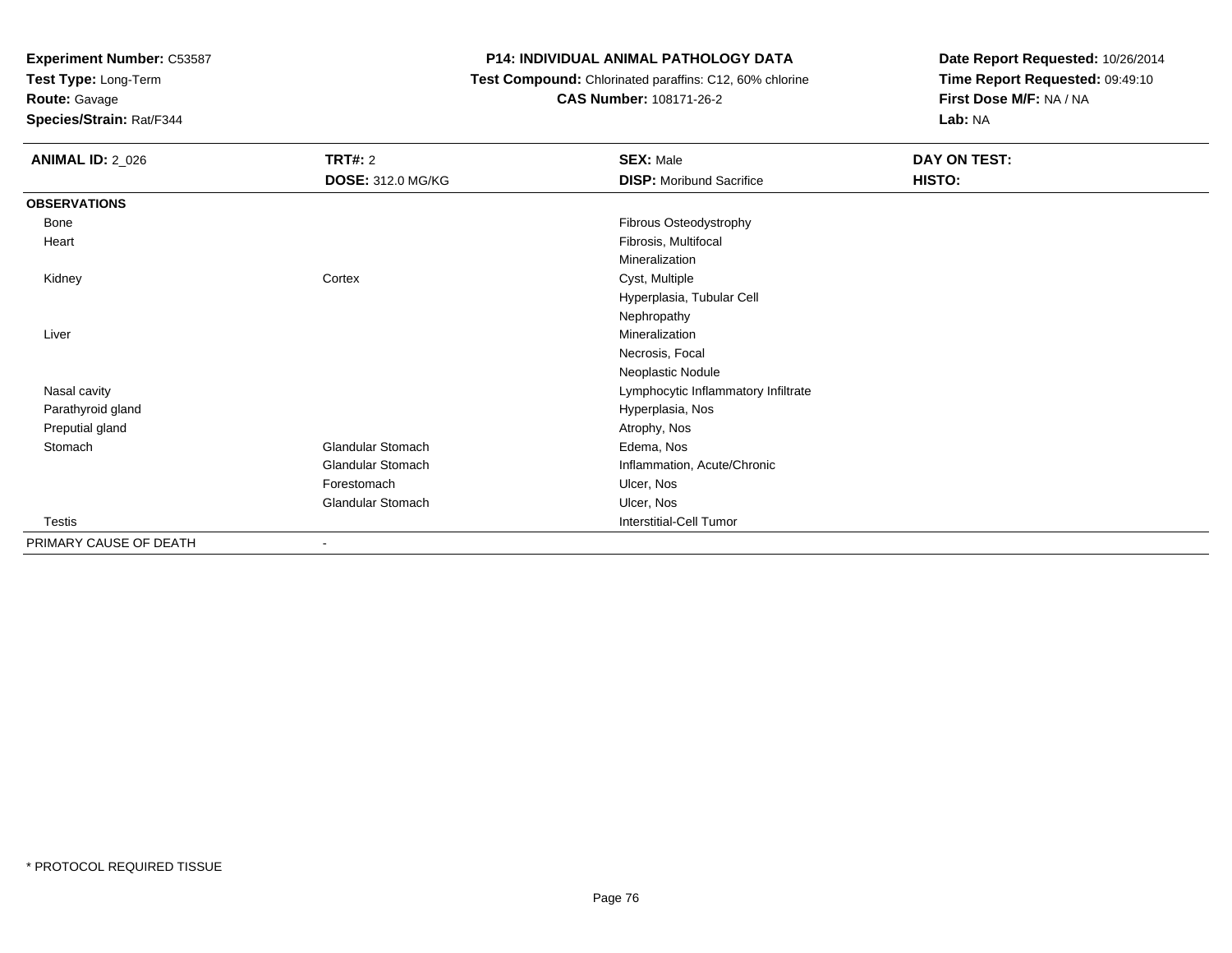**Test Type:** Long-Term

# **Route:** Gavage

**Species/Strain:** Rat/F344

## **P14: INDIVIDUAL ANIMAL PATHOLOGY DATA**

 **Test Compound:** Chlorinated paraffins: C12, 60% chlorine**CAS Number:** 108171-26-2

| <b>ANIMAL ID: 2_027</b> | TRT#: 2                   | <b>SEX: Male</b>                    | DAY ON TEST: |
|-------------------------|---------------------------|-------------------------------------|--------------|
|                         | <b>DOSE: 312.0 MG/KG</b>  | <b>DISP:</b> Moribund Sacrifice     | HISTO:       |
| <b>OBSERVATIONS</b>     |                           |                                     |              |
| Adrenal gland           | Medulla                   | Pheochromocytoma                    |              |
| Heart                   |                           | Fibrosis                            |              |
| Kidney                  |                           | Nephropathy                         |              |
| Liver                   |                           | Hypertrophy, Nos                    |              |
|                         |                           | Neoplastic Nodule                   |              |
| Mammary gland           |                           | <b>Cystic Ducts</b>                 |              |
| Nasal cavity            |                           | Lymphocytic Inflammatory Infiltrate |              |
| Pancreas                |                           | Acinar-Cell Adenoma                 |              |
| Pituitary gland         | <b>Anterior Pituitary</b> | Adenoma, Nos                        |              |
|                         | <b>Anterior Pituitary</b> | Angiectasis                         |              |
| Preputial gland         |                           | Atrophy, Nos                        |              |
| Stomach                 | <b>Glandular Stomach</b>  | Erosion                             |              |
|                         | Forestomach               | Hyperkeratosis                      |              |
|                         | Forestomach               | Hyperplasia, Epithelial             |              |
| Testis                  |                           | <b>Interstitial-Cell Tumor</b>      |              |
| Thyroid                 |                           | C-Cell Adenoma                      |              |
| Unspecified             | Multiple Organs Nos       | Inflammation, Acute Suppurative     |              |
| PRIMARY CAUSE OF DEATH  |                           |                                     |              |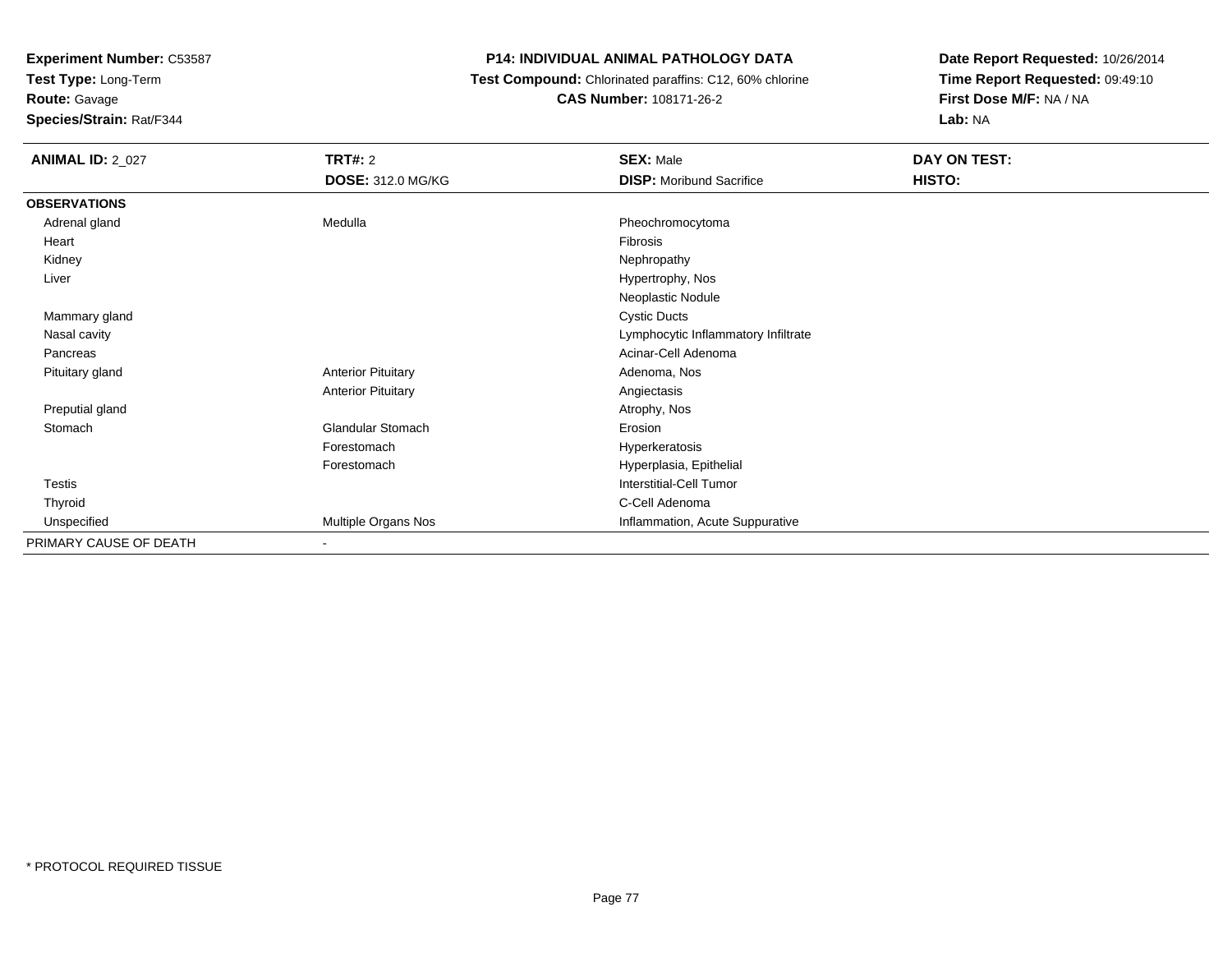**Test Type:** Long-Term

**Route:** Gavage

**Species/Strain:** Rat/F344

## **P14: INDIVIDUAL ANIMAL PATHOLOGY DATA**

 **Test Compound:** Chlorinated paraffins: C12, 60% chlorine**CAS Number:** 108171-26-2

| <b>ANIMAL ID: 2_028</b> | TRT#: 2                   | <b>SEX: Male</b>                | DAY ON TEST: |
|-------------------------|---------------------------|---------------------------------|--------------|
|                         | <b>DOSE: 312.0 MG/KG</b>  | <b>DISP:</b> Moribund Sacrifice | HISTO:       |
| <b>OBSERVATIONS</b>     |                           |                                 |              |
| Adrenal gland           | Medulla                   | Hyperplasia, Focal              |              |
|                         | Medulla                   | Pheochromocytoma                |              |
| Bone                    |                           | Fibrous Osteodystrophy          |              |
| Kidney                  | Cortex                    | Cyst, Multiple                  |              |
|                         |                           | Hyperplasia, Tubular Cell       |              |
|                         |                           | Nephropathy                     |              |
| Liver                   |                           | Hypertrophy, Nos                |              |
|                         |                           | Necrosis, Zonal                 |              |
| Pancreas                |                           | Acinar-Cell Adenoma             |              |
|                         |                           | Hyperplasia, Focal              |              |
| Parathyroid gland       |                           | Hyperplasia, Nos                |              |
| Pituitary gland         | <b>Anterior Pituitary</b> | Cyst, Nos                       |              |
| Stomach                 | Forestomach               | Hyperkeratosis                  |              |
|                         | Forestomach               | Hyperplasia, Epithelial         |              |
|                         | Forestomach               | Inflammation, Acute Focal       |              |
|                         | Forestomach               | Ulcer, Nos                      |              |
| Testis                  |                           | <b>Interstitial-Cell Tumor</b>  |              |
| PRIMARY CAUSE OF DEATH  | $\overline{\phantom{a}}$  |                                 |              |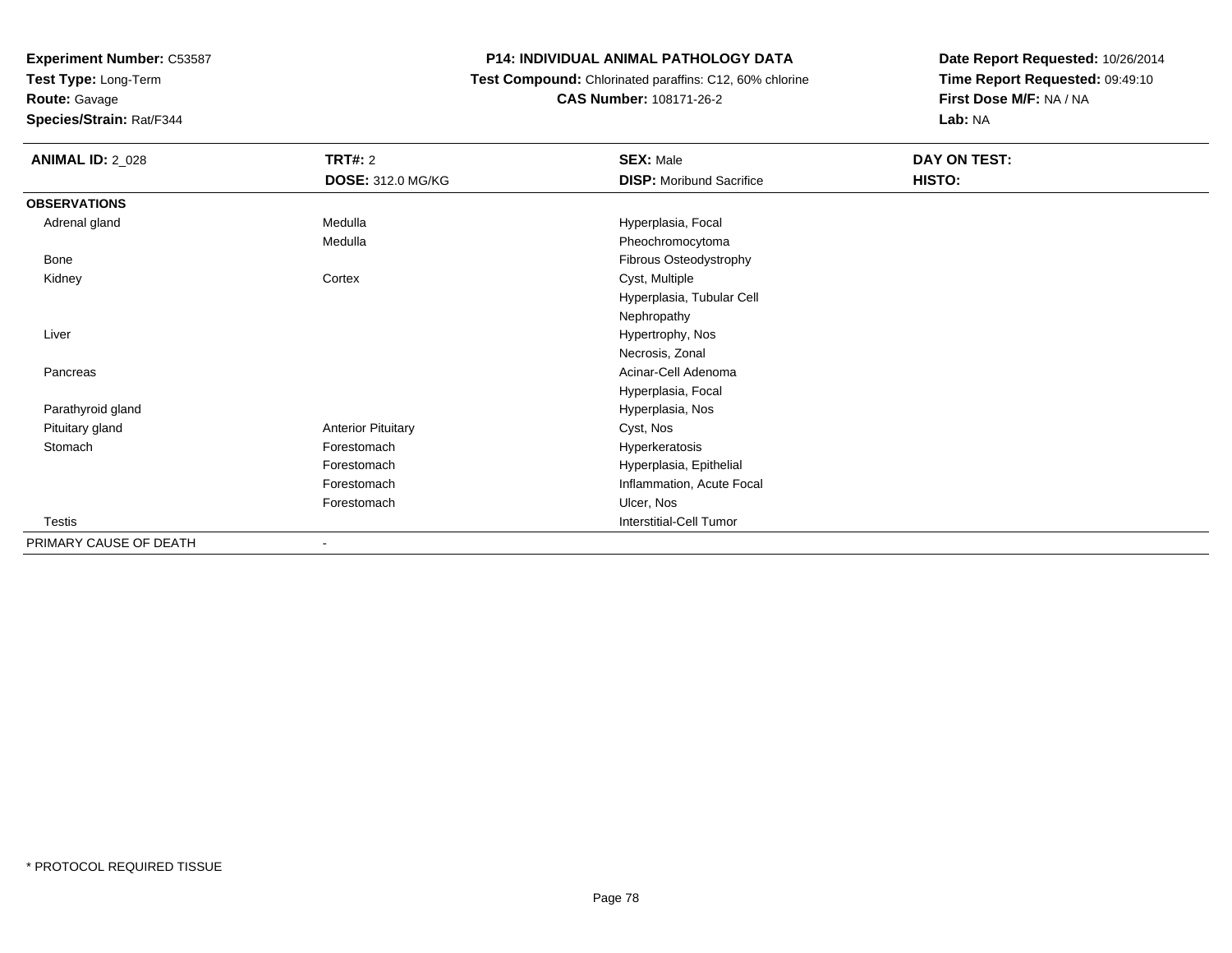**Test Type:** Long-Term

**Route:** Gavage

**Species/Strain:** Rat/F344

## **P14: INDIVIDUAL ANIMAL PATHOLOGY DATA**

 **Test Compound:** Chlorinated paraffins: C12, 60% chlorine**CAS Number:** 108171-26-2

| <b>ANIMAL ID: 2 029</b> | TRT#: 2                  | <b>SEX: Male</b>                | DAY ON TEST: |
|-------------------------|--------------------------|---------------------------------|--------------|
|                         | <b>DOSE: 312.0 MG/KG</b> | <b>DISP:</b> Moribund Sacrifice | HISTO:       |
| <b>OBSERVATIONS</b>     |                          |                                 |              |
| Bone                    |                          | Fibrous Osteodystrophy          |              |
| <b>Intestine Small</b>  | Duodenum                 | Erosion                         |              |
| Kidney                  | Cortex                   | Cyst, Multiple                  |              |
|                         |                          | Nephropathy                     |              |
| Liver                   |                          | Hypertrophy, Nos                |              |
| Pancreas                |                          | Hyperplasia, Focal              |              |
| Preputial gland         |                          | Hyperplasia, Epithelial         |              |
|                         |                          | Inflammation, Acute             |              |
| Stomach                 | Forestomach              | Hyperkeratosis                  |              |
|                         | Forestomach              | Hyperplasia, Epithelial         |              |
|                         | Forestomach              | Inflammation, Acute/Chronic     |              |
|                         | Forestomach              | Perforation, Inflammatory       |              |
|                         | Forestomach              | Ulcer, Nos                      |              |
| <b>Testis</b>           |                          | <b>Interstitial-Cell Tumor</b>  |              |
| Thyroid                 |                          | C-Cell Adenoma                  |              |
| PRIMARY CAUSE OF DEATH  | $\overline{\phantom{a}}$ |                                 |              |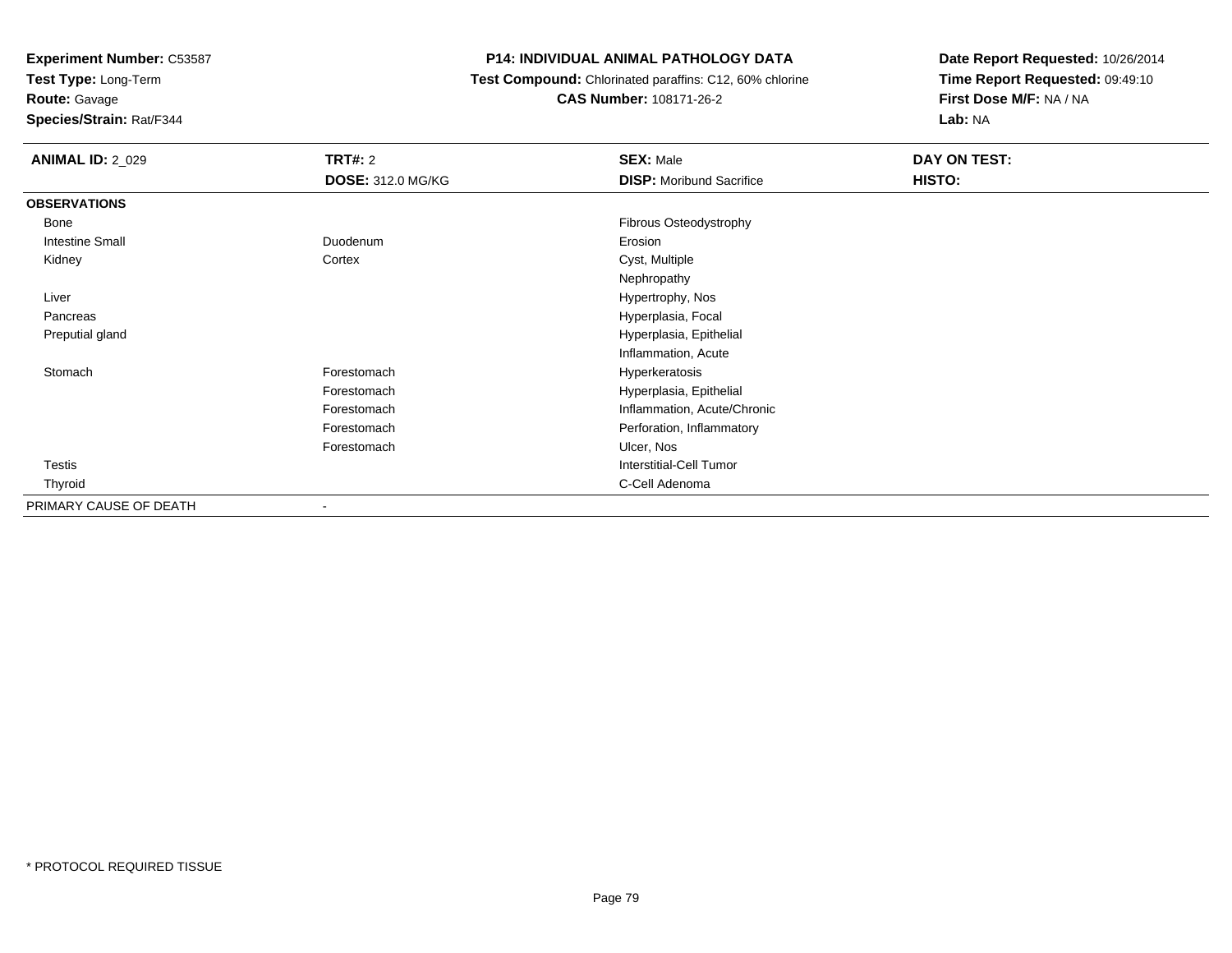**Test Type:** Long-Term

**Route:** Gavage

**Species/Strain:** Rat/F344

#### **P14: INDIVIDUAL ANIMAL PATHOLOGY DATA**

 **Test Compound:** Chlorinated paraffins: C12, 60% chlorine**CAS Number:** 108171-26-2

| <b>ANIMAL ID: 2_030</b> | <b>TRT#: 2</b>            | <b>SEX: Male</b>                    | DAY ON TEST: |
|-------------------------|---------------------------|-------------------------------------|--------------|
|                         | <b>DOSE: 312.0 MG/KG</b>  | <b>DISP: Terminal Sacrifice</b>     | HISTO:       |
| <b>OBSERVATIONS</b>     |                           |                                     |              |
| <b>Intestine Small</b>  | lleum                     | Adenocarcinoma, Nos                 |              |
| Kidney                  | Cortex                    | Cyst, Multiple                      |              |
|                         |                           | Nephropathy                         |              |
| Liver                   |                           | Angiectasis                         |              |
|                         |                           | Focal Cellular Change               |              |
| Nasal cavity            |                           | Lymphocytic Inflammatory Infiltrate |              |
| Pancreas                |                           | Acinar-Cell Adenoma                 |              |
|                         |                           | Hyperplasia, Focal                  |              |
| Pituitary gland         | <b>Anterior Pituitary</b> | Adenoma, Nos                        |              |
|                         | <b>Anterior Pituitary</b> | Angiectasis                         |              |
| Preputial gland         |                           | Adenoma, Nos                        |              |
|                         |                           | <b>Cystic Ducts</b>                 |              |
| Skin                    | Lower Leg                 | Alopecia                            |              |
| <b>Testis</b>           |                           | <b>Interstitial-Cell Tumor</b>      |              |
| Thyroid                 |                           | <b>Cystic Follicles</b>             |              |
| PRIMARY CAUSE OF DEATH  | $\overline{\phantom{a}}$  |                                     |              |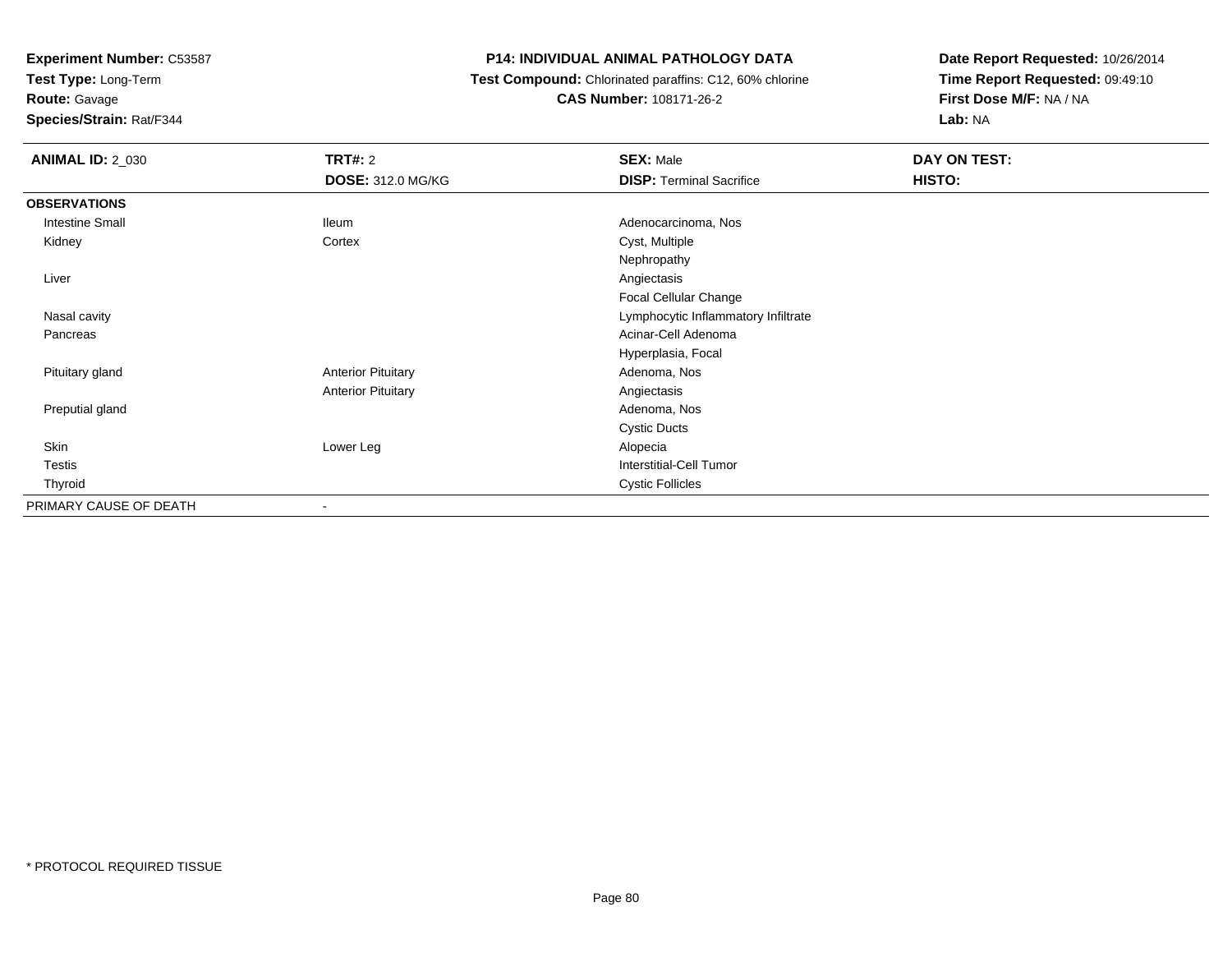**Test Type:** Long-Term

# **Route:** Gavage

**Species/Strain:** Rat/F344

# **P14: INDIVIDUAL ANIMAL PATHOLOGY DATA**

 **Test Compound:** Chlorinated paraffins: C12, 60% chlorine**CAS Number:** 108171-26-2

| <b>ANIMAL ID: 2_031</b> | <b>TRT#: 2</b>            | <b>SEX: Male</b>                    | DAY ON TEST: |  |
|-------------------------|---------------------------|-------------------------------------|--------------|--|
|                         | DOSE: 312.0 MG/KG         | <b>DISP:</b> Moribund Sacrifice     | HISTO:       |  |
| <b>OBSERVATIONS</b>     |                           |                                     |              |  |
| Bone                    |                           | Fibrous Osteodystrophy              |              |  |
| Heart                   |                           | Fibrosis, Multifocal                |              |  |
| <b>Intestine Small</b>  | Duodenum                  | Erosion                             |              |  |
| Kidney                  | Cortex                    | Cyst, Multiple                      |              |  |
|                         |                           | Hyperplasia, Tubular Cell           |              |  |
|                         |                           | Nephropathy                         |              |  |
| Liver                   |                           | Hypertrophy, Nos                    |              |  |
|                         |                           | Neoplastic Nodule                   |              |  |
| Mammary gland           |                           | Adenosis                            |              |  |
|                         |                           | <b>Cystic Ducts</b>                 |              |  |
| Nasal cavity            |                           | Lymphocytic Inflammatory Infiltrate |              |  |
| Pancreas                |                           | Acinar-Cell Adenoma                 |              |  |
|                         |                           | Atrophy, Focal                      |              |  |
|                         |                           | Hyperplasia, Focal                  |              |  |
| Parathyroid gland       |                           | Hyperplasia, Nos                    |              |  |
| Pituitary gland         | <b>Anterior Pituitary</b> | Adenoma, Nos                        |              |  |
|                         | <b>Anterior Pituitary</b> | Angiectasis                         |              |  |
|                         | <b>Anterior Pituitary</b> | Hemosiderosis                       |              |  |
| Preputial gland         |                           | Carcinoma, Nos                      |              |  |
|                         |                           | <b>Cystic Ducts</b>                 |              |  |
| Prostate                |                           | Inflammation, Acute Suppurative     |              |  |
| Stomach                 | <b>Glandular Stomach</b>  | Edema, Nos                          |              |  |
|                         | Forestomach               | Hyperkeratosis                      |              |  |
|                         | Forestomach               | Hyperplasia, Epithelial             |              |  |
|                         | Forestomach               | Inflammation, Acute/Chronic         |              |  |
|                         | Forestomach               | Ulcer, Nos                          |              |  |
|                         | Glandular Stomach         | Ulcer, Nos                          |              |  |
| <b>Testis</b>           |                           | <b>Interstitial-Cell Tumor</b>      |              |  |
| Thyroid                 |                           | Follicular-Cell Carcinoma           |              |  |
| PRIMARY CAUSE OF DEATH  | $\blacksquare$            |                                     |              |  |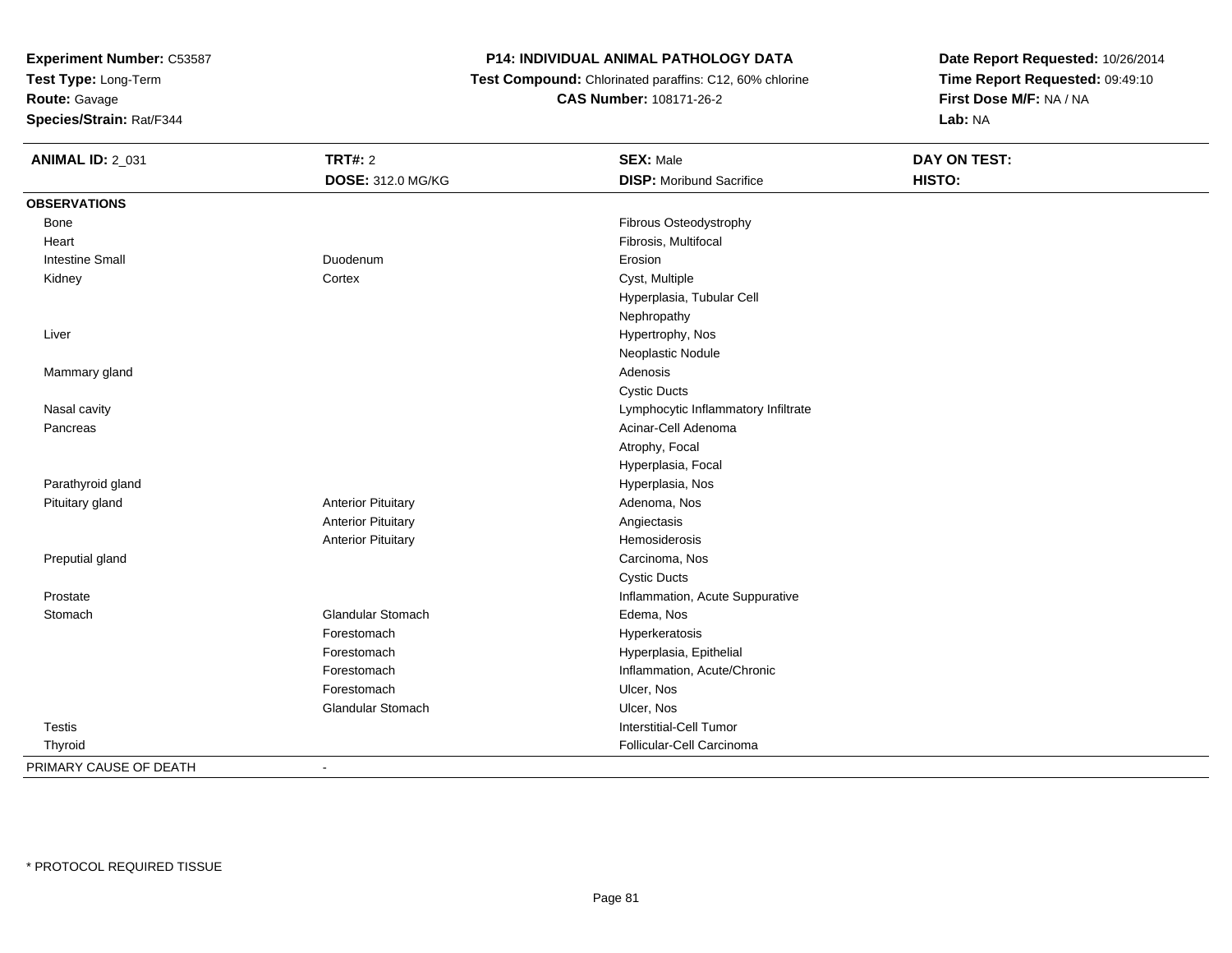**Test Type:** Long-Term

# **Route:** Gavage

**Species/Strain:** Rat/F344

# **P14: INDIVIDUAL ANIMAL PATHOLOGY DATA**

# **Test Compound:** Chlorinated paraffins: C12, 60% chlorine**CAS Number:** 108171-26-2

| <b>ANIMAL ID: 2_032</b> | <b>TRT#:</b> 2            | <b>SEX: Male</b>                    | DAY ON TEST: |  |
|-------------------------|---------------------------|-------------------------------------|--------------|--|
|                         | <b>DOSE: 312.0 MG/KG</b>  | <b>DISP: Terminal Sacrifice</b>     | HISTO:       |  |
| <b>OBSERVATIONS</b>     |                           |                                     |              |  |
| Heart                   |                           | Fibrosis, Multifocal                |              |  |
| Kidney                  |                           | Nephropathy                         |              |  |
| Liver                   | <b>Bile Duct</b>          | Hyperplasia, Nos                    |              |  |
|                         |                           | Hypertrophy, Nos                    |              |  |
|                         |                           | Necrosis, Focal                     |              |  |
| Mammary gland           |                           | <b>Cystic Ducts</b>                 |              |  |
|                         |                           | Fibroadenoma                        |              |  |
| Nasal cavity            |                           | Lymphocytic Inflammatory Infiltrate |              |  |
| Pancreas                |                           | Atrophy, Focal                      |              |  |
| Pituitary gland         | <b>Anterior Pituitary</b> | Adenoma, Nos                        |              |  |
|                         | <b>Anterior Pituitary</b> | Angiectasis                         |              |  |
|                         | <b>Anterior Pituitary</b> | Hemosiderosis                       |              |  |
| <b>Testis</b>           |                           | <b>Interstitial-Cell Tumor</b>      |              |  |
| Thyroid                 |                           | Hyperplasia, Follicular Cell        |              |  |
| Unspecified             | Multiple Organs Nos       | Leukemia, Mononuclear Cell          |              |  |
| PRIMARY CAUSE OF DEATH  | $\overline{\phantom{a}}$  |                                     |              |  |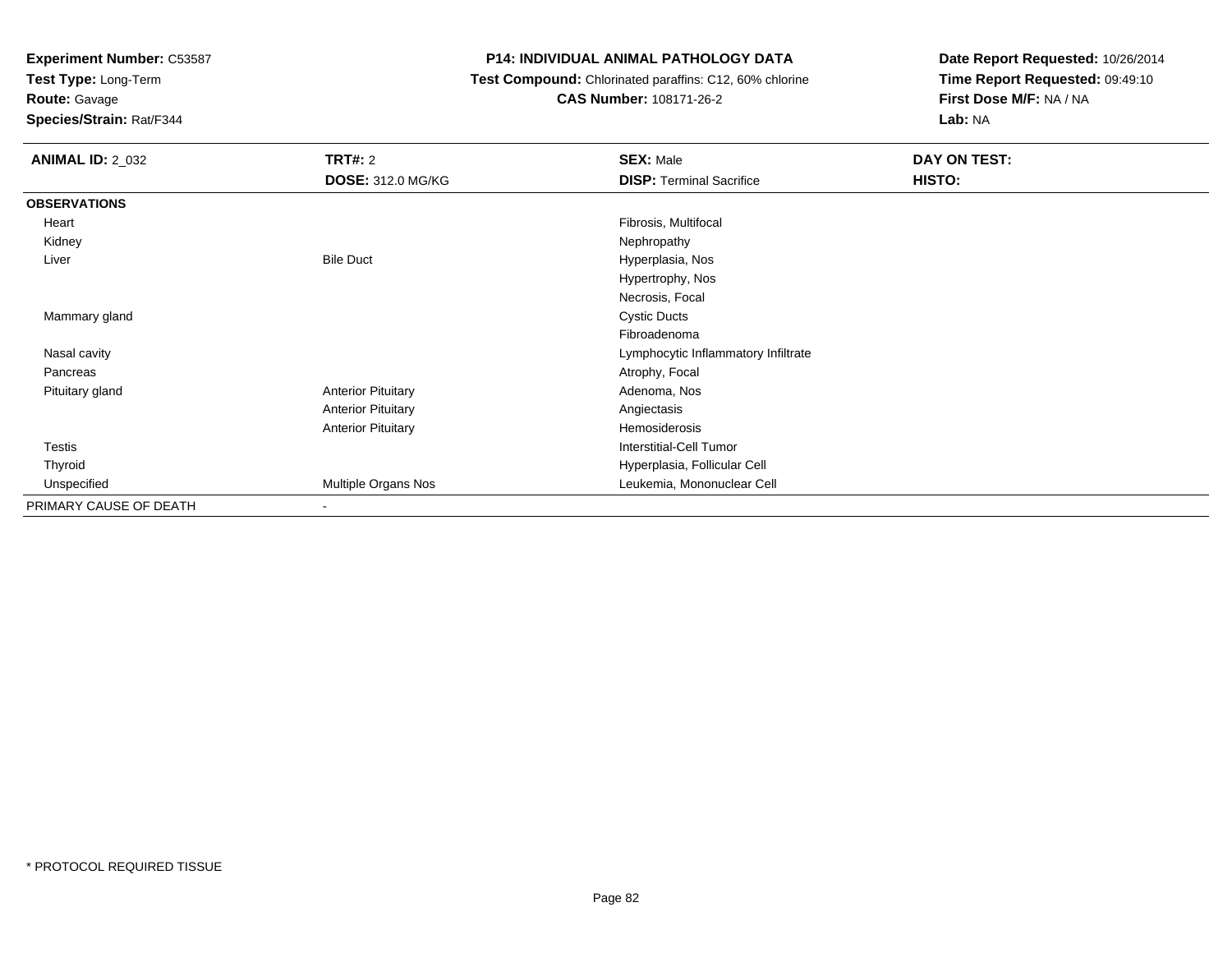**Test Type:** Long-Term

**Route:** Gavage

**Species/Strain:** Rat/F344

# **P14: INDIVIDUAL ANIMAL PATHOLOGY DATA**

 **Test Compound:** Chlorinated paraffins: C12, 60% chlorine**CAS Number:** 108171-26-2

| <b>ANIMAL ID: 2_033</b> | <b>TRT#: 2</b>           | <b>SEX: Male</b>                    | DAY ON TEST: |
|-------------------------|--------------------------|-------------------------------------|--------------|
|                         | <b>DOSE: 312.0 MG/KG</b> | <b>DISP:</b> Moribund Sacrifice     | HISTO:       |
| <b>OBSERVATIONS</b>     |                          |                                     |              |
| Adrenal gland           | Medulla                  | Pheochromocytoma                    |              |
| Bone                    |                          | Fibrous Osteodystrophy              |              |
| Heart                   |                          | Fibrosis, Multifocal                |              |
| Kidney                  | Cortex                   | Cyst, Multiple                      |              |
|                         |                          | Nephropathy                         |              |
| Liver                   |                          | Focal Cellular Change               |              |
|                         |                          | Hypertrophy, Nos                    |              |
| Nasal cavity            |                          | Infection, Fungal                   |              |
|                         |                          | Inflammation, Acute Suppurative     |              |
|                         |                          | Lymphocytic Inflammatory Infiltrate |              |
| Pancreas                |                          | Acinar-Cell Adenoma                 |              |
|                         |                          | Hyperplasia, Focal                  |              |
| Parathyroid gland       |                          | Hyperplasia, Nos                    |              |
| Preputial gland         |                          | Adenoma, Nos                        |              |
|                         |                          | Inflammation, Acute Suppurative     |              |
| Stomach                 | <b>Glandular Stomach</b> | Edema, Nos                          |              |
|                         | Forestomach              | Hyperkeratosis                      |              |
|                         | Forestomach              | Hyperplasia, Epithelial             |              |
| <b>Testis</b>           |                          | Interstitial-Cell Tumor             |              |
| PRIMARY CAUSE OF DEATH  |                          |                                     |              |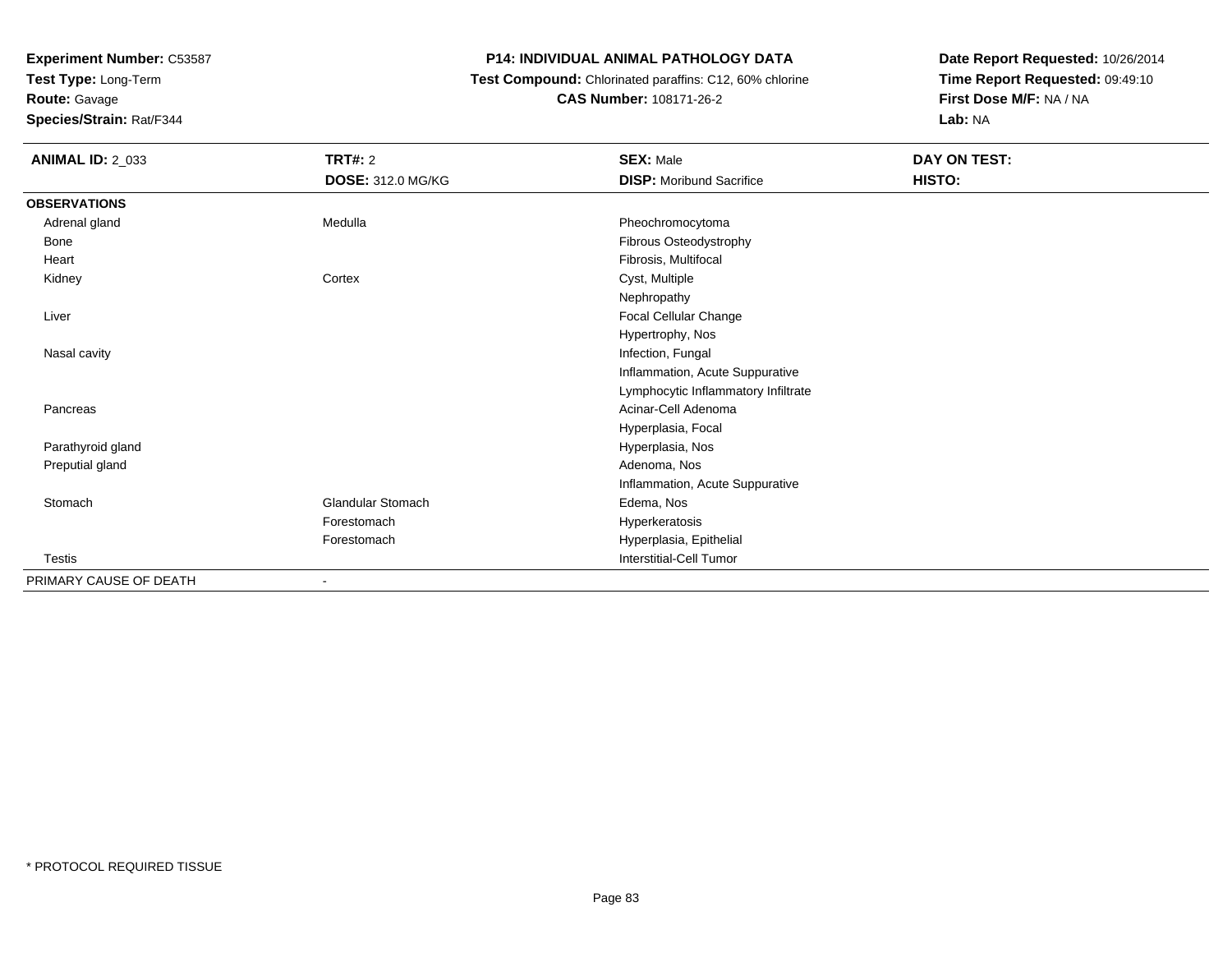**Test Type:** Long-Term

**Route:** Gavage

**Species/Strain:** Rat/F344

# **P14: INDIVIDUAL ANIMAL PATHOLOGY DATA**

 **Test Compound:** Chlorinated paraffins: C12, 60% chlorine**CAS Number:** 108171-26-2

| <b>ANIMAL ID: 2_034</b> | <b>TRT#: 2</b>           | <b>SEX: Male</b>                    | DAY ON TEST: |
|-------------------------|--------------------------|-------------------------------------|--------------|
|                         | <b>DOSE: 312.0 MG/KG</b> | <b>DISP:</b> Moribund Sacrifice     | HISTO:       |
| <b>OBSERVATIONS</b>     |                          |                                     |              |
| Bone                    |                          | Fibrous Osteodystrophy              |              |
| Heart                   |                          | Fibrosis, Multifocal                |              |
| Kidney                  | Cortex                   | Cyst, Multiple                      |              |
|                         |                          | Hyperplasia, Tubular Cell           |              |
|                         |                          | Nephropathy                         |              |
|                         |                          | Tubular-Cell Adenoma                |              |
| Liver                   |                          | Hypertrophy, Nos                    |              |
|                         |                          | Necrosis, Focal                     |              |
|                         |                          | Neoplastic Nodule                   |              |
| Nasal cavity            |                          | Lymphocytic Inflammatory Infiltrate |              |
| Parathyroid gland       |                          | Hyperplasia, Nos                    |              |
| Preputial gland         |                          | Atrophy, Nos                        |              |
| Stomach                 | Forestomach              | Hyperkeratosis                      |              |
|                         | Forestomach              | Hyperplasia, Epithelial             |              |
|                         | Forestomach              | Inflammation, Acute/Chronic         |              |
|                         | Forestomach              | Ulcer, Nos                          |              |
| <b>Testis</b>           |                          | <b>Interstitial-Cell Tumor</b>      |              |
| PRIMARY CAUSE OF DEATH  |                          |                                     |              |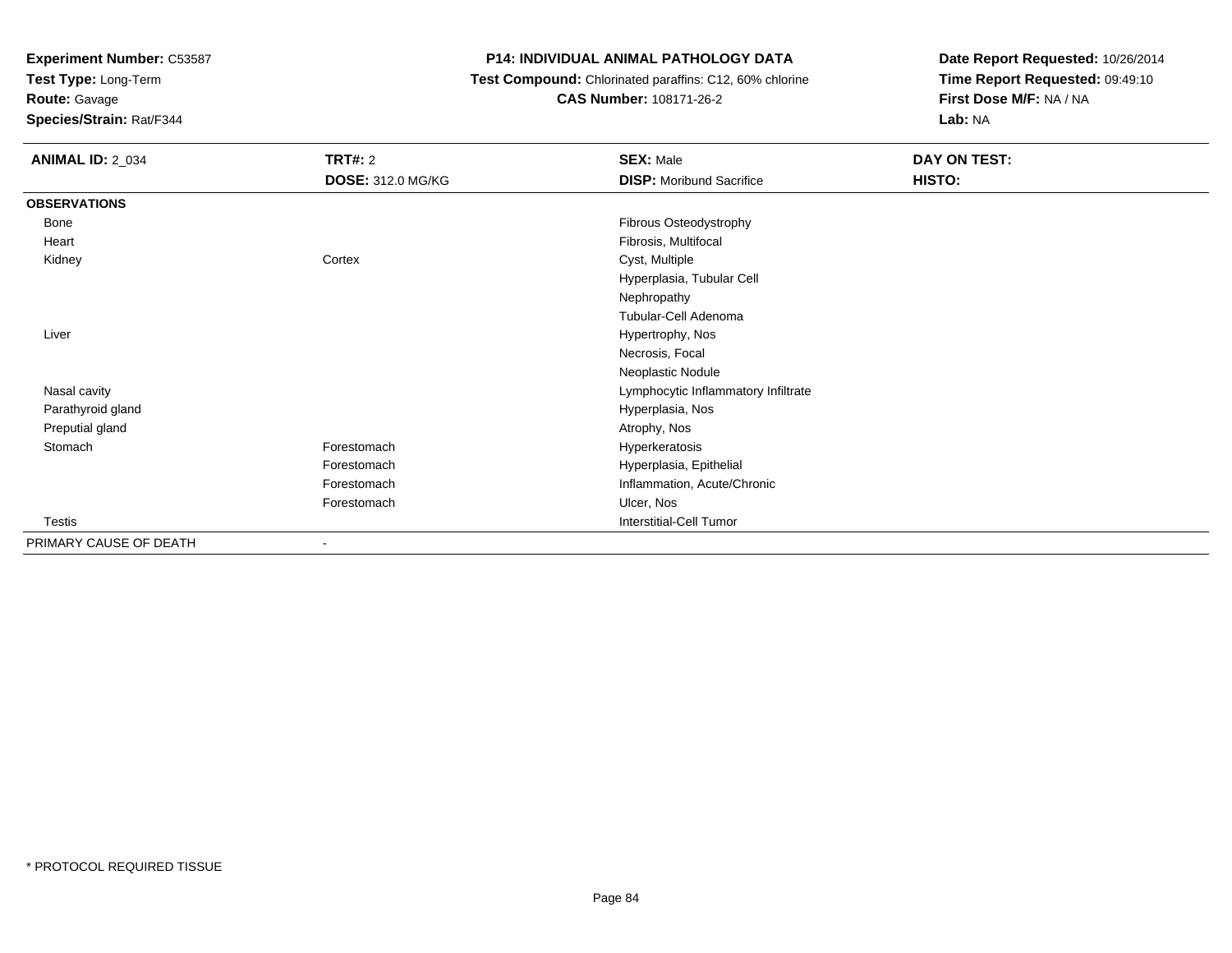**Test Type:** Long-Term

# **Route:** Gavage

**Species/Strain:** Rat/F344

# **P14: INDIVIDUAL ANIMAL PATHOLOGY DATA**

### **Test Compound:** Chlorinated paraffins: C12, 60% chlorine**CAS Number:** 108171-26-2

| <b>ANIMAL ID: 2_035</b> | <b>TRT#: 2</b>           | <b>SEX: Male</b>                    | DAY ON TEST: |  |
|-------------------------|--------------------------|-------------------------------------|--------------|--|
|                         | <b>DOSE: 312.0 MG/KG</b> | <b>DISP:</b> Moribund Sacrifice     | HISTO:       |  |
| <b>OBSERVATIONS</b>     |                          |                                     |              |  |
| Adrenal gland           | Medulla                  | Pheochromocytoma                    |              |  |
| Heart                   |                          | Fibrosis, Multifocal                |              |  |
| Kidney                  |                          | Nephropathy                         |              |  |
| Liver                   |                          | Angiectasis                         |              |  |
|                         |                          | Degeneration, Cystic                |              |  |
|                         |                          | Focal Cellular Change               |              |  |
|                         | <b>Bile Duct</b>         | Hyperplasia, Nos                    |              |  |
|                         |                          | Hypertrophy, Nos                    |              |  |
| Lung                    |                          | Hemorrhage                          |              |  |
| Lymph node              | Mesenteric Lymph Node    | Angiectasis                         |              |  |
| Nasal cavity            |                          | Lymphocytic Inflammatory Infiltrate |              |  |
| Pancreas                | Islets                   | Islet-Cell Adenoma                  |              |  |
| Preputial gland         |                          | Atrophy, Nos                        |              |  |
| Prostate                |                          | Fibrosis, Focal                     |              |  |
| Skin                    | <b>Back</b>              | <b>Basal-Cell Tumor</b>             |              |  |
| Spleen                  |                          | Fibrosis, Focal                     |              |  |
|                         |                          | Hematopoiesis                       |              |  |
| Testis                  |                          | Interstitial-Cell Tumor             |              |  |
| Unspecified             |                          | Fibrosarcoma                        |              |  |
| PRIMARY CAUSE OF DEATH  | ٠                        |                                     |              |  |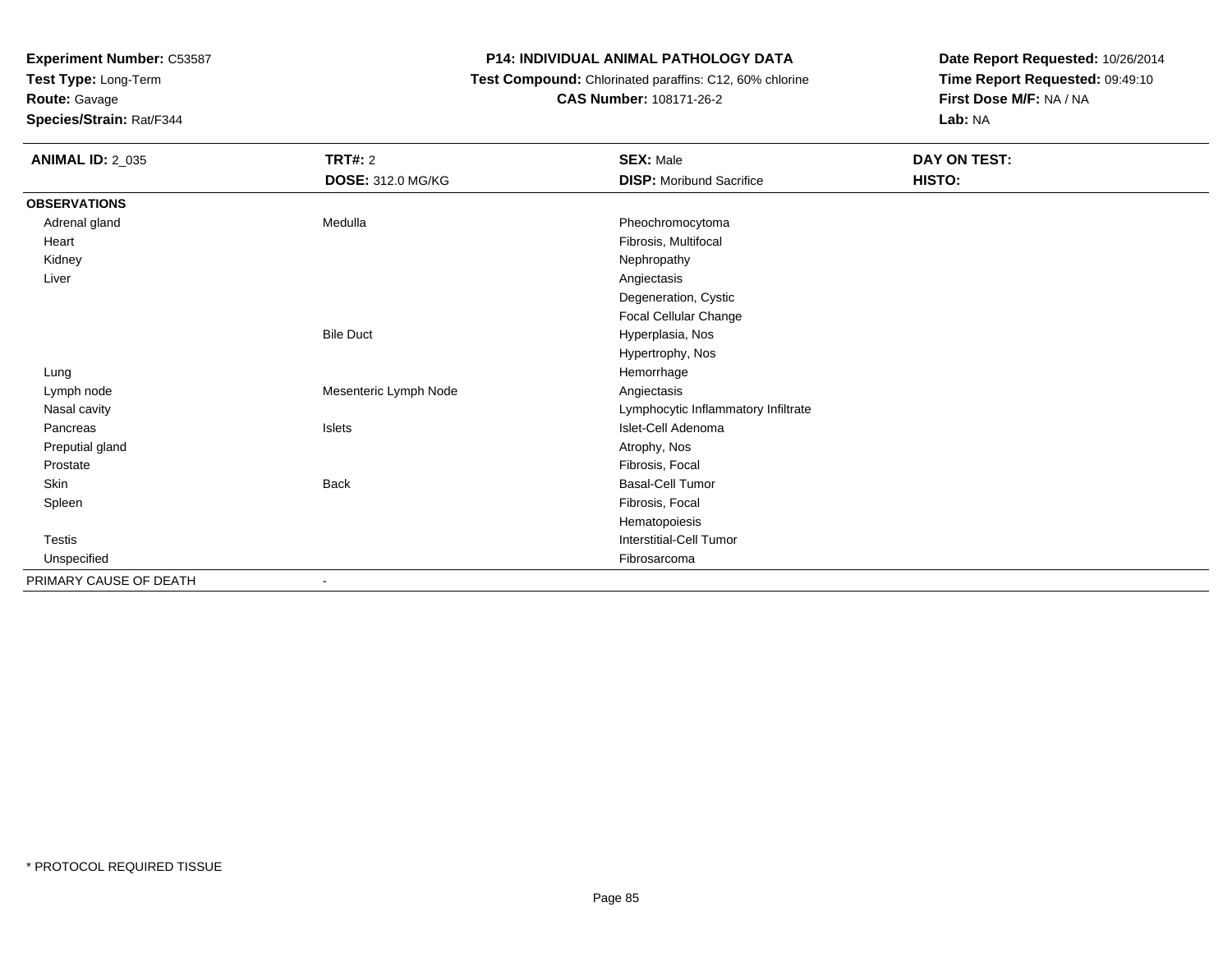**Test Type:** Long-Term

**Route:** Gavage

**Species/Strain:** Rat/F344

## **P14: INDIVIDUAL ANIMAL PATHOLOGY DATA**

 **Test Compound:** Chlorinated paraffins: C12, 60% chlorine**CAS Number:** 108171-26-2

| <b>ANIMAL ID: 2 036</b> | <b>TRT#: 2</b>           | <b>SEX: Male</b>                    | DAY ON TEST: |  |
|-------------------------|--------------------------|-------------------------------------|--------------|--|
|                         | <b>DOSE: 312.0 MG/KG</b> | <b>DISP: Natural Death</b>          | HISTO:       |  |
| <b>OBSERVATIONS</b>     |                          |                                     |              |  |
| Bone                    |                          | Fibrous Osteodystrophy              |              |  |
| Heart                   |                          | Fibrosis                            |              |  |
| Kidney                  |                          | Nephropathy                         |              |  |
| Nasal cavity            |                          | Lymphocytic Inflammatory Infiltrate |              |  |
| Pancreas                |                          | Hyperplasia, Focal                  |              |  |
| Parathyroid gland       |                          | Hyperplasia, Nos                    |              |  |
| Stomach                 | Forestomach              | Erosion                             |              |  |
|                         | Forestomach              | Hyperkeratosis                      |              |  |
|                         | Forestomach              | Hyperplasia, Epithelial             |              |  |
|                         | Forestomach              | Inflammation, Chronic               |              |  |
| Thyroid                 |                          | <b>Cystic Follicles</b>             |              |  |
|                         |                          | Hyperplasia, Follicular Cell        |              |  |
| PRIMARY CAUSE OF DEATH  |                          |                                     |              |  |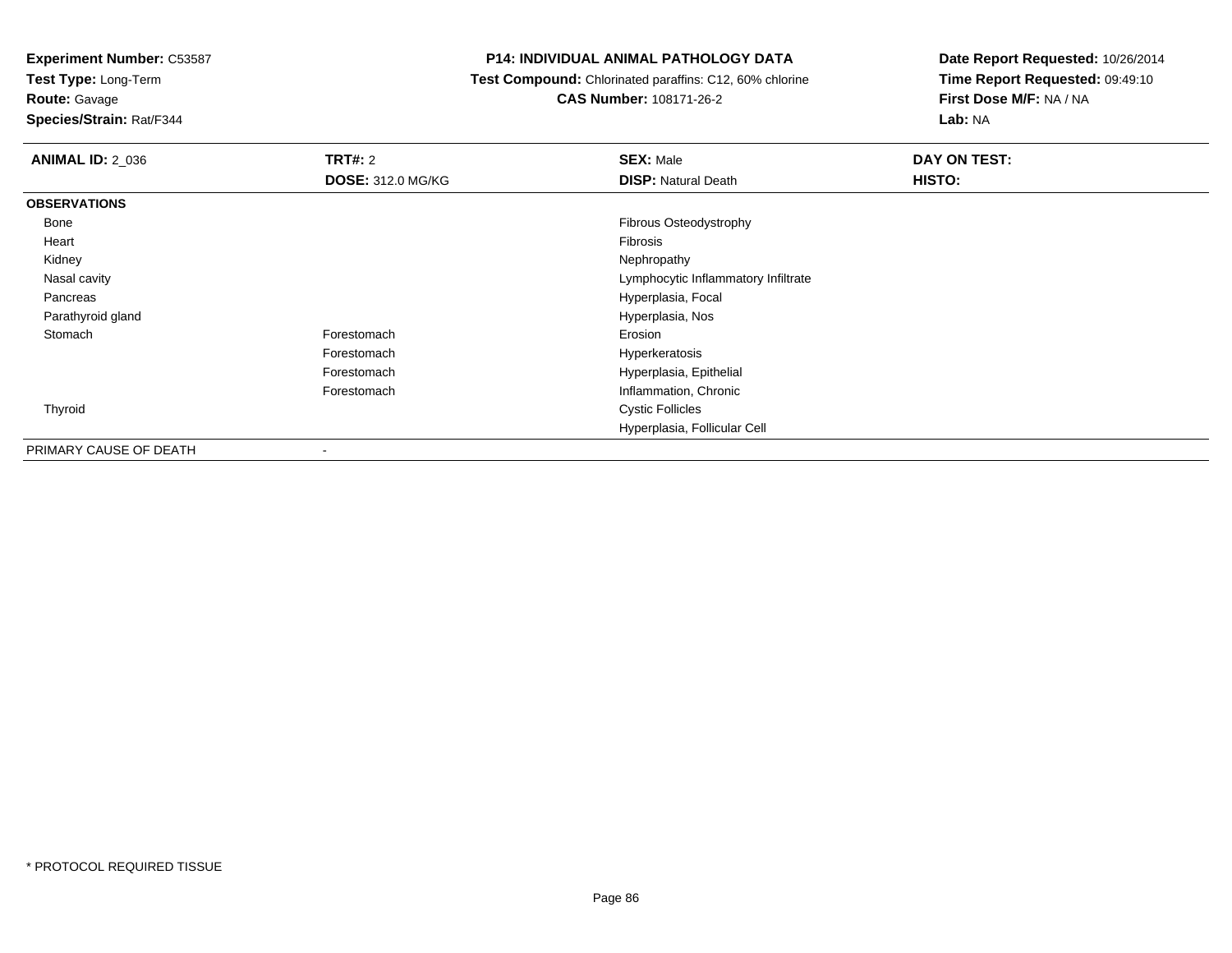**Test Type:** Long-Term

**Route:** Gavage

**Species/Strain:** Rat/F344

## **P14: INDIVIDUAL ANIMAL PATHOLOGY DATA**

 **Test Compound:** Chlorinated paraffins: C12, 60% chlorine**CAS Number:** 108171-26-2

| <b>ANIMAL ID: 2_037</b> | <b>TRT#: 2</b>            | <b>SEX: Male</b>                    | DAY ON TEST: |  |
|-------------------------|---------------------------|-------------------------------------|--------------|--|
|                         | <b>DOSE: 312.0 MG/KG</b>  | <b>DISP:</b> Moribund Sacrifice     | HISTO:       |  |
| <b>OBSERVATIONS</b>     |                           |                                     |              |  |
| Adrenal gland           | Medulla                   | Pheochromocytoma                    |              |  |
| Bone                    |                           | Fibrous Osteodystrophy              |              |  |
| Heart                   |                           | Fibrosis, Multifocal                |              |  |
| Kidney                  | Cortex                    | Cyst, Multiple                      |              |  |
|                         |                           | Hyperplasia, Tubular Cell           |              |  |
|                         |                           | Nephropathy                         |              |  |
| Liver                   |                           | Angiectasis                         |              |  |
|                         |                           | Focal Cellular Change               |              |  |
|                         |                           | Hypertrophy, Nos                    |              |  |
| Mammary gland           |                           | <b>Cystic Ducts</b>                 |              |  |
| Nasal cavity            |                           | Lymphocytic Inflammatory Infiltrate |              |  |
| Pancreas                |                           | Acinar-Cell Adenoma                 |              |  |
|                         |                           | Atrophy, Focal                      |              |  |
| Parathyroid gland       |                           | Hyperplasia, Nos                    |              |  |
| Pituitary gland         | <b>Anterior Pituitary</b> | Adenoma, Nos                        |              |  |
|                         | <b>Anterior Pituitary</b> | Angiectasis                         |              |  |
| Preputial gland         |                           | Atrophy, Nos                        |              |  |
|                         |                           | Inflammation, Acute Suppurative     |              |  |
| Spleen                  |                           | Fibrosis, Focal                     |              |  |
| Stomach                 | Forestomach               | Hyperkeratosis                      |              |  |
|                         | Forestomach               | Hyperplasia, Epithelial             |              |  |
|                         | Forestomach               | Inflammation, Acute/Chronic         |              |  |
|                         | Forestomach               | Ulcer, Nos                          |              |  |
| <b>Testis</b>           |                           | Interstitial-Cell Tumor             |              |  |
| PRIMARY CAUSE OF DEATH  |                           |                                     |              |  |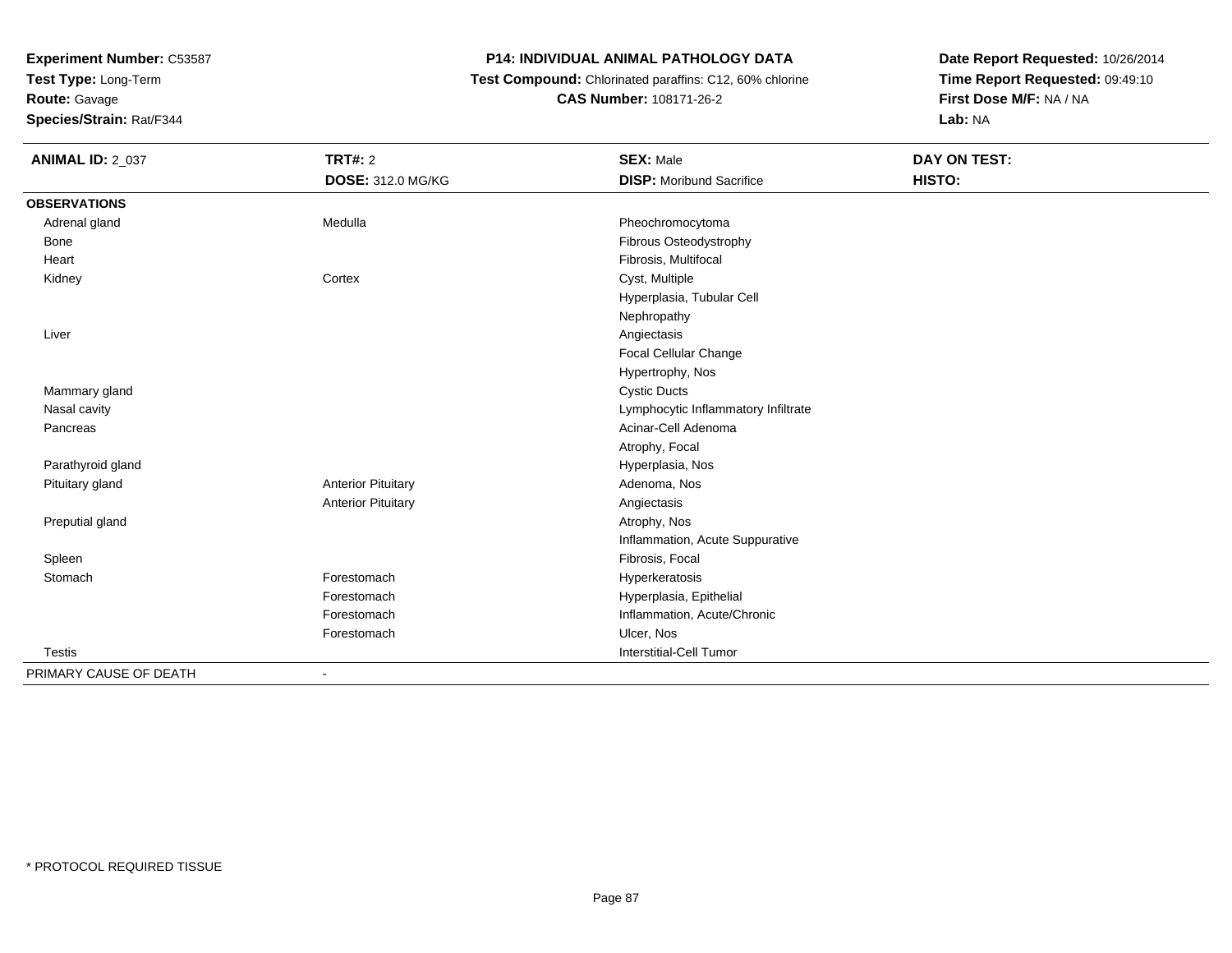**Test Type:** Long-Term

**Route:** Gavage

**Species/Strain:** Rat/F344

#### **P14: INDIVIDUAL ANIMAL PATHOLOGY DATA**

 **Test Compound:** Chlorinated paraffins: C12, 60% chlorine**CAS Number:** 108171-26-2

| <b>ANIMAL ID: 2_038</b> | TRT#: 2<br><b>DOSE: 312.0 MG/KG</b> | <b>SEX: Male</b><br><b>DISP:</b> Moribund Sacrifice | DAY ON TEST:<br>HISTO: |
|-------------------------|-------------------------------------|-----------------------------------------------------|------------------------|
| <b>OBSERVATIONS</b>     |                                     |                                                     |                        |
| Adrenal gland           | Medulla                             | Pheochromocytoma                                    |                        |
| Bone                    |                                     | Fibrous Osteodystrophy                              |                        |
| Heart                   |                                     | Fibrosis, Multifocal                                |                        |
| Kidney                  | Cortex                              | Cyst, Multiple                                      |                        |
|                         |                                     | Hyperplasia, Tubular Cell                           |                        |
|                         |                                     | Nephropathy                                         |                        |
|                         |                                     | Tubular-Cell Adenoma                                |                        |
| Liver                   |                                     | Focal Cellular Change                               |                        |
|                         |                                     | Hypertrophy, Nos                                    |                        |
| Lung                    |                                     | Inflammation, Acute Suppurative                     |                        |
| Nasal cavity            |                                     | Lymphocytic Inflammatory Infiltrate                 |                        |
| Preputial gland         |                                     | Atrophy, Nos                                        |                        |
|                         |                                     | Inflammation, Acute Suppurative                     |                        |
| Stomach                 | <b>Glandular Stomach</b>            | Edema, Nos                                          |                        |
| Testis                  |                                     | <b>Interstitial-Cell Tumor</b>                      |                        |
| Thyroid                 |                                     | Follicular-Cell Carcinoma                           |                        |
| PRIMARY CAUSE OF DEATH  |                                     |                                                     |                        |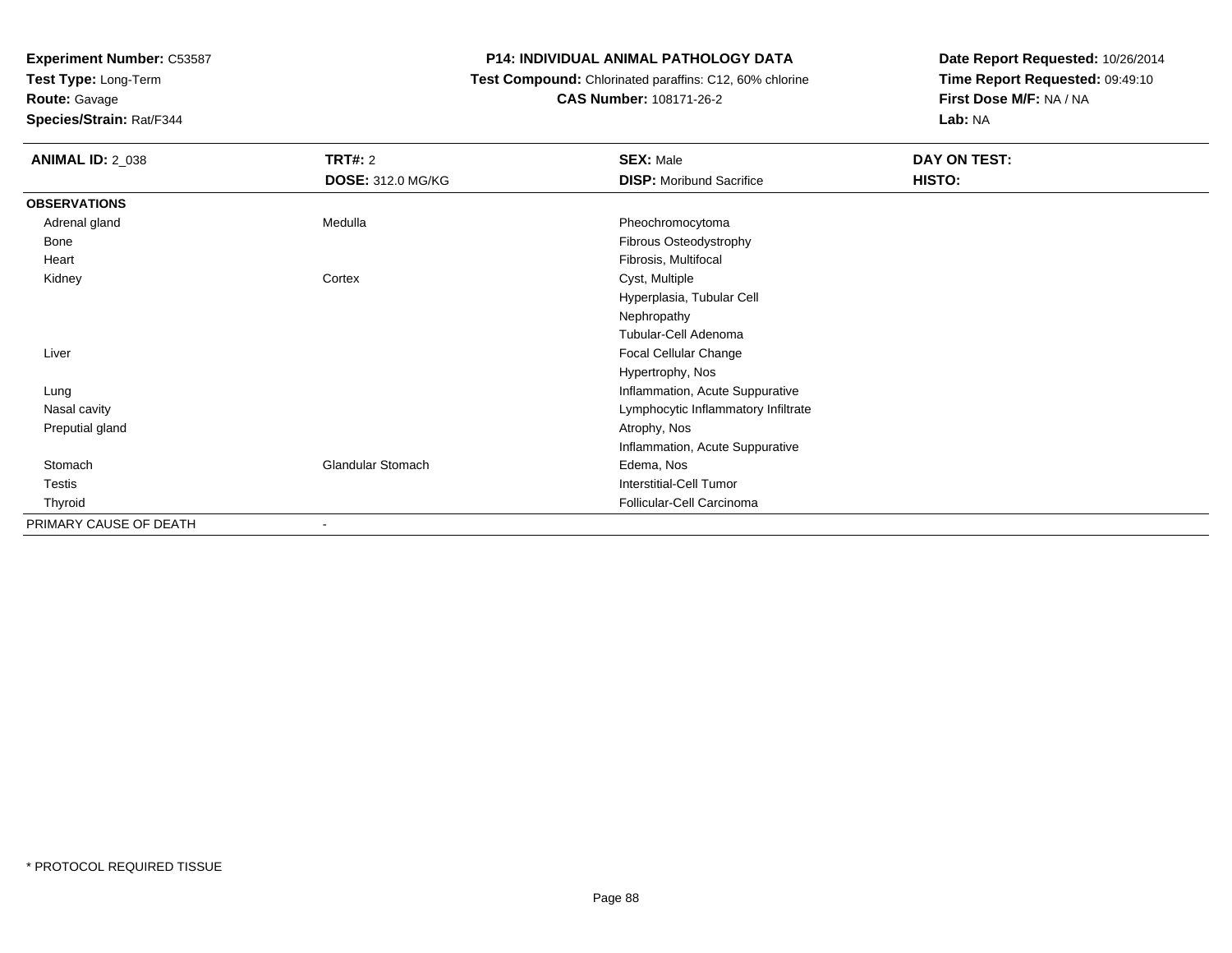**Test Type:** Long-Term

# **Route:** Gavage

**Species/Strain:** Rat/F344

#### **P14: INDIVIDUAL ANIMAL PATHOLOGY DATA**

# **Test Compound:** Chlorinated paraffins: C12, 60% chlorine**CAS Number:** 108171-26-2

| <b>ANIMAL ID: 2_039</b> | <b>TRT#: 2</b>           | <b>SEX: Male</b>                    | DAY ON TEST: |
|-------------------------|--------------------------|-------------------------------------|--------------|
|                         | <b>DOSE: 312.0 MG/KG</b> | <b>DISP: Natural Death</b>          | HISTO:       |
| <b>OBSERVATIONS</b>     |                          |                                     |              |
| Adrenal gland           | Medulla                  | Pheochromocytoma                    |              |
| Heart                   |                          | Fibrosis                            |              |
| Kidney                  |                          | Nephropathy                         |              |
| Liver                   | <b>Bile Duct</b>         | Hyperplasia, Nos                    |              |
|                         |                          | Hypertrophy, Nos                    |              |
|                         |                          | Necrosis, Zonal                     |              |
| Mammary gland           |                          | <b>Cystic Ducts</b>                 |              |
| Nasal cavity            |                          | Lymphocytic Inflammatory Infiltrate |              |
| Pancreas                |                          | Acinar-Cell Adenoma                 |              |
| Preputial gland         |                          | Atrophy, Nos                        |              |
| Testis                  |                          | <b>Interstitial-Cell Tumor</b>      |              |
| PRIMARY CAUSE OF DEATH  |                          |                                     |              |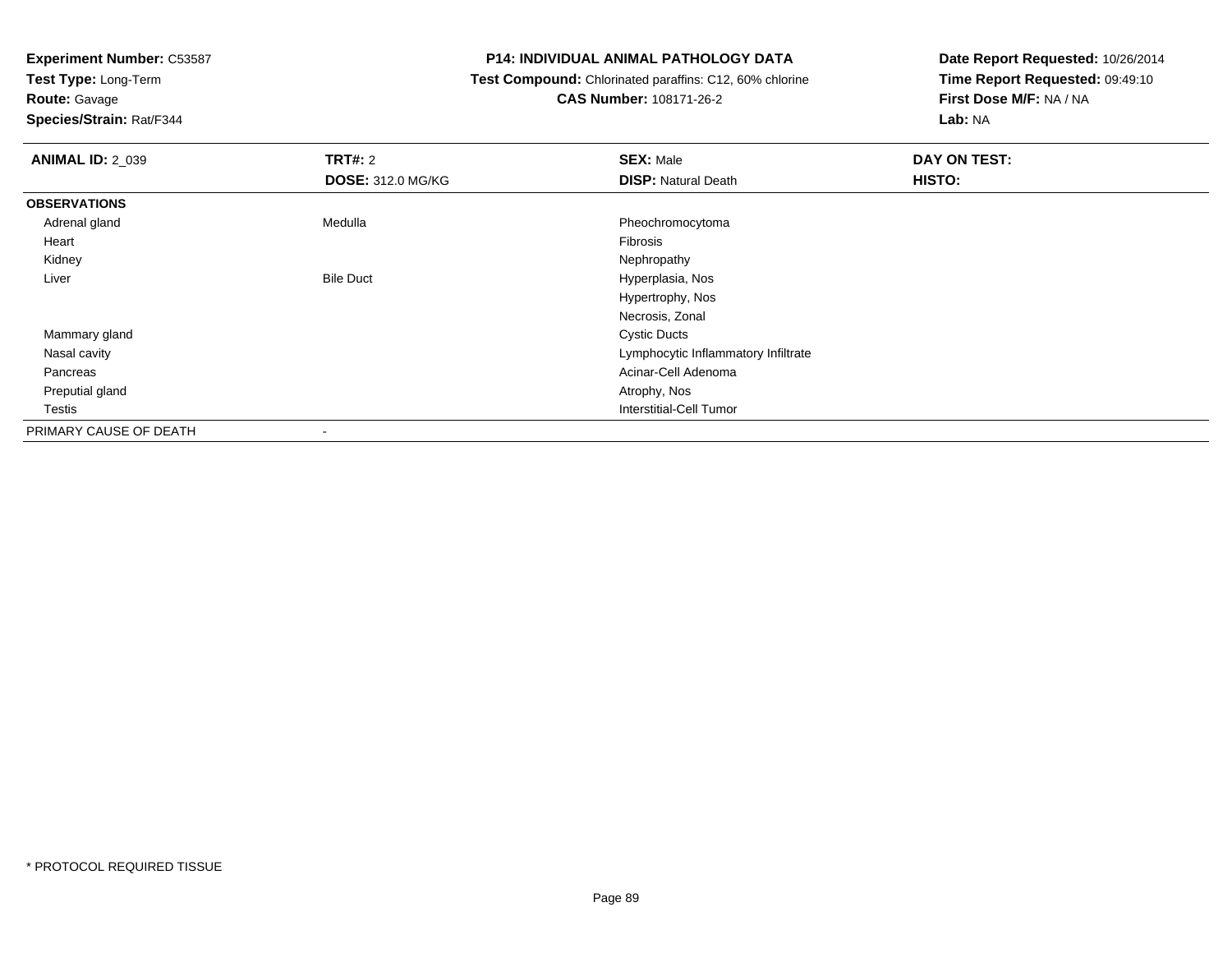**Test Type:** Long-Term

**Route:** Gavage

**Species/Strain:** Rat/F344

# **P14: INDIVIDUAL ANIMAL PATHOLOGY DATA**

 **Test Compound:** Chlorinated paraffins: C12, 60% chlorine**CAS Number:** 108171-26-2

| <b>ANIMAL ID: 2_040</b> | <b>TRT#: 2</b>           | <b>SEX: Male</b>                    | DAY ON TEST: |
|-------------------------|--------------------------|-------------------------------------|--------------|
|                         | <b>DOSE: 312.0 MG/KG</b> | <b>DISP:</b> Moribund Sacrifice     | HISTO:       |
| <b>OBSERVATIONS</b>     |                          |                                     |              |
| Bone                    |                          | Fibrous Osteodystrophy              |              |
| Heart                   |                          | Fibrosis, Focal                     |              |
|                         |                          | Thrombus, Mural                     |              |
| Intestine Large         | Colon                    | Inflammation, Chronic               |              |
| Kidney                  |                          | Nephropathy                         |              |
| Liver                   |                          | Cytologic Alteration, Nos           |              |
|                         |                          | Hypertrophy, Nos                    |              |
|                         |                          | Necrosis, Focal                     |              |
|                         |                          | Neoplastic Nodule                   |              |
| Nasal cavity            |                          | Lymphocytic Inflammatory Infiltrate |              |
| Pancreas                |                          | Hyperplasia, Focal                  |              |
| Parathyroid gland       |                          | Hyperplasia, Nos                    |              |
| Preputial gland         |                          | Atrophy, Nos                        |              |
| Spleen                  |                          | Fibrosis, Focal                     |              |
| Stomach                 | Forestomach              | Hyperkeratosis                      |              |
|                         | Forestomach              | Hyperplasia, Epithelial             |              |
|                         | Forestomach              | Inflammation, Acute/Chronic         |              |
|                         | Forestomach              | Perforation, Inflammatory           |              |
|                         | <b>Glandular Stomach</b> | Ulcer, Nos                          |              |
| <b>Testis</b>           |                          | Interstitial-Cell Tumor             |              |
| Unspecified             |                          | Inflammation, Acute Suppurative     |              |
| PRIMARY CAUSE OF DEATH  | $\blacksquare$           |                                     |              |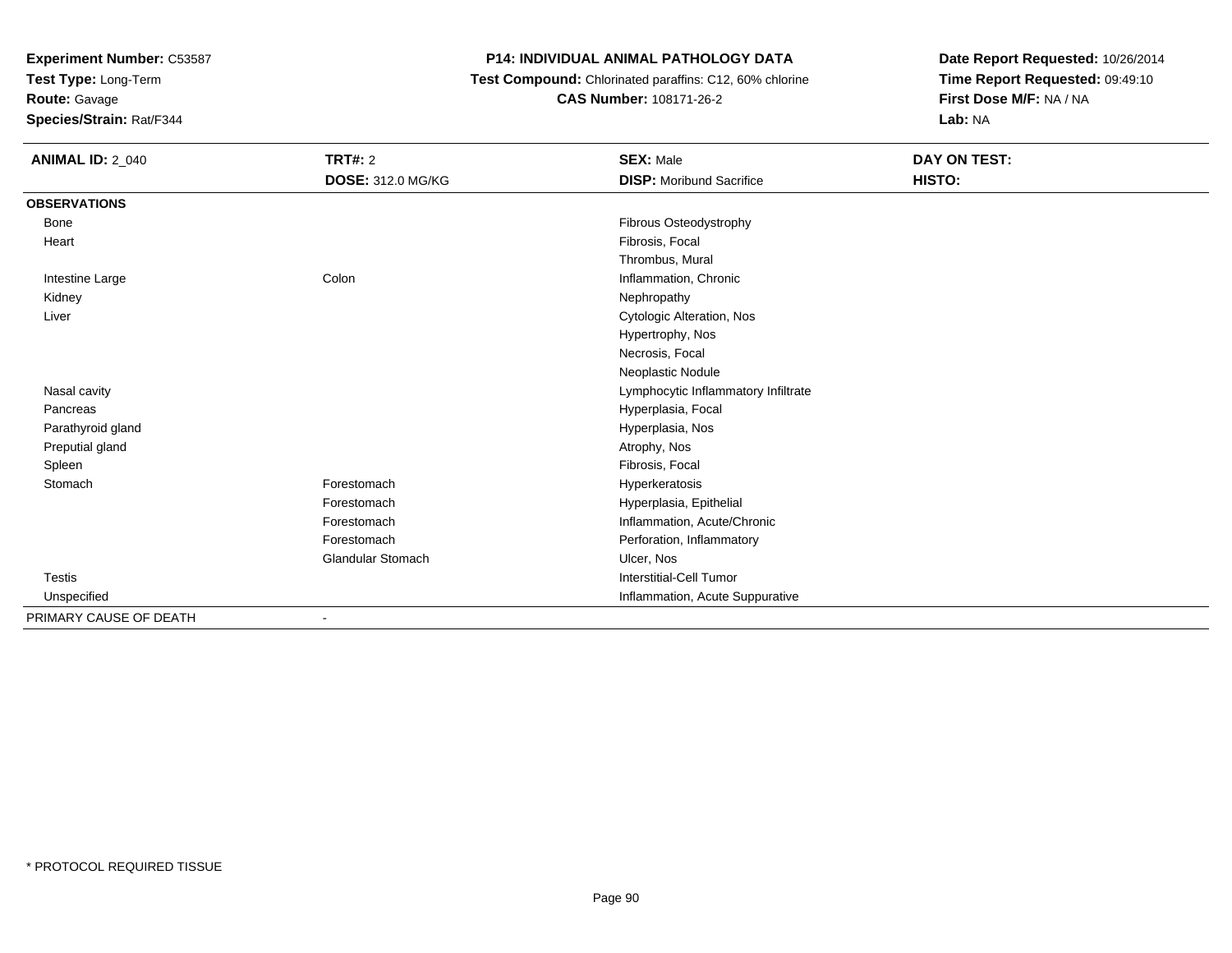**Test Type:** Long-Term

# **Route:** Gavage

**Species/Strain:** Rat/F344

#### **P14: INDIVIDUAL ANIMAL PATHOLOGY DATA**

 **Test Compound:** Chlorinated paraffins: C12, 60% chlorine**CAS Number:** 108171-26-2

| <b>ANIMAL ID: 2_041</b> | <b>TRT#: 2</b>           | <b>SEX: Male</b>                | DAY ON TEST: |  |
|-------------------------|--------------------------|---------------------------------|--------------|--|
|                         | <b>DOSE: 312.0 MG/KG</b> | <b>DISP:</b> Moribund Sacrifice | HISTO:       |  |
| <b>OBSERVATIONS</b>     |                          |                                 |              |  |
| Bone                    |                          | Fibrous Osteodystrophy          |              |  |
| Kidney                  |                          | Nephropathy                     |              |  |
| Pancreas                |                          | Acinar-Cell Adenoma             |              |  |
| Parathyroid gland       |                          | Hyperplasia, Nos                |              |  |
| Stomach                 | Forestomach              | Hyperkeratosis                  |              |  |
|                         | Forestomach              | Hyperplasia, Epithelial         |              |  |
|                         | Forestomach              | Inflammation, Acute/Chronic     |              |  |
|                         | Forestomach              | Ulcer, Nos                      |              |  |
| <b>Testis</b>           |                          | Interstitial-Cell Tumor         |              |  |
| PRIMARY CAUSE OF DEATH  |                          |                                 |              |  |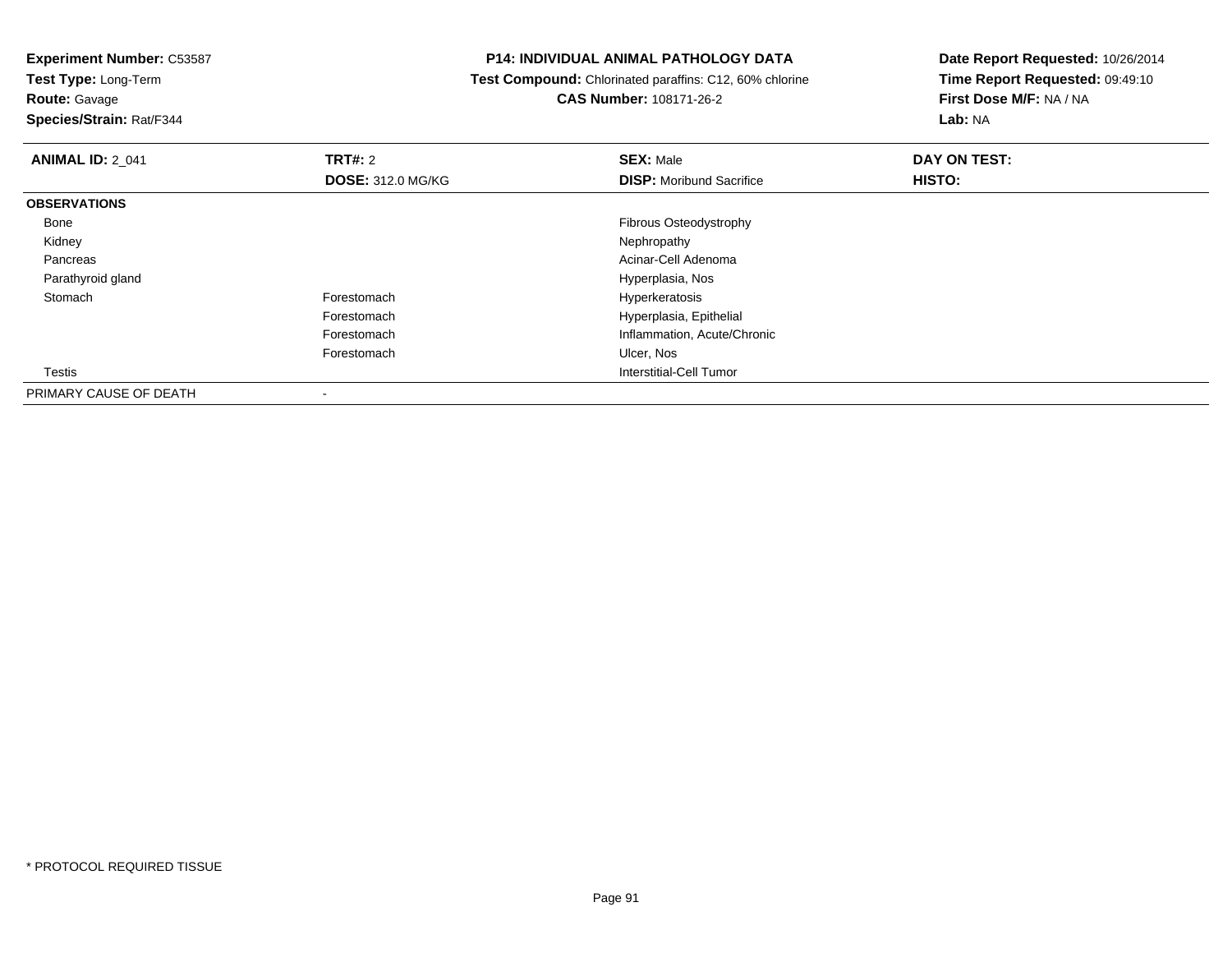**Test Type:** Long-Term

**Route:** Gavage

**Species/Strain:** Rat/F344

# **P14: INDIVIDUAL ANIMAL PATHOLOGY DATA**

 **Test Compound:** Chlorinated paraffins: C12, 60% chlorine**CAS Number:** 108171-26-2

| <b>ANIMAL ID: 2_042</b> | TRT#: 2                   | <b>SEX: Male</b>                    | DAY ON TEST: |
|-------------------------|---------------------------|-------------------------------------|--------------|
|                         | <b>DOSE: 312.0 MG/KG</b>  | <b>DISP:</b> Moribund Sacrifice     | HISTO:       |
| <b>OBSERVATIONS</b>     |                           |                                     |              |
| <b>Brain</b>            | Hippocampus               | Necrosis, Focal                     |              |
| Heart                   |                           | Degeneration, Nos                   |              |
|                         |                           | Fibrosis, Multifocal                |              |
| Intestine Large         | Cecum, Colon              | Inflammation, Acute/Chronic         |              |
|                         | Cecum, Colon              | Ulcer, Nos                          |              |
| Kidney                  |                           | Nephropathy                         |              |
| Liver                   |                           | Fibrosis, Cholangio                 |              |
|                         | <b>Bile Duct</b>          | Hyperplasia, Nos                    |              |
|                         |                           | Hypertrophy, Nos                    |              |
|                         |                           | Necrosis, Nos                       |              |
| Mammary gland           |                           | <b>Cystic Ducts</b>                 |              |
| Nasal cavity            |                           | Lymphocytic Inflammatory Infiltrate |              |
| Pituitary gland         | <b>Anterior Pituitary</b> | Hyperplasia, Focal                  |              |
| Preputial gland         |                           | Atrophy, Nos                        |              |
| Prostate                |                           | Inflammation, Acute Suppurative     |              |
| Stomach                 | Forestomach               | Hyperkeratosis                      |              |
|                         | Forestomach               | Hyperplasia, Epithelial             |              |
|                         | Forestomach               | Inflammation, Acute/Chronic         |              |
|                         | Forestomach               | Ulcer, Nos                          |              |
|                         | <b>Glandular Stomach</b>  | Ulcer, Nos                          |              |
| <b>Testis</b>           |                           | Interstitial-Cell Tumor             |              |
| Unspecified             | Multiple Organs Nos       | Leukemia, Mononuclear Cell          |              |
| PRIMARY CAUSE OF DEATH  |                           |                                     |              |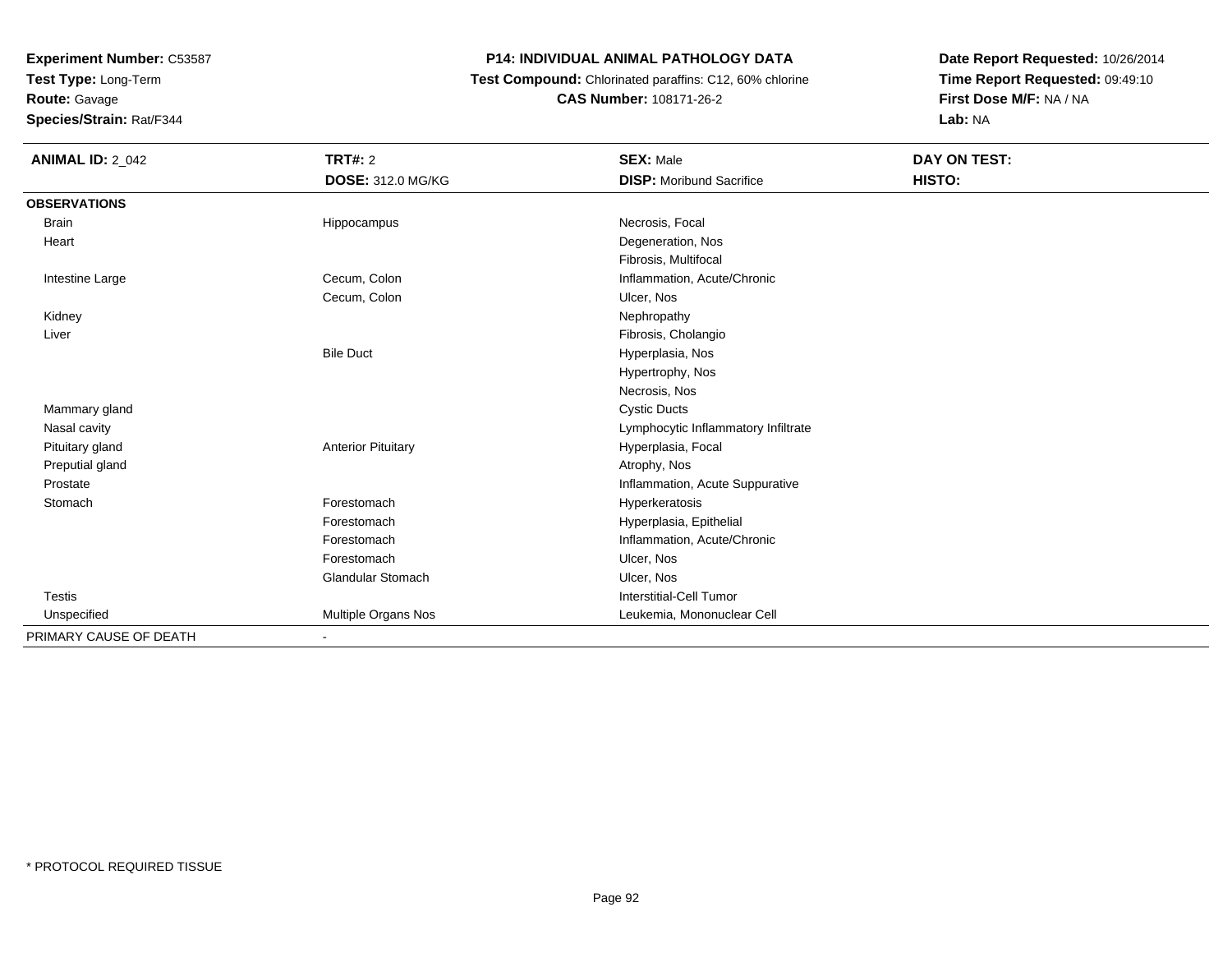**Test Type:** Long-Term**Route:** Gavage

**Species/Strain:** Rat/F344

# **P14: INDIVIDUAL ANIMAL PATHOLOGY DATA**

 **Test Compound:** Chlorinated paraffins: C12, 60% chlorine**CAS Number:** 108171-26-2

| <b>ANIMAL ID: 2_043</b> | <b>TRT#: 2</b>           | <b>SEX: Male</b>                    | DAY ON TEST: |
|-------------------------|--------------------------|-------------------------------------|--------------|
|                         | <b>DOSE: 312.0 MG/KG</b> | <b>DISP: Moribund Sacrifice</b>     | HISTO:       |
| <b>OBSERVATIONS</b>     |                          |                                     |              |
| Adrenal gland           | <b>Cortex Nos</b>        | Degeneration, Lipoid                |              |
| Bone                    |                          | Fibrous Osteodystrophy              |              |
| Heart                   |                          | Fibrosis, Focal                     |              |
| <b>Intestine Small</b>  | <b>Mesentery Nos</b>     | Necrosis, Fat                       |              |
| Kidney                  |                          | Cyst, Multiple                      |              |
|                         |                          | Nephropathy                         |              |
| Liver                   |                          | Focal Cellular Change               |              |
|                         |                          | Hypertrophy, Nos                    |              |
|                         |                          | Inflammation, Acute Suppurative     |              |
| Lymph node              | Renal Lymph Node         | Angiectasis                         |              |
|                         | Renal Lymph Node         | Cyst, Nos                           |              |
| Nasal cavity            |                          | Lymphocytic Inflammatory Infiltrate |              |
| Oral mucosa             | Palate                   | Squamous Cell Papilloma             |              |
| Pancreas                |                          | Acinar-Cell Adenoma                 |              |
| Parathyroid gland       |                          | Hyperplasia, Nos                    |              |
| Preputial gland         |                          | Atrophy, Nos                        |              |
| Skin                    | Neck                     | Alopecia                            |              |
| <b>Testis</b>           |                          | Interstitial-Cell Tumor             |              |
| Thyroid                 |                          | <b>Cystic Follicles</b>             |              |
| Unspecified             | <b>Breast</b>            | Neurilemoma                         |              |
| PRIMARY CAUSE OF DEATH  |                          |                                     |              |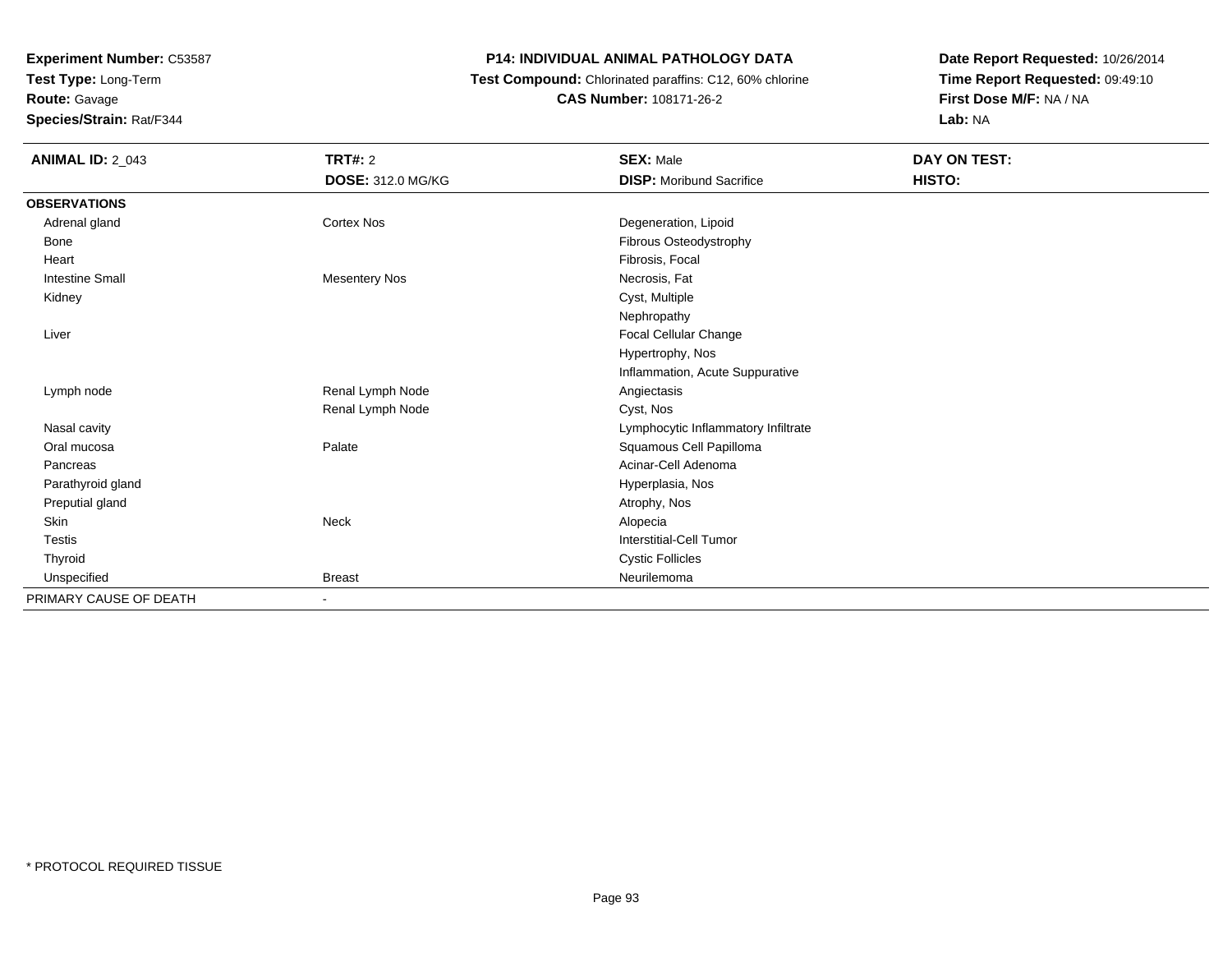**Test Type:** Long-Term

**Route:** Gavage

**Species/Strain:** Rat/F344

## **P14: INDIVIDUAL ANIMAL PATHOLOGY DATA**

 **Test Compound:** Chlorinated paraffins: C12, 60% chlorine**CAS Number:** 108171-26-2

| <b>ANIMAL ID: 2_044</b> | TRT#: 2                   | <b>SEX: Male</b>                | <b>DAY ON TEST:</b> |
|-------------------------|---------------------------|---------------------------------|---------------------|
|                         | <b>DOSE: 312.0 MG/KG</b>  | <b>DISP:</b> Moribund Sacrifice | HISTO:              |
| <b>OBSERVATIONS</b>     |                           |                                 |                     |
| Bone                    |                           | <b>Fibrous Osteodystrophy</b>   |                     |
| Heart                   |                           | Fibrosis                        |                     |
| Kidney                  |                           | Nephropathy                     |                     |
| Liver                   |                           | Angiectasis                     |                     |
|                         |                           | Degeneration, Cystic            |                     |
|                         |                           | Hypertrophy, Nos                |                     |
| Parathyroid gland       |                           | Hyperplasia, Nos                |                     |
| Pituitary gland         | <b>Anterior Pituitary</b> | Adenoma, Nos                    |                     |
| Spleen                  |                           | Fibrosis, Focal                 |                     |
| Stomach                 | <b>Glandular Stomach</b>  | Ulcer, Nos                      |                     |
| <b>Testis</b>           |                           | <b>Interstitial-Cell Tumor</b>  |                     |
| Thyroid                 |                           | C-Cell Adenoma                  |                     |
| PRIMARY CAUSE OF DEATH  | $\overline{\phantom{a}}$  |                                 |                     |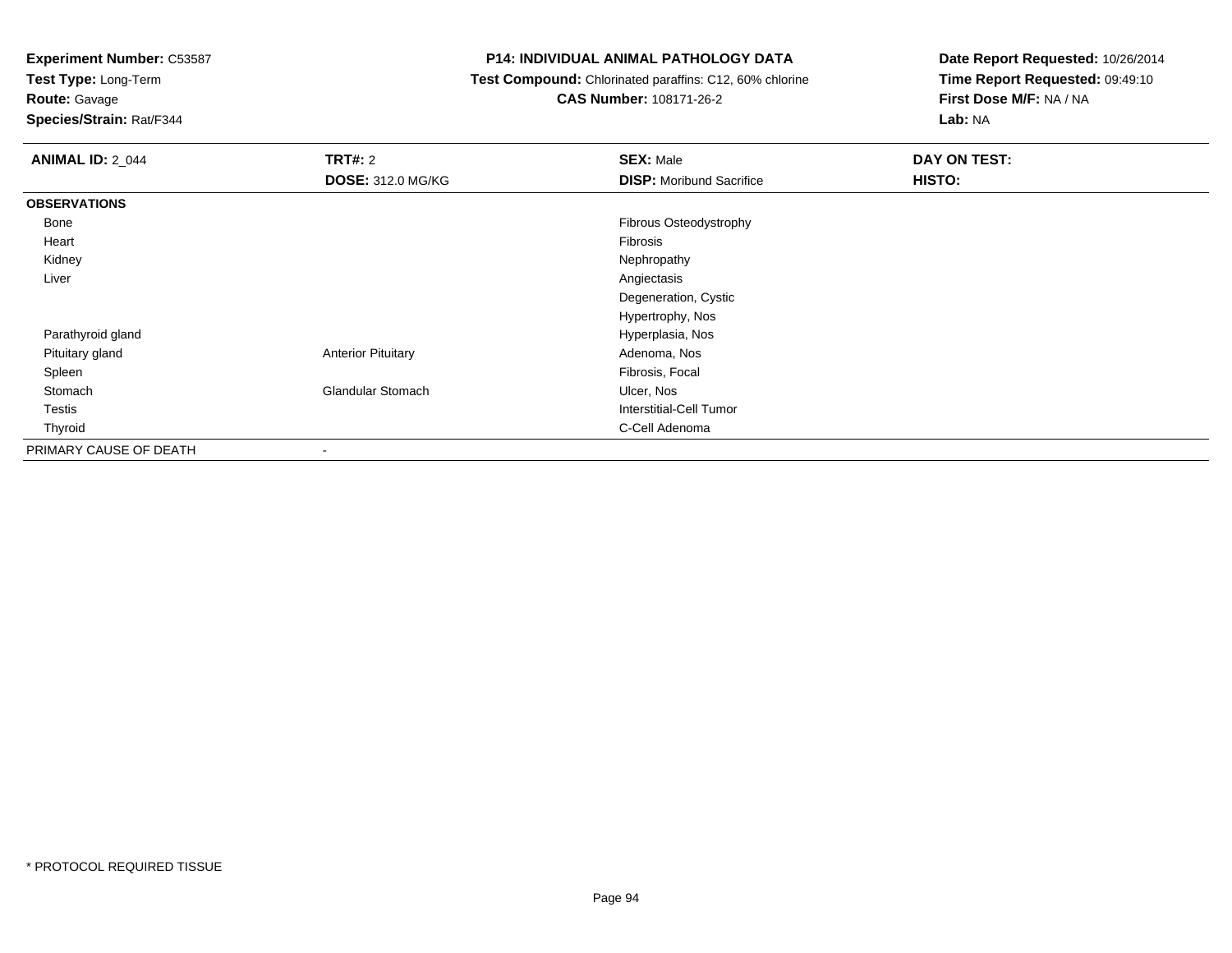**Test Type:** Long-Term

**Route:** Gavage

**Species/Strain:** Rat/F344

#### **P14: INDIVIDUAL ANIMAL PATHOLOGY DATA**

 **Test Compound:** Chlorinated paraffins: C12, 60% chlorine**CAS Number:** 108171-26-2

| <b>ANIMAL ID: 2_045</b> | <b>TRT#: 2</b>           | <b>SEX: Male</b>                    | DAY ON TEST: |  |
|-------------------------|--------------------------|-------------------------------------|--------------|--|
|                         | <b>DOSE: 312.0 MG/KG</b> | <b>DISP: Natural Death</b>          | HISTO:       |  |
| <b>OBSERVATIONS</b>     |                          |                                     |              |  |
| Adrenal gland           | Medulla                  | Hyperplasia, Focal                  |              |  |
| Bone                    |                          | Fibrous Osteodystrophy              |              |  |
| Heart                   |                          | Degeneration, Nos                   |              |  |
|                         |                          | Fibrosis, Focal                     |              |  |
| Kidney                  | Cortex                   | Cyst, Multiple                      |              |  |
|                         |                          | Nephropathy                         |              |  |
| Liver                   |                          | Focal Cellular Change               |              |  |
|                         |                          | Hypertrophy, Nos                    |              |  |
|                         |                          | Necrosis, Focal                     |              |  |
| Nasal cavity            |                          | Lymphocytic Inflammatory Infiltrate |              |  |
| Pancreas                |                          | Acinar-Cell Adenoma                 |              |  |
|                         |                          | Atrophy, Focal                      |              |  |
|                         |                          | Necrosis, Focal                     |              |  |
| Parathyroid gland       |                          | Hyperplasia, Nos                    |              |  |
| Preputial gland         |                          | Atrophy, Nos                        |              |  |
| Testis                  |                          | <b>Interstitial-Cell Tumor</b>      |              |  |
| Unspecified             | Multiple Organs Nos      | Leukemia, Mononuclear Cell          |              |  |
| PRIMARY CAUSE OF DEATH  | $\overline{\phantom{a}}$ |                                     |              |  |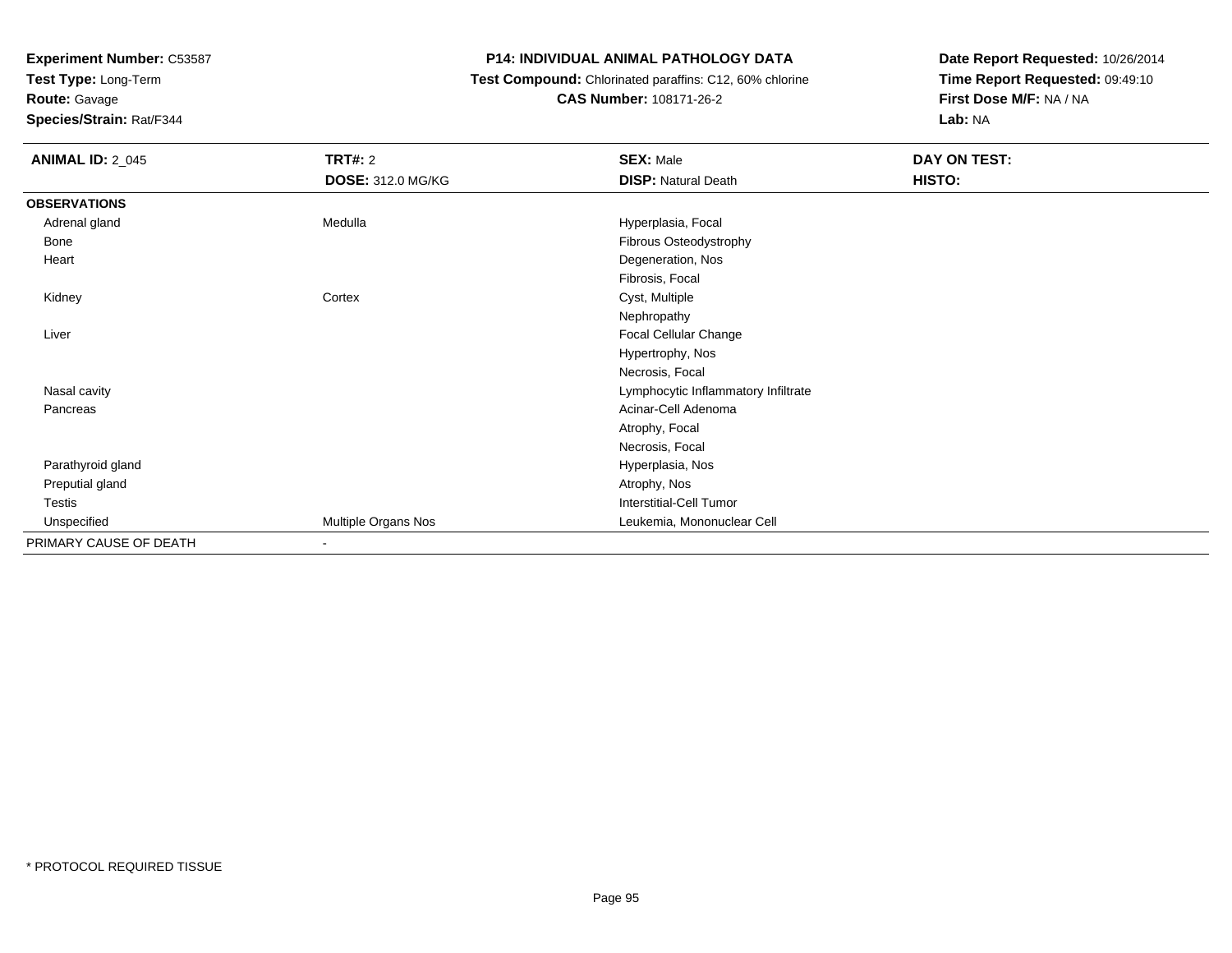**Test Type:** Long-Term

**Route:** Gavage

**Species/Strain:** Rat/F344

## **P14: INDIVIDUAL ANIMAL PATHOLOGY DATA**

 **Test Compound:** Chlorinated paraffins: C12, 60% chlorine**CAS Number:** 108171-26-2

| <b>ANIMAL ID: 2_046</b> | <b>TRT#: 2</b>            | <b>SEX: Male</b>                    | DAY ON TEST: |
|-------------------------|---------------------------|-------------------------------------|--------------|
|                         | <b>DOSE: 312.0 MG/KG</b>  | <b>DISP: Terminal Sacrifice</b>     | HISTO:       |
| <b>OBSERVATIONS</b>     |                           |                                     |              |
| Adrenal gland           | Medulla                   | Pheochromocytoma                    |              |
| Bone                    |                           | Fibrous Osteodystrophy              |              |
| Heart                   |                           | Fibrosis, Multifocal                |              |
| Kidney                  |                           | Nephropathy                         |              |
| Liver                   |                           | Angiectasis                         |              |
|                         |                           | Hypertrophy, Nos                    |              |
|                         |                           | Neoplastic Nodule                   |              |
| Lung                    |                           | Histiocytosis                       |              |
| Mammary gland           |                           | <b>Cystic Ducts</b>                 |              |
|                         |                           | Fibroadenoma                        |              |
| Nasal cavity            |                           | Lymphocytic Inflammatory Infiltrate |              |
| Pituitary gland         | <b>Anterior Pituitary</b> | Adenoma, Nos                        |              |
|                         | <b>Anterior Pituitary</b> | Angiectasis                         |              |
| Preputial gland         |                           | Atrophy, Nos                        |              |
| Stomach                 | Forestomach               | Hyperkeratosis                      |              |
|                         | Forestomach               | Hyperplasia, Epithelial             |              |
| Testis                  |                           | Interstitial-Cell Tumor             |              |
| Thyroid                 |                           | C-Cell Adenoma                      |              |
|                         |                           | <b>Cystic Follicles</b>             |              |
| PRIMARY CAUSE OF DEATH  |                           |                                     |              |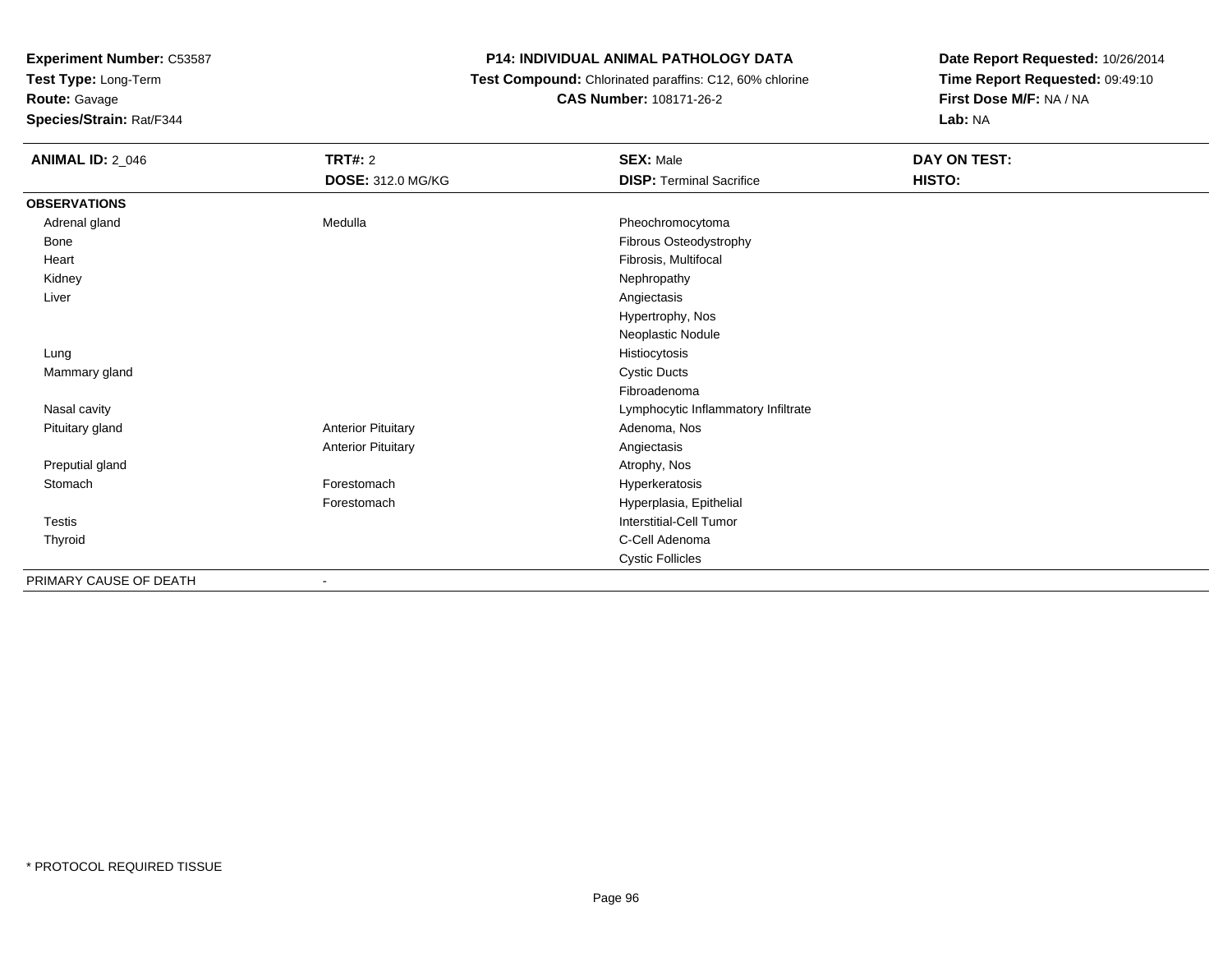**Test Type:** Long-Term

# **Route:** Gavage

**Species/Strain:** Rat/F344

#### **P14: INDIVIDUAL ANIMAL PATHOLOGY DATA**

# **Test Compound:** Chlorinated paraffins: C12, 60% chlorine**CAS Number:** 108171-26-2

| <b>ANIMAL ID: 2 047</b> | TRT#: 2<br><b>DOSE: 312.0 MG/KG</b> | <b>SEX: Male</b><br><b>DISP:</b> Moribund Sacrifice | DAY ON TEST:<br>HISTO: |
|-------------------------|-------------------------------------|-----------------------------------------------------|------------------------|
| <b>OBSERVATIONS</b>     |                                     |                                                     |                        |
| Heart                   |                                     | Fibrosis, Multifocal                                |                        |
| Kidney                  |                                     | Nephropathy                                         |                        |
| Liver                   |                                     | Hypertrophy, Nos                                    |                        |
| Prostate                |                                     | Adenoma, Nos                                        |                        |
| Stomach                 | <b>Glandular Stomach</b>            | Cyst, Multiple                                      |                        |
|                         | Forestomach                         | Hyperkeratosis                                      |                        |
|                         | Forestomach                         | Hyperplasia, Epithelial                             |                        |
|                         | Forestomach                         | Inflammation, Acute/Chronic                         |                        |
| Testis                  |                                     | Interstitial-Cell Tumor                             |                        |
| Thyroid                 |                                     | C-Cell Adenoma                                      |                        |
| Unspecified             | <b>Multiple Organs Nos</b>          | Leukemia, Mononuclear Cell                          |                        |
| PRIMARY CAUSE OF DEATH  | $\overline{\phantom{a}}$            |                                                     |                        |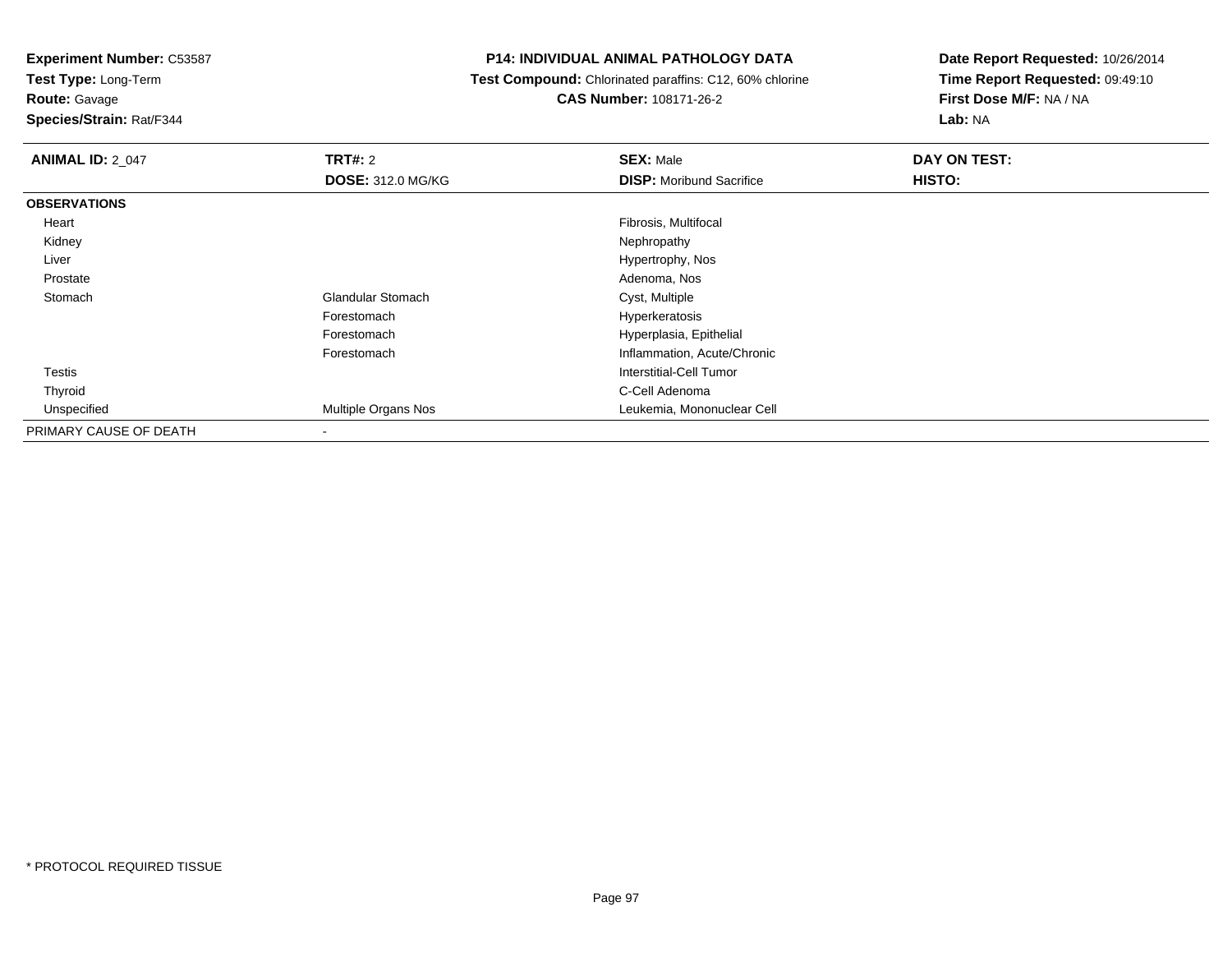**Test Type:** Long-Term

**Route:** Gavage

**Species/Strain:** Rat/F344

# **P14: INDIVIDUAL ANIMAL PATHOLOGY DATA**

 **Test Compound:** Chlorinated paraffins: C12, 60% chlorine**CAS Number:** 108171-26-2

| <b>ANIMAL ID: 2_048</b> | <b>TRT#: 2</b>           | <b>SEX: Male</b>                    | <b>DAY ON TEST:</b> |
|-------------------------|--------------------------|-------------------------------------|---------------------|
|                         | <b>DOSE: 312.0 MG/KG</b> | <b>DISP: Moribund Sacrifice</b>     | HISTO:              |
| <b>OBSERVATIONS</b>     |                          |                                     |                     |
| Adrenal gland           | <b>Cortex Nos</b>        | Degeneration, Lipoid                |                     |
|                         | Medulla                  | Pheochromocytoma                    |                     |
| Bone                    |                          | Fibrous Osteodystrophy              |                     |
| Heart                   |                          | Fibrosis, Multifocal                |                     |
| Kidney                  | Cortex                   | Cyst, Multiple                      |                     |
|                         |                          | Nephropathy                         |                     |
| Liver                   |                          | Angiectasis                         |                     |
|                         |                          | Focal Cellular Change               |                     |
|                         | <b>Bile Duct</b>         | Hyperplasia, Nos                    |                     |
|                         |                          | Hypertrophy, Nos                    |                     |
| Nasal cavity            |                          | Lymphocytic Inflammatory Infiltrate |                     |
| Pancreas                |                          | Acinar-Cell Adenoma                 |                     |
|                         |                          | Hyperplasia, Focal                  |                     |
| Parathyroid gland       |                          | Hyperplasia, Nos                    |                     |
| Preputial gland         |                          | Atrophy, Nos                        |                     |
| Stomach                 | <b>Glandular Stomach</b> | Edema, Nos                          |                     |
|                         | Forestomach              | Hyperkeratosis                      |                     |
|                         | Forestomach              | Hyperplasia, Epithelial             |                     |
|                         | Forestomach              | Inflammation, Acute/Chronic         |                     |
|                         | Forestomach              | Ulcer, Nos                          |                     |
|                         | <b>Glandular Stomach</b> | Ulcer, Nos                          |                     |
| <b>Testis</b>           |                          | <b>Interstitial-Cell Tumor</b>      |                     |
| PRIMARY CAUSE OF DEATH  |                          |                                     |                     |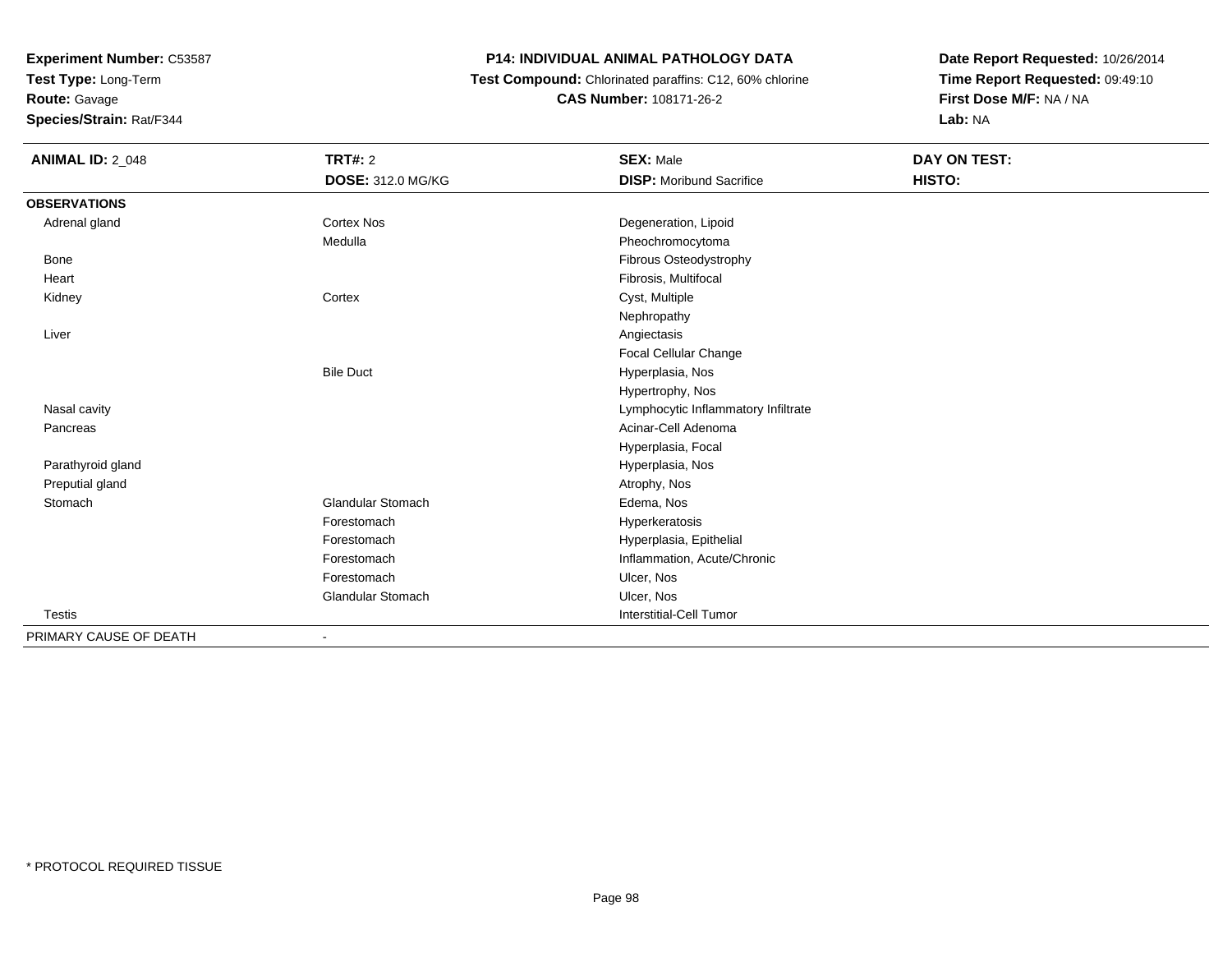**Test Type:** Long-Term

# **Route:** Gavage

**Species/Strain:** Rat/F344

#### **P14: INDIVIDUAL ANIMAL PATHOLOGY DATA**

# **Test Compound:** Chlorinated paraffins: C12, 60% chlorine**CAS Number:** 108171-26-2

| <b>ANIMAL ID: 2_049</b> | TRT#: 2                  | <b>SEX: Male</b>                | DAY ON TEST: |  |
|-------------------------|--------------------------|---------------------------------|--------------|--|
|                         | <b>DOSE: 312.0 MG/KG</b> | <b>DISP:</b> Moribund Sacrifice | HISTO:       |  |
| <b>OBSERVATIONS</b>     |                          |                                 |              |  |
| Bone marrow             |                          | Hyperplasia, Nos                |              |  |
| Kidney                  |                          | Nephropathy                     |              |  |
| Lymph node              | Lumbar Lymph Node        | Lymphangiectasis                |              |  |
| Preputial gland         |                          | Adenoma, Nos                    |              |  |
|                         |                          | <b>Cystic Ducts</b>             |              |  |
| Spleen                  |                          | Hematopoiesis                   |              |  |
|                         |                          | Sarcoma, Nos                    |              |  |
| Testis                  |                          | Interstitial-Cell Tumor         |              |  |
| PRIMARY CAUSE OF DEATH  |                          |                                 |              |  |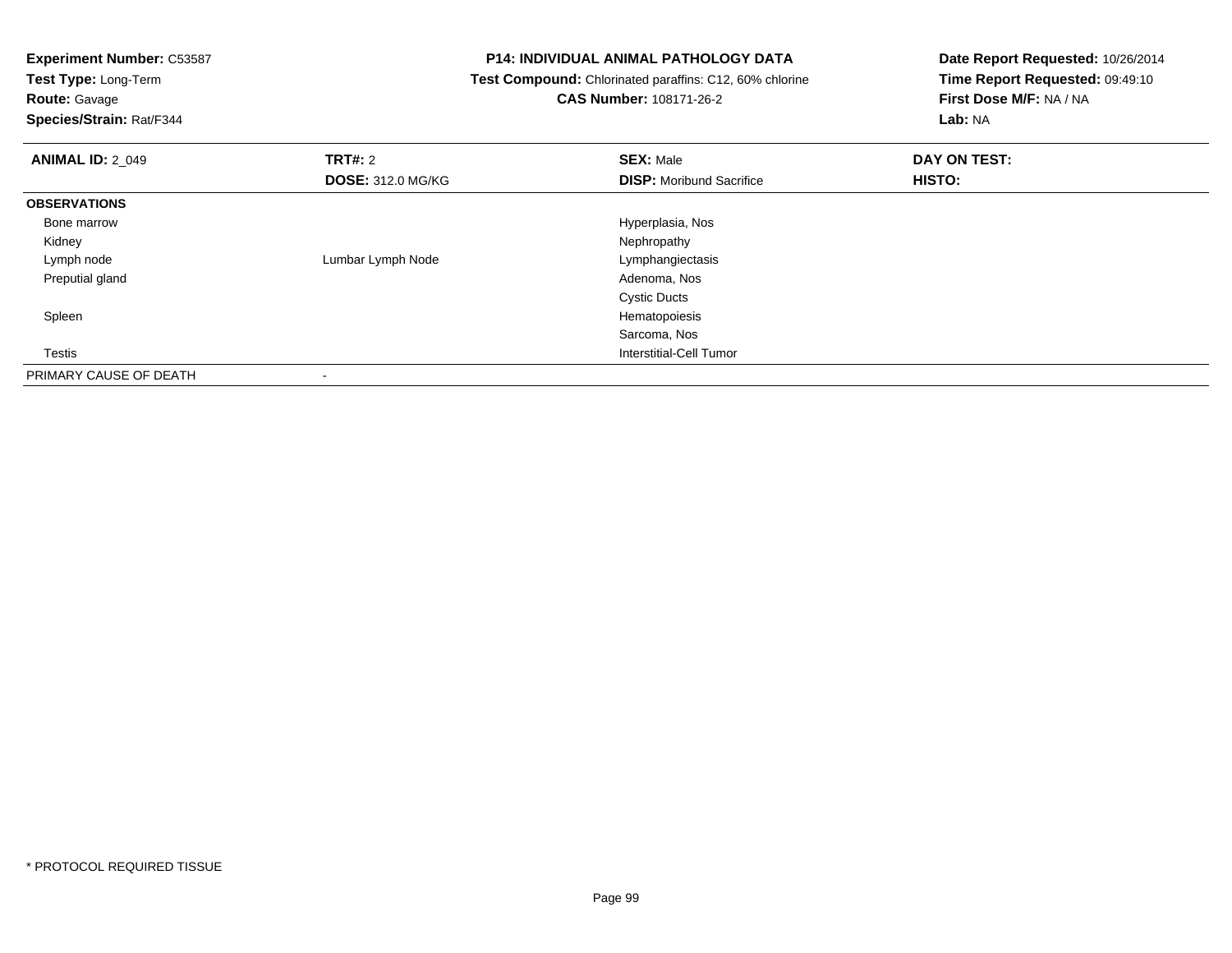**Test Type:** Long-Term

# **Route:** Gavage

**Species/Strain:** Rat/F344

## **P14: INDIVIDUAL ANIMAL PATHOLOGY DATA**

# **Test Compound:** Chlorinated paraffins: C12, 60% chlorine**CAS Number:** 108171-26-2

| <b>ANIMAL ID: 2_050</b> | <b>TRT#: 2</b>           | <b>SEX: Male</b>                 | DAY ON TEST: |
|-------------------------|--------------------------|----------------------------------|--------------|
|                         | <b>DOSE: 312.0 MG/KG</b> | <b>DISP:</b> Moribund Sacrifice  | HISTO:       |
| <b>OBSERVATIONS</b>     |                          |                                  |              |
| Adrenal gland           | Medulla                  | Hyperplasia, Focal               |              |
| Bone                    |                          | Fibrous Osteodystrophy           |              |
| Heart                   |                          | Fibrosis, Focal                  |              |
| Kidney                  | Cortex                   | Cyst, Multiple                   |              |
|                         |                          | Nephropathy                      |              |
| Liver                   |                          | Focal Cellular Change            |              |
|                         |                          | Hypertrophy, Nos                 |              |
| Lung                    |                          | Hyperplasia, Alveolar Epithelium |              |
| Mammary gland           |                          | Adenosis                         |              |
|                         |                          | Fibroadenoma                     |              |
| Pancreas                |                          | Ectopia                          |              |
| Parathyroid gland       |                          | Hyperplasia, Nos                 |              |
| Preputial gland         |                          | <b>Cystic Ducts</b>              |              |
|                         |                          | Hyperplasia, Epithelial          |              |
| Prostate                |                          | Inflammation, Acute Suppurative  |              |
| Skin                    | <b>Back</b>              | Squamous Cell Carcinoma          |              |
| <b>Testis</b>           |                          | Interstitial-Cell Tumor          |              |
| Unspecified             |                          | Fibroma                          |              |
| PRIMARY CAUSE OF DEATH  |                          |                                  |              |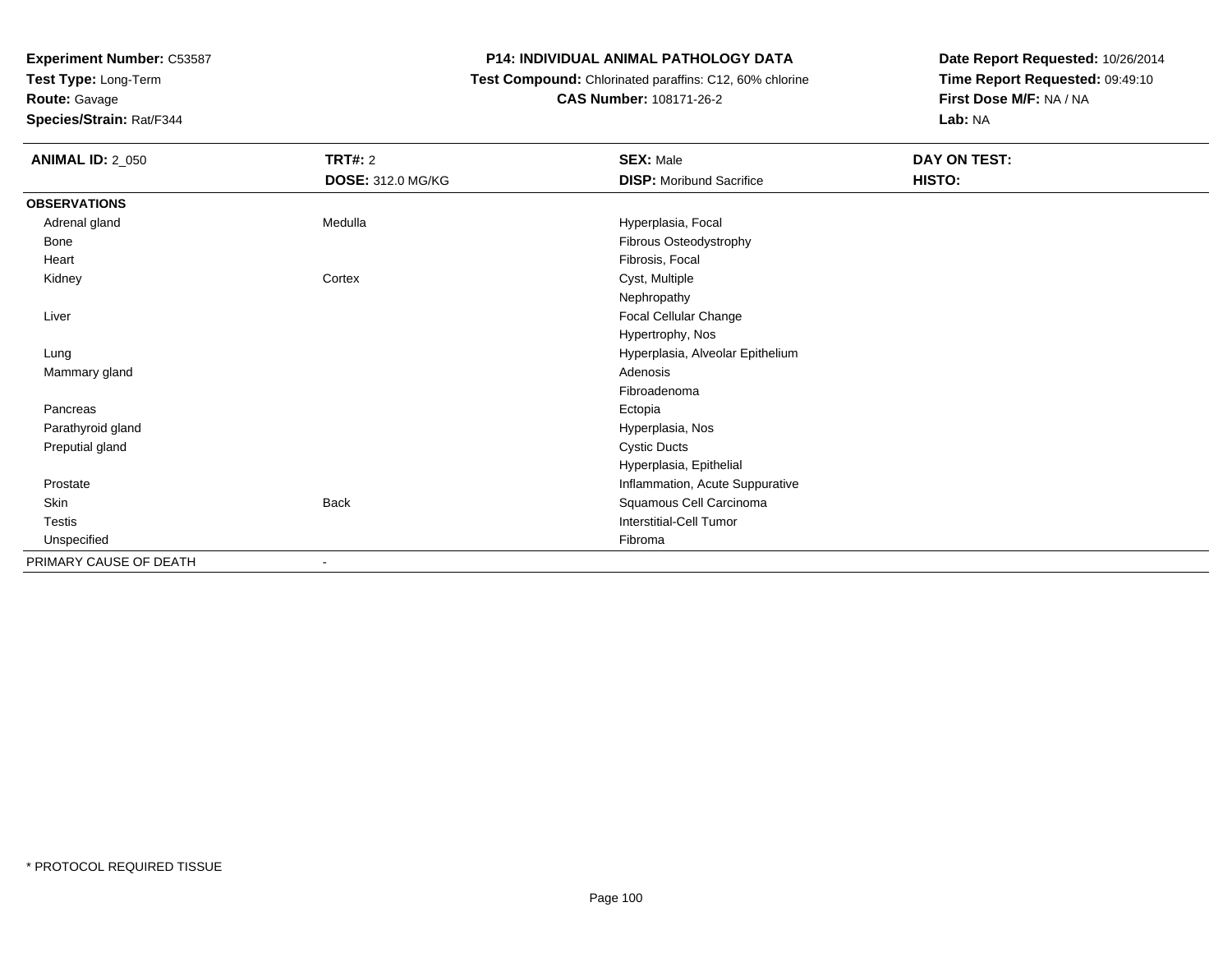**Test Type:** Long-Term

**Route:** Gavage

**Species/Strain:** Rat/F344

#### **P14: INDIVIDUAL ANIMAL PATHOLOGY DATA**

 **Test Compound:** Chlorinated paraffins: C12, 60% chlorine**CAS Number:** 108171-26-2

| <b>ANIMAL ID: 3_001</b> | TRT#: 3                  | <b>SEX: Male</b>                    | DAY ON TEST: |
|-------------------------|--------------------------|-------------------------------------|--------------|
|                         | <b>DOSE: 0</b>           | <b>DISP: Natural Death</b>          | HISTO:       |
| <b>OBSERVATIONS</b>     |                          |                                     |              |
| Adrenal gland           | Medulla                  | Pheochromocytoma                    |              |
| <b>Brain</b>            |                          | Necrosis, Nos                       |              |
| Heart                   |                          | Fibrosis, Focal                     |              |
| Kidney                  |                          | Nephropathy                         |              |
| Liver                   |                          | Necrosis, Zonal                     |              |
| Nasal cavity            |                          | Lymphocytic Inflammatory Infiltrate |              |
| Preputial gland         |                          | Atrophy, Nos                        |              |
| Spleen                  |                          | Atrophy, Nos                        |              |
| Testis                  |                          | Interstitial-Cell Tumor             |              |
| Unspecified             | Multiple Organs Nos      | Mesothelioma, Nos                   |              |
| PRIMARY CAUSE OF DEATH  | $\overline{\phantom{a}}$ |                                     |              |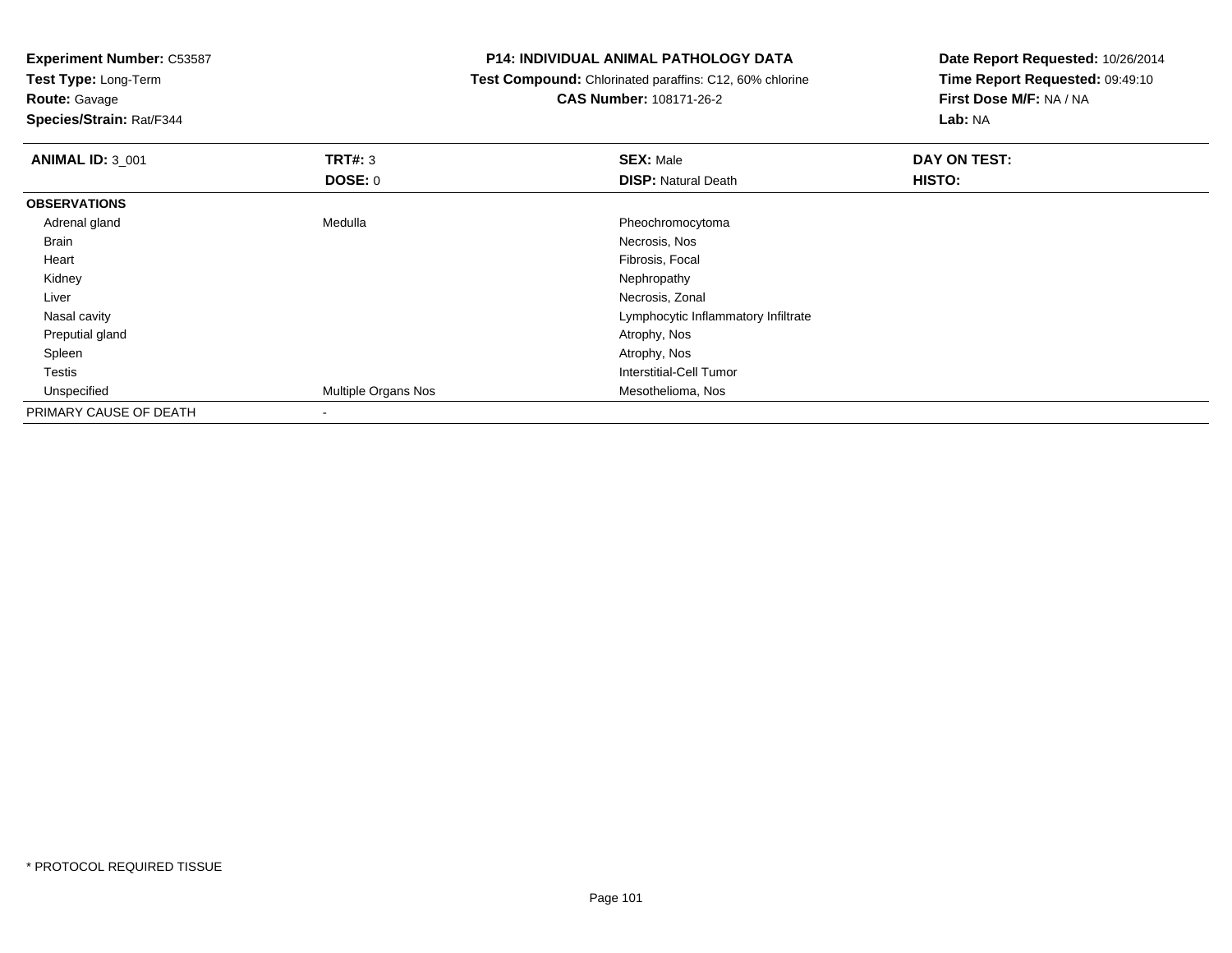**Test Type:** Long-Term

**Route:** Gavage

**Species/Strain:** Rat/F344

### **P14: INDIVIDUAL ANIMAL PATHOLOGY DATA**

 **Test Compound:** Chlorinated paraffins: C12, 60% chlorine**CAS Number:** 108171-26-2

| <b>ANIMAL ID: 3_002</b> | <b>TRT#: 3</b>            | <b>SEX: Male</b>                    | DAY ON TEST: |
|-------------------------|---------------------------|-------------------------------------|--------------|
|                         | <b>DOSE: 0</b>            | <b>DISP: Terminal Sacrifice</b>     | HISTO:       |
| <b>OBSERVATIONS</b>     |                           |                                     |              |
| Adrenal gland           | Medulla                   | Hyperplasia, Focal                  |              |
| Eye                     |                           | Cataract                            |              |
|                         |                           | Retinopathy                         |              |
| Heart                   |                           | Fibrosis, Focal                     |              |
| Kidney                  |                           | Nephropathy                         |              |
| Liver                   |                           | Cytoplasmic Change, Nos             |              |
| Lymph node              | Mesenteric Lymph Node     | Lymphangiectasis                    |              |
| Mammary gland           |                           | <b>Cystic Ducts</b>                 |              |
| Nasal cavity            |                           | Lymphocytic Inflammatory Infiltrate |              |
| Pituitary gland         | <b>Anterior Pituitary</b> | Adenoma, Nos                        |              |
|                         | <b>Anterior Pituitary</b> | Angiectasis                         |              |
| Preputial gland         |                           | Atrophy, Nos                        |              |
| Prostate                |                           | Inflammation, Acute Suppurative     |              |
| Testis                  |                           | <b>Interstitial-Cell Tumor</b>      |              |
| Thyroid                 |                           | C-Cell Adenoma                      |              |
| Unspecified             |                           | Fibroma                             |              |
| PRIMARY CAUSE OF DEATH  | $\overline{\phantom{a}}$  |                                     |              |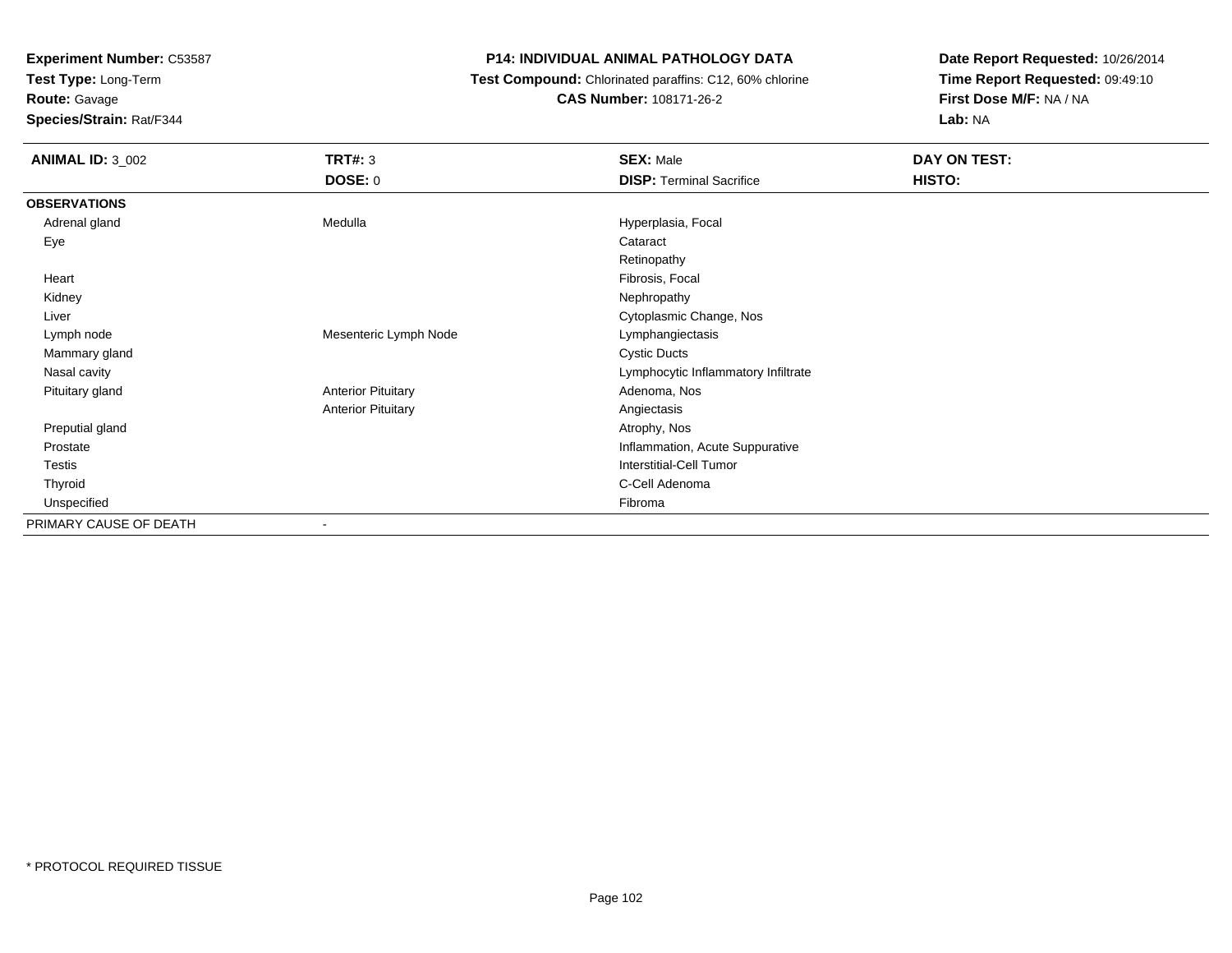**Test Type:** Long-Term

**Route:** Gavage

**Species/Strain:** Rat/F344

# **P14: INDIVIDUAL ANIMAL PATHOLOGY DATA**

 **Test Compound:** Chlorinated paraffins: C12, 60% chlorine**CAS Number:** 108171-26-2

| <b>ANIMAL ID: 3_003</b> | <b>TRT#: 3</b>        | <b>SEX: Male</b>                    | DAY ON TEST: |  |
|-------------------------|-----------------------|-------------------------------------|--------------|--|
|                         | DOSE: 0               | <b>DISP: Terminal Sacrifice</b>     | HISTO:       |  |
| <b>OBSERVATIONS</b>     |                       |                                     |              |  |
| Adrenal gland           | Medulla               | Angiectasis                         |              |  |
|                         | Medulla               | Pheochromocytoma                    |              |  |
| Eye                     |                       | Cataract                            |              |  |
|                         |                       | Retinopathy                         |              |  |
| Heart                   |                       | Fibrosis, Multifocal                |              |  |
| Kidney                  |                       | Nephropathy                         |              |  |
| Lung                    |                       | Histiocytosis                       |              |  |
|                         |                       | Lymphocytic Inflammatory Infiltrate |              |  |
| Lymph node              | Mandibular Lymph Node | Lymphangiectasis                    |              |  |
| Nasal cavity            |                       | Foreign Body, Nos                   |              |  |
|                         |                       | Infection, Fungal                   |              |  |
|                         |                       | Inflammation, Acute Suppurative     |              |  |
| Pancreas                |                       | Acinar-Cell Adenoma                 |              |  |
| Preputial gland         |                       | Carcinoma, Nos                      |              |  |
|                         |                       | Inflammation, Acute/Chronic         |              |  |
| Stomach                 | Forestomach           | Hyperkeratosis                      |              |  |
|                         | Forestomach           | Hyperplasia, Epithelial             |              |  |
| Testis                  |                       | Interstitial-Cell Tumor             |              |  |
| Thyroid                 |                       | C-Cell Adenoma                      |              |  |
|                         |                       | Cyst, Embryonal Duct                |              |  |
|                         |                       | Hyperplasia, C Cell                 |              |  |
| PRIMARY CAUSE OF DEATH  |                       |                                     |              |  |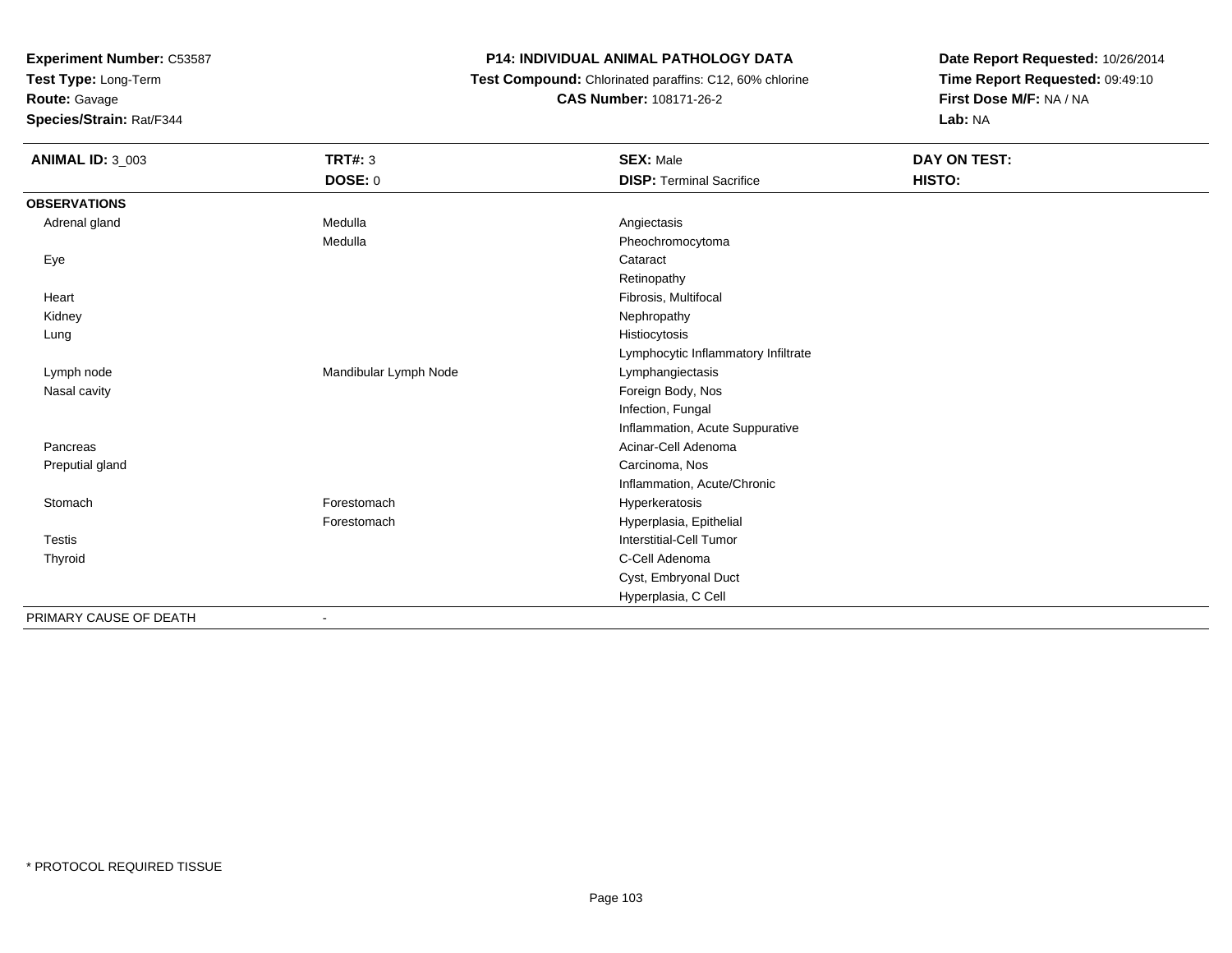**Test Type:** Long-Term

**Route:** Gavage

**Species/Strain:** Rat/F344

### **P14: INDIVIDUAL ANIMAL PATHOLOGY DATA**

 **Test Compound:** Chlorinated paraffins: C12, 60% chlorine**CAS Number:** 108171-26-2

| <b>ANIMAL ID: 3_004</b> | <b>TRT#: 3</b>           | <b>SEX: Male</b>                    | DAY ON TEST: |
|-------------------------|--------------------------|-------------------------------------|--------------|
|                         | <b>DOSE: 0</b>           | <b>DISP:</b> Moribund Sacrifice     | HISTO:       |
| <b>OBSERVATIONS</b>     |                          |                                     |              |
| Adrenal gland           | Medulla                  | Hyperplasia, Focal                  |              |
| Eye                     |                          | Cataract                            |              |
|                         |                          | Retinopathy                         |              |
| Kidney                  |                          | Nephropathy                         |              |
| Liver                   | <b>Bile Duct</b>         | Hyperplasia, Nos                    |              |
| Mammary gland           |                          | Adenosis                            |              |
|                         |                          | <b>Cystic Ducts</b>                 |              |
|                         |                          | Fibroadenoma                        |              |
| Nasal cavity            |                          | Lymphocytic Inflammatory Infiltrate |              |
| Pancreas                | Islets                   | Islet-Cell Adenoma                  |              |
| Preputial gland         |                          | Atrophy, Nos                        |              |
| Testis                  |                          | Interstitial-Cell Tumor             |              |
| Thyroid                 |                          | <b>Cystic Follicles</b>             |              |
|                         |                          | Hyperplasia, C Cell                 |              |
| Unspecified             | Multiple Organs Nos      | Leukemia, Mononuclear Cell          |              |
| PRIMARY CAUSE OF DEATH  | $\overline{\phantom{a}}$ |                                     |              |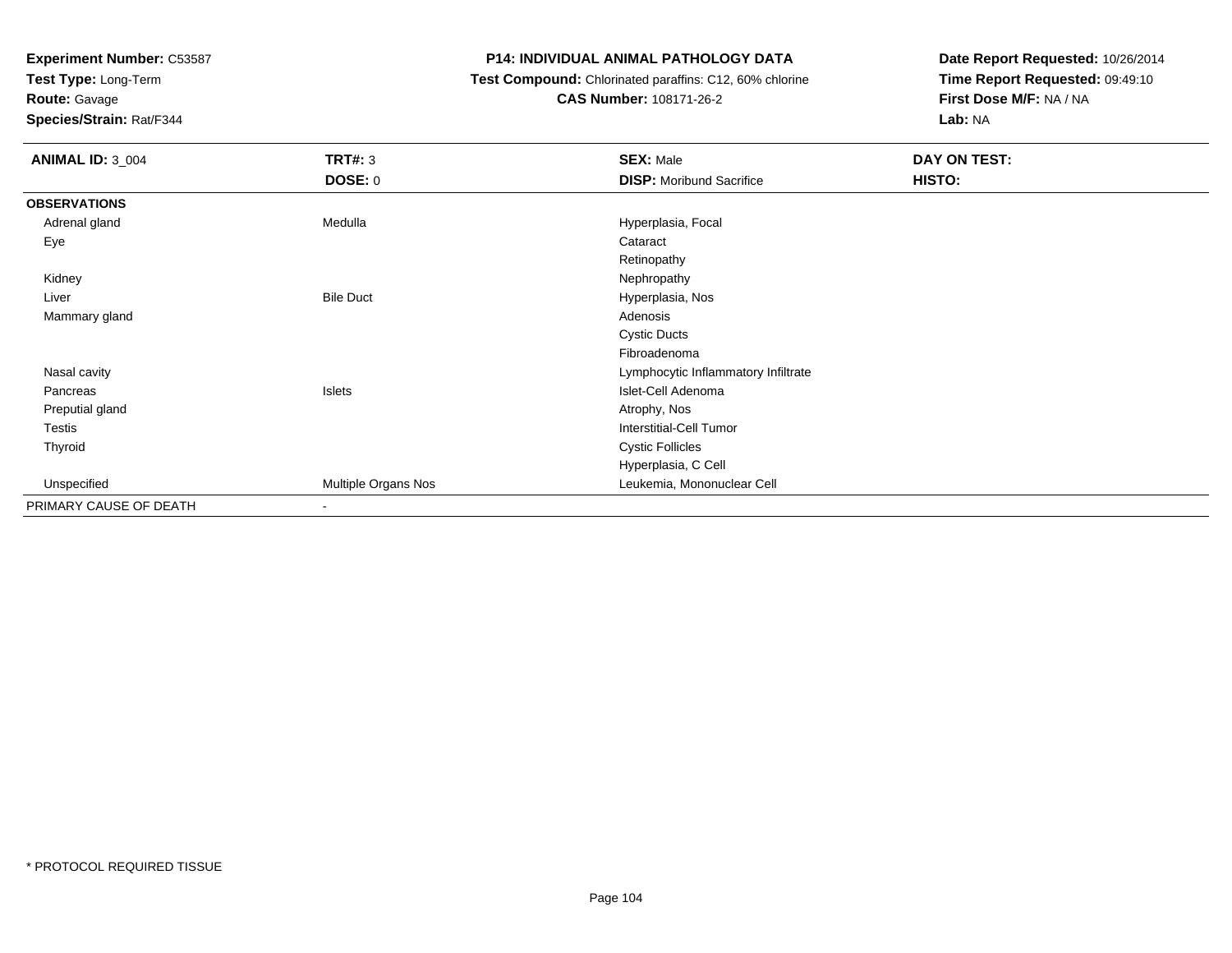**Test Type:** Long-Term

**Route:** Gavage

**Species/Strain:** Rat/F344

# **P14: INDIVIDUAL ANIMAL PATHOLOGY DATA**

 **Test Compound:** Chlorinated paraffins: C12, 60% chlorine**CAS Number:** 108171-26-2

| <b>ANIMAL ID: 3_005</b> | TRT#: 3                   | <b>SEX: Male</b>                    | DAY ON TEST: |  |
|-------------------------|---------------------------|-------------------------------------|--------------|--|
|                         | DOSE: 0                   | <b>DISP: Natural Death</b>          | HISTO:       |  |
| <b>OBSERVATIONS</b>     |                           |                                     |              |  |
| Heart                   |                           | Fibrosis, Focal                     |              |  |
| <b>Intestine Small</b>  | <b>Mesentery Nos</b>      | Necrosis, Fat                       |              |  |
| Kidney                  |                           | Nephropathy                         |              |  |
| Liver                   | <b>Bile Duct</b>          | Hyperplasia, Nos                    |              |  |
| Lung                    |                           | Congestion, Nos                     |              |  |
| Mammary gland           |                           | <b>Cystic Ducts</b>                 |              |  |
| Nasal cavity            |                           | Lymphocytic Inflammatory Infiltrate |              |  |
| Pituitary gland         | <b>Anterior Pituitary</b> | Adenoma, Nos                        |              |  |
|                         | <b>Anterior Pituitary</b> | Angiectasis                         |              |  |
| Preputial gland         |                           | Atrophy, Nos                        |              |  |
| Prostate                |                           | Inflammation, Acute Suppurative     |              |  |
| Testis                  |                           | Interstitial-Cell Tumor             |              |  |
| PRIMARY CAUSE OF DEATH  |                           |                                     |              |  |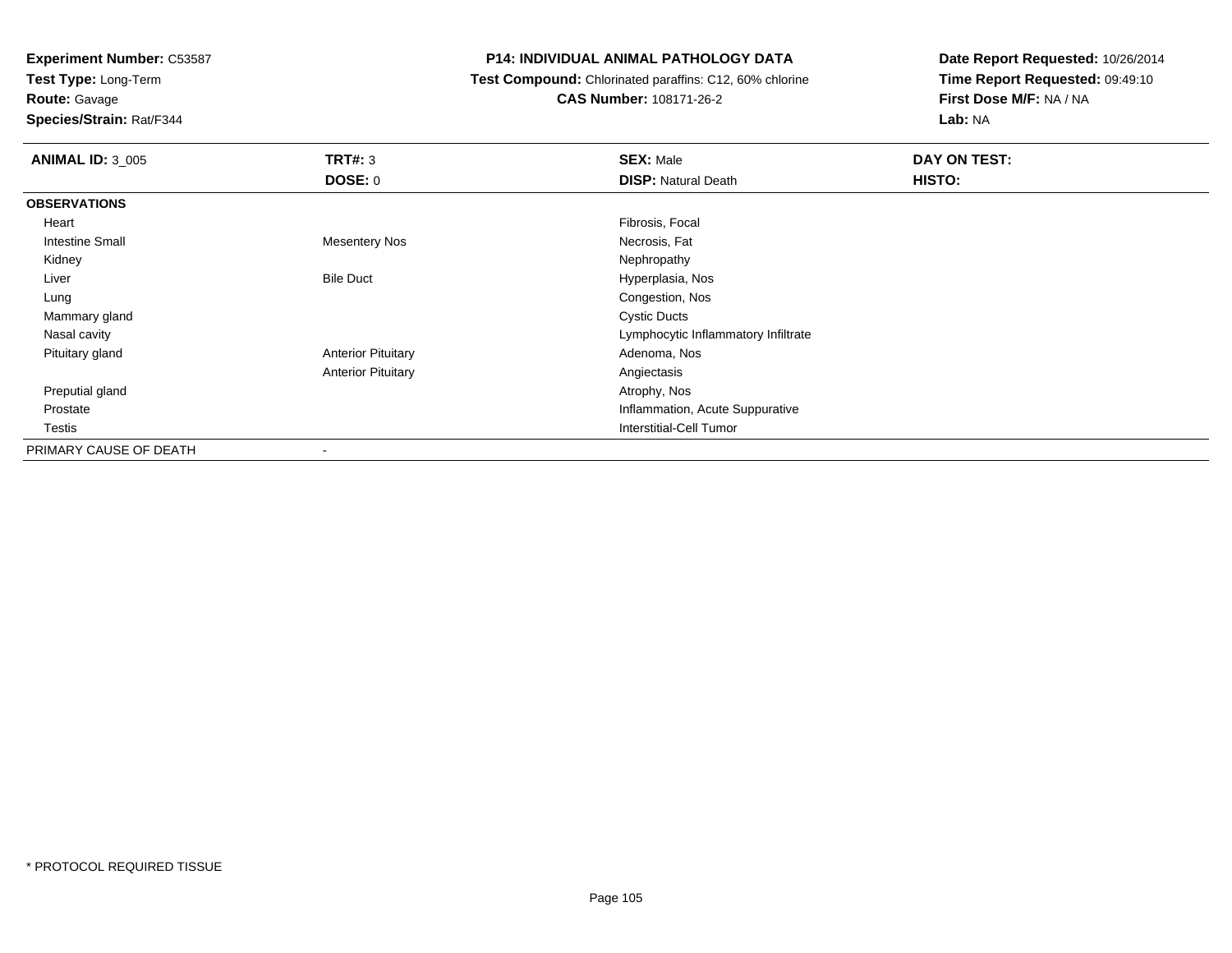| <b>Experiment Number: C53587</b><br>Test Type: Long-Term<br><b>Route: Gavage</b><br>Species/Strain: Rat/F344 |                            | <b>P14: INDIVIDUAL ANIMAL PATHOLOGY DATA</b><br><b>Test Compound:</b> Chlorinated paraffins: C12, 60% chlorine<br><b>CAS Number: 108171-26-2</b> | Date Report Requested: 10/26/2014<br>Time Report Requested: 09:49:10<br>First Dose M/F: NA / NA<br>Lab: NA |
|--------------------------------------------------------------------------------------------------------------|----------------------------|--------------------------------------------------------------------------------------------------------------------------------------------------|------------------------------------------------------------------------------------------------------------|
| <b>ANIMAL ID: 3 006</b>                                                                                      | TRT#: 3<br>DOSE: 0         | <b>SEX: Male</b><br><b>DISP:</b> Moribund Sacrifice                                                                                              | DAY ON TEST:<br>HISTO:                                                                                     |
| <b>OBSERVATIONS</b>                                                                                          |                            |                                                                                                                                                  |                                                                                                            |
| Kidney                                                                                                       |                            | Nephropathy                                                                                                                                      |                                                                                                            |
| Lung                                                                                                         |                            | Hemorrhage                                                                                                                                       |                                                                                                            |
| Testis                                                                                                       |                            | Interstitial-Cell Tumor                                                                                                                          |                                                                                                            |
| Unspecified                                                                                                  | <b>Multiple Organs Nos</b> | Leukemia, Mononuclear Cell                                                                                                                       |                                                                                                            |
| PRIMARY CAUSE OF DEATH                                                                                       |                            |                                                                                                                                                  |                                                                                                            |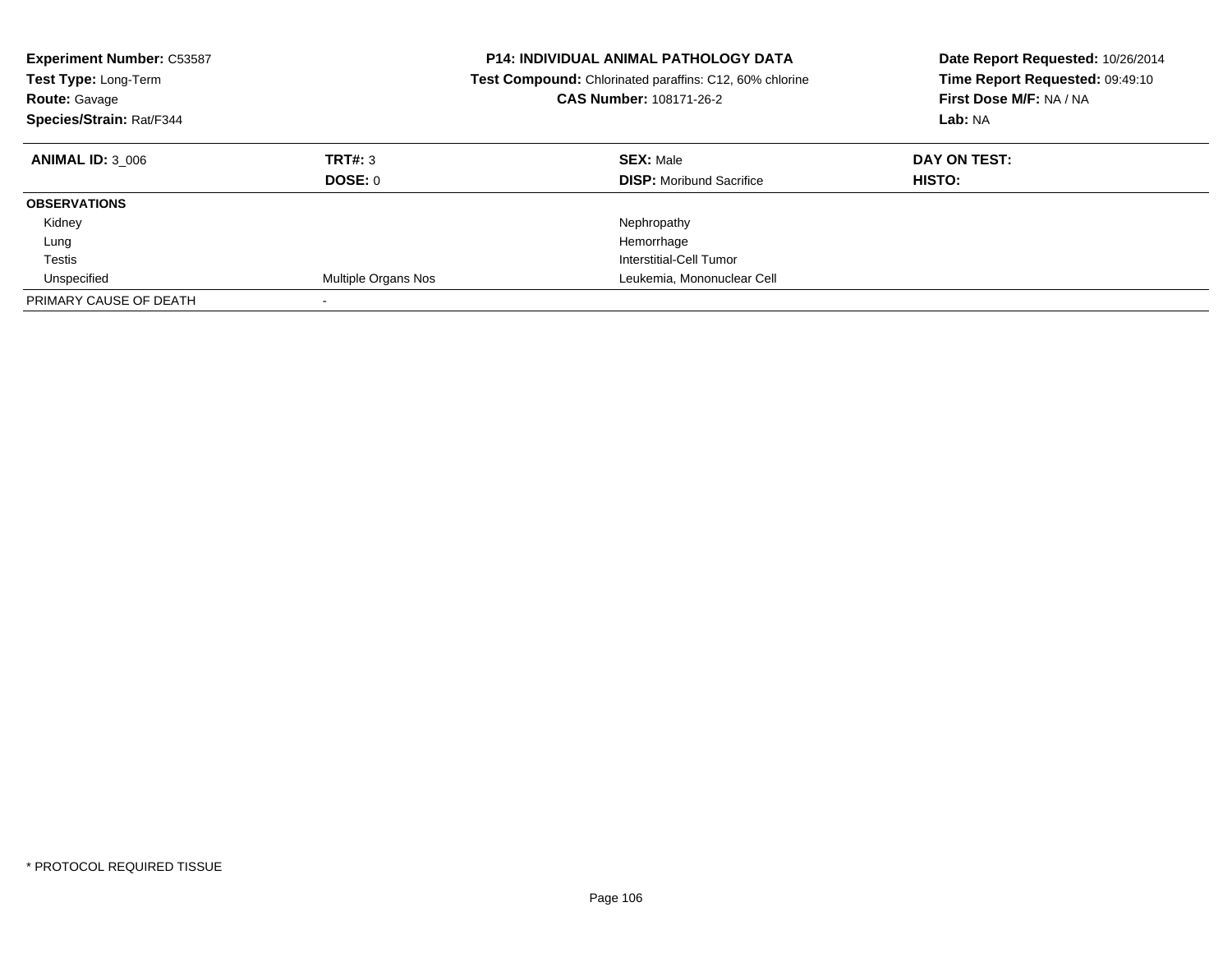**Test Type:** Long-Term

**Route:** Gavage

**Species/Strain:** Rat/F344

# **P14: INDIVIDUAL ANIMAL PATHOLOGY DATA**

 **Test Compound:** Chlorinated paraffins: C12, 60% chlorine**CAS Number:** 108171-26-2

| <b>ANIMAL ID: 3_007</b> | <b>TRT#: 3</b>            | <b>SEX: Male</b>                    | DAY ON TEST: |  |
|-------------------------|---------------------------|-------------------------------------|--------------|--|
|                         | <b>DOSE: 0</b>            | <b>DISP: Terminal Sacrifice</b>     | HISTO:       |  |
| <b>OBSERVATIONS</b>     |                           |                                     |              |  |
| Adrenal gland           | Medulla                   | Pheochromocytoma, Malignant         |              |  |
| Heart                   |                           | Fibrosis, Focal                     |              |  |
| Kidney                  |                           | Nephropathy                         |              |  |
| Liver                   | <b>Bile Duct</b>          | Hyperplasia, Nos                    |              |  |
| Lymph node              | Inguinal Lymph Node       | Hyperplasia, Nos                    |              |  |
| Nasal cavity            |                           | Lymphocytic Inflammatory Infiltrate |              |  |
| Pancreas                |                           | Atrophy, Focal                      |              |  |
| Parathyroid gland       |                           | Hyperplasia, Nos                    |              |  |
| Pituitary gland         | <b>Anterior Pituitary</b> | Adenoma, Nos                        |              |  |
|                         | <b>Anterior Pituitary</b> | Angiectasis                         |              |  |
| Preputial gland         |                           | Adenoma, Nos                        |              |  |
|                         |                           | <b>Cystic Ducts</b>                 |              |  |
|                         |                           | Inflammation, Acute Suppurative     |              |  |
| Prostate                |                           | Inflammation, Acute Suppurative     |              |  |
| Salivary gland          |                           | Cyst, Ranular                       |              |  |
| Testis                  |                           | <b>Interstitial-Cell Tumor</b>      |              |  |
| Thyroid                 |                           | C-Cell Carcinoma                    |              |  |
| PRIMARY CAUSE OF DEATH  |                           |                                     |              |  |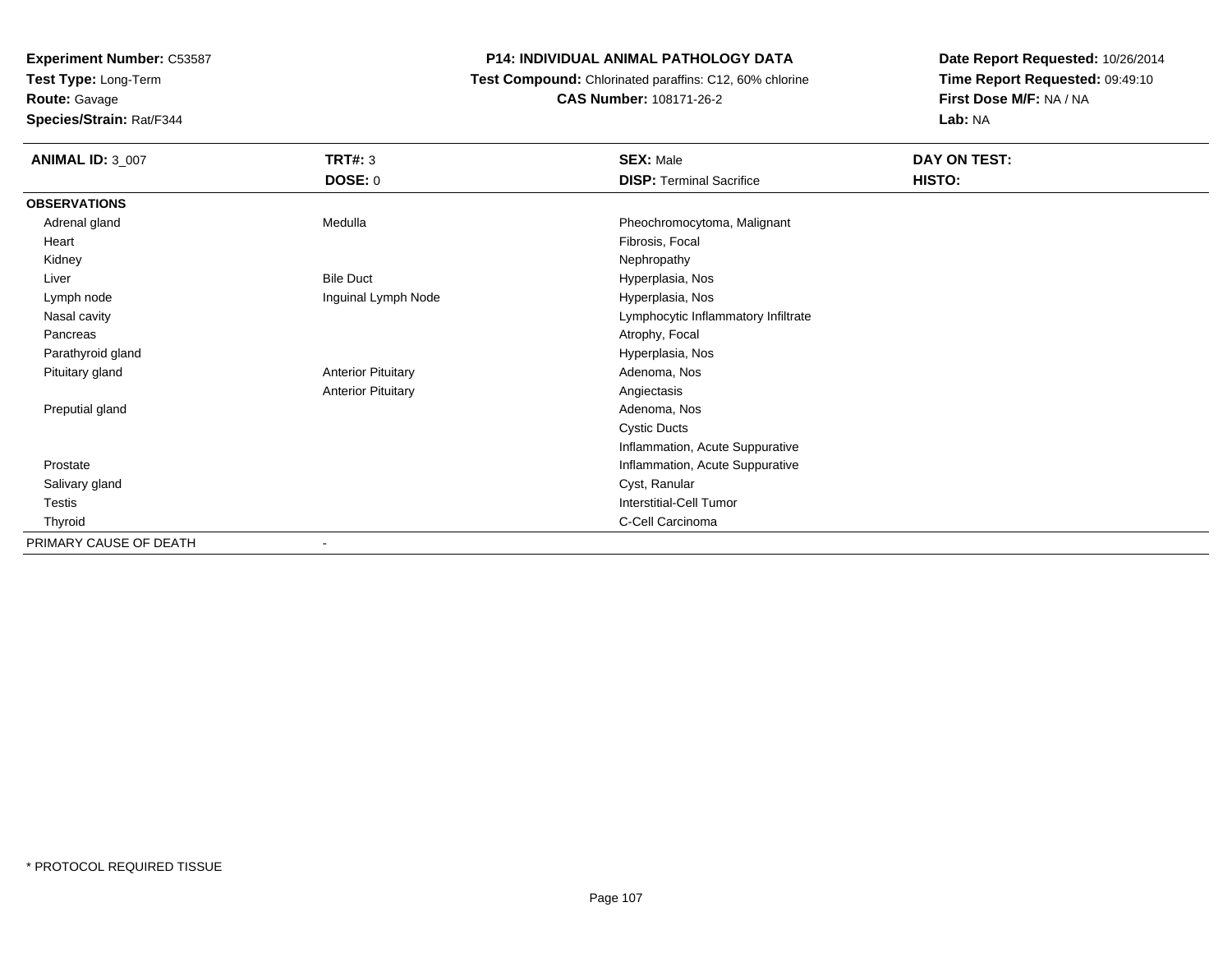**Test Type:** Long-Term

# **Route:** Gavage

**Species/Strain:** Rat/F344

#### **P14: INDIVIDUAL ANIMAL PATHOLOGY DATA**

 **Test Compound:** Chlorinated paraffins: C12, 60% chlorine**CAS Number:** 108171-26-2

| <b>ANIMAL ID: 3_008</b> | TRT#: 3              | <b>SEX: Male</b>                  | DAY ON TEST: |
|-------------------------|----------------------|-----------------------------------|--------------|
|                         | <b>DOSE: 0</b>       | <b>DISP:</b> Moribund Sacrifice   | HISTO:       |
| <b>OBSERVATIONS</b>     |                      |                                   |              |
| Adrenal gland           | <b>Cortex Nos</b>    | Hyperplasia, Focal                |              |
| <b>Intestine Small</b>  | <b>Mesentery Nos</b> | Necrosis, Fat                     |              |
| Kidney                  |                      | Nephropathy                       |              |
| Mammary gland           |                      | <b>Cystic Ducts</b>               |              |
| Testis                  |                      | Interstitial-Cell Tumor           |              |
| Thyroid                 |                      | Hyperplasia, C Cell               |              |
| Tongue                  |                      | Foreign Body, Nos                 |              |
|                         |                      | Hyperkeratosis                    |              |
|                         |                      | Hyperplasia, Epithelial           |              |
|                         |                      | Inflammation, Granulomatous Focal |              |
|                         |                      | Squamous Cell Papilloma           |              |
| PRIMARY CAUSE OF DEATH  |                      |                                   |              |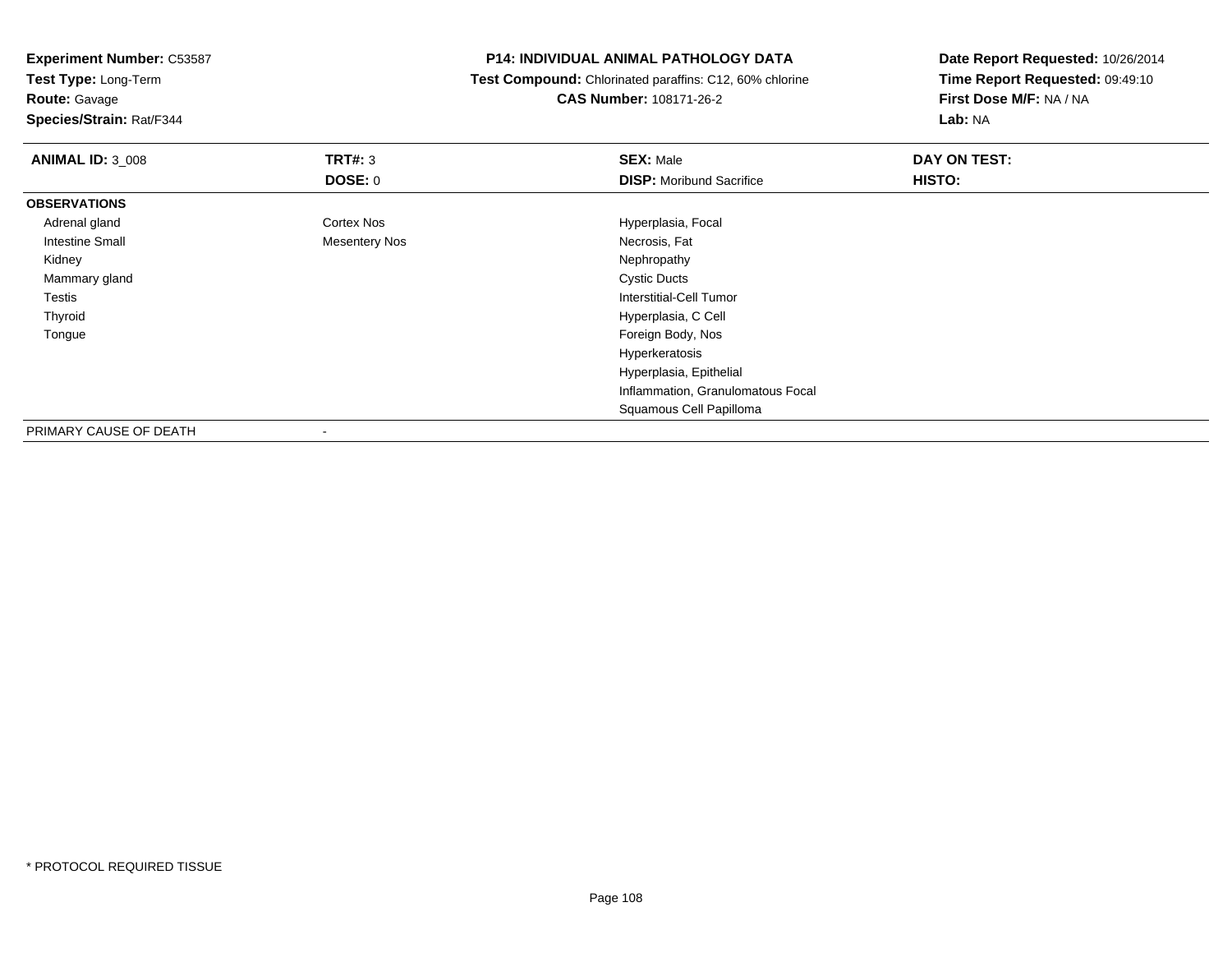**Test Type:** Long-Term

**Route:** Gavage

**Species/Strain:** Rat/F344

# **P14: INDIVIDUAL ANIMAL PATHOLOGY DATA**

 **Test Compound:** Chlorinated paraffins: C12, 60% chlorine**CAS Number:** 108171-26-2

| <b>ANIMAL ID: 3_009</b> | <b>TRT#: 3</b>            | <b>SEX: Male</b>                    | DAY ON TEST: |
|-------------------------|---------------------------|-------------------------------------|--------------|
|                         | <b>DOSE: 0</b>            | <b>DISP: Terminal Sacrifice</b>     | HISTO:       |
| <b>OBSERVATIONS</b>     |                           |                                     |              |
| Adrenal gland           | Medulla                   | Hyperplasia, Focal                  |              |
| Eye                     |                           | Cataract                            |              |
|                         |                           | Retinopathy                         |              |
| Heart                   |                           | Fibrosis, Multifocal                |              |
| Kidney                  |                           | Nephropathy                         |              |
| Liver                   | <b>Bile Duct</b>          | Hyperplasia, Nos                    |              |
| Lung                    |                           | Alveolar/Bronchiolar Adenoma        |              |
|                         |                           | Histiocytosis                       |              |
| Mammary gland           |                           | <b>Cystic Ducts</b>                 |              |
| Nasal cavity            |                           | Lymphocytic Inflammatory Infiltrate |              |
| Pituitary gland         | <b>Anterior Pituitary</b> | Adenoma, Nos                        |              |
| Preputial gland         |                           | Carcinoma, Nos                      |              |
|                         |                           | Inflammation, Acute Suppurative     |              |
| Prostate                |                           | Inflammation, Acute/Chronic         |              |
| Testis                  |                           | Interstitial-Cell Tumor             |              |
| PRIMARY CAUSE OF DEATH  |                           |                                     |              |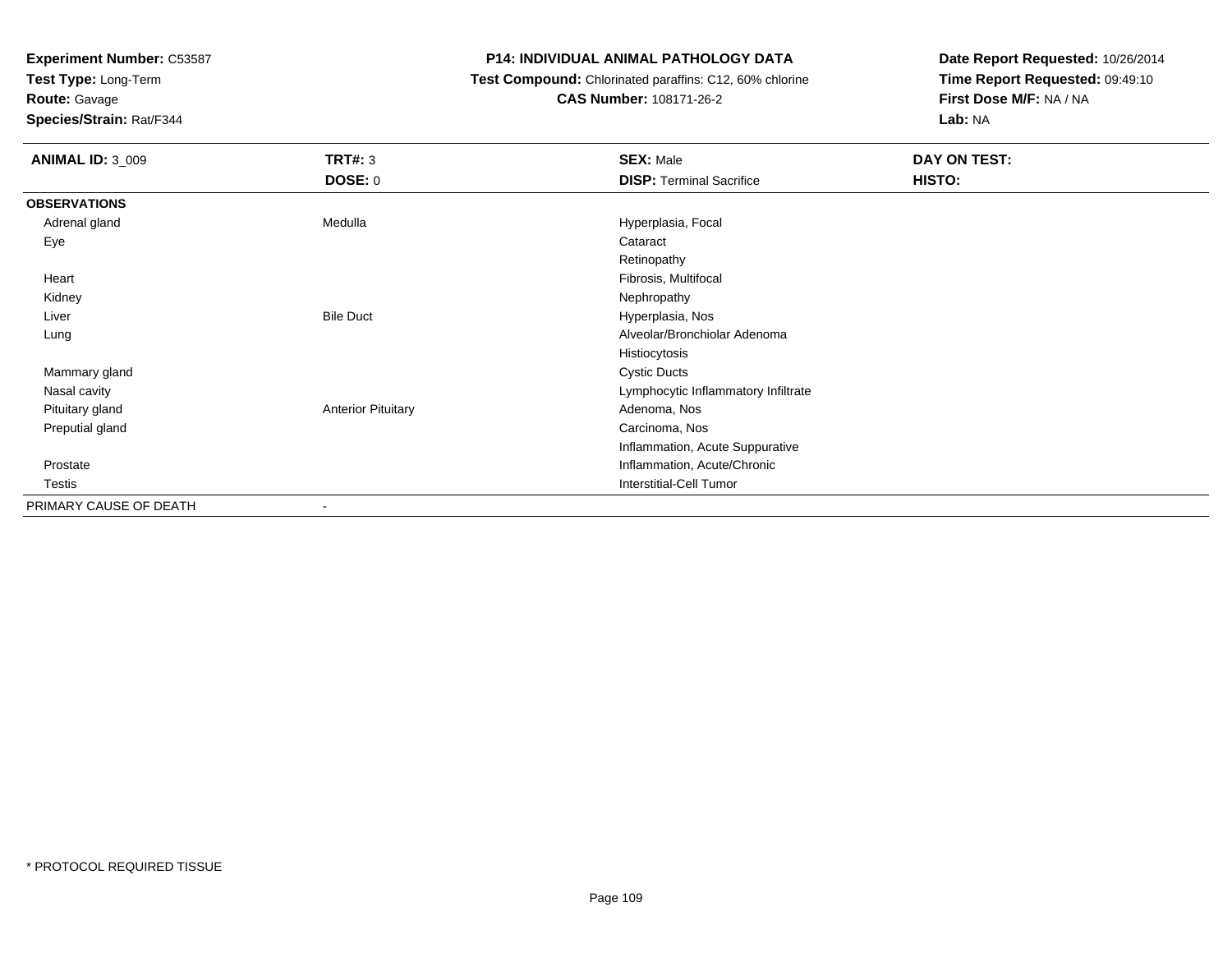| <b>Experiment Number: C53587</b><br>Test Type: Long-Term |                     | <b>P14: INDIVIDUAL ANIMAL PATHOLOGY DATA</b>                   | Date Report Requested: 10/26/2014 |
|----------------------------------------------------------|---------------------|----------------------------------------------------------------|-----------------------------------|
|                                                          |                     | <b>Test Compound:</b> Chlorinated paraffins: C12, 60% chlorine | Time Report Requested: 09:49:10   |
| <b>Route: Gavage</b>                                     |                     | <b>CAS Number: 108171-26-2</b>                                 | First Dose M/F: NA / NA           |
| <b>Species/Strain: Rat/F344</b>                          |                     |                                                                | Lab: NA                           |
| <b>ANIMAL ID: 3_010</b>                                  | <b>TRT#: 3</b>      | <b>SEX: Male</b>                                               | DAY ON TEST:                      |
|                                                          | <b>DOSE: 0</b>      | <b>DISP: Natural Death</b>                                     | <b>HISTO:</b>                     |
| <b>OBSERVATIONS</b>                                      |                     |                                                                |                                   |
| Adrenal gland                                            | Medulla             | Necrosis, Focal                                                |                                   |
| Kidney                                                   |                     | Nephropathy                                                    |                                   |
| Liver                                                    | <b>Bile Duct</b>    | Hyperplasia, Nos                                               |                                   |
| Lung                                                     |                     | Fibrosis, Multifocal                                           |                                   |
|                                                          |                     | Necrosis, Focal                                                |                                   |
| Pancreas                                                 |                     | Atrophy, Focal                                                 |                                   |
| Spleen                                                   |                     | Fibrosis                                                       |                                   |
|                                                          |                     | Necrosis, Focal                                                |                                   |
| Unspecified                                              | Multiple Organs Nos | Leukemia, Mononuclear Cell                                     |                                   |
| PRIMARY CAUSE OF DEATH                                   |                     |                                                                |                                   |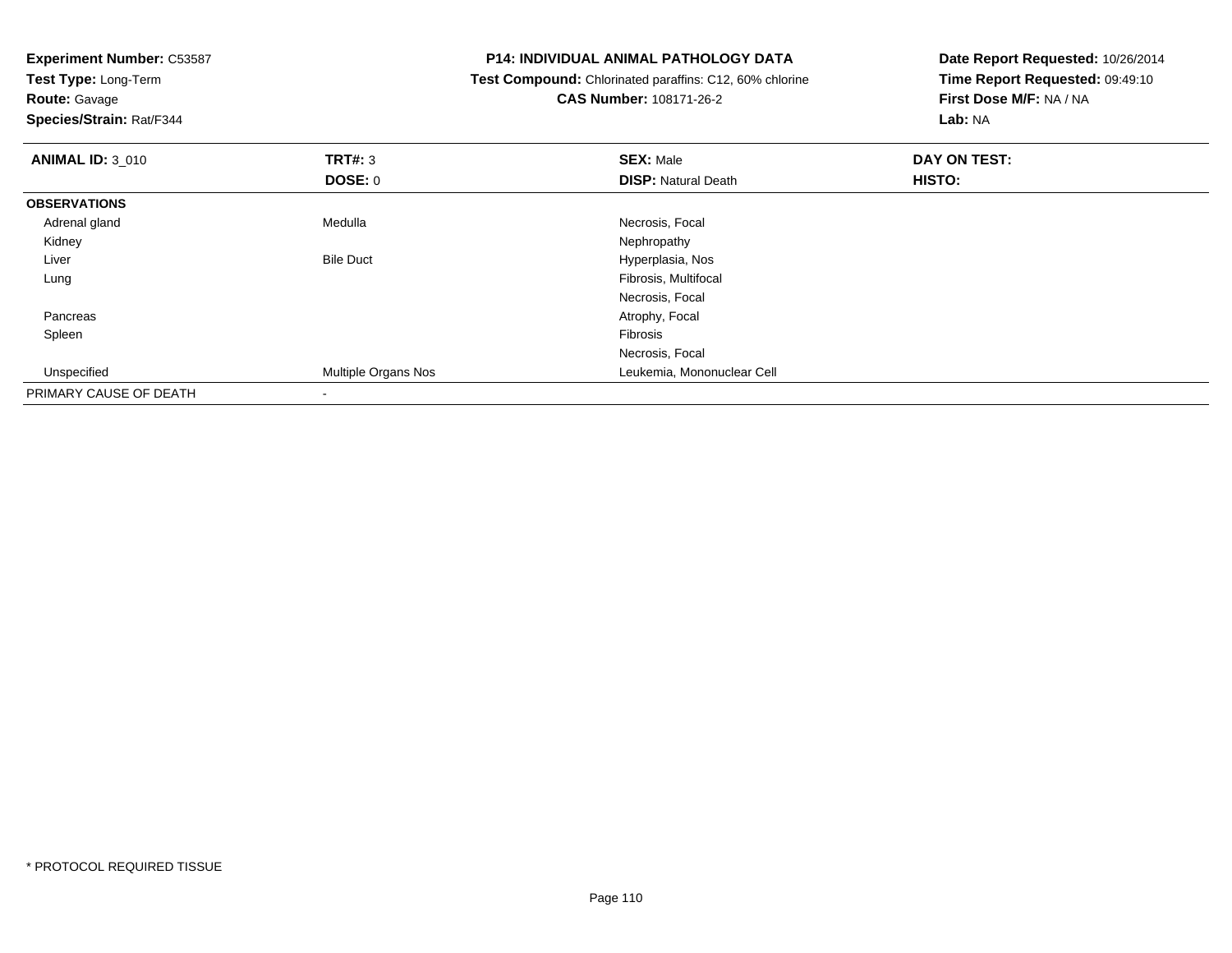**Test Type:** Long-Term

**Route:** Gavage

**Species/Strain:** Rat/F344

#### **P14: INDIVIDUAL ANIMAL PATHOLOGY DATA**

 **Test Compound:** Chlorinated paraffins: C12, 60% chlorine**CAS Number:** 108171-26-2

| <b>ANIMAL ID: 3 011</b> | <b>TRT#: 3</b>         | <b>SEX: Male</b>                    | DAY ON TEST: |  |
|-------------------------|------------------------|-------------------------------------|--------------|--|
|                         | <b>DOSE: 0</b>         | <b>DISP: Terminal Sacrifice</b>     | HISTO:       |  |
| <b>OBSERVATIONS</b>     |                        |                                     |              |  |
| Eye                     |                        | Cataract                            |              |  |
|                         |                        | Retinopathy                         |              |  |
| Kidney                  |                        | Nephropathy                         |              |  |
| Liver                   | <b>Bile Duct</b>       | Hyperplasia, Nos                    |              |  |
| Nasal cavity            |                        | Lymphocytic Inflammatory Infiltrate |              |  |
| Preputial gland         |                        | Atrophy, Nos                        |              |  |
| Prostate                |                        | Inflammation, Acute Suppurative     |              |  |
| Skin                    | <b>Buttock</b>         | Squamous Cell Papilloma             |              |  |
| <b>Testis</b>           |                        | Interstitial-Cell Tumor             |              |  |
| Unspecified             | <b>Mediastinum Nos</b> | Mesothelioma, Nos                   |              |  |
| PRIMARY CAUSE OF DEATH  |                        |                                     |              |  |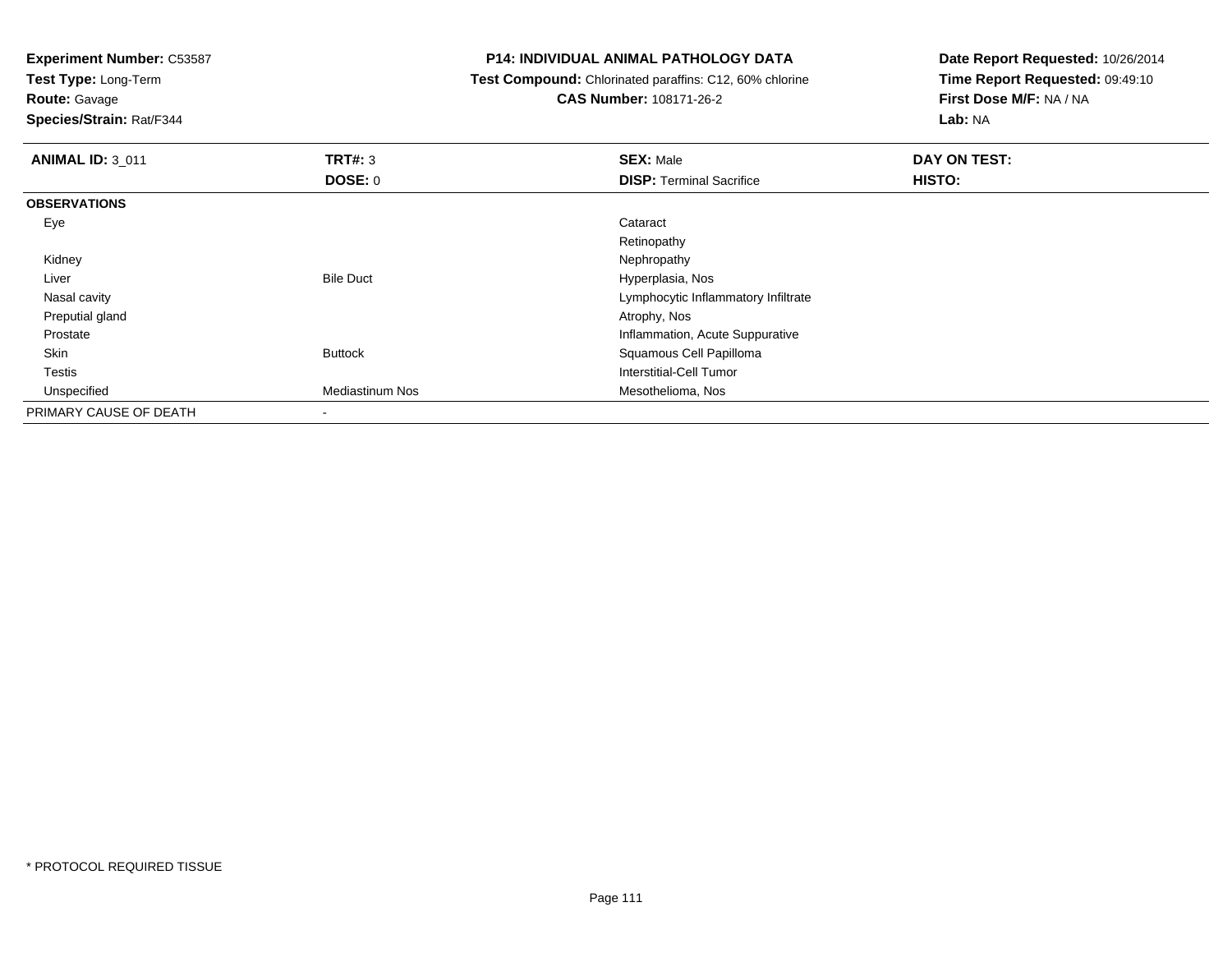| <b>Experiment Number: C53587</b><br>Test Type: Long-Term<br><b>Route: Gavage</b><br>Species/Strain: Rat/F344 |         | <b>P14: INDIVIDUAL ANIMAL PATHOLOGY DATA</b><br><b>Test Compound:</b> Chlorinated paraffins: C12, 60% chlorine<br><b>CAS Number: 108171-26-2</b> | Date Report Requested: 10/26/2014<br>Time Report Requested: 09:49:10<br>First Dose M/F: NA / NA<br>Lab: NA |
|--------------------------------------------------------------------------------------------------------------|---------|--------------------------------------------------------------------------------------------------------------------------------------------------|------------------------------------------------------------------------------------------------------------|
| <b>ANIMAL ID: 3 012</b>                                                                                      | TRT#: 3 | <b>SEX: Male</b>                                                                                                                                 | DAY ON TEST:                                                                                               |
|                                                                                                              | DOSE: 0 | <b>DISP:</b> Natural Death                                                                                                                       | <b>HISTO:</b>                                                                                              |
| <b>OBSERVATIONS</b>                                                                                          |         |                                                                                                                                                  |                                                                                                            |
| Adrenal gland                                                                                                | Medulla | Pheochromocytoma                                                                                                                                 |                                                                                                            |
| Heart                                                                                                        |         | Fibrosis, Focal                                                                                                                                  |                                                                                                            |
| Kidney                                                                                                       |         | Nephropathy                                                                                                                                      |                                                                                                            |
| Liver                                                                                                        |         | Necrosis, Zonal                                                                                                                                  |                                                                                                            |
| Skin                                                                                                         | Groin   | Inflammation, Acute Focal                                                                                                                        |                                                                                                            |
| Testis                                                                                                       |         | Interstitial-Cell Tumor                                                                                                                          |                                                                                                            |
| PRIMARY CAUSE OF DEATH                                                                                       |         |                                                                                                                                                  |                                                                                                            |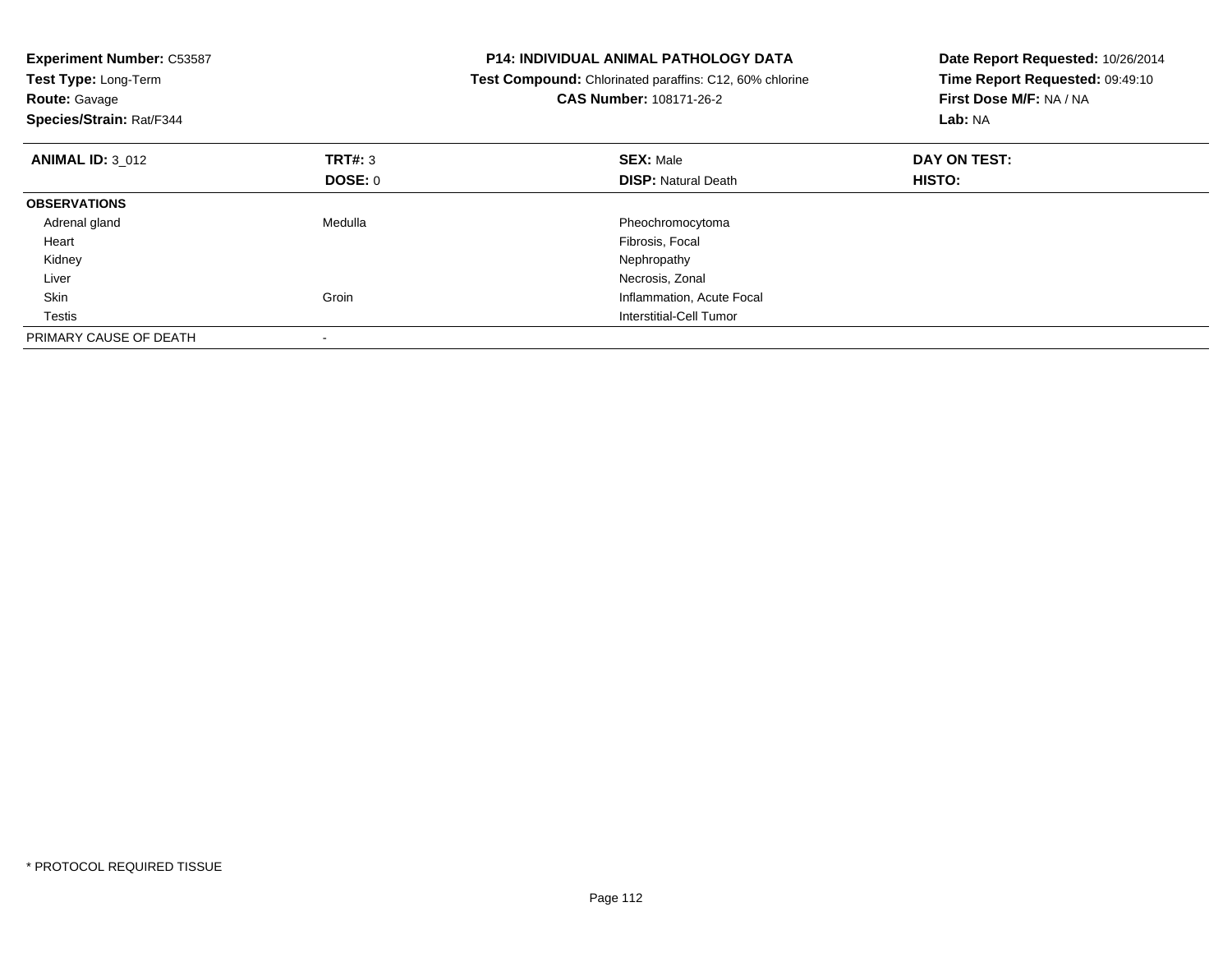**Test Type:** Long-Term

**Route:** Gavage

**Species/Strain:** Rat/F344

#### **P14: INDIVIDUAL ANIMAL PATHOLOGY DATA**

 **Test Compound:** Chlorinated paraffins: C12, 60% chlorine**CAS Number:** 108171-26-2

| <b>ANIMAL ID: 3_013</b> | TRT#: 3                      | <b>SEX: Male</b>                | DAY ON TEST: |  |
|-------------------------|------------------------------|---------------------------------|--------------|--|
|                         | <b>DOSE: 0</b>               | <b>DISP:</b> Moribund Sacrifice | HISTO:       |  |
| <b>OBSERVATIONS</b>     |                              |                                 |              |  |
| Adrenal gland           | Medulla                      | Hyperplasia, Focal              |              |  |
| <b>Blood vessel</b>     | <b>Mesenteric Artery Nos</b> | Inflammation, Fibrinoid         |              |  |
| Kidney                  | Pelvis                       | Inflammation, Acute Suppurative |              |  |
|                         |                              | Nephropathy                     |              |  |
| Lung                    |                              | Congestion, Nos                 |              |  |
|                         |                              | Foreign Material, Nos           |              |  |
| Preputial gland         |                              | Atrophy, Nos                    |              |  |
|                         |                              | <b>Cystic Ducts</b>             |              |  |
| <b>Testis</b>           |                              | Interstitial-Cell Tumor         |              |  |
| Unspecified             | Multiple Organs Nos          | Inflammation, Suppurative       |              |  |
| PRIMARY CAUSE OF DEATH  |                              |                                 |              |  |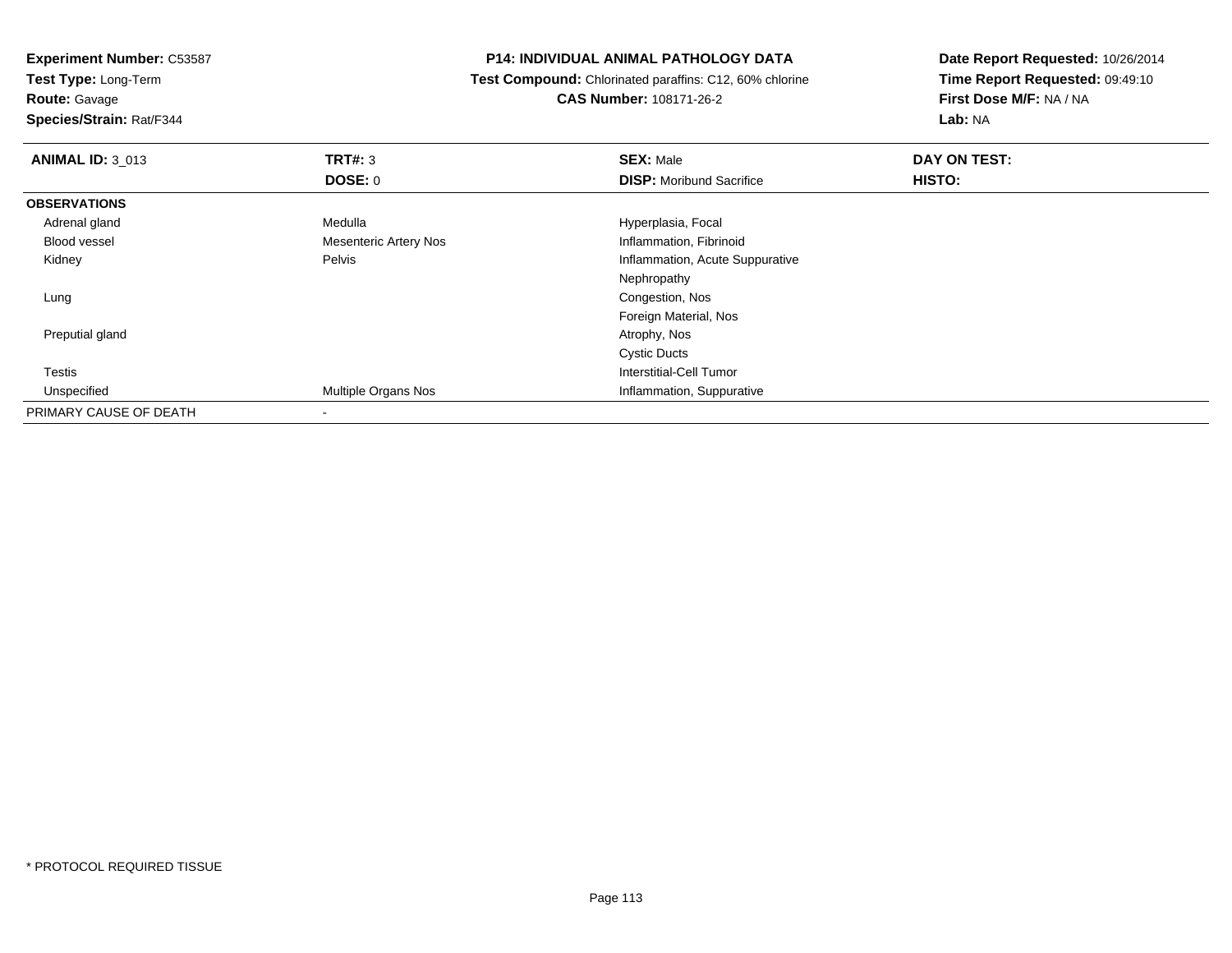**Test Type:** Long-Term

**Route:** Gavage

**Species/Strain:** Rat/F344

# **P14: INDIVIDUAL ANIMAL PATHOLOGY DATA**

 **Test Compound:** Chlorinated paraffins: C12, 60% chlorine**CAS Number:** 108171-26-2

| <b>ANIMAL ID: 3_014</b> | <b>TRT#: 3</b><br><b>DOSE: 0</b> | <b>SEX: Male</b><br><b>DISP: Terminal Sacrifice</b> | DAY ON TEST:<br>HISTO: |
|-------------------------|----------------------------------|-----------------------------------------------------|------------------------|
|                         |                                  |                                                     |                        |
| <b>OBSERVATIONS</b>     |                                  |                                                     |                        |
| Eye                     |                                  | Cataract                                            |                        |
|                         |                                  | Retinopathy                                         |                        |
| <b>Intestine Small</b>  | <b>Mesentery Nos</b>             | Necrosis, Fat                                       |                        |
| Kidney                  |                                  | Nephropathy                                         |                        |
| Nasal cavity            |                                  | Lymphocytic Inflammatory Infiltrate                 |                        |
| Preputial gland         |                                  | Atrophy, Nos                                        |                        |
| Skin                    | <b>Back</b>                      | Trichoepithelioma                                   |                        |
| Stomach                 | Forestomach                      | Erosion                                             |                        |
|                         | Forestomach                      | Hyperkeratosis                                      |                        |
|                         | Forestomach                      | Hyperplasia, Epithelial                             |                        |
|                         | Forestomach                      | Inflammation, Acute/Chronic                         |                        |
| <b>Testis</b>           |                                  | Interstitial-Cell Tumor                             |                        |
| Unspecified             | Multiple Organs Nos              | Mesothelioma, Nos                                   |                        |
| PRIMARY CAUSE OF DEATH  | $\blacksquare$                   |                                                     |                        |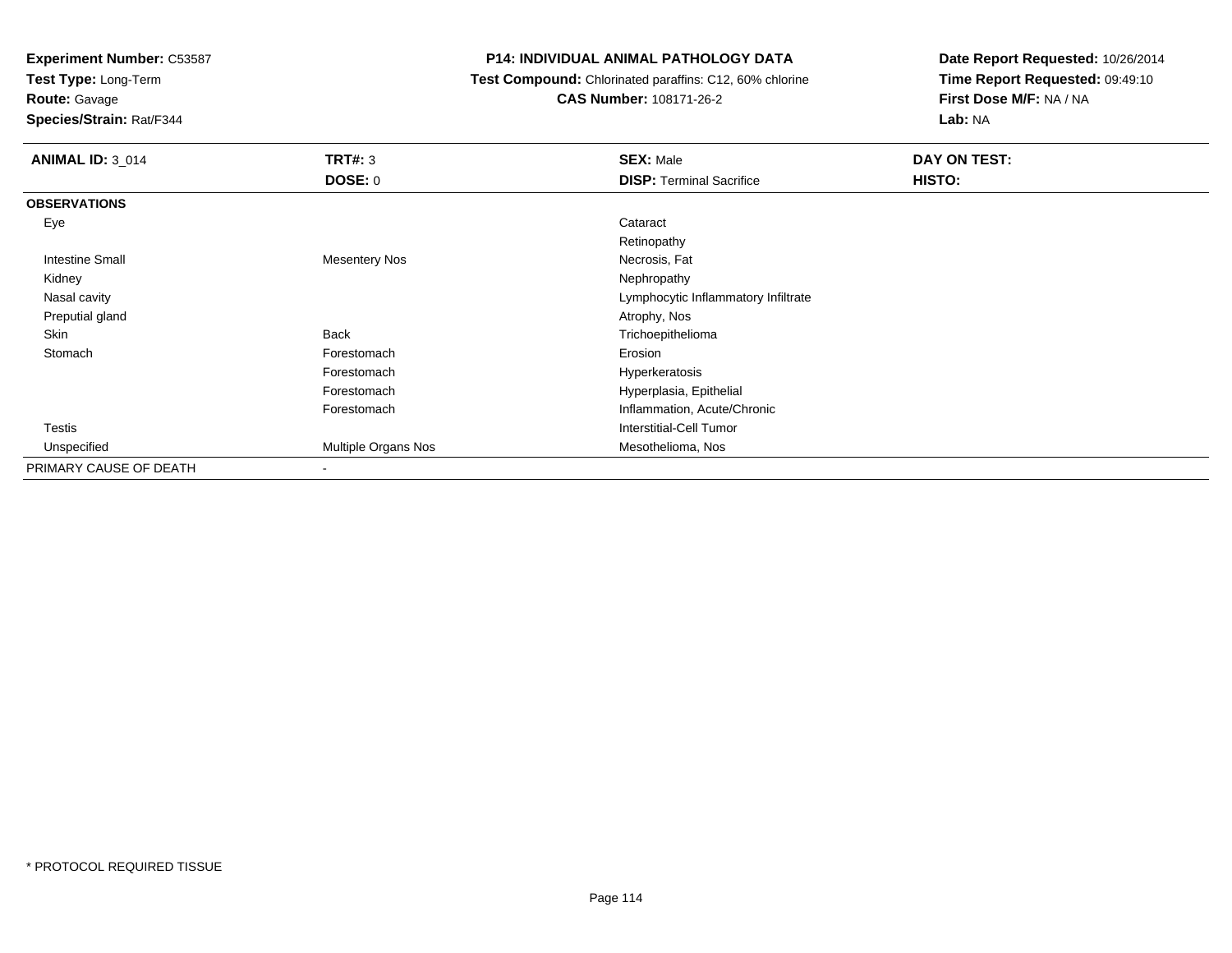**Test Type:** Long-Term

**Route:** Gavage

**Species/Strain:** Rat/F344

# **P14: INDIVIDUAL ANIMAL PATHOLOGY DATA**

**Test Compound:** Chlorinated paraffins: C12, 60% chlorine

**CAS Number:** 108171-26-2

| <b>ANIMAL ID: 3 015</b> | TRT#: 3                  | <b>SEX: Male</b>                    | DAY ON TEST: |  |
|-------------------------|--------------------------|-------------------------------------|--------------|--|
|                         | <b>DOSE: 0</b>           | <b>DISP: Natural Death</b>          | HISTO:       |  |
| <b>OBSERVATIONS</b>     |                          |                                     |              |  |
| Heart                   |                          | Inflammation, Acute Suppurative     |              |  |
|                         | Atrium                   | Thrombus, Mural                     |              |  |
| Lymph node              | Inguinal Lymph Node      | Inflammation, Acute Suppurative     |              |  |
| Mammary gland           |                          | <b>Cystic Ducts</b>                 |              |  |
| Nasal cavity            |                          | Lymphocytic Inflammatory Infiltrate |              |  |
| Preputial gland         |                          | Adenoma, Nos                        |              |  |
|                         |                          | Atrophy, Nos                        |              |  |
| Stomach                 | <b>Glandular Stomach</b> | Erosion                             |              |  |
| Testis                  |                          | Interstitial-Cell Tumor             |              |  |
| PRIMARY CAUSE OF DEATH  |                          |                                     |              |  |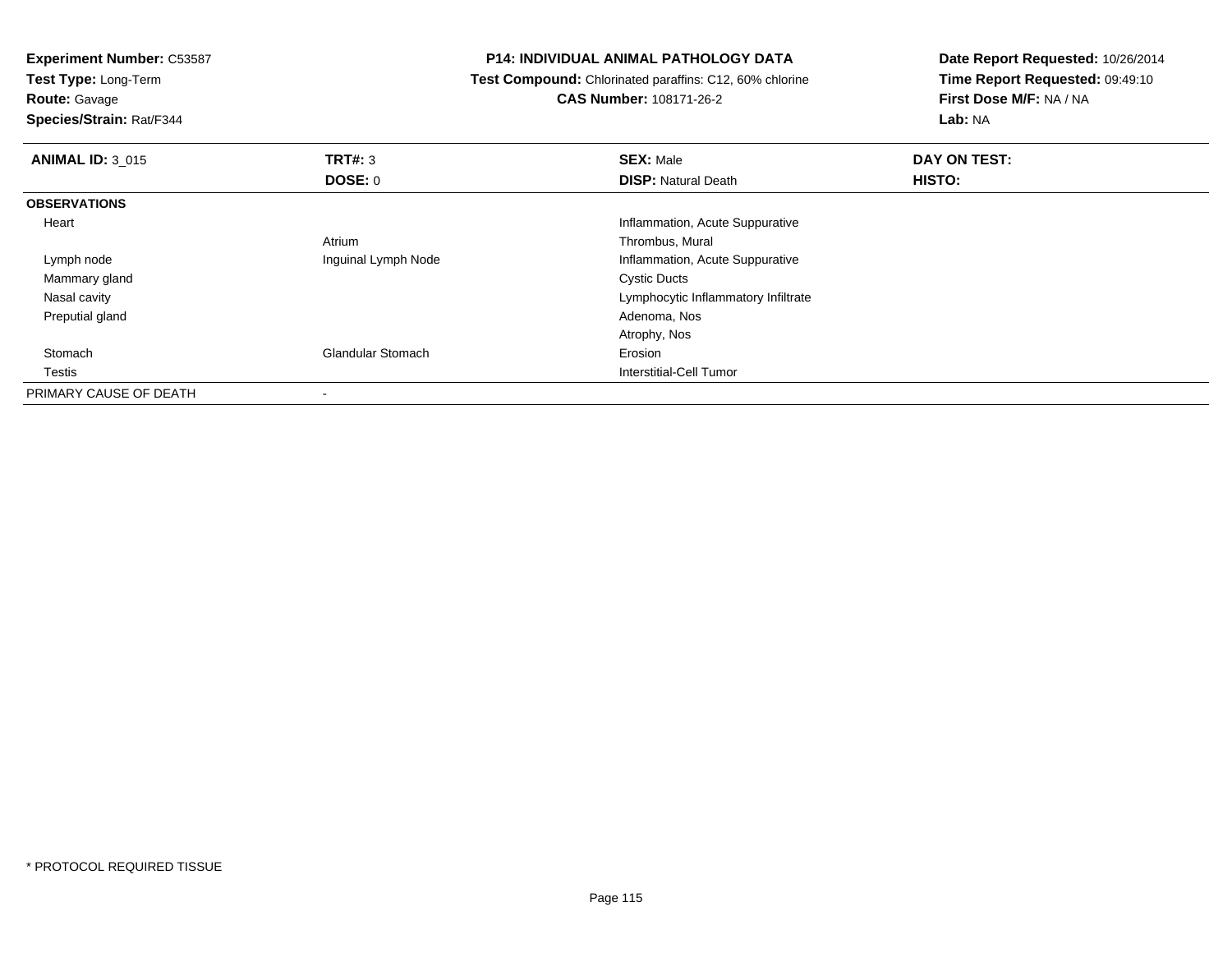**Experiment Number:** C53587**Test Type:** Long-Term**Route:** Gavage **Species/Strain:** Rat/F344**P14: INDIVIDUAL ANIMAL PATHOLOGY DATA Test Compound:** Chlorinated paraffins: C12, 60% chlorine**CAS Number:** 108171-26-2**Date Report Requested:** 10/26/2014**Time Report Requested:** 09:49:10**First Dose M/F:** NA / NA**Lab:** NA**ANIMAL ID:** 3\_016 **TRT#:** <sup>3</sup> **SEX:** Male **DAY ON TEST: DOSE:** 0**DISP:** Terminal Sacrifice **HISTO: OBSERVATIONS** Adrenal glandMedulla Pheochromocytoma<br>
Pheochromocytoma<br>
Cataract Eyee de la constitución de la constitución de la constitución de la constitución de la constitución de la constitución<br>En el constitución de la constitución de la constitución de la constitución de la constitución de la const Retinopathy Fibrosis, Multifocal Heart Kidneyy the control of the control of the control of the control of the control of the control of the control of the control of the control of the control of the control of the control of the control of the control of the contro LiverBile Duct **Hyperplasia**, Nos y contract the contract of the contract of the contract of the contract of the contract of the contract of the contract of the contract of the contract of the contract of the contract of the contract of the contract of the Nasal cavity Pancreas Atrophy, Focal Testis Interstitial-Cell Tumor PRIMARY CAUSE OF DEATH-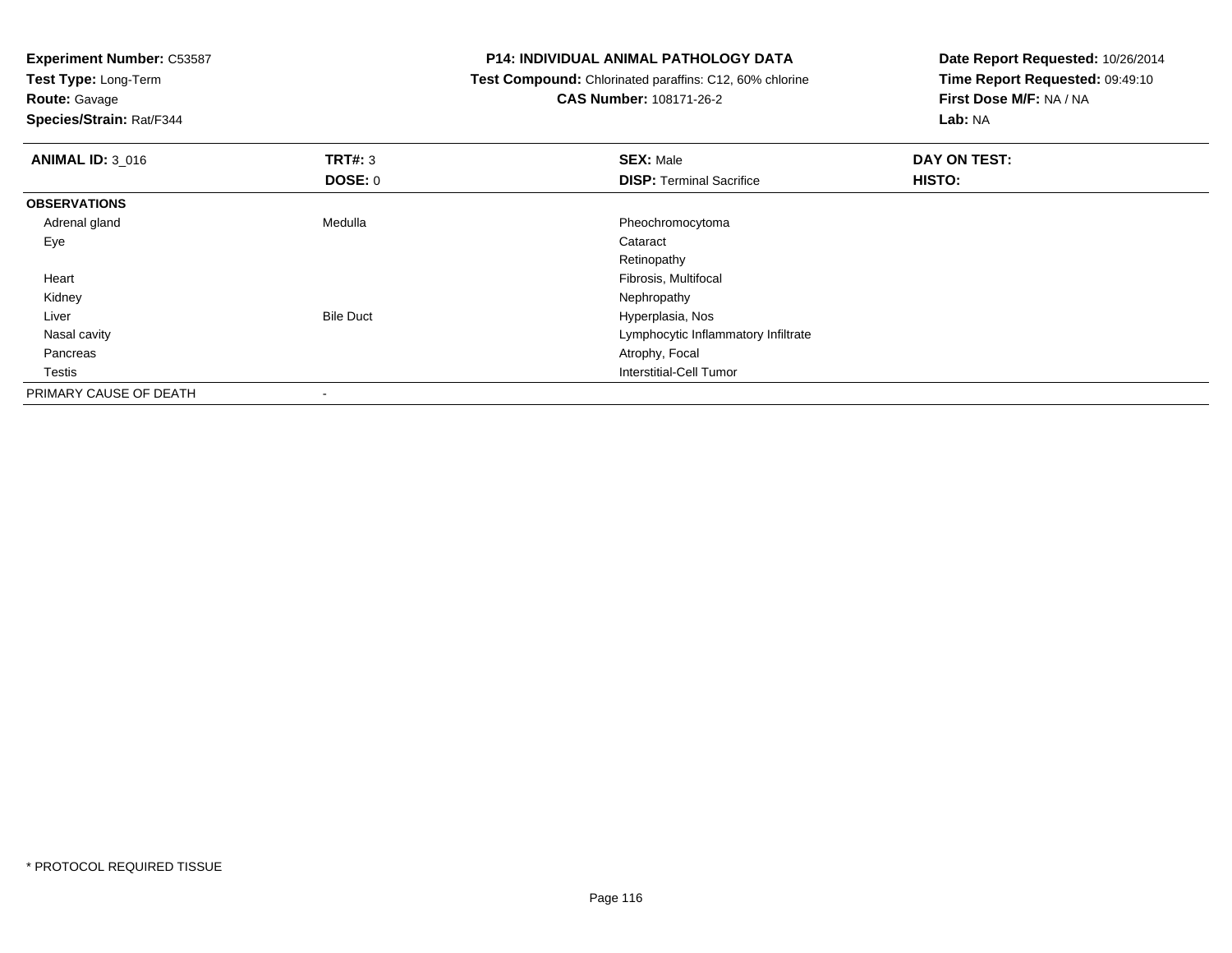**Test Type:** Long-Term

**Route:** Gavage

**Species/Strain:** Rat/F344

# **P14: INDIVIDUAL ANIMAL PATHOLOGY DATA**

 **Test Compound:** Chlorinated paraffins: C12, 60% chlorine**CAS Number:** 108171-26-2

| <b>ANIMAL ID: 3_017</b> | <b>TRT#: 3</b>            | <b>SEX: Male</b>                | DAY ON TEST: |  |
|-------------------------|---------------------------|---------------------------------|--------------|--|
|                         | <b>DOSE: 0</b>            | <b>DISP:</b> Moribund Sacrifice | HISTO:       |  |
| <b>OBSERVATIONS</b>     |                           |                                 |              |  |
| Adrenal gland           | <b>Cortex Nos</b>         | Degeneration, Lipoid            |              |  |
|                         | Medulla                   | Pheochromocytoma                |              |  |
| Heart                   |                           | Fibrosis, Multifocal            |              |  |
| Kidney                  |                           | Hyperplasia, Tubular Cell       |              |  |
|                         |                           | Nephropathy                     |              |  |
| Liver                   | <b>Bile Duct</b>          | Hyperplasia, Nos                |              |  |
| Mammary gland           |                           | <b>Cystic Ducts</b>             |              |  |
| Pancreas                |                           | Acinar-Cell Adenoma             |              |  |
|                         |                           | Carcinoma, Nos                  |              |  |
| Parathyroid gland       |                           | Hyperplasia, Nos                |              |  |
| Pituitary gland         | <b>Anterior Pituitary</b> | Adenoma, Nos                    |              |  |
|                         | <b>Anterior Pituitary</b> | Angiectasis                     |              |  |
| Preputial gland         |                           | Atrophy, Nos                    |              |  |
| Prostate                |                           | Inflammation, Acute Suppurative |              |  |
| Stomach                 | <b>Glandular Stomach</b>  | Edema, Nos                      |              |  |
|                         | Forestomach               | Hyperkeratosis                  |              |  |
|                         | Forestomach               | Hyperplasia, Epithelial         |              |  |
|                         | Forestomach               | Inflammation, Acute/Chronic     |              |  |
|                         | <b>Glandular Stomach</b>  | Inflammation, Acute/Chronic     |              |  |
|                         | Forestomach               | Ulcer, Nos                      |              |  |
| <b>Testis</b>           |                           | <b>Interstitial-Cell Tumor</b>  |              |  |
| PRIMARY CAUSE OF DEATH  | $\overline{\phantom{a}}$  |                                 |              |  |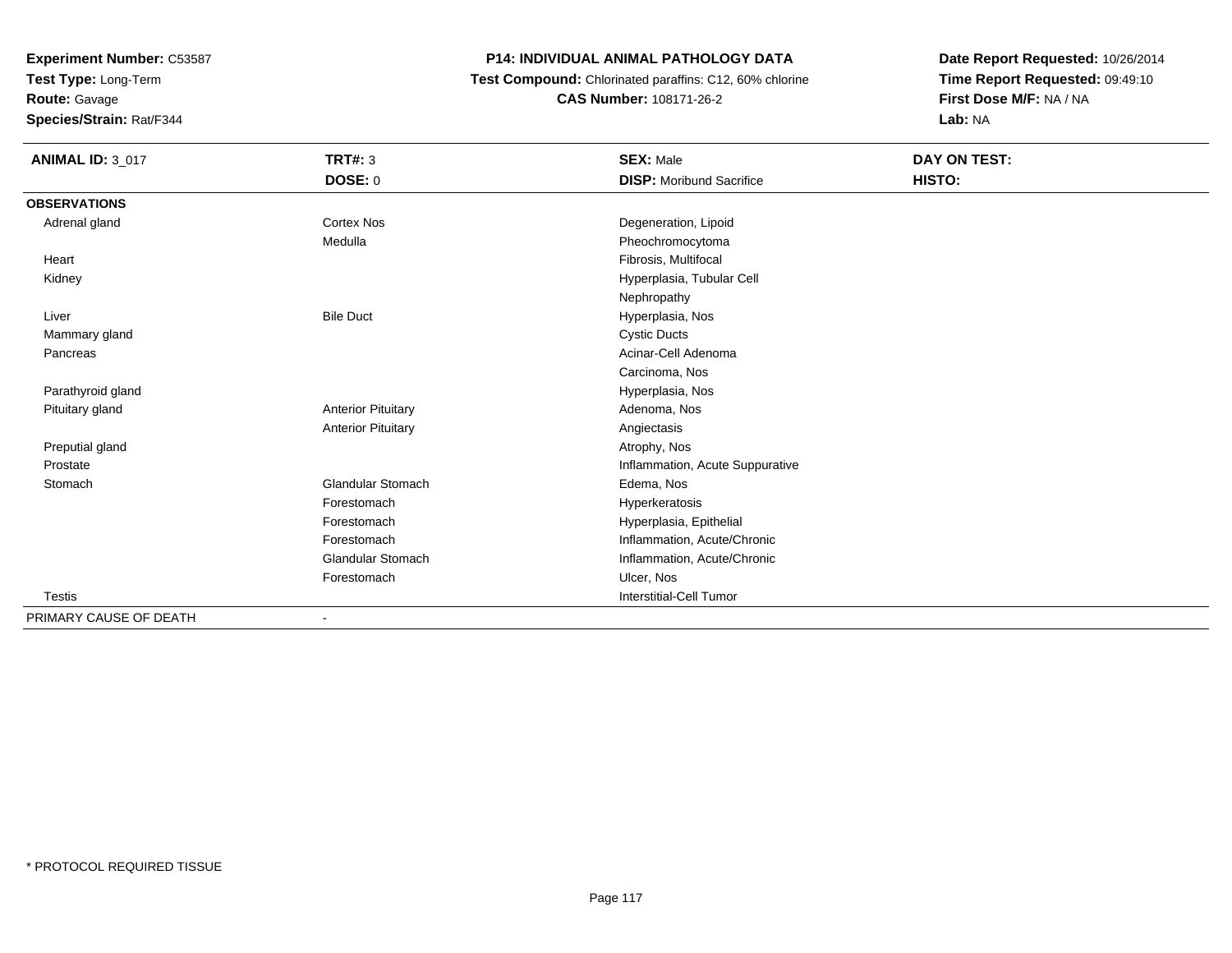**Test Type:** Long-Term

**Route:** Gavage

**Species/Strain:** Rat/F344

# **P14: INDIVIDUAL ANIMAL PATHOLOGY DATA**

 **Test Compound:** Chlorinated paraffins: C12, 60% chlorine**CAS Number:** 108171-26-2

| <b>ANIMAL ID: 3_018</b> | TRT#: 3<br><b>DOSE: 0</b> | <b>SEX: Male</b><br><b>DISP: Terminal Sacrifice</b> | DAY ON TEST:<br>HISTO: |
|-------------------------|---------------------------|-----------------------------------------------------|------------------------|
|                         |                           |                                                     |                        |
| <b>OBSERVATIONS</b>     |                           |                                                     |                        |
| Eye                     |                           | Cataract                                            |                        |
|                         |                           | Retinopathy                                         |                        |
| Heart                   |                           | Fibrosis, Multifocal                                |                        |
| Kidney                  |                           | Nephropathy                                         |                        |
| Liver                   | <b>Bile Duct</b>          | Hyperplasia, Nos                                    |                        |
| Nasal cavity            |                           | Lymphocytic Inflammatory Infiltrate                 |                        |
| Preputial gland         |                           | Atrophy, Nos                                        |                        |
|                         |                           | <b>Cystic Ducts</b>                                 |                        |
| Prostate                |                           | Inflammation, Acute Suppurative                     |                        |
| Skin                    | <b>Back</b>               | Squamous Cell Papilloma                             |                        |
| Testis                  |                           | Interstitial-Cell Tumor                             |                        |
| Unspecified             | Flank                     | Fibrosarcoma                                        |                        |
|                         | Multiple Organs Nos       | Leukemia, Mononuclear Cell                          |                        |
| PRIMARY CAUSE OF DEATH  |                           |                                                     |                        |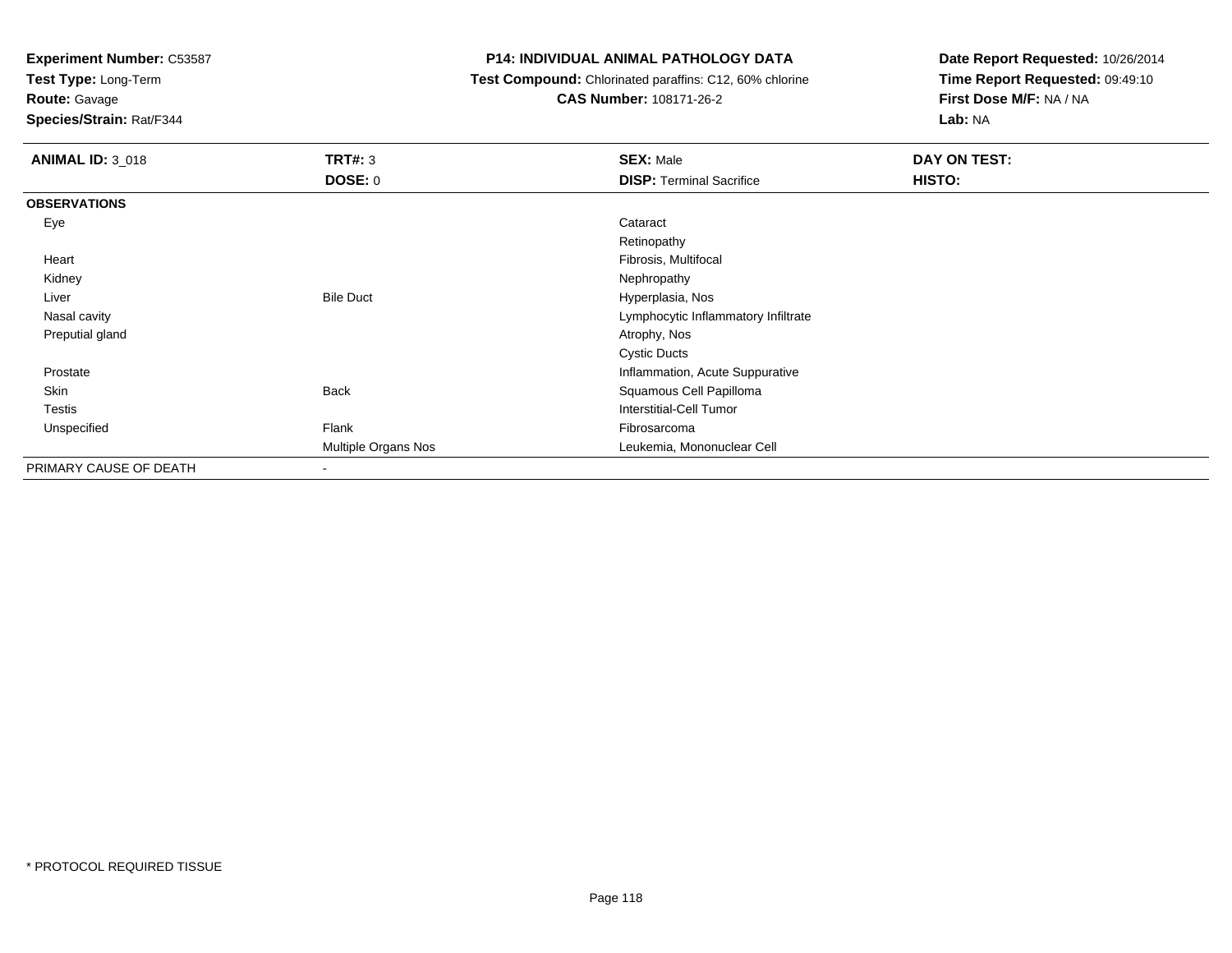**Test Type:** Long-Term

**Route:** Gavage

**Species/Strain:** Rat/F344

# **P14: INDIVIDUAL ANIMAL PATHOLOGY DATA**

 **Test Compound:** Chlorinated paraffins: C12, 60% chlorine**CAS Number:** 108171-26-2

| <b>ANIMAL ID: 3_019</b> | TRT#: 3                   | <b>SEX: Male</b>                    | DAY ON TEST: |
|-------------------------|---------------------------|-------------------------------------|--------------|
|                         | <b>DOSE: 0</b>            | <b>DISP: Terminal Sacrifice</b>     | HISTO:       |
| <b>OBSERVATIONS</b>     |                           |                                     |              |
| Eye                     |                           | Cataract                            |              |
|                         |                           | Retinopathy                         |              |
| Heart                   |                           | Fibrosis, Multifocal                |              |
| Kidney                  |                           | Nephropathy                         |              |
| Liver                   | <b>Bile Duct</b>          | Hyperplasia, Nos                    |              |
|                         |                           | Malposition, Nos                    |              |
| Nasal cavity            |                           | Lymphocytic Inflammatory Infiltrate |              |
| Pancreas                |                           | Hyperplasia, Focal                  |              |
| Pituitary gland         | <b>Anterior Pituitary</b> | Adenoma, Nos                        |              |
|                         | <b>Anterior Pituitary</b> | Angiectasis                         |              |
| Prostate                |                           | Inflammation, Acute Suppurative     |              |
| <b>Testis</b>           |                           | <b>Interstitial-Cell Tumor</b>      |              |
| Thyroid                 |                           | C-Cell Adenoma                      |              |
| PRIMARY CAUSE OF DEATH  |                           |                                     |              |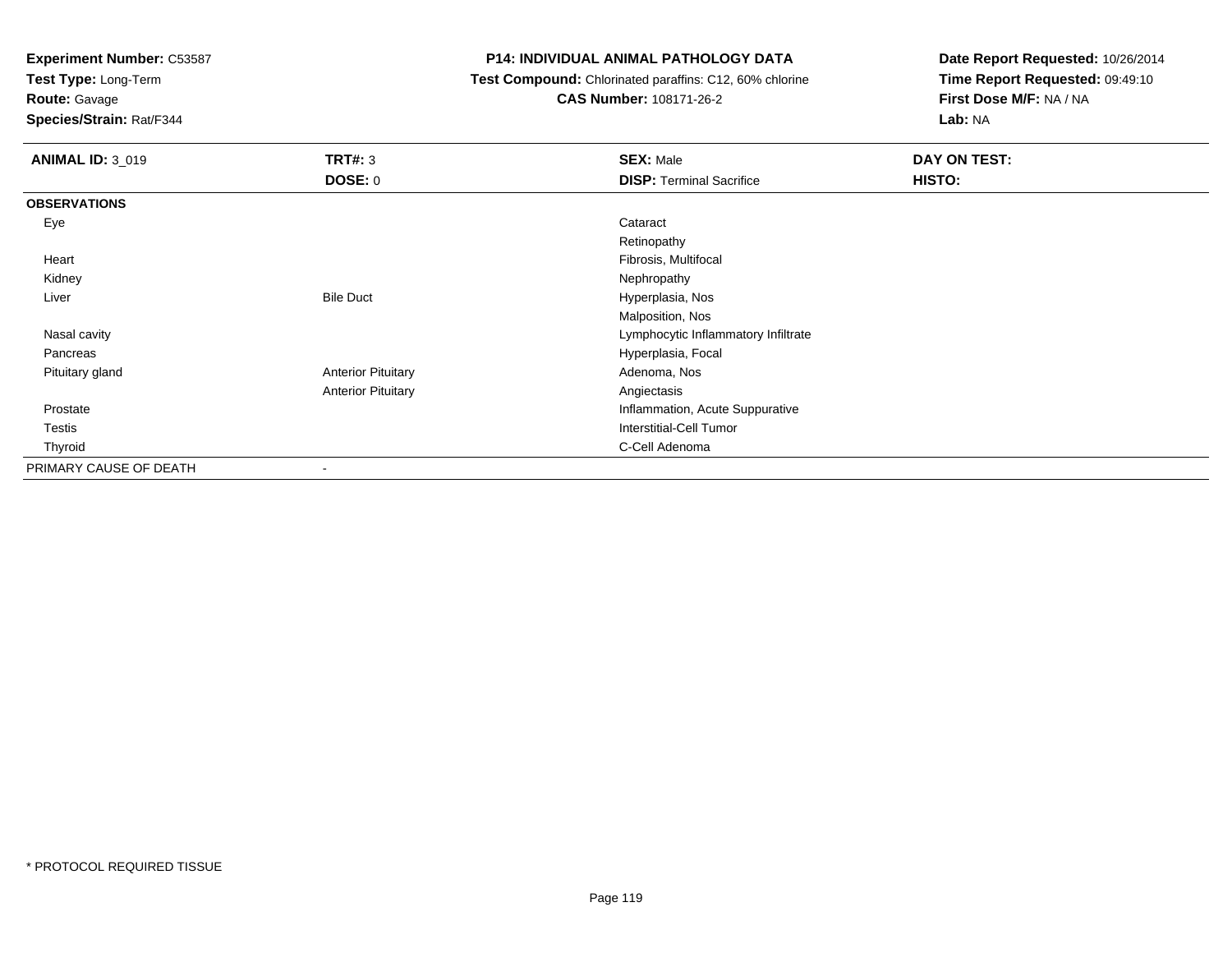| <b>Experiment Number: C53587</b><br>Test Type: Long-Term<br><b>Route: Gavage</b><br>Species/Strain: Rat/F344 |                  | <b>P14: INDIVIDUAL ANIMAL PATHOLOGY DATA</b><br>Test Compound: Chlorinated paraffins: C12, 60% chlorine<br><b>CAS Number: 108171-26-2</b> | Date Report Requested: 10/26/2014<br>Time Report Requested: 09:49:10<br>First Dose M/F: NA / NA<br>Lab: NA |
|--------------------------------------------------------------------------------------------------------------|------------------|-------------------------------------------------------------------------------------------------------------------------------------------|------------------------------------------------------------------------------------------------------------|
| <b>ANIMAL ID: 3 020</b>                                                                                      | <b>TRT#: 3</b>   | <b>SEX: Male</b>                                                                                                                          | DAY ON TEST:                                                                                               |
|                                                                                                              | DOSE: 0          | <b>DISP: Dosing Accident</b>                                                                                                              | <b>HISTO:</b>                                                                                              |
| <b>OBSERVATIONS</b>                                                                                          |                  |                                                                                                                                           |                                                                                                            |
| Heart                                                                                                        |                  | Fibrosis, Focal                                                                                                                           |                                                                                                            |
| Kidney                                                                                                       |                  | Nephropathy                                                                                                                               |                                                                                                            |
| Liver                                                                                                        | <b>Bile Duct</b> | Hyperplasia, Nos                                                                                                                          |                                                                                                            |
| Lung                                                                                                         |                  | Congestion, Nos                                                                                                                           |                                                                                                            |
|                                                                                                              |                  | Foreign Body, Nos                                                                                                                         |                                                                                                            |
| Preputial gland                                                                                              |                  | Foreign Body, Nos                                                                                                                         |                                                                                                            |
|                                                                                                              |                  | Hyperplasia, Nos                                                                                                                          |                                                                                                            |
| Testis                                                                                                       |                  | <b>Interstitial-Cell Tumor</b>                                                                                                            |                                                                                                            |
| PRIMARY CAUSE OF DEATH                                                                                       |                  |                                                                                                                                           |                                                                                                            |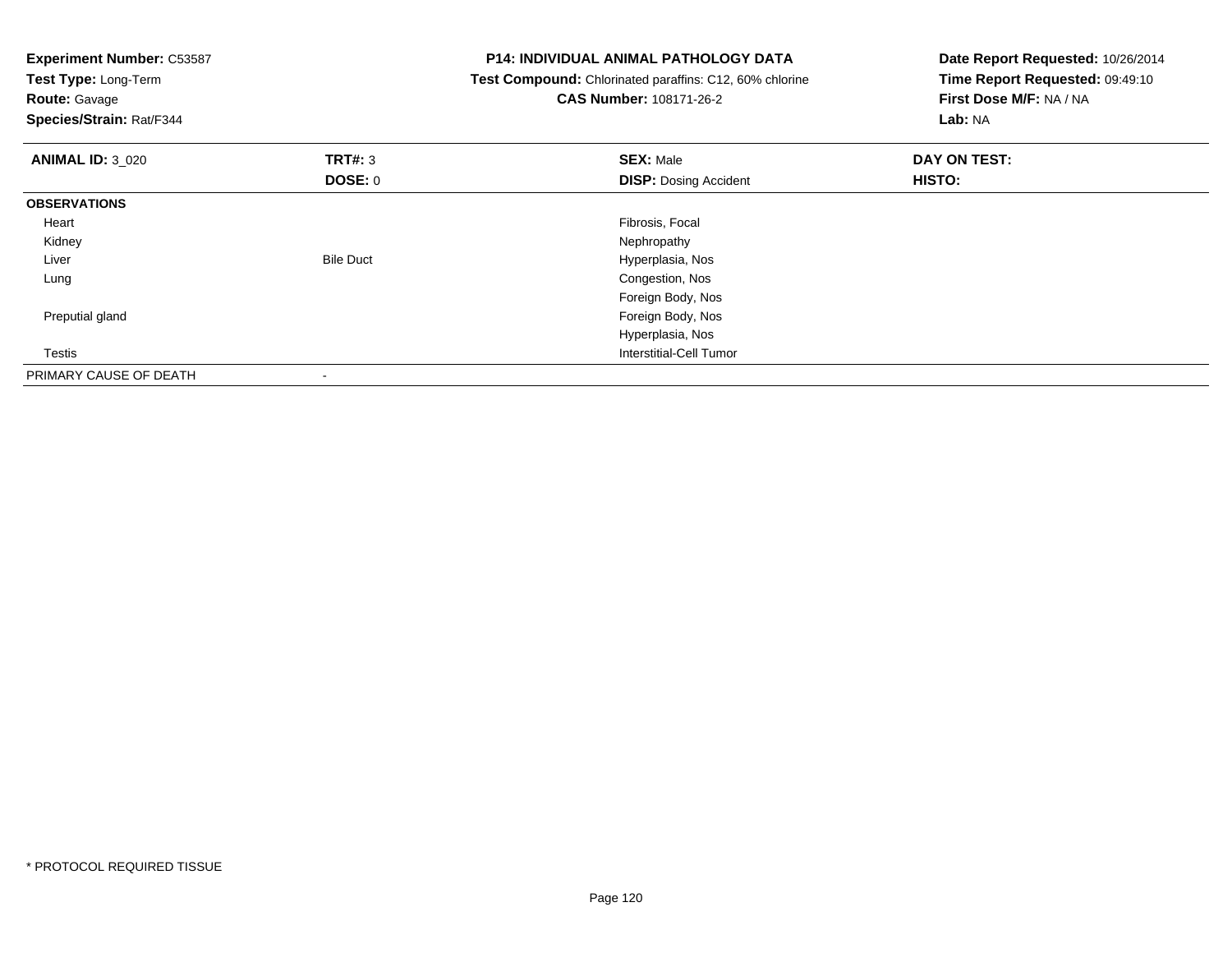**Test Type:** Long-Term

**Route:** Gavage

**Species/Strain:** Rat/F344

# **P14: INDIVIDUAL ANIMAL PATHOLOGY DATA**

 **Test Compound:** Chlorinated paraffins: C12, 60% chlorine**CAS Number:** 108171-26-2

| <b>ANIMAL ID: 3_021</b> | <b>TRT#: 3</b>            | <b>SEX: Male</b>                    | DAY ON TEST: |
|-------------------------|---------------------------|-------------------------------------|--------------|
|                         | DOSE: 0                   | <b>DISP: Terminal Sacrifice</b>     | HISTO:       |
| <b>OBSERVATIONS</b>     |                           |                                     |              |
| Brain                   |                           | Compression, Nos                    |              |
| Eye                     |                           | Cataract                            |              |
|                         |                           | Retinopathy                         |              |
| Heart                   |                           | Fibrosis, Multifocal                |              |
| Kidney                  |                           | Nephropathy                         |              |
| Liver                   | <b>Bile Duct</b>          | Hyperplasia, Nos                    |              |
| Mammary gland           |                           | <b>Cystic Ducts</b>                 |              |
| Nasal cavity            |                           | Infection, Fungal                   |              |
|                         |                           | Inflammation, Acute Suppurative     |              |
|                         |                           | Lymphocytic Inflammatory Infiltrate |              |
| Pancreas                |                           | Atrophy, Focal                      |              |
|                         |                           | Hyperplasia, Focal                  |              |
|                         | Islets                    | Islet-Cell Adenoma                  |              |
| Pituitary gland         | <b>Anterior Pituitary</b> | Adenoma, Nos                        |              |
|                         | <b>Anterior Pituitary</b> | Angiectasis                         |              |
|                         | <b>Anterior Pituitary</b> | Cyst, Nos                           |              |
| Preputial gland         |                           | Atrophy, Nos                        |              |
| Prostate                |                           | Inflammation, Acute Suppurative     |              |
| Testis                  |                           | Interstitial-Cell Tumor             |              |
| PRIMARY CAUSE OF DEATH  | ٠                         |                                     |              |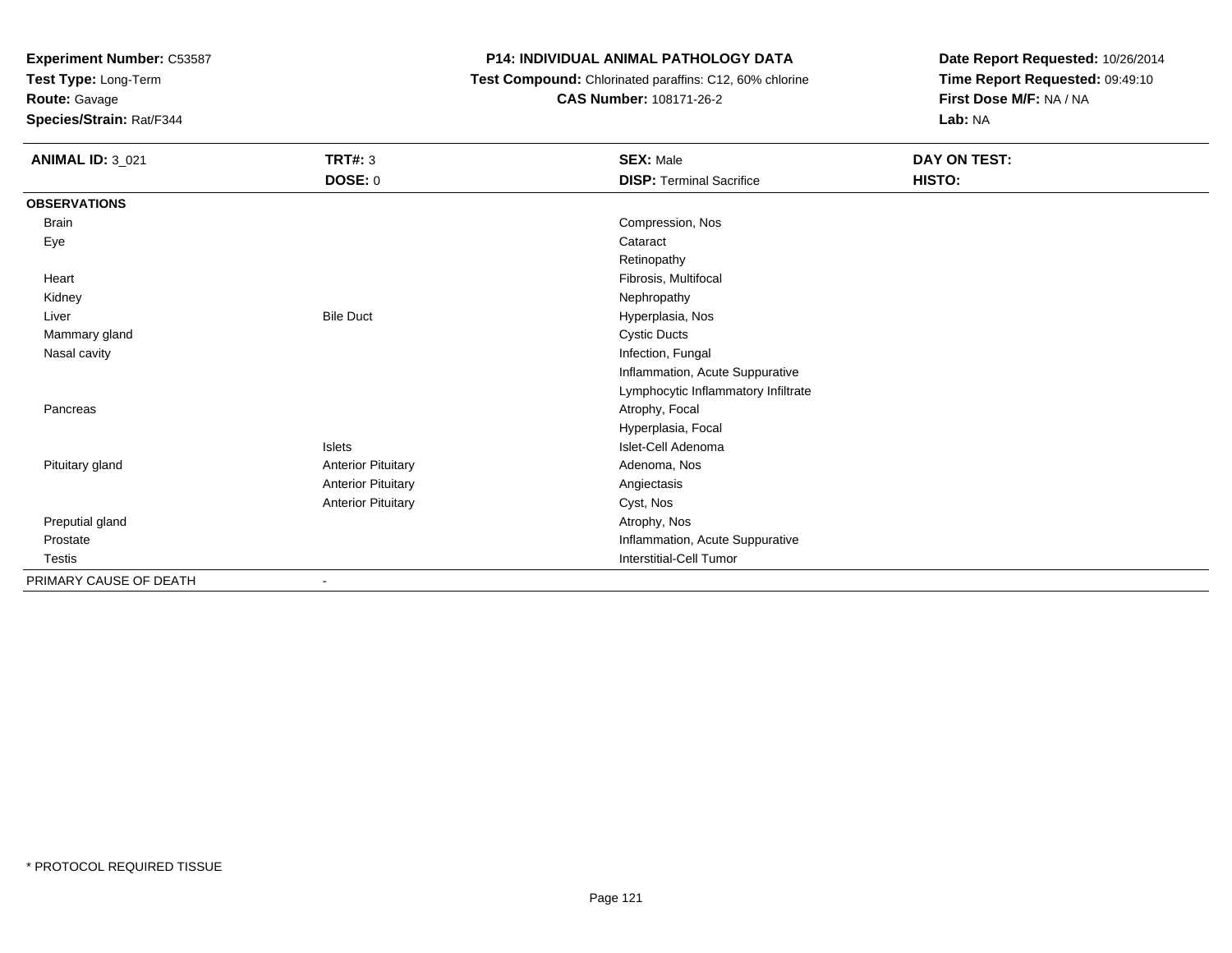**Test Type:** Long-Term

**Route:** Gavage

**Species/Strain:** Rat/F344

#### **P14: INDIVIDUAL ANIMAL PATHOLOGY DATA**

 **Test Compound:** Chlorinated paraffins: C12, 60% chlorine**CAS Number:** 108171-26-2

| <b>ANIMAL ID: 3_022</b> | TRT#: 3                  | <b>SEX: Male</b>                | DAY ON TEST: |  |
|-------------------------|--------------------------|---------------------------------|--------------|--|
|                         | <b>DOSE: 0</b>           | <b>DISP: Terminal Sacrifice</b> | HISTO:       |  |
| <b>OBSERVATIONS</b>     |                          |                                 |              |  |
| Heart                   |                          | Fibrosis, Multifocal            |              |  |
| <b>Intestine Small</b>  | <b>Mesentery Nos</b>     | Necrosis, Fat                   |              |  |
| Kidney                  |                          | Nephropathy                     |              |  |
| Liver                   | <b>Bile Duct</b>         | Hyperplasia, Nos                |              |  |
| Pancreas                |                          | Atrophy, Focal                  |              |  |
| Preputial gland         |                          | Atrophy, Nos                    |              |  |
|                         |                          | Inflammation, Chronic           |              |  |
| Prostate                |                          | Inflammation, Acute Suppurative |              |  |
| Testis                  |                          | <b>Interstitial-Cell Tumor</b>  |              |  |
| Thyroid                 |                          | Hyperplasia, C Cell             |              |  |
| PRIMARY CAUSE OF DEATH  | $\overline{\phantom{a}}$ |                                 |              |  |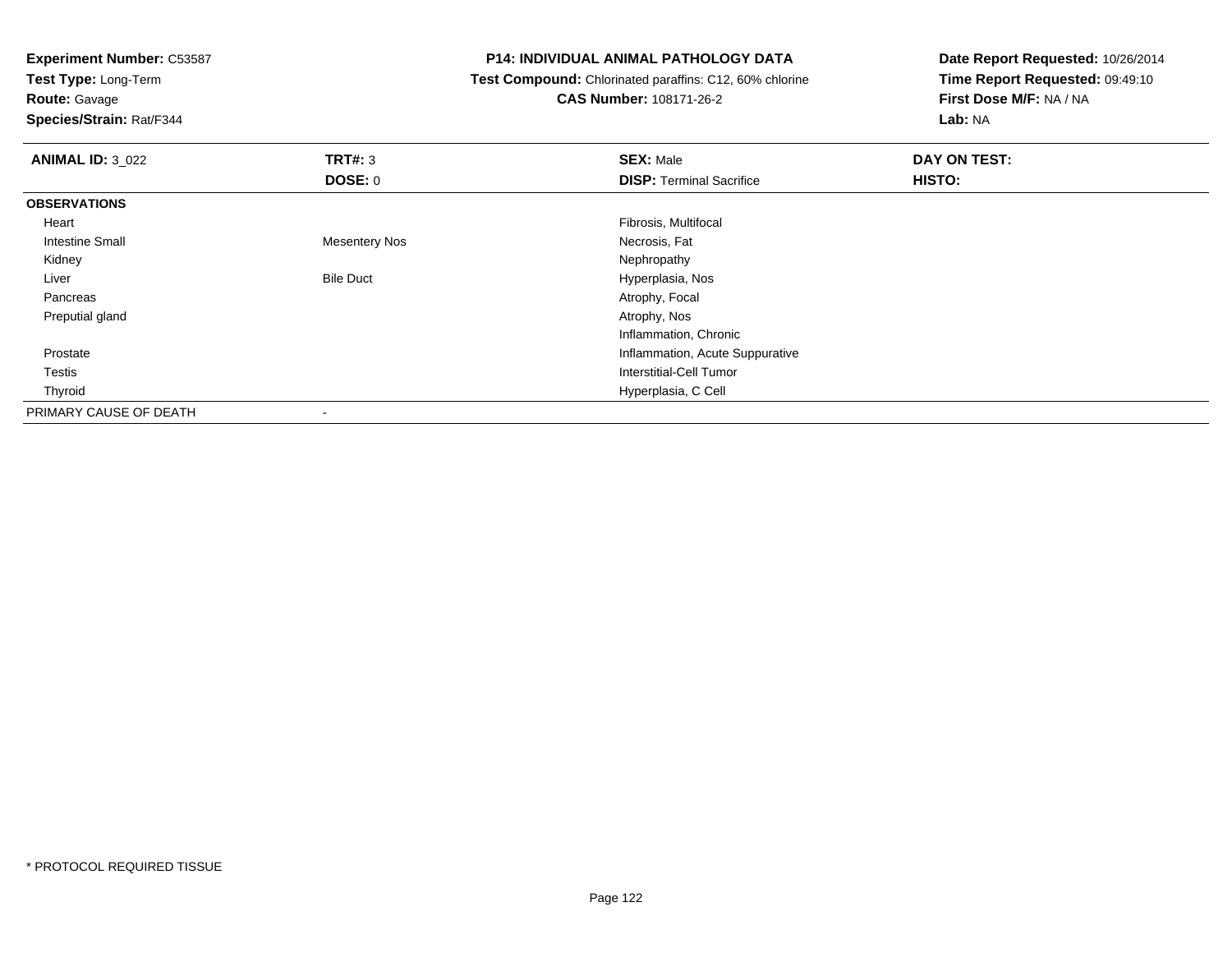**Test Type:** Long-Term

**Route:** Gavage

**Species/Strain:** Rat/F344

# **P14: INDIVIDUAL ANIMAL PATHOLOGY DATA**

 **Test Compound:** Chlorinated paraffins: C12, 60% chlorine**CAS Number:** 108171-26-2

| <b>ANIMAL ID: 3_023</b> | <b>TRT#: 3</b>            | <b>SEX: Male</b>                    | DAY ON TEST: |
|-------------------------|---------------------------|-------------------------------------|--------------|
|                         | DOSE: 0                   | <b>DISP: Terminal Sacrifice</b>     | HISTO:       |
| <b>OBSERVATIONS</b>     |                           |                                     |              |
| Adrenal gland           | Medulla                   | Pheochromocytoma                    |              |
| Eye                     |                           | Cataract                            |              |
|                         |                           | Retinopathy                         |              |
| Kidney                  |                           | Nephropathy                         |              |
| Liver                   | <b>Bile Duct</b>          | Hyperplasia, Nos                    |              |
| Lung                    |                           | Congestion, Nos                     |              |
| Mammary gland           |                           | <b>Cystic Ducts</b>                 |              |
| Nasal cavity            |                           | Lymphocytic Inflammatory Infiltrate |              |
| Pancreas                |                           | Hyperplasia, Focal                  |              |
| Parathyroid gland       |                           | Hyperplasia, Nos                    |              |
| Pituitary gland         | <b>Anterior Pituitary</b> | Adenoma, Nos                        |              |
|                         | <b>Anterior Pituitary</b> | Angiectasis                         |              |
| Skin                    | <b>Buttock</b>            | Squamous Cell Carcinoma             |              |
| Testis                  |                           | <b>Interstitial-Cell Tumor</b>      |              |
| Thyroid                 |                           | Angiectasis                         |              |
|                         |                           | C-Cell Adenoma                      |              |
| Unspecified             |                           | Fibrosarcoma                        |              |
| PRIMARY CAUSE OF DEATH  | $\sim$                    |                                     |              |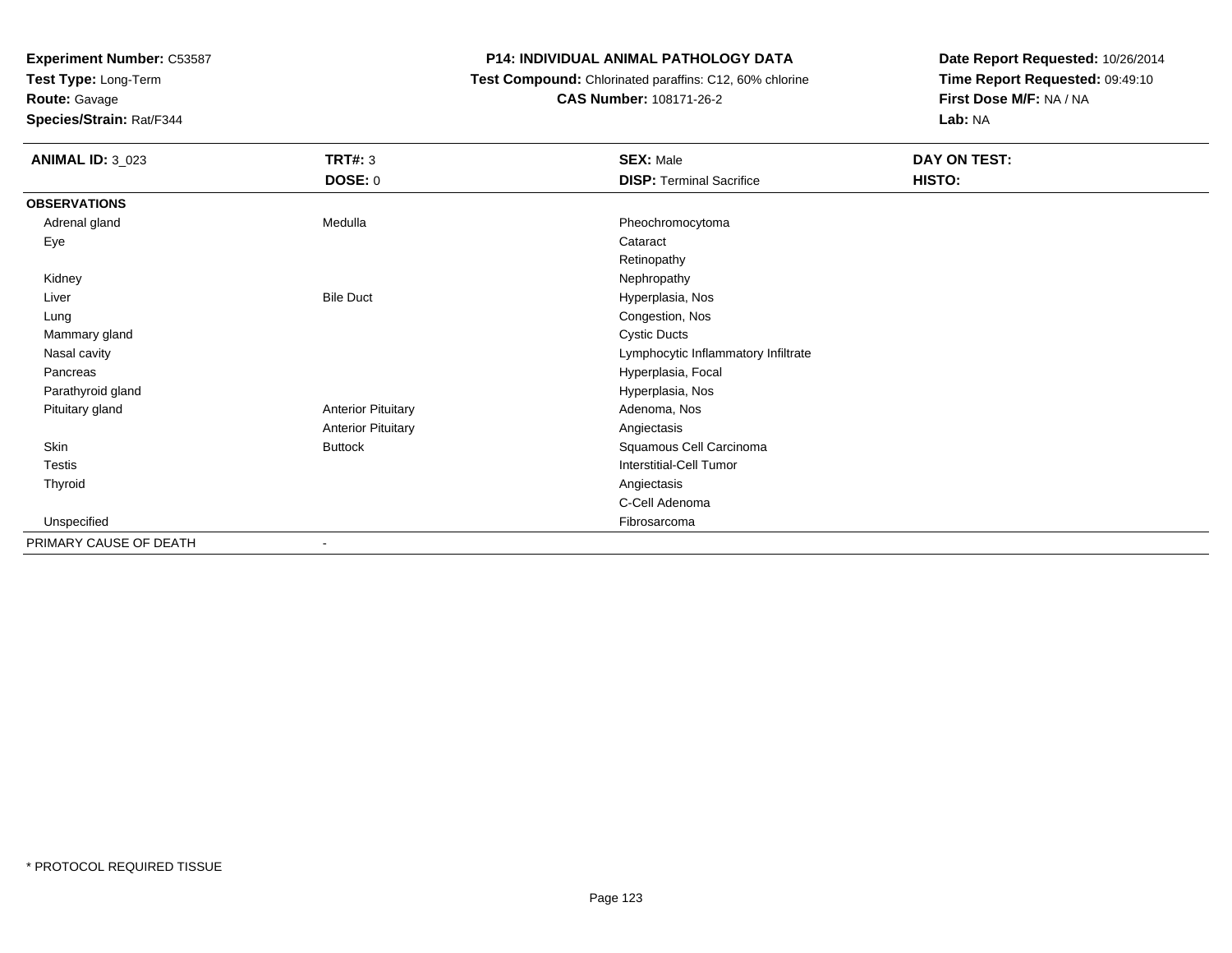**Test Type:** Long-Term

**Route:** Gavage

**Species/Strain:** Rat/F344

# **P14: INDIVIDUAL ANIMAL PATHOLOGY DATA**

 **Test Compound:** Chlorinated paraffins: C12, 60% chlorine**CAS Number:** 108171-26-2

| <b>ANIMAL ID: 3 024</b> | TRT#: 3<br><b>DOSE: 0</b> | <b>SEX: Male</b><br><b>DISP: Terminal Sacrifice</b> | DAY ON TEST:<br>HISTO: |
|-------------------------|---------------------------|-----------------------------------------------------|------------------------|
|                         |                           |                                                     |                        |
| <b>OBSERVATIONS</b>     |                           |                                                     |                        |
| Adrenal gland           | Medulla                   | Hyperplasia, Focal                                  |                        |
| Eye                     |                           | Cataract                                            |                        |
|                         |                           | Retinopathy                                         |                        |
| Harderian gland         | Hardarian Gland           | Lymphocytic Inflammatory Infiltrate                 |                        |
| Heart                   |                           | Fibrosis, Multifocal                                |                        |
| Kidney                  |                           | Nephropathy                                         |                        |
| Liver                   | <b>Bile Duct</b>          | Hyperplasia, Nos                                    |                        |
| Mammary gland           |                           | <b>Cystic Ducts</b>                                 |                        |
| Nasal cavity            |                           | Lymphocytic Inflammatory Infiltrate                 |                        |
| Pancreas                |                           | Acinar-Cell Adenoma                                 |                        |
|                         |                           | Hyperplasia, Focal                                  |                        |
| Preputial gland         |                           | Atrophy, Nos                                        |                        |
| Testis                  |                           | <b>Interstitial-Cell Tumor</b>                      |                        |
| PRIMARY CAUSE OF DEATH  |                           |                                                     |                        |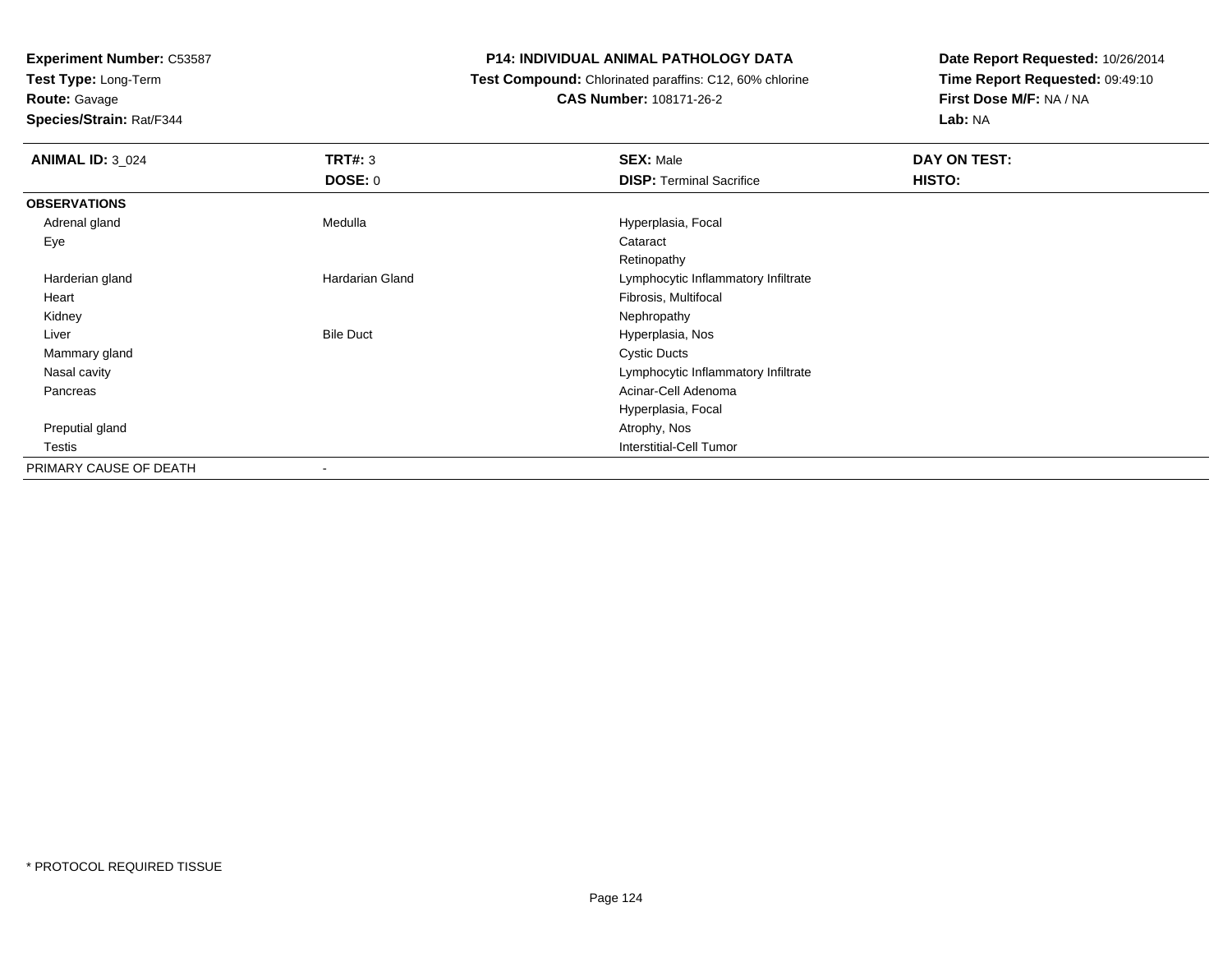**Experiment Number:** C53587**Test Type:** Long-Term**Route:** Gavage **Species/Strain:** Rat/F344**P14: INDIVIDUAL ANIMAL PATHOLOGY DATA Test Compound:** Chlorinated paraffins: C12, 60% chlorine**CAS Number:** 108171-26-2**Date Report Requested:** 10/26/2014**Time Report Requested:** 09:49:10**First Dose M/F:** NA / NA**Lab:** NA**ANIMAL ID:** 3\_025 **TRT#:** <sup>3</sup> **SEX:** Male **DAY ON TEST: DOSE:** 0**DISP:** Dosing Accident **HISTO: OBSERVATIONS** Heartt de la component de la component de la component de la component de la component de la component de la compon s **Necrosis, Fat**  Intestine Small Mesentery Nos Kidneyy the control of the control of the control of the control of the control of the control of the control of the control of the control of the control of the control of the control of the control of the control of the contro LiverBile Duct **Hyperplasia**, Nos Foreign Body, Nos LungPneumonia, Aspiration Pancreass and the contract of the contract of the contract of the contract of the contract of the contract of the contract of the contract of the contract of the contract of the contract of the contract of the contract of the cont Testis Interstitial-Cell Tumor Thyroid Cyst, Embryonal Duct PRIMARY CAUSE OF DEATH-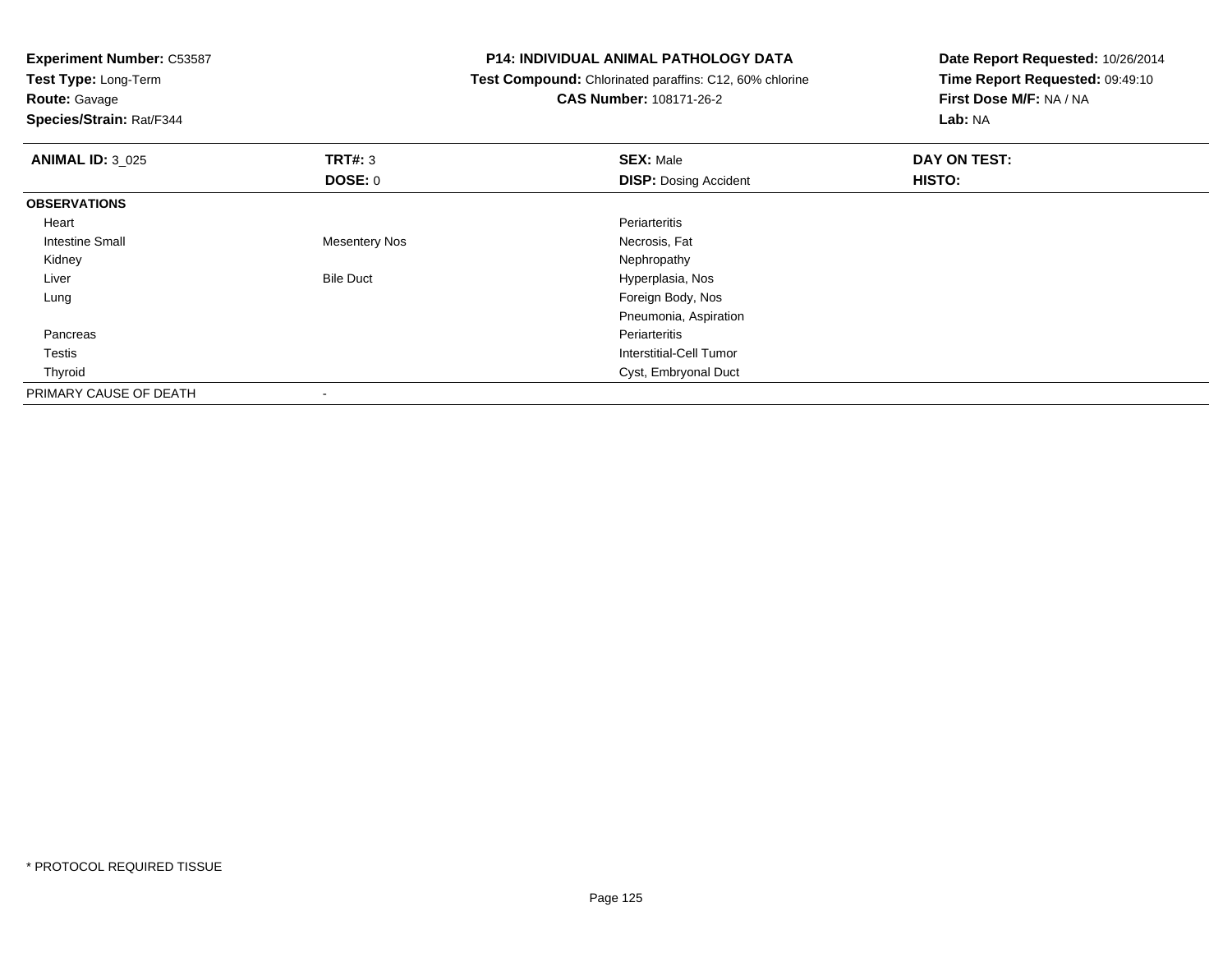**Test Type:** Long-Term

**Route:** Gavage

**Species/Strain:** Rat/F344

# **P14: INDIVIDUAL ANIMAL PATHOLOGY DATA**

 **Test Compound:** Chlorinated paraffins: C12, 60% chlorine**CAS Number:** 108171-26-2

| <b>ANIMAL ID: 3_026</b> | <b>TRT#: 3</b>            | <b>SEX: Male</b>                    | DAY ON TEST: |  |
|-------------------------|---------------------------|-------------------------------------|--------------|--|
|                         | <b>DOSE: 0</b>            | <b>DISP: Terminal Sacrifice</b>     | HISTO:       |  |
| <b>OBSERVATIONS</b>     |                           |                                     |              |  |
| Adrenal gland           | <b>Cortex Nos</b>         | Angiectasis                         |              |  |
|                         | Medulla                   | Pheochromocytoma                    |              |  |
|                         | Medulla                   | Pheochromocytoma, Malignant         |              |  |
| Eye                     |                           | Cataract                            |              |  |
|                         | <b>Nasolacrimal Duct</b>  | Inflammation, Acute Suppurative     |              |  |
|                         |                           | Retinopathy                         |              |  |
| Heart                   |                           | Fibrosis, Multifocal                |              |  |
| <b>Intestine Small</b>  | <b>Mesentery Nos</b>      | Necrosis, Fat                       |              |  |
| Kidney                  |                           | Nephropathy                         |              |  |
| Liver                   | <b>Bile Duct</b>          | Hyperplasia, Nos                    |              |  |
|                         | Capsule                   | Inflammation, Chronic               |              |  |
|                         | Capsule                   | Pigmentation, Nos                   |              |  |
| Nasal cavity            |                           | Lymphocytic Inflammatory Infiltrate |              |  |
| Pancreas                |                           | Atrophy, Focal                      |              |  |
| Pituitary gland         | <b>Anterior Pituitary</b> | Adenoma, Nos                        |              |  |
|                         | <b>Anterior Pituitary</b> | Angiectasis                         |              |  |
| Preputial gland         |                           | Atrophy, Nos                        |              |  |
| Skin                    | <b>Back</b>               | Keratoacanthoma                     |              |  |
| <b>Testis</b>           |                           | <b>Interstitial-Cell Tumor</b>      |              |  |
| PRIMARY CAUSE OF DEATH  |                           |                                     |              |  |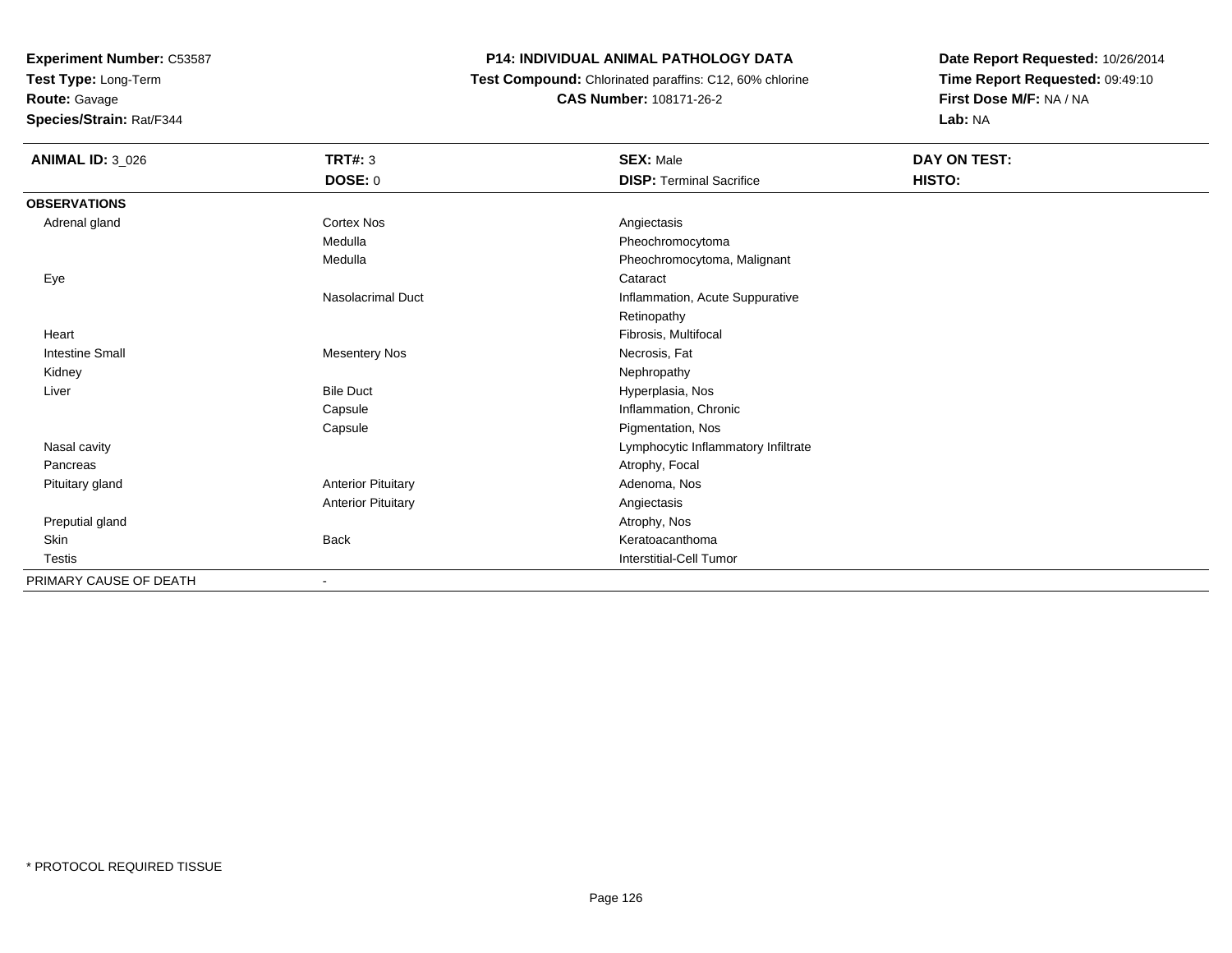**Test Type:** Long-Term

# **Route:** Gavage

**Species/Strain:** Rat/F344

# **P14: INDIVIDUAL ANIMAL PATHOLOGY DATA**

 **Test Compound:** Chlorinated paraffins: C12, 60% chlorine**CAS Number:** 108171-26-2

| <b>ANIMAL ID: 3_027</b> | <b>TRT#: 3</b>           | <b>SEX: Male</b>                    | DAY ON TEST: |  |
|-------------------------|--------------------------|-------------------------------------|--------------|--|
|                         | <b>DOSE: 0</b>           | <b>DISP: Terminal Sacrifice</b>     | HISTO:       |  |
| <b>OBSERVATIONS</b>     |                          |                                     |              |  |
| Adrenal gland           | Medulla                  | Pheochromocytoma                    |              |  |
| Heart                   |                          | Fibrosis, Multifocal                |              |  |
| Intestine Large         | Rectum                   | Parasitism                          |              |  |
| Kidney                  |                          | Nephropathy                         |              |  |
| Liver                   | <b>Bile Duct</b>         | Hyperplasia, Nos                    |              |  |
|                         |                          | Malposition, Nos                    |              |  |
| Mammary gland           | <b>Mammary Duct</b>      | Cyst, Multiple                      |              |  |
| Nasal cavity            |                          | Lymphocytic Inflammatory Infiltrate |              |  |
| Pancreas                |                          | Acinar-Cell Adenoma                 |              |  |
|                         |                          | Hyperplasia, Focal                  |              |  |
| Preputial gland         |                          | Atrophy, Nos                        |              |  |
| Prostate                |                          | Inflammation, Acute Suppurative     |              |  |
| Testis                  |                          | <b>Interstitial-Cell Tumor</b>      |              |  |
| Unspecified             |                          | Fibroma                             |              |  |
| PRIMARY CAUSE OF DEATH  | $\overline{\phantom{a}}$ |                                     |              |  |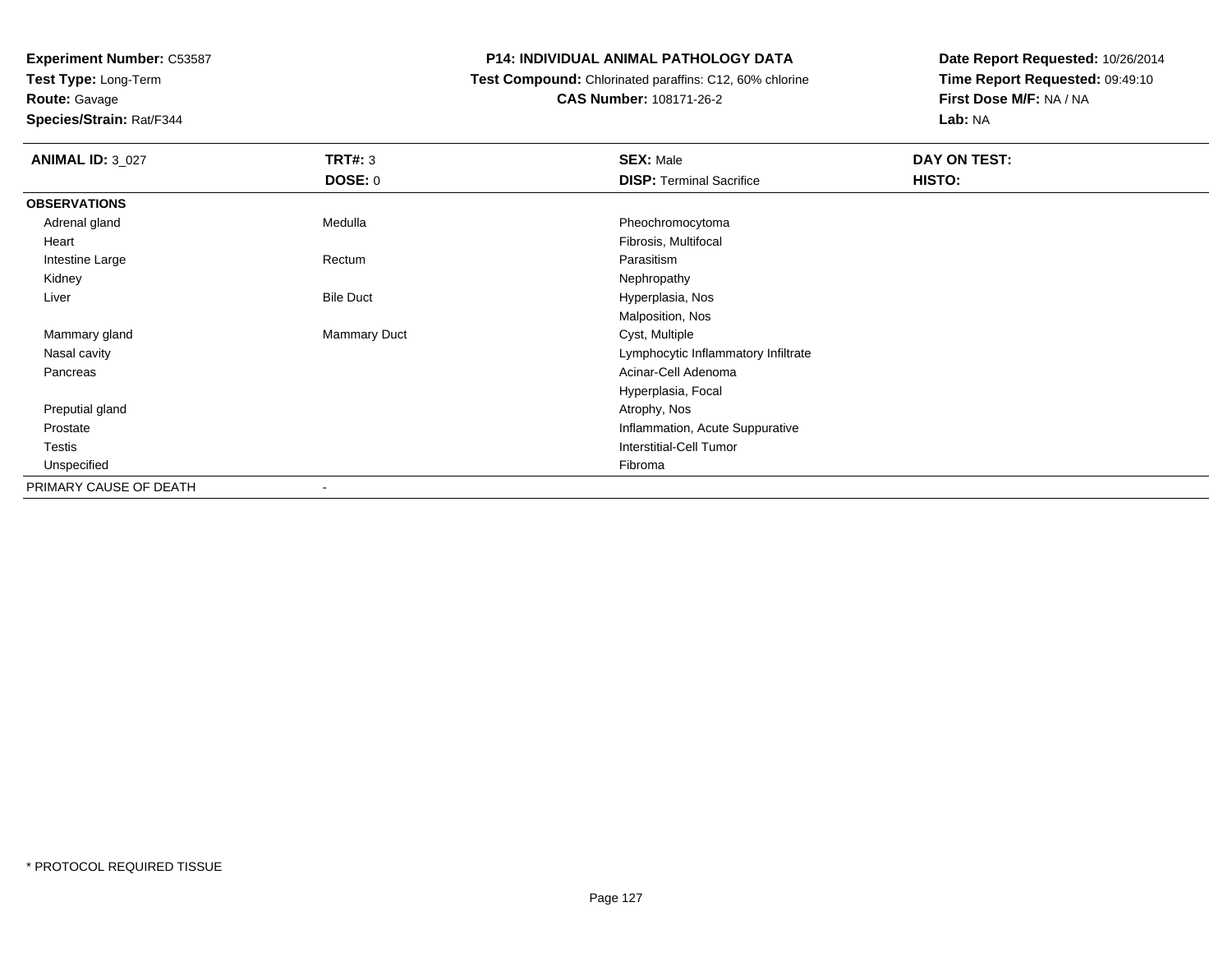**Test Type:** Long-Term

**Route:** Gavage

**Species/Strain:** Rat/F344

# **P14: INDIVIDUAL ANIMAL PATHOLOGY DATA**

 **Test Compound:** Chlorinated paraffins: C12, 60% chlorine**CAS Number:** 108171-26-2

| <b>ANIMAL ID: 3_028</b> | TRT#: 3             | <b>SEX: Male</b>                    | DAY ON TEST: |
|-------------------------|---------------------|-------------------------------------|--------------|
|                         | <b>DOSE: 0</b>      | <b>DISP: Terminal Sacrifice</b>     | HISTO:       |
| <b>OBSERVATIONS</b>     |                     |                                     |              |
| Eye                     |                     | Retinopathy                         |              |
| Heart                   |                     | Fibrosis, Multifocal                |              |
| Kidney                  |                     | Nephropathy                         |              |
| Liver                   |                     | Fibrosis, Cholangio                 |              |
|                         | <b>Bile Duct</b>    | Hyperplasia, Nos                    |              |
| Nasal cavity            |                     | Infection, Fungal                   |              |
|                         |                     | Inflammation, Acute Suppurative     |              |
|                         |                     | Lymphocytic Inflammatory Infiltrate |              |
| Pancreas                |                     | Atrophy, Focal                      |              |
| Parathyroid gland       |                     | Hyperplasia, Nos                    |              |
| Spleen                  |                     | Fibrosis, Focal                     |              |
| <b>Testis</b>           |                     | <b>Interstitial-Cell Tumor</b>      |              |
| Unspecified             |                     | Fibroma                             |              |
|                         | Multiple Organs Nos | Leukemia, Mononuclear Cell          |              |
| PRIMARY CAUSE OF DEATH  | ٠                   |                                     |              |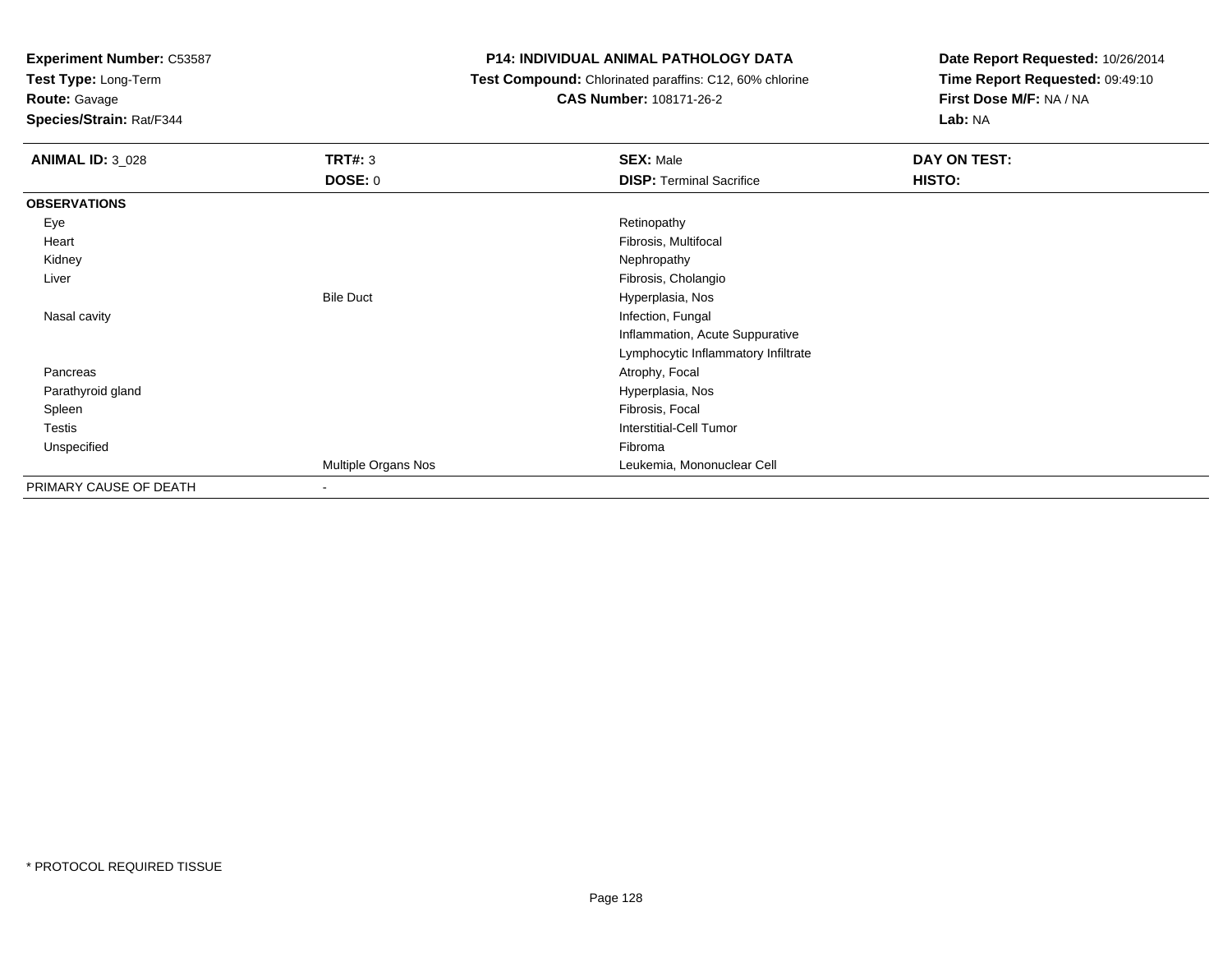**Test Type:** Long-Term

**Route:** Gavage

**Species/Strain:** Rat/F344

#### **P14: INDIVIDUAL ANIMAL PATHOLOGY DATA**

 **Test Compound:** Chlorinated paraffins: C12, 60% chlorine**CAS Number:** 108171-26-2

| <b>ANIMAL ID: 3_029</b> | <b>TRT#: 3</b>           | <b>SEX: Male</b>                | DAY ON TEST: |
|-------------------------|--------------------------|---------------------------------|--------------|
|                         | <b>DOSE: 0</b>           | <b>DISP: Terminal Sacrifice</b> | HISTO:       |
| <b>OBSERVATIONS</b>     |                          |                                 |              |
| <b>Brain</b>            |                          | Astrocytoma                     |              |
| Eye                     | <b>Nasolacrimal Duct</b> | Cyst, Nos                       |              |
| Heart                   |                          | Fibrosis, Multifocal            |              |
| <b>Intestine Small</b>  | <b>Mesentery Nos</b>     | Necrosis, Fat                   |              |
| Kidney                  |                          | Nephropathy                     |              |
| Liver                   | <b>Bile Duct</b>         | Hyperplasia, Nos                |              |
| Testis                  |                          | Interstitial-Cell Tumor         |              |
| Thyroid                 |                          | C-Cell Adenoma                  |              |
|                         |                          | Cyst, Embryonal Duct            |              |
|                         |                          | <b>Cystic Follicles</b>         |              |
| PRIMARY CAUSE OF DEATH  | ٠                        |                                 |              |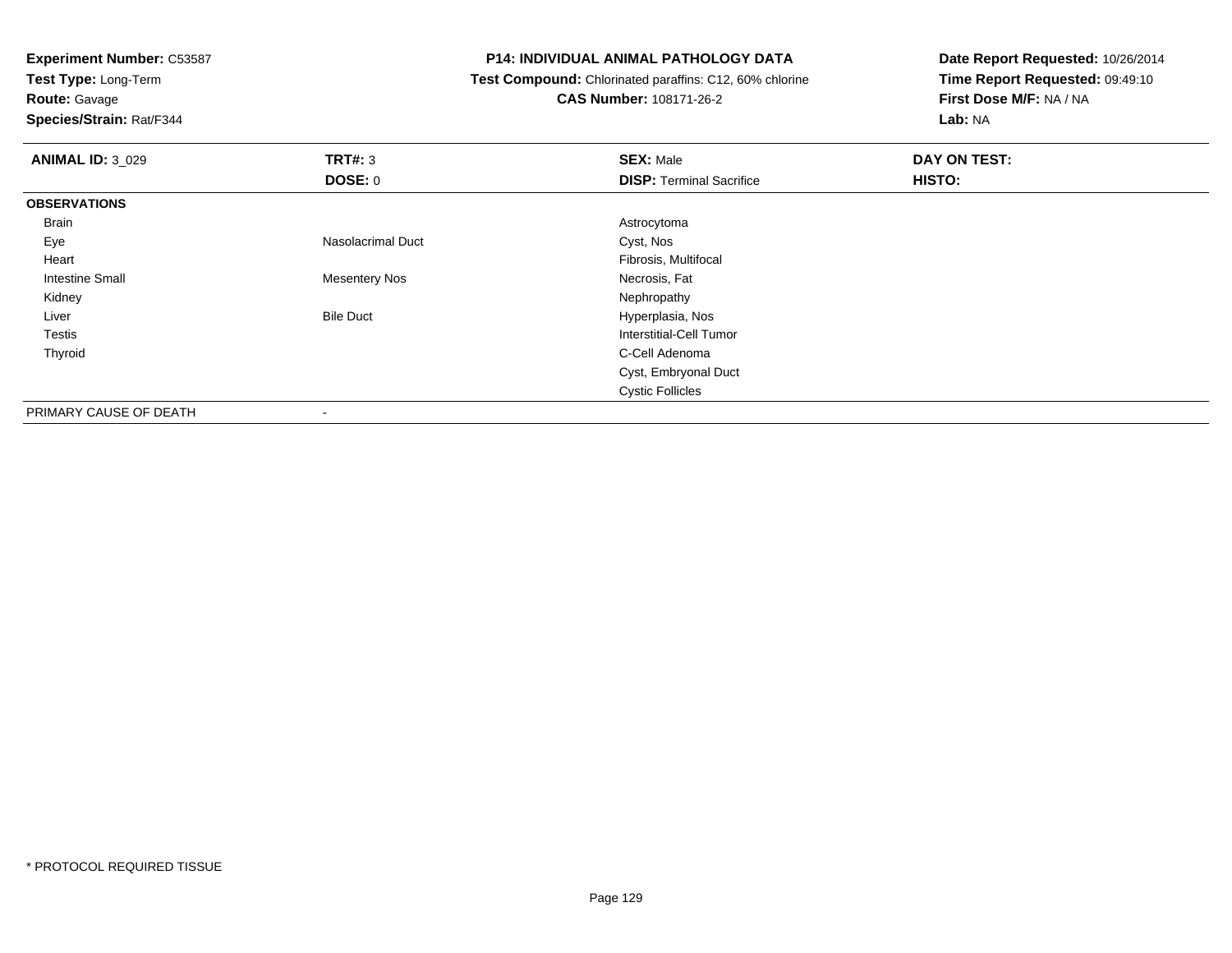| <b>Experiment Number: C53587</b><br>Test Type: Long-Term<br><b>Route: Gavage</b><br>Species/Strain: Rat/F344 |                          | <b>P14: INDIVIDUAL ANIMAL PATHOLOGY DATA</b><br>Test Compound: Chlorinated paraffins: C12, 60% chlorine<br><b>CAS Number: 108171-26-2</b> | Date Report Requested: 10/26/2014<br>Time Report Requested: 09:49:10<br>First Dose M/F: NA / NA<br>Lab: NA |
|--------------------------------------------------------------------------------------------------------------|--------------------------|-------------------------------------------------------------------------------------------------------------------------------------------|------------------------------------------------------------------------------------------------------------|
| <b>ANIMAL ID: 3 030</b>                                                                                      | TRT#: 3                  | <b>SEX: Male</b>                                                                                                                          | DAY ON TEST:                                                                                               |
|                                                                                                              | DOSE: 0                  | <b>DISP:</b> Terminal Sacrifice                                                                                                           | HISTO:                                                                                                     |
| <b>OBSERVATIONS</b>                                                                                          |                          |                                                                                                                                           |                                                                                                            |
| Heart                                                                                                        |                          | Fibrosis, Multifocal                                                                                                                      |                                                                                                            |
| Kidney                                                                                                       |                          | Nephropathy                                                                                                                               |                                                                                                            |
| Liver                                                                                                        | <b>Bile Duct</b>         | Hyperplasia, Nos                                                                                                                          |                                                                                                            |
| Lung                                                                                                         |                          | Hyperplasia, Alveolar Epithelium                                                                                                          |                                                                                                            |
| Nasal cavity                                                                                                 |                          | Lymphocytic Inflammatory Infiltrate                                                                                                       |                                                                                                            |
| Pancreas                                                                                                     |                          | Acinar-Cell Adenoma                                                                                                                       |                                                                                                            |
| Thyroid                                                                                                      |                          | C-Cell Adenoma                                                                                                                            |                                                                                                            |
| PRIMARY CAUSE OF DEATH                                                                                       | $\overline{\phantom{a}}$ |                                                                                                                                           |                                                                                                            |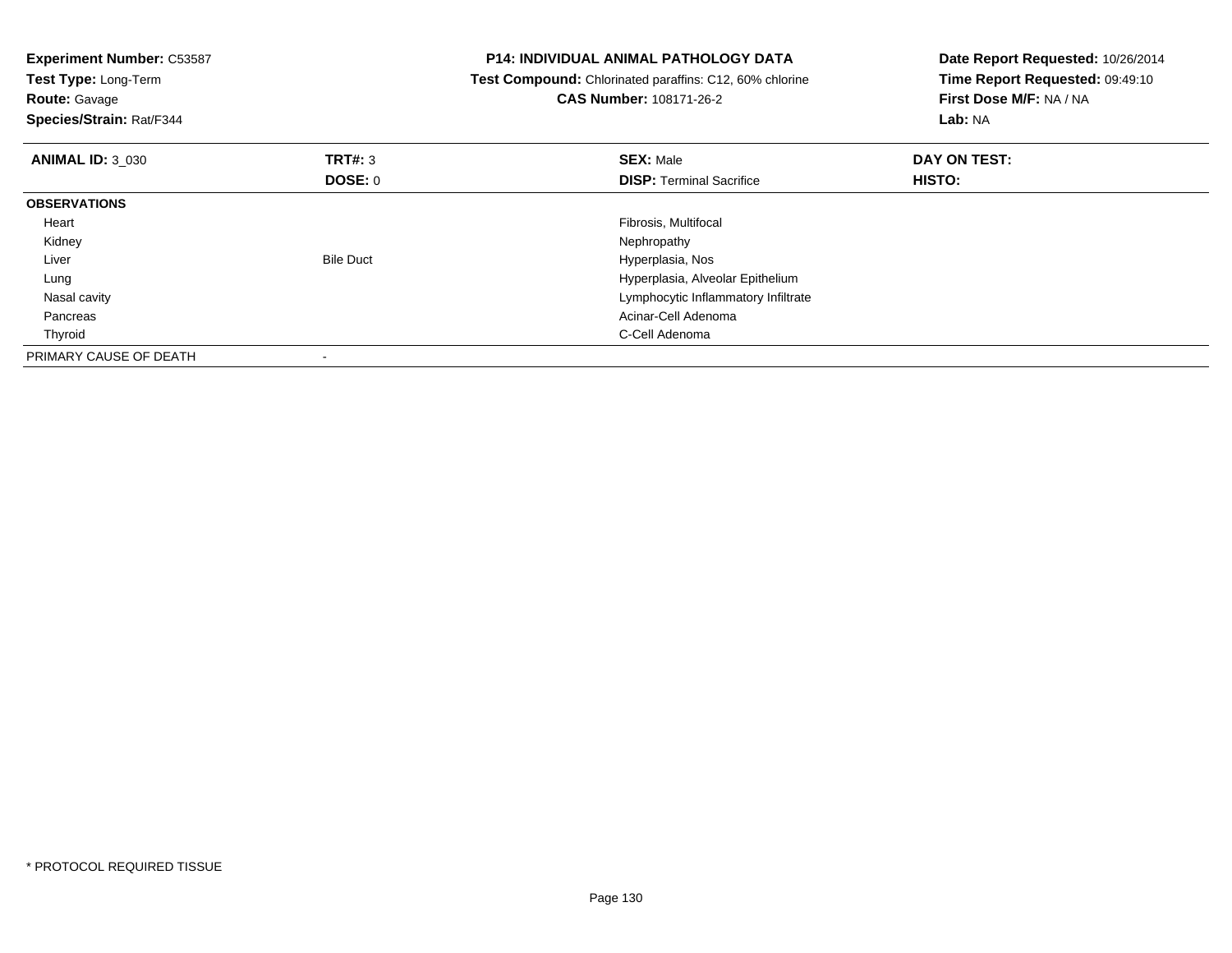**Test Type:** Long-Term

**Route:** Gavage

**Species/Strain:** Rat/F344

# **P14: INDIVIDUAL ANIMAL PATHOLOGY DATA**

 **Test Compound:** Chlorinated paraffins: C12, 60% chlorine**CAS Number:** 108171-26-2

| <b>ANIMAL ID: 3_031</b> | TRT#: 3<br><b>DOSE: 0</b> | <b>SEX: Male</b><br><b>DISP:</b> Moribund Sacrifice | DAY ON TEST:<br>HISTO: |  |
|-------------------------|---------------------------|-----------------------------------------------------|------------------------|--|
| <b>OBSERVATIONS</b>     |                           |                                                     |                        |  |
| Adrenal gland           | Cortex Nos                | Hematopoiesis                                       |                        |  |
| Kidney                  |                           | Inflammation, Acute Suppurative                     |                        |  |
|                         |                           |                                                     |                        |  |
|                         |                           | Nephropathy                                         |                        |  |
| Mammary gland           |                           | <b>Cystic Ducts</b>                                 |                        |  |
| Nasal cavity            |                           | Inflammation, Acute Suppurative                     |                        |  |
|                         |                           | Lymphocytic Inflammatory Infiltrate                 |                        |  |
| Preputial gland         |                           | Atrophy, Nos                                        |                        |  |
| Spleen                  |                           | Hematopoiesis                                       |                        |  |
| Testis                  |                           | <b>Interstitial-Cell Tumor</b>                      |                        |  |
| Thyroid                 |                           | C-Cell Adenoma                                      |                        |  |
|                         |                           | Follicular-Cell Carcinoma                           |                        |  |
| Unspecified             | Leg                       | Sarcoma, Nos                                        |                        |  |
|                         | Multiple Organs Nos       | Squamous Cell Carcinoma                             |                        |  |
| PRIMARY CAUSE OF DEATH  | -                         |                                                     |                        |  |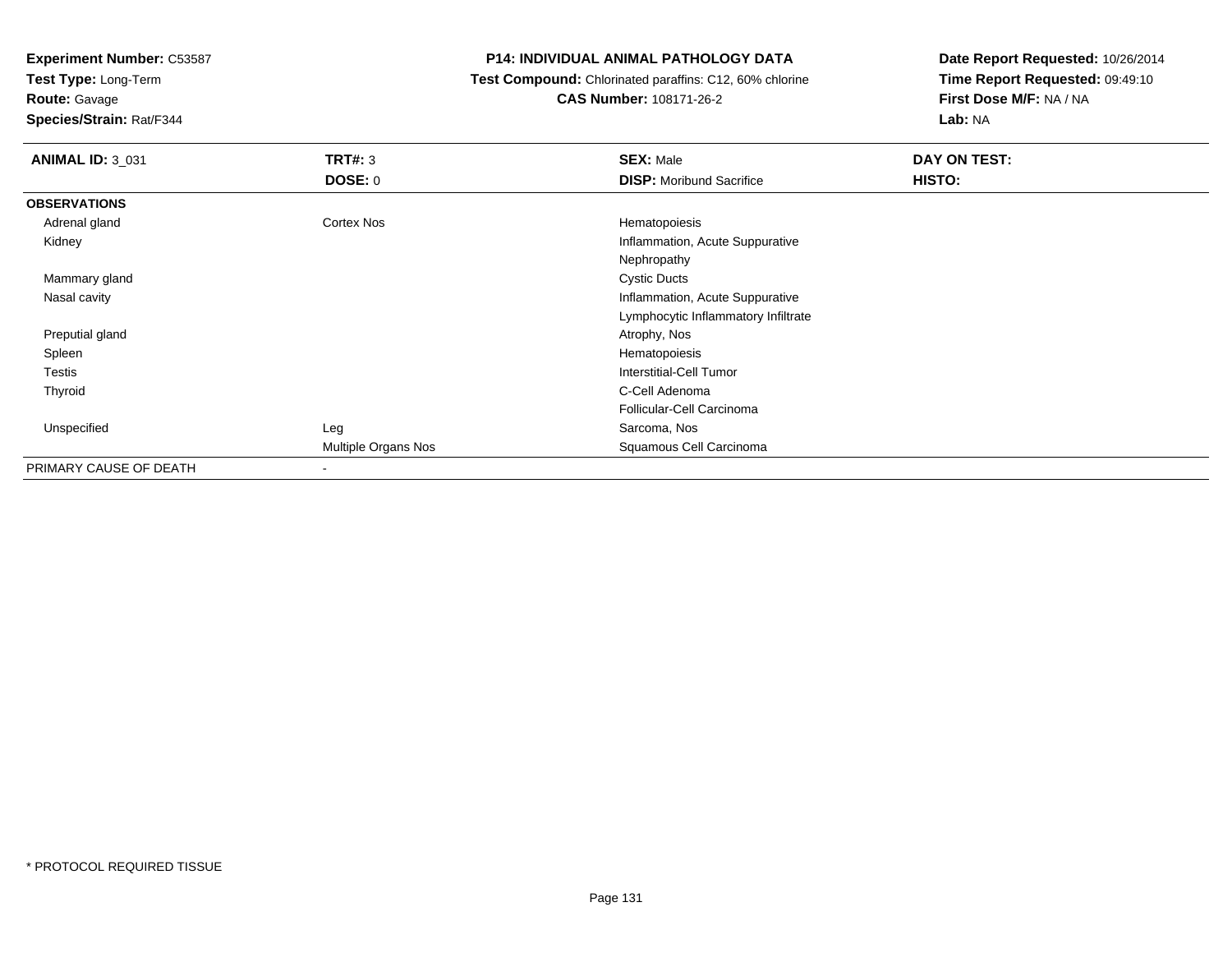**Test Type:** Long-Term

**Route:** Gavage

**Species/Strain:** Rat/F344

# **P14: INDIVIDUAL ANIMAL PATHOLOGY DATA**

 **Test Compound:** Chlorinated paraffins: C12, 60% chlorine**CAS Number:** 108171-26-2

| <b>ANIMAL ID: 3_032</b> | <b>TRT#: 3</b>           | <b>SEX: Male</b>                    | DAY ON TEST: |  |
|-------------------------|--------------------------|-------------------------------------|--------------|--|
|                         | <b>DOSE: 0</b>           | <b>DISP: Terminal Sacrifice</b>     | HISTO:       |  |
| <b>OBSERVATIONS</b>     |                          |                                     |              |  |
| Adrenal gland           | Medulla                  | Pheochromocytoma                    |              |  |
| Heart                   |                          | Fibrosis, Focal                     |              |  |
| Intestine Large         | Colon                    | Parasitism                          |              |  |
| <b>Intestine Small</b>  | Ileum, Ileum             | Fibrosis, Focal                     |              |  |
|                         | Ileum, Ileum             | Inflammation, Chronic               |              |  |
| Kidney                  |                          | Nephropathy                         |              |  |
| Liver                   | <b>Bile Duct</b>         | Hyperplasia, Nos                    |              |  |
| Nasal cavity            |                          | Infection, Fungal                   |              |  |
|                         |                          | Inflammation, Acute Suppurative     |              |  |
|                         |                          | Lymphocytic Inflammatory Infiltrate |              |  |
| Preputial gland         |                          | Atrophy, Nos                        |              |  |
| Testis                  |                          | <b>Interstitial-Cell Tumor</b>      |              |  |
| Thyroid                 |                          | Hyperplasia, C Cell                 |              |  |
| Unspecified             | Multiple Organs Nos      | Leukemia, Mononuclear Cell          |              |  |
| PRIMARY CAUSE OF DEATH  | $\overline{\phantom{a}}$ |                                     |              |  |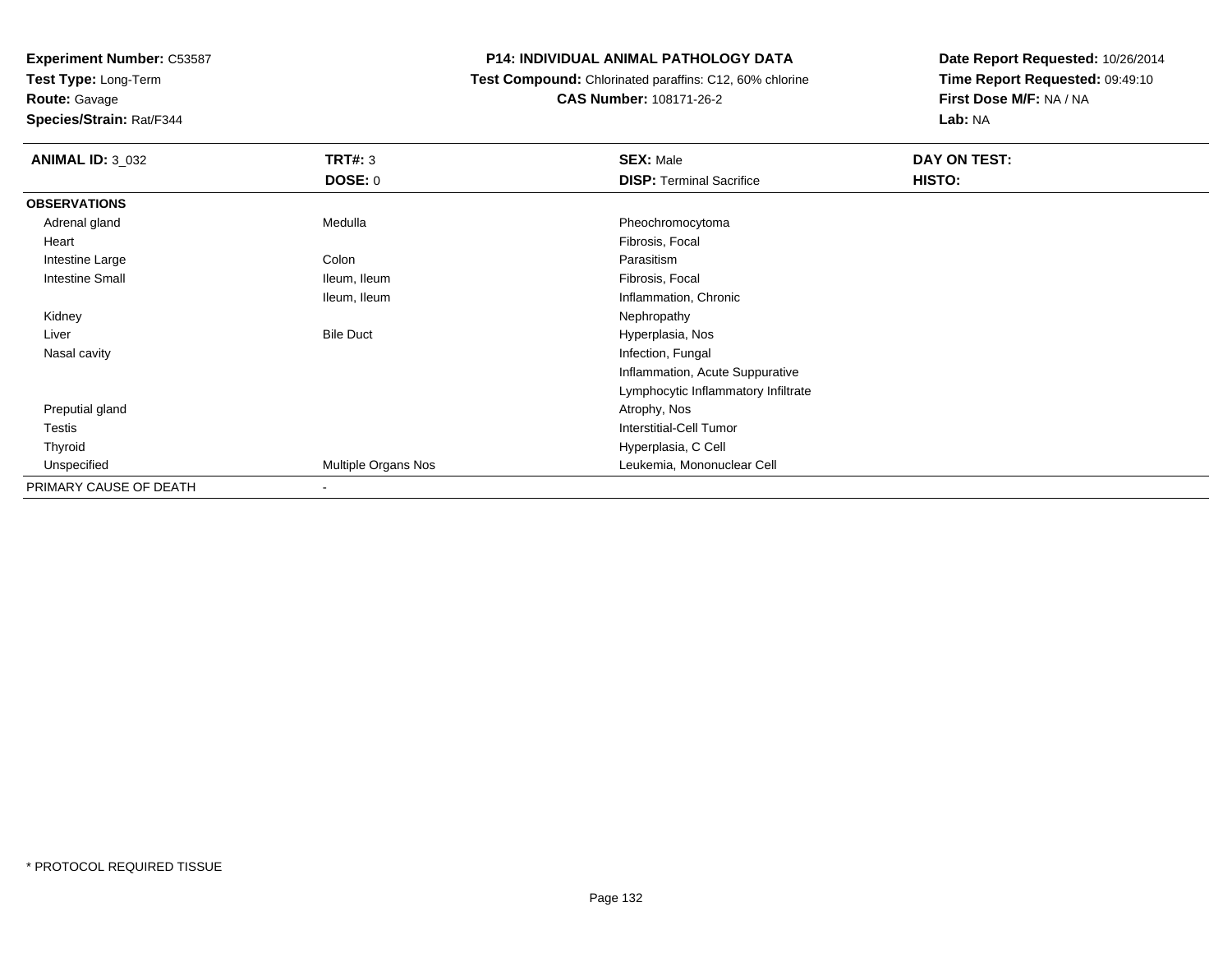**Test Type:** Long-Term

# **Route:** Gavage

**Species/Strain:** Rat/F344

# **P14: INDIVIDUAL ANIMAL PATHOLOGY DATA**

 **Test Compound:** Chlorinated paraffins: C12, 60% chlorine**CAS Number:** 108171-26-2

| <b>ANIMAL ID: 3_033</b> | TRT#: 3                   | <b>SEX: Male</b>                    | DAY ON TEST: |
|-------------------------|---------------------------|-------------------------------------|--------------|
|                         | <b>DOSE: 0</b>            | <b>DISP:</b> Moribund Sacrifice     | HISTO:       |
| <b>OBSERVATIONS</b>     |                           |                                     |              |
| Adrenal gland           | Medulla                   | Hyperplasia, Focal                  |              |
| Heart                   |                           | Fibrosis, Multifocal                |              |
| Kidney                  |                           | Nephropathy                         |              |
| Liver                   | <b>Bile Duct</b>          | Hyperplasia, Nos                    |              |
| Nasal cavity            |                           | Lymphocytic Inflammatory Infiltrate |              |
| Pituitary gland         | <b>Anterior Pituitary</b> | Adenoma, Nos                        |              |
| Preputial gland         |                           | Atrophy, Nos                        |              |
| Skin                    | Nose                      | Hyperkeratosis                      |              |
|                         | Nose                      | Hyperplasia, Epithelial             |              |
| Spleen                  |                           | Fibrosis, Focal                     |              |
| Testis                  |                           | Interstitial-Cell Tumor             |              |
| Thyroid                 |                           | Follicular-Cell Adenoma             |              |
| Tooth                   | Gum Nos                   | Squamous Cell Papilloma             |              |
| PRIMARY CAUSE OF DEATH  |                           |                                     |              |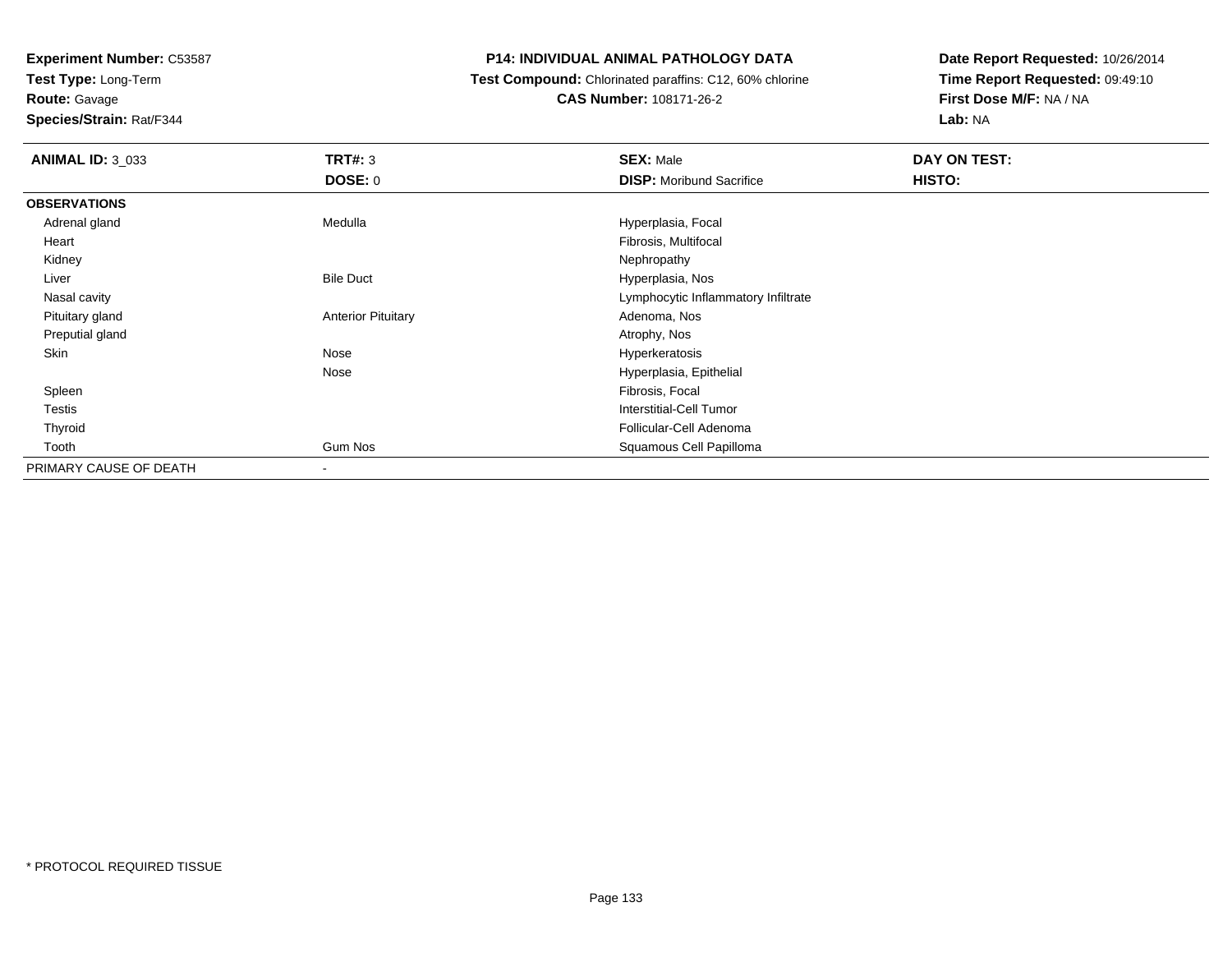**Experiment Number:** C53587**Test Type:** Long-Term**Route:** Gavage **Species/Strain:** Rat/F344**P14: INDIVIDUAL ANIMAL PATHOLOGY DATA Test Compound:** Chlorinated paraffins: C12, 60% chlorine**CAS Number:** 108171-26-2**Date Report Requested:** 10/26/2014**Time Report Requested:** 09:49:10**First Dose M/F:** NA / NA**Lab:** NA**ANIMAL ID:** 3\_034 **TRT#:** <sup>3</sup> **SEX:** Male **DAY ON TEST: DOSE:** 0**DISP:** Natural Death **HISTO: OBSERVATIONS** Heart Fibrosis, Focal Intestine Small Mesentery NosNecrosis, Fat<br>Nephropathy Kidneyy the control of the control of the control of the control of the control of the control of the control of the control of the control of the control of the control of the control of the control of the control of the contro Mammary glandd Cystic Ducts StomachForestomach **Hyperkeratosis** Forestomach Hyperplasia, Epithelial Testis Interstitial-Cell Tumor Unspecified Multiple Organs Nos Leukemia, Mononuclear Cell PRIMARY CAUSE OF DEATH-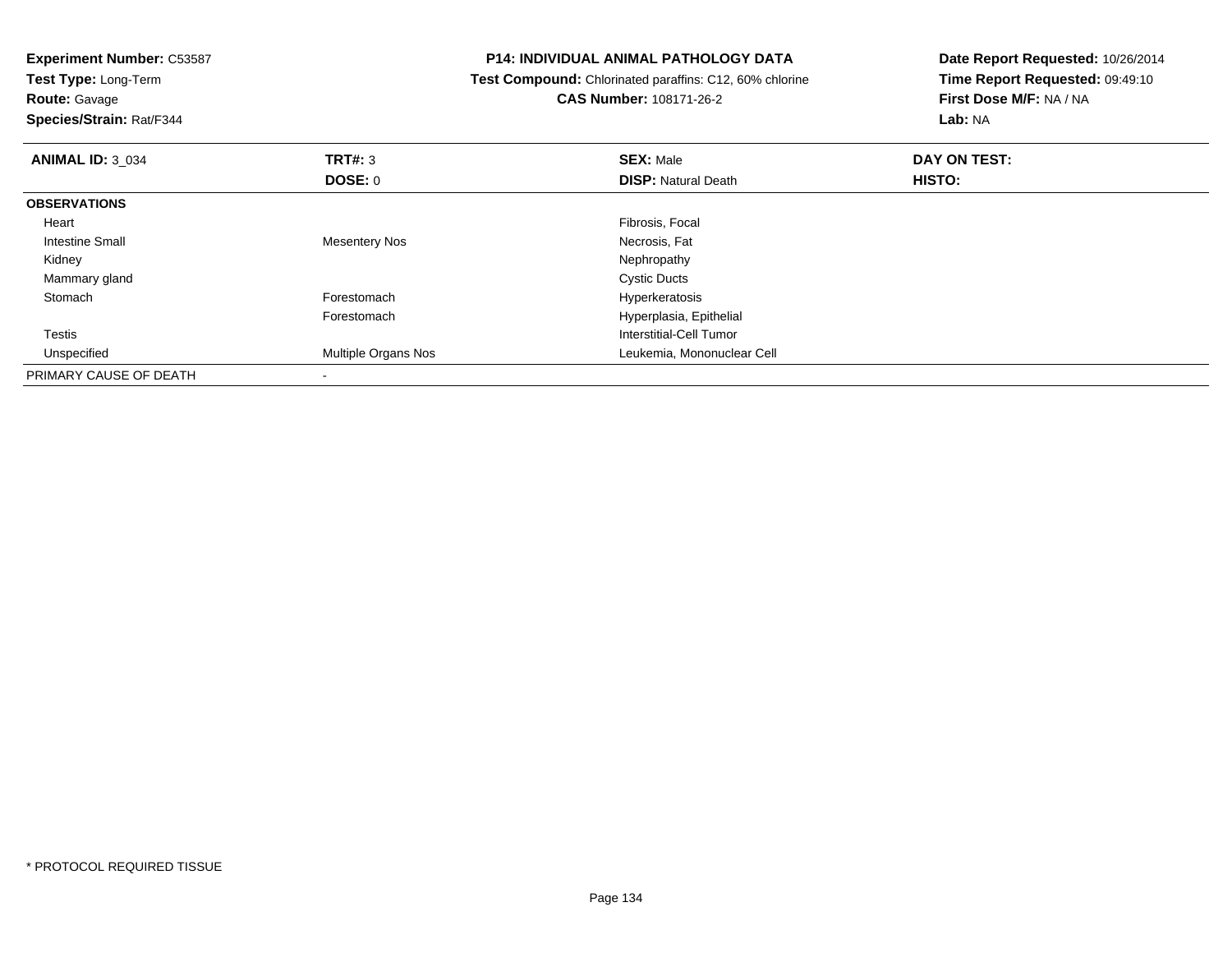**Test Type:** Long-Term

# **Route:** Gavage

**Species/Strain:** Rat/F344

# **P14: INDIVIDUAL ANIMAL PATHOLOGY DATA**

# **Test Compound:** Chlorinated paraffins: C12, 60% chlorine**CAS Number:** 108171-26-2

| <b>ANIMAL ID: 3_035</b> | TRT#: 3          | <b>SEX: Male</b>                    | DAY ON TEST: |
|-------------------------|------------------|-------------------------------------|--------------|
|                         | <b>DOSE: 0</b>   | <b>DISP: Natural Death</b>          | HISTO:       |
| <b>OBSERVATIONS</b>     |                  |                                     |              |
| Adrenal gland           | Medulla          | Hyperplasia, Focal                  |              |
| Heart                   |                  | Fibrosis, Focal                     |              |
| <b>Intestine Small</b>  | Ileum, Ileum     | Sarcoma, Nos                        |              |
| Kidney                  |                  | Nephropathy                         |              |
| Liver                   | <b>Bile Duct</b> | Hyperplasia, Nos                    |              |
|                         |                  | Necrosis, Focal                     |              |
| Lung                    |                  | Hyperplasia, Alveolar Epithelium    |              |
| Nasal cavity            |                  | Lymphocytic Inflammatory Infiltrate |              |
| Preputial gland         |                  | Atrophy, Nos                        |              |
| <b>Testis</b>           |                  | Interstitial-Cell Tumor             |              |
| Unspecified             | Foot Nos         | Inflammation, Acute/Chronic         |              |
| PRIMARY CAUSE OF DEATH  |                  |                                     |              |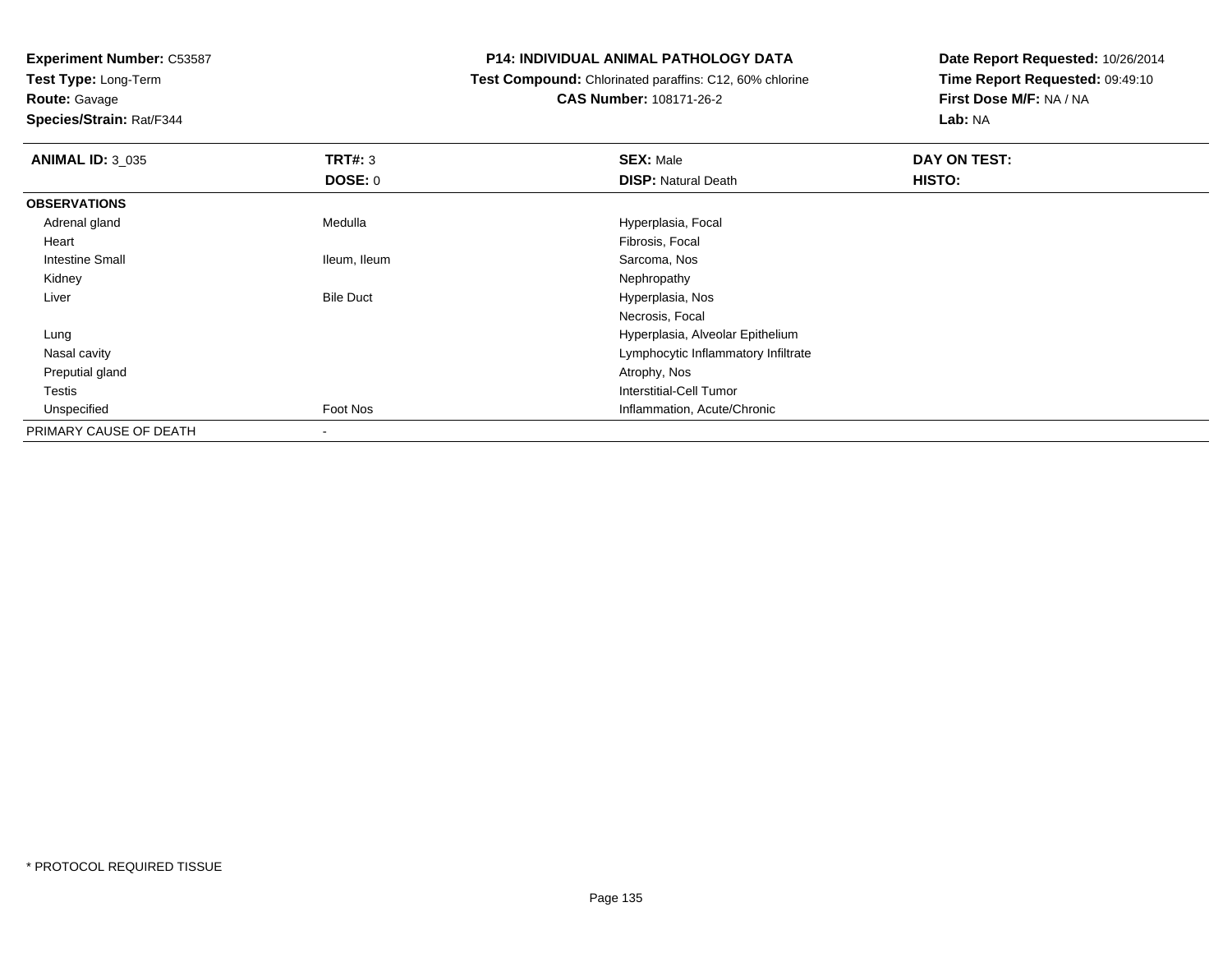| <b>Experiment Number: C53587</b><br><b>Test Type: Long-Term</b><br><b>Route: Gavage</b><br>Species/Strain: Rat/F344 |                           | <b>P14: INDIVIDUAL ANIMAL PATHOLOGY DATA</b><br>Test Compound: Chlorinated paraffins: C12, 60% chlorine<br>CAS Number: 108171-26-2 | Date Report Requested: 10/26/2014<br>Time Report Requested: 09:49:10<br>First Dose M/F: NA / NA<br>Lab: NA |  |
|---------------------------------------------------------------------------------------------------------------------|---------------------------|------------------------------------------------------------------------------------------------------------------------------------|------------------------------------------------------------------------------------------------------------|--|
| <b>ANIMAL ID: 3 036</b>                                                                                             | TRT#: 3<br>DOSE: 0        | <b>SEX: Male</b><br><b>DISP: Natural Death</b>                                                                                     | DAY ON TEST:<br><b>HISTO:</b>                                                                              |  |
| <b>OBSERVATIONS</b>                                                                                                 |                           |                                                                                                                                    |                                                                                                            |  |
| Heart                                                                                                               |                           | Fibrosis, Focal                                                                                                                    |                                                                                                            |  |
| Kidney                                                                                                              |                           | Nephropathy                                                                                                                        |                                                                                                            |  |
| Lung                                                                                                                |                           | Bronchopneumonia, Acute                                                                                                            |                                                                                                            |  |
|                                                                                                                     |                           | Congestion, Nos                                                                                                                    |                                                                                                            |  |
|                                                                                                                     |                           | Hemorrhage                                                                                                                         |                                                                                                            |  |
| Pituitary gland                                                                                                     | <b>Anterior Pituitary</b> | Adenoma, Nos                                                                                                                       |                                                                                                            |  |
| Testis                                                                                                              |                           | <b>Interstitial-Cell Tumor</b>                                                                                                     |                                                                                                            |  |
| PRIMARY CAUSE OF DEATH                                                                                              | $\overline{\phantom{a}}$  |                                                                                                                                    |                                                                                                            |  |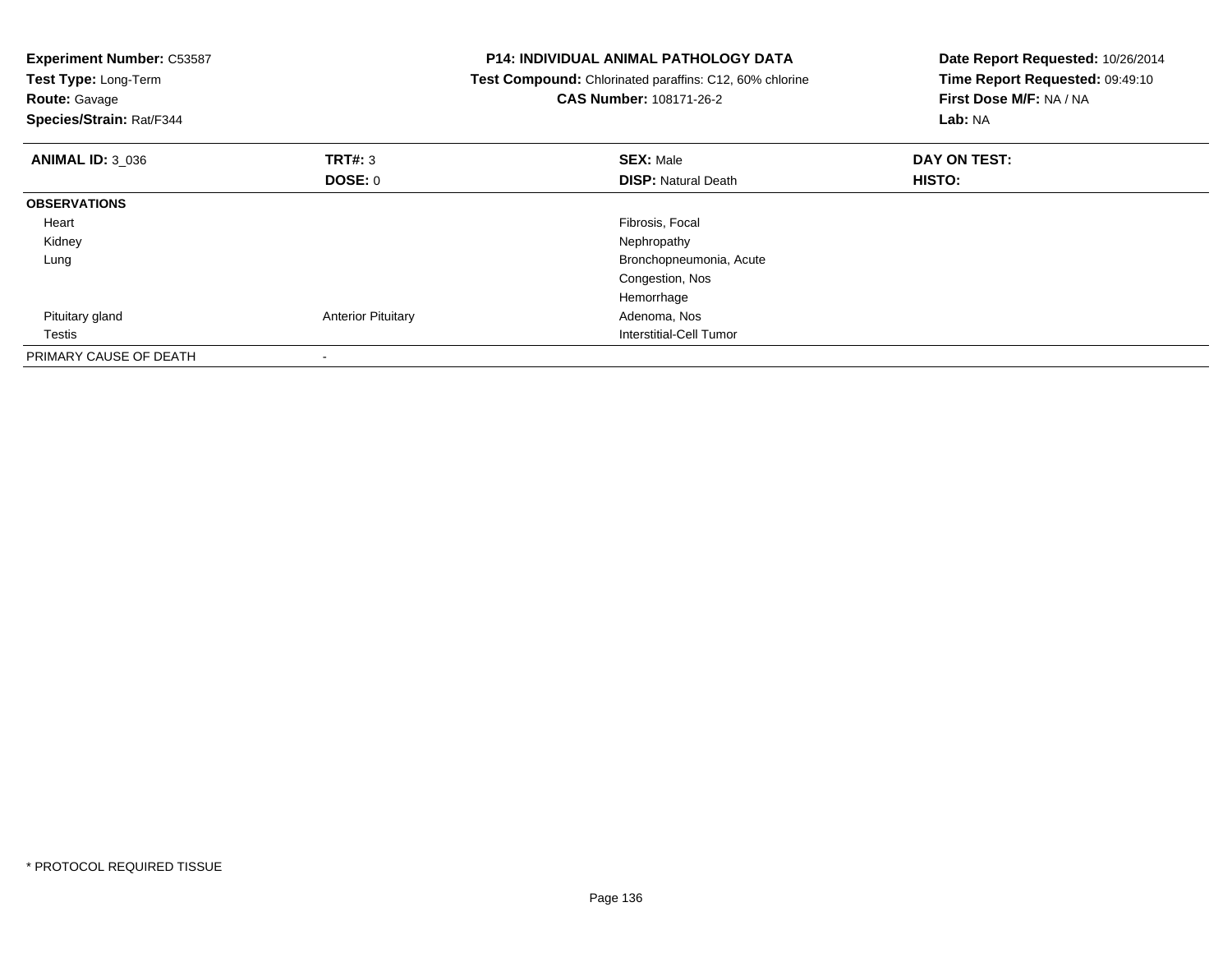**Test Type:** Long-Term

**Route:** Gavage

**Species/Strain:** Rat/F344

# **P14: INDIVIDUAL ANIMAL PATHOLOGY DATA**

 **Test Compound:** Chlorinated paraffins: C12, 60% chlorine**CAS Number:** 108171-26-2

| <b>ANIMAL ID: 3_037</b> | TRT#: 3                   | <b>SEX: Male</b>                    | DAY ON TEST: |  |
|-------------------------|---------------------------|-------------------------------------|--------------|--|
|                         | <b>DOSE: 0</b>            | <b>DISP: Terminal Sacrifice</b>     | HISTO:       |  |
| <b>OBSERVATIONS</b>     |                           |                                     |              |  |
| Adrenal gland           | Medulla                   | Pheochromocytoma                    |              |  |
| Heart                   |                           | Fibrosis, Multifocal                |              |  |
| <b>Intestine Small</b>  | <b>Mesentery Nos</b>      | Mesothelioma, Nos                   |              |  |
| Kidney                  |                           | Nephropathy                         |              |  |
| Liver                   | <b>Bile Duct</b>          | Hyperplasia, Nos                    |              |  |
| Mammary gland           |                           | Cyst, Nos                           |              |  |
| Nasal cavity            |                           | Lymphocytic Inflammatory Infiltrate |              |  |
| Pituitary gland         | <b>Anterior Pituitary</b> | Cyst, Nos                           |              |  |
| Skin                    | Lip Nos                   | Squamous Cell Papilloma             |              |  |
| Stomach                 | Forestomach               | Inflammation, Acute/Chronic         |              |  |
| Testis                  |                           | Interstitial-Cell Tumor             |              |  |
| PRIMARY CAUSE OF DEATH  | $\,$                      |                                     |              |  |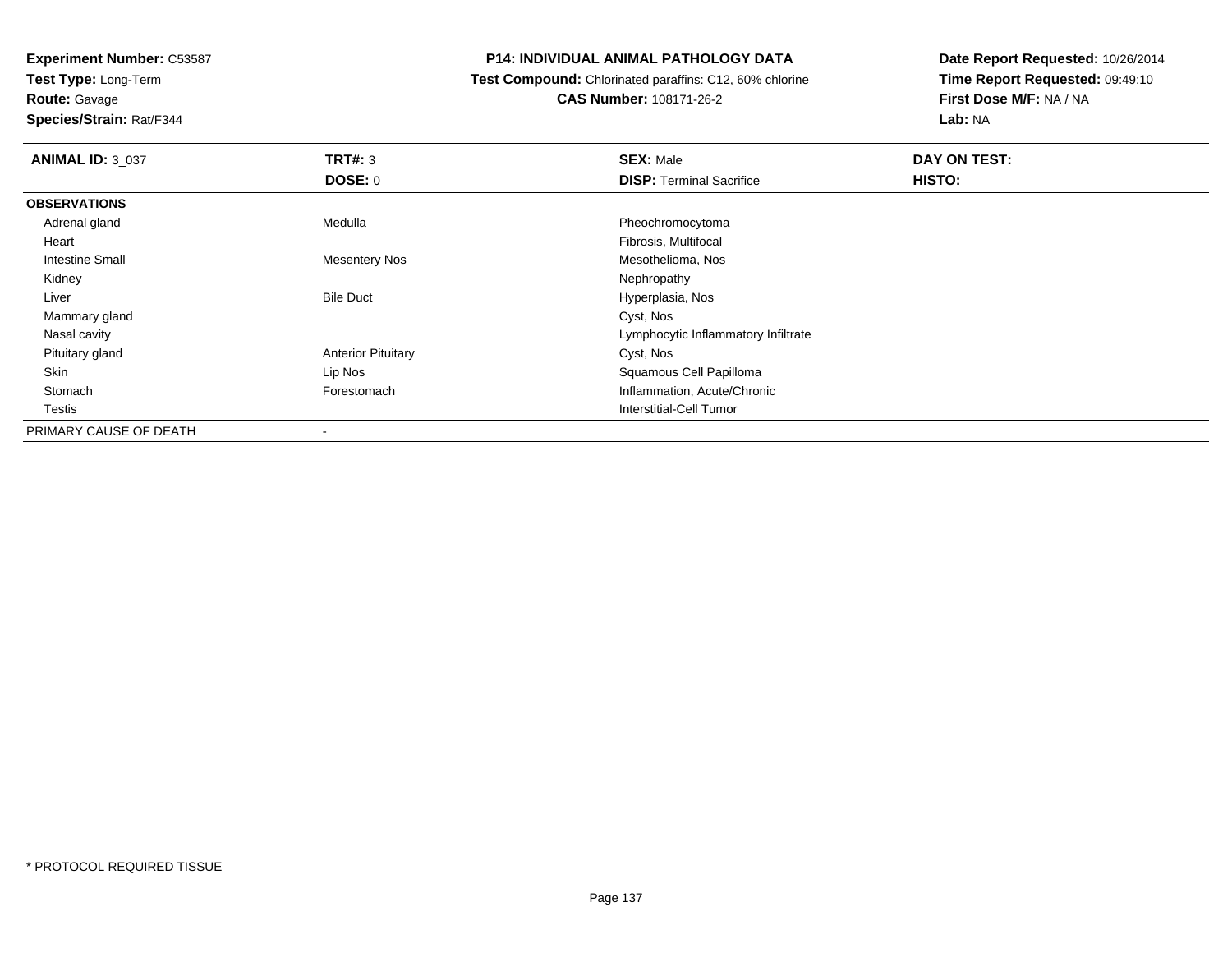**Test Type:** Long-Term

**Route:** Gavage

**Species/Strain:** Rat/F344

#### **P14: INDIVIDUAL ANIMAL PATHOLOGY DATA**

 **Test Compound:** Chlorinated paraffins: C12, 60% chlorine**CAS Number:** 108171-26-2

| <b>ANIMAL ID: 3 038</b> | TRT#: 3                   | <b>SEX: Male</b>                    | DAY ON TEST: |  |
|-------------------------|---------------------------|-------------------------------------|--------------|--|
|                         | <b>DOSE: 0</b>            | <b>DISP: Terminal Sacrifice</b>     | HISTO:       |  |
| <b>OBSERVATIONS</b>     |                           |                                     |              |  |
| Harderian gland         | Hardarian Gland           | Lymphocytic Inflammatory Infiltrate |              |  |
| Kidney                  |                           | Nephropathy                         |              |  |
| Liver                   | <b>Bile Duct</b>          | Hyperplasia, Nos                    |              |  |
| Nasal cavity            |                           | Lymphocytic Inflammatory Infiltrate |              |  |
| Pancreas                |                           | Acinar-Cell Adenoma                 |              |  |
| Pituitary gland         | <b>Anterior Pituitary</b> | Adenoma, Nos                        |              |  |
| Preputial gland         |                           | Carcinoma, Nos                      |              |  |
| Prostate                |                           | Inflammation, Acute Suppurative     |              |  |
| Testis                  |                           | Interstitial-Cell Tumor             |              |  |
| PRIMARY CAUSE OF DEATH  |                           |                                     |              |  |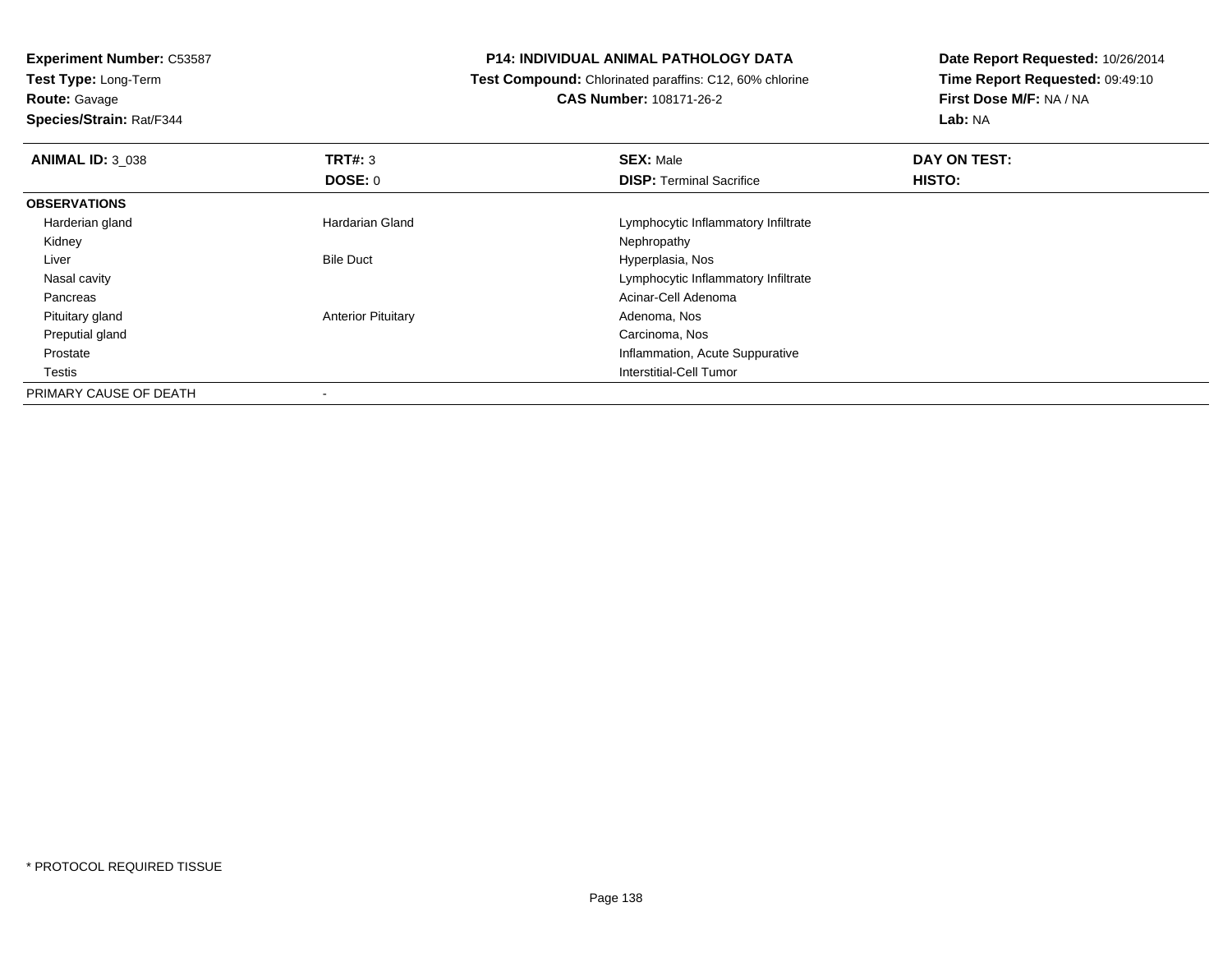**Test Type:** Long-Term

**Route:** Gavage

**Species/Strain:** Rat/F344

#### **P14: INDIVIDUAL ANIMAL PATHOLOGY DATA**

 **Test Compound:** Chlorinated paraffins: C12, 60% chlorine**CAS Number:** 108171-26-2

| <b>ANIMAL ID: 3_039</b> | TRT#: 3                  | <b>SEX: Male</b>                    | DAY ON TEST: |  |
|-------------------------|--------------------------|-------------------------------------|--------------|--|
|                         | <b>DOSE: 0</b>           | <b>DISP: Terminal Sacrifice</b>     | HISTO:       |  |
| <b>OBSERVATIONS</b>     |                          |                                     |              |  |
| Heart                   |                          | Fibrosis, Multifocal                |              |  |
| Kidney                  |                          | Nephropathy                         |              |  |
| Liver                   | <b>Bile Duct</b>         | Hyperplasia, Nos                    |              |  |
| Nasal cavity            |                          | Lymphocytic Inflammatory Infiltrate |              |  |
| Pancreas                |                          | Acinar-Cell Adenoma                 |              |  |
| Preputial gland         |                          | Adenoma, Nos                        |              |  |
|                         |                          | Inflammation, Acute Suppurative     |              |  |
| Skin                    |                          | Keratoacanthoma                     |              |  |
| Spleen                  |                          | Fibrosis, Focal                     |              |  |
| Testis                  |                          | Interstitial-Cell Tumor             |              |  |
| PRIMARY CAUSE OF DEATH  | $\overline{\phantom{a}}$ |                                     |              |  |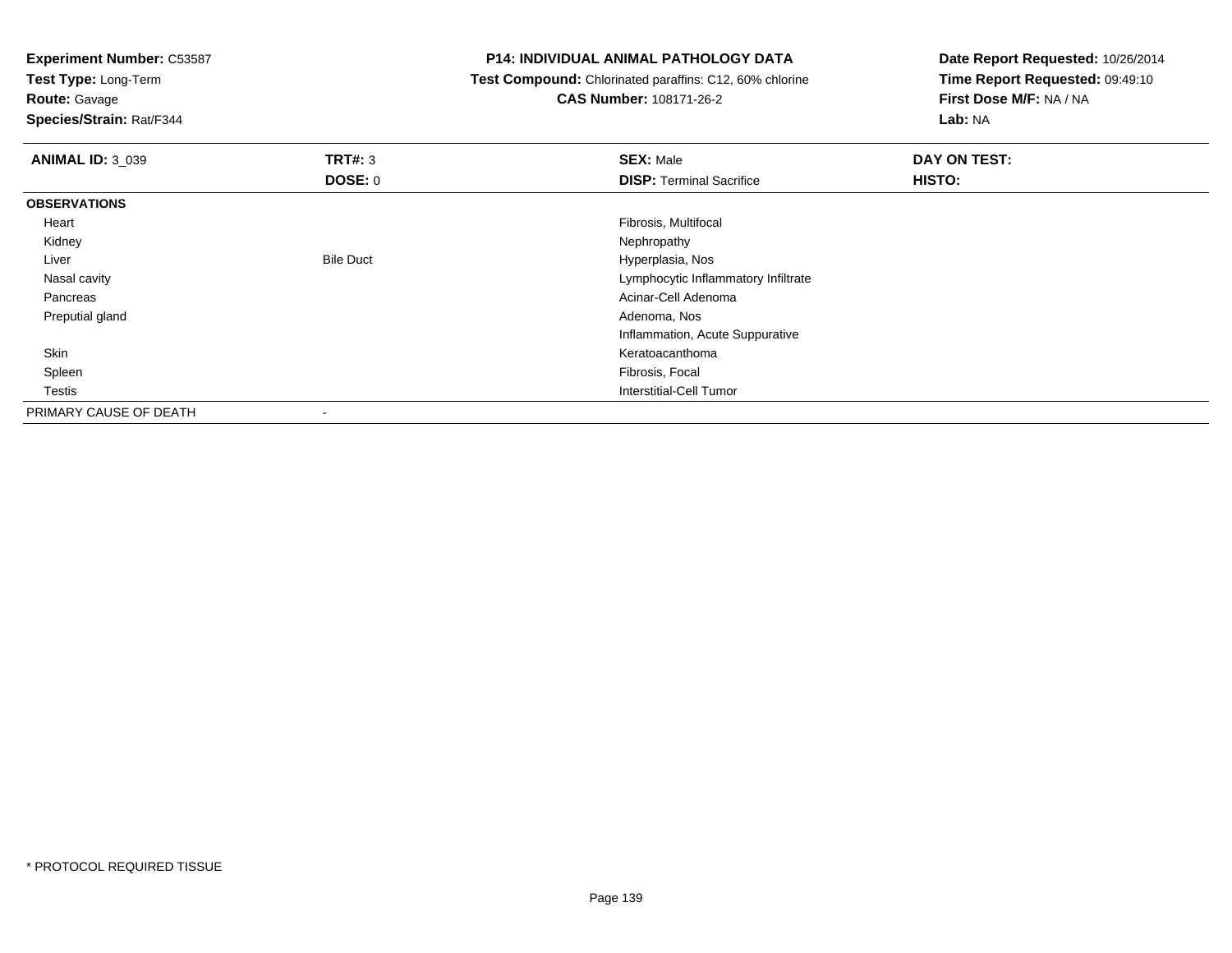**Test Type:** Long-Term

**Route:** Gavage

**Species/Strain:** Rat/F344

#### **P14: INDIVIDUAL ANIMAL PATHOLOGY DATA**

 **Test Compound:** Chlorinated paraffins: C12, 60% chlorine**CAS Number:** 108171-26-2

| <b>ANIMAL ID: 3_040</b> | TRT#: 3          | <b>SEX: Male</b>                    | DAY ON TEST: |  |
|-------------------------|------------------|-------------------------------------|--------------|--|
|                         | <b>DOSE: 0</b>   | <b>DISP: Terminal Sacrifice</b>     | HISTO:       |  |
| <b>OBSERVATIONS</b>     |                  |                                     |              |  |
| Adrenal gland           | Medulla          | Hyperplasia, Focal                  |              |  |
| Harderian gland         | Hardarian Gland  | Lymphocytic Inflammatory Infiltrate |              |  |
| Heart                   |                  | Fibrosis, Multifocal                |              |  |
| Kidney                  |                  | Nephropathy                         |              |  |
| Liver                   |                  | <b>Focal Cellular Change</b>        |              |  |
|                         | <b>Bile Duct</b> | Hyperplasia, Nos                    |              |  |
| Preputial gland         |                  | Adenoma, Nos                        |              |  |
|                         |                  | <b>Cystic Ducts</b>                 |              |  |
| Testis                  |                  | Interstitial-Cell Tumor             |              |  |
| Thyroid                 |                  | C-Cell Carcinoma                    |              |  |
| PRIMARY CAUSE OF DEATH  |                  |                                     |              |  |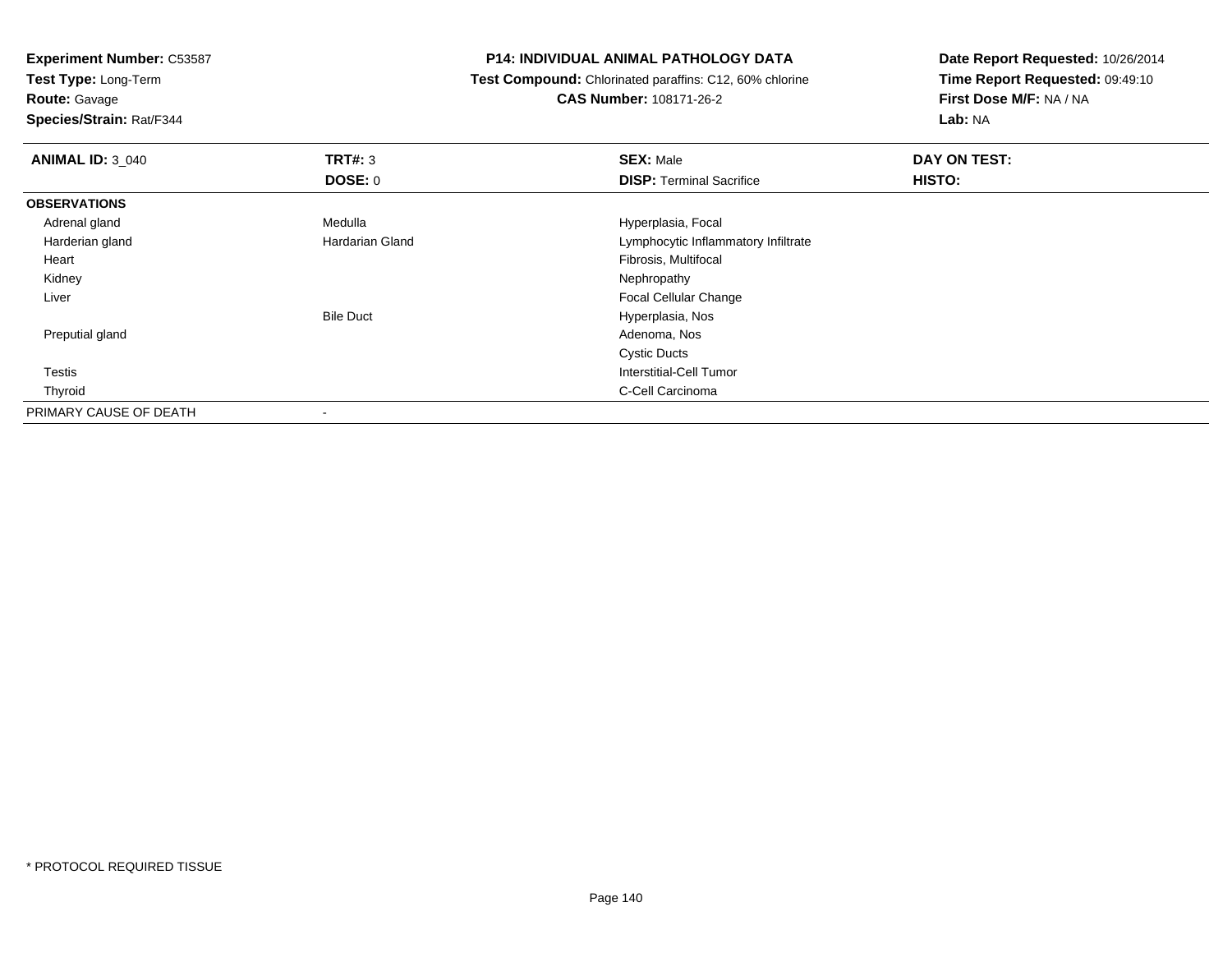**Test Type:** Long-Term

**Route:** Gavage

**Species/Strain:** Rat/F344

# **P14: INDIVIDUAL ANIMAL PATHOLOGY DATA**

 **Test Compound:** Chlorinated paraffins: C12, 60% chlorine**CAS Number:** 108171-26-2

| <b>ANIMAL ID: 3_041</b> | <b>TRT#: 3</b>         | <b>SEX: Male</b>                | DAY ON TEST: |  |
|-------------------------|------------------------|---------------------------------|--------------|--|
|                         | <b>DOSE: 0</b>         | <b>DISP:</b> Moribund Sacrifice | HISTO:       |  |
| <b>OBSERVATIONS</b>     |                        |                                 |              |  |
| Adrenal gland           | Medulla                | Hyperplasia, Focal              |              |  |
|                         | Medulla                | Pheochromocytoma                |              |  |
| Heart                   |                        | Fibrosis, Focal                 |              |  |
|                         |                        | Thrombus, Mural                 |              |  |
| Kidney                  |                        | Nephropathy                     |              |  |
| Lymph node              | Mediastinal Lymph Node | Congestion, Nos                 |              |  |
| Parathyroid gland       |                        | Hyperplasia, Nos                |              |  |
| Skin                    | Back                   | Trichoepithelioma               |              |  |
| Spleen                  |                        | Hematopoiesis                   |              |  |
| Testis                  |                        | <b>Interstitial-Cell Tumor</b>  |              |  |
| Thyroid                 |                        | Hyperplasia, C Cell             |              |  |
| PRIMARY CAUSE OF DEATH  | $\,$                   |                                 |              |  |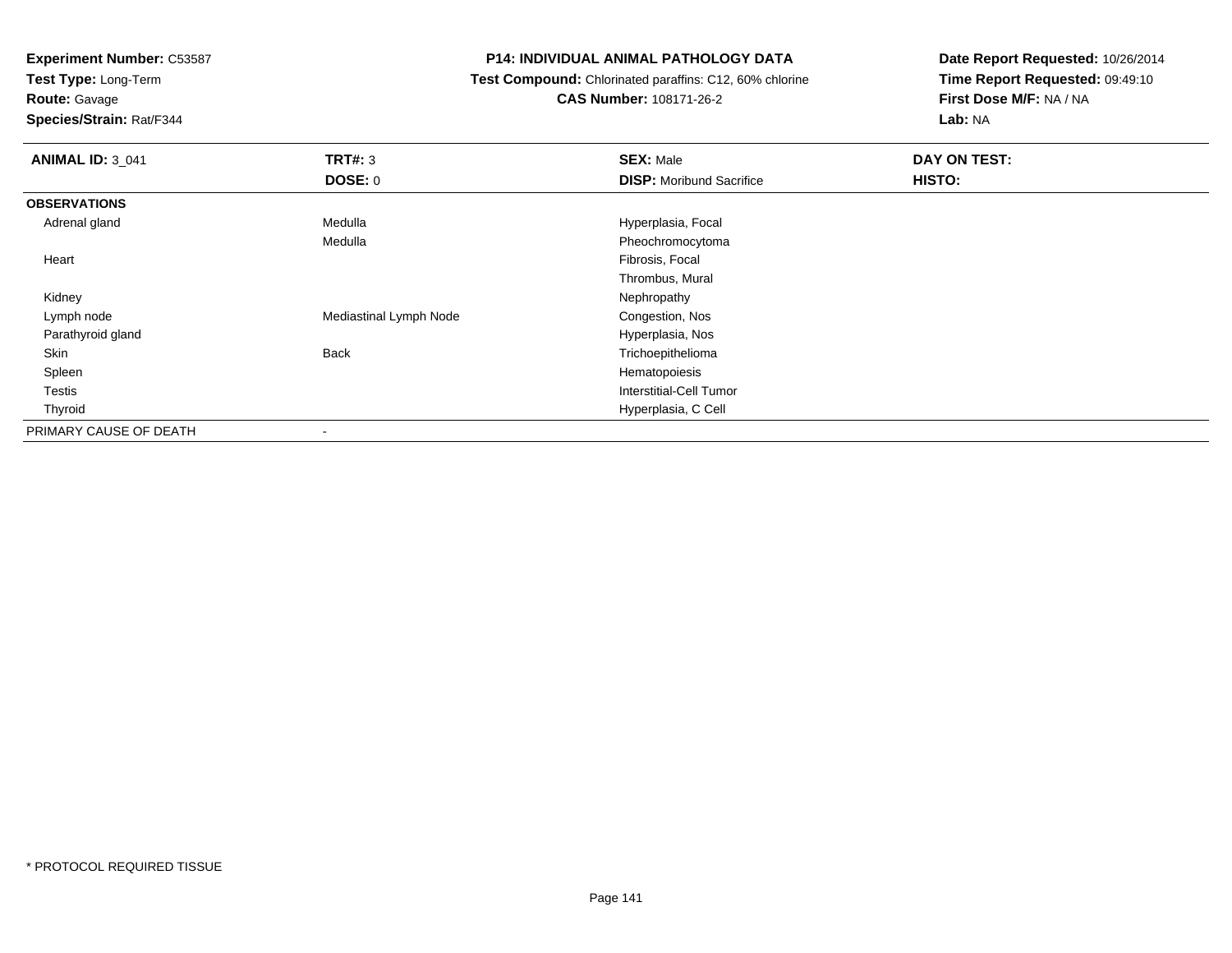**Test Type:** Long-Term

**Route:** Gavage

**Species/Strain:** Rat/F344

#### **P14: INDIVIDUAL ANIMAL PATHOLOGY DATA**

 **Test Compound:** Chlorinated paraffins: C12, 60% chlorine**CAS Number:** 108171-26-2

| <b>ANIMAL ID: 3_042</b> | TRT#: 3                  | <b>SEX: Male</b>                | DAY ON TEST: |  |
|-------------------------|--------------------------|---------------------------------|--------------|--|
|                         | <b>DOSE: 0</b>           | <b>DISP:</b> Moribund Sacrifice | HISTO:       |  |
| <b>OBSERVATIONS</b>     |                          |                                 |              |  |
| Heart                   |                          | Fibrosis, Multifocal            |              |  |
| Kidney                  |                          | Nephropathy                     |              |  |
| Liver                   | <b>Bile Duct</b>         | Hyperplasia, Nos                |              |  |
| Pancreas                |                          | Acinar-Cell Adenoma             |              |  |
|                         |                          | Hyperplasia, Focal              |              |  |
| Preputial gland         |                          | Carcinoma, Nos                  |              |  |
|                         |                          | <b>Cystic Ducts</b>             |              |  |
|                         |                          | Inflammation, Acute Suppurative |              |  |
| Spleen                  |                          | Hematopoiesis                   |              |  |
| Testis                  |                          | Interstitial-Cell Tumor         |              |  |
| PRIMARY CAUSE OF DEATH  | $\overline{\phantom{a}}$ |                                 |              |  |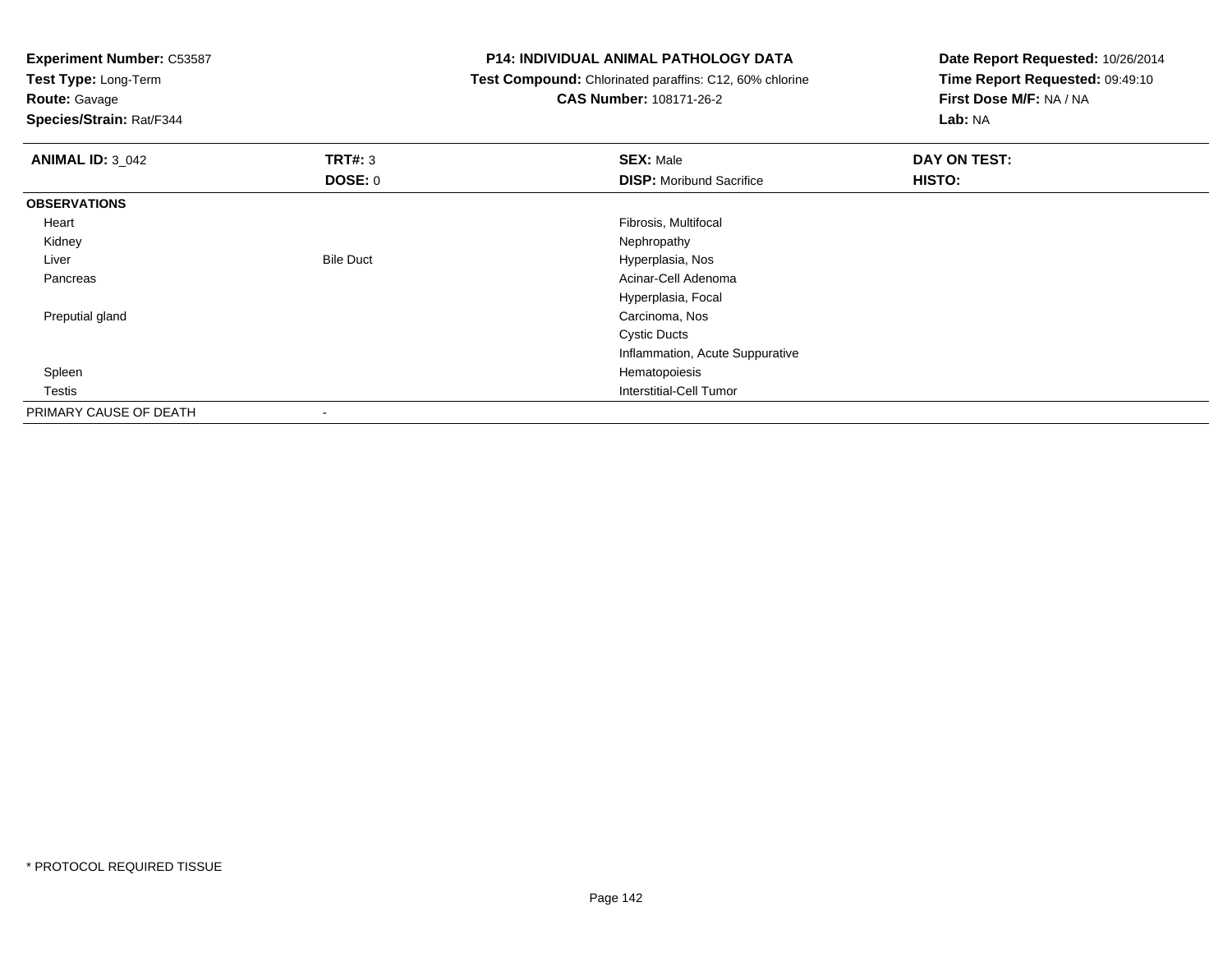**Test Type:** Long-Term

# **Route:** Gavage

**Species/Strain:** Rat/F344

#### **P14: INDIVIDUAL ANIMAL PATHOLOGY DATA**

# **Test Compound:** Chlorinated paraffins: C12, 60% chlorine**CAS Number:** 108171-26-2

| <b>ANIMAL ID: 3_043</b> | TRT#: 3                   | <b>SEX: Male</b>                | DAY ON TEST: |  |
|-------------------------|---------------------------|---------------------------------|--------------|--|
|                         | <b>DOSE: 0</b>            | <b>DISP: Terminal Sacrifice</b> | HISTO:       |  |
| <b>OBSERVATIONS</b>     |                           |                                 |              |  |
| Adrenal gland           | Medulla                   | Pheochromocytoma                |              |  |
| Heart                   |                           | Fibrosis, Multifocal            |              |  |
| Kidney                  |                           | Nephropathy                     |              |  |
| Liver                   | <b>Bile Duct</b>          | Hyperplasia, Nos                |              |  |
| Mammary gland           |                           | <b>Cystic Ducts</b>             |              |  |
| Pancreas                |                           | Hyperplasia, Focal              |              |  |
| Parathyroid gland       |                           | Hyperplasia, Nos                |              |  |
| Pituitary gland         | <b>Anterior Pituitary</b> | Adenoma, Nos                    |              |  |
| Skin                    | Flank                     | Keratoacanthoma                 |              |  |
| Testis                  |                           | Interstitial-Cell Tumor         |              |  |
| Thyroid                 |                           | Follicular-Cell Adenoma         |              |  |
| PRIMARY CAUSE OF DEATH  | $\overline{\phantom{a}}$  |                                 |              |  |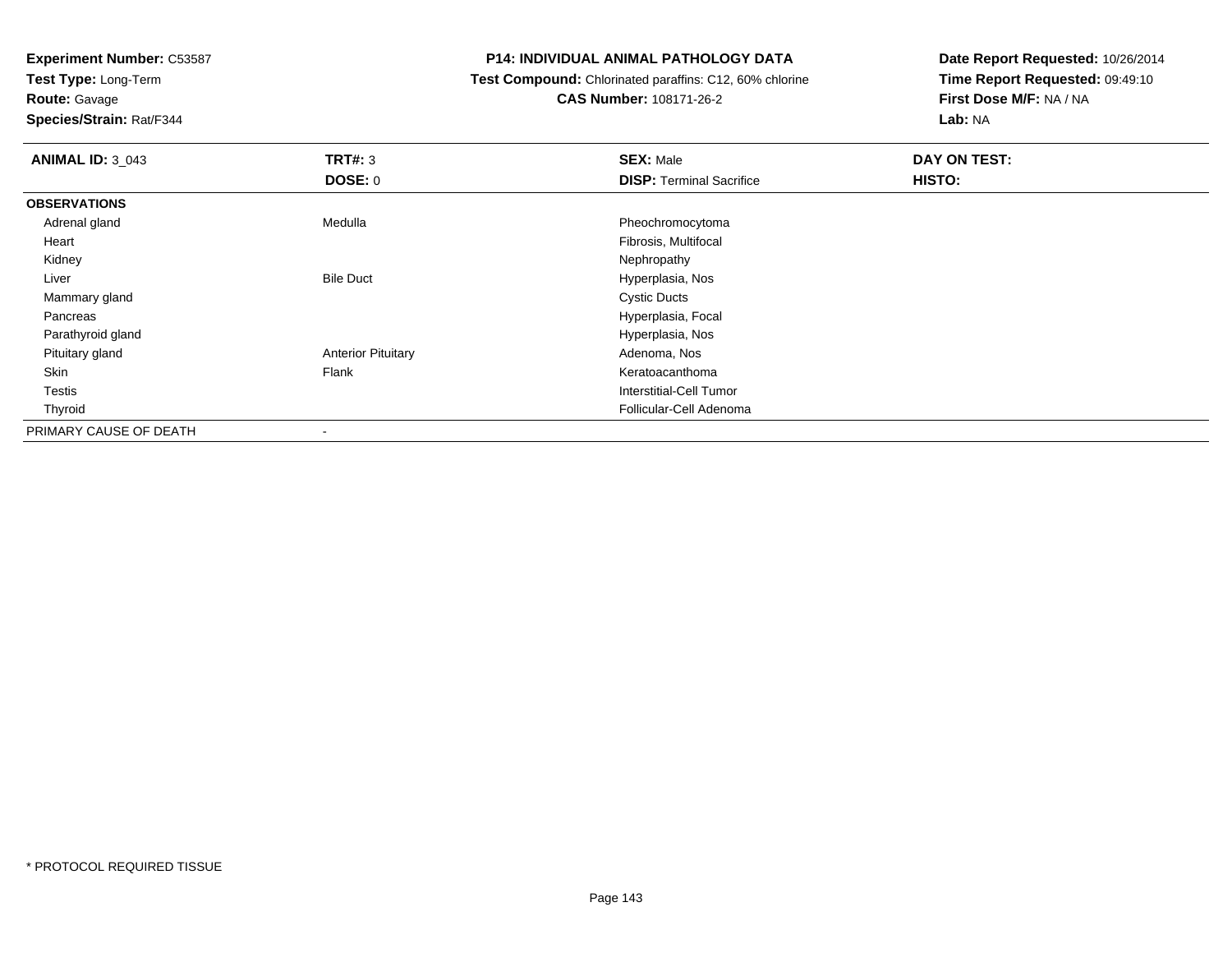**Test Type:** Long-Term

**Route:** Gavage

**Species/Strain:** Rat/F344

# **P14: INDIVIDUAL ANIMAL PATHOLOGY DATA**

 **Test Compound:** Chlorinated paraffins: C12, 60% chlorine**CAS Number:** 108171-26-2

| <b>ANIMAL ID: 3_044</b> | <b>TRT#: 3</b>            | <b>SEX: Male</b>                    | DAY ON TEST: |
|-------------------------|---------------------------|-------------------------------------|--------------|
|                         | <b>DOSE: 0</b>            | <b>DISP: Terminal Sacrifice</b>     | HISTO:       |
| <b>OBSERVATIONS</b>     |                           |                                     |              |
| Adrenal gland           | Medulla                   | Hyperplasia, Nos                    |              |
|                         | Medulla                   | Pheochromocytoma                    |              |
| Heart                   |                           | Fibrosis, Multifocal                |              |
| Kidney                  |                           | Nephropathy                         |              |
| Liver                   | <b>Bile Duct</b>          | Hyperplasia, Nos                    |              |
| Mammary gland           |                           | <b>Cystic Ducts</b>                 |              |
| Nasal cavity            |                           | Infection, Fungal                   |              |
|                         |                           | Inflammation, Acute Suppurative     |              |
|                         |                           | Lymphocytic Inflammatory Infiltrate |              |
| Parathyroid gland       |                           | Hyperplasia, Nos                    |              |
| Pituitary gland         | <b>Anterior Pituitary</b> | Adenoma, Nos                        |              |
| Prostate                |                           | Inflammation, Acute Suppurative     |              |
| Testis                  |                           | <b>Interstitial-Cell Tumor</b>      |              |
| PRIMARY CAUSE OF DEATH  |                           |                                     |              |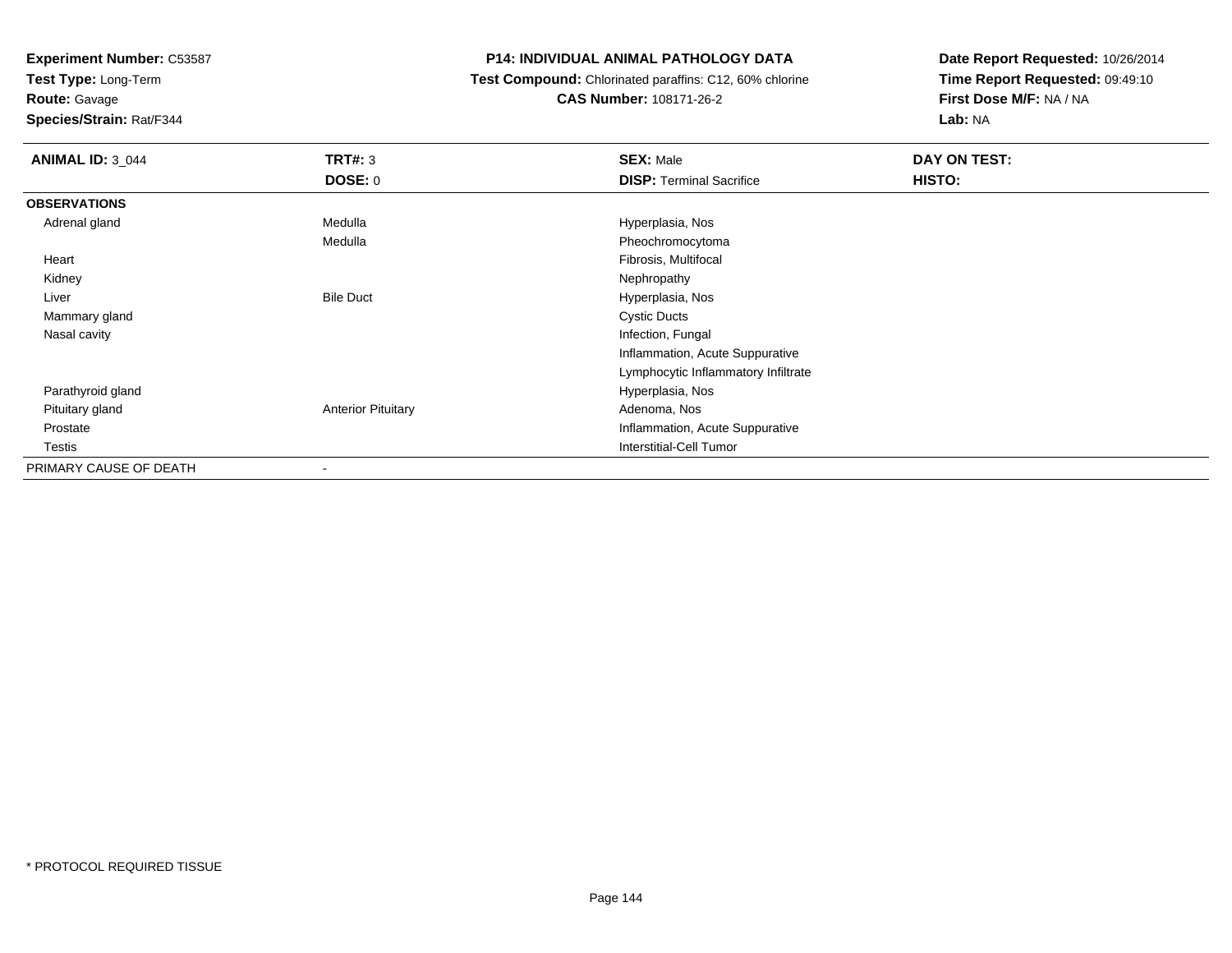| <b>Experiment Number: C53587</b><br>Test Type: Long-Term<br><b>Route: Gavage</b><br>Species/Strain: Rat/F344 |                      | <b>P14: INDIVIDUAL ANIMAL PATHOLOGY DATA</b><br>Test Compound: Chlorinated paraffins: C12, 60% chlorine<br><b>CAS Number: 108171-26-2</b> | Date Report Requested: 10/26/2014<br>Time Report Requested: 09:49:10<br>First Dose M/F: NA / NA<br>Lab: NA |
|--------------------------------------------------------------------------------------------------------------|----------------------|-------------------------------------------------------------------------------------------------------------------------------------------|------------------------------------------------------------------------------------------------------------|
| <b>ANIMAL ID: 3 045</b>                                                                                      | <b>TRT#: 3</b>       | <b>SEX: Male</b>                                                                                                                          | DAY ON TEST:                                                                                               |
|                                                                                                              | DOSE: 0              | <b>DISP: Dosing Accident</b>                                                                                                              | HISTO:                                                                                                     |
| <b>OBSERVATIONS</b>                                                                                          |                      |                                                                                                                                           |                                                                                                            |
| <b>Intestine Small</b>                                                                                       | <b>Mesentery Nos</b> | Necrosis, Fat                                                                                                                             |                                                                                                            |
| Kidney                                                                                                       |                      | Nephropathy                                                                                                                               |                                                                                                            |
| Lung                                                                                                         |                      | Congestion, Nos                                                                                                                           |                                                                                                            |
|                                                                                                              |                      | Foreign Body, Nos                                                                                                                         |                                                                                                            |
| Parathyroid gland                                                                                            |                      | Hyperplasia, Nos                                                                                                                          |                                                                                                            |
| Prostate                                                                                                     |                      | Inflammation, Acute/Chronic                                                                                                               |                                                                                                            |
| Testis                                                                                                       |                      | Interstitial-Cell Tumor                                                                                                                   |                                                                                                            |
| PRIMARY CAUSE OF DEATH                                                                                       |                      |                                                                                                                                           |                                                                                                            |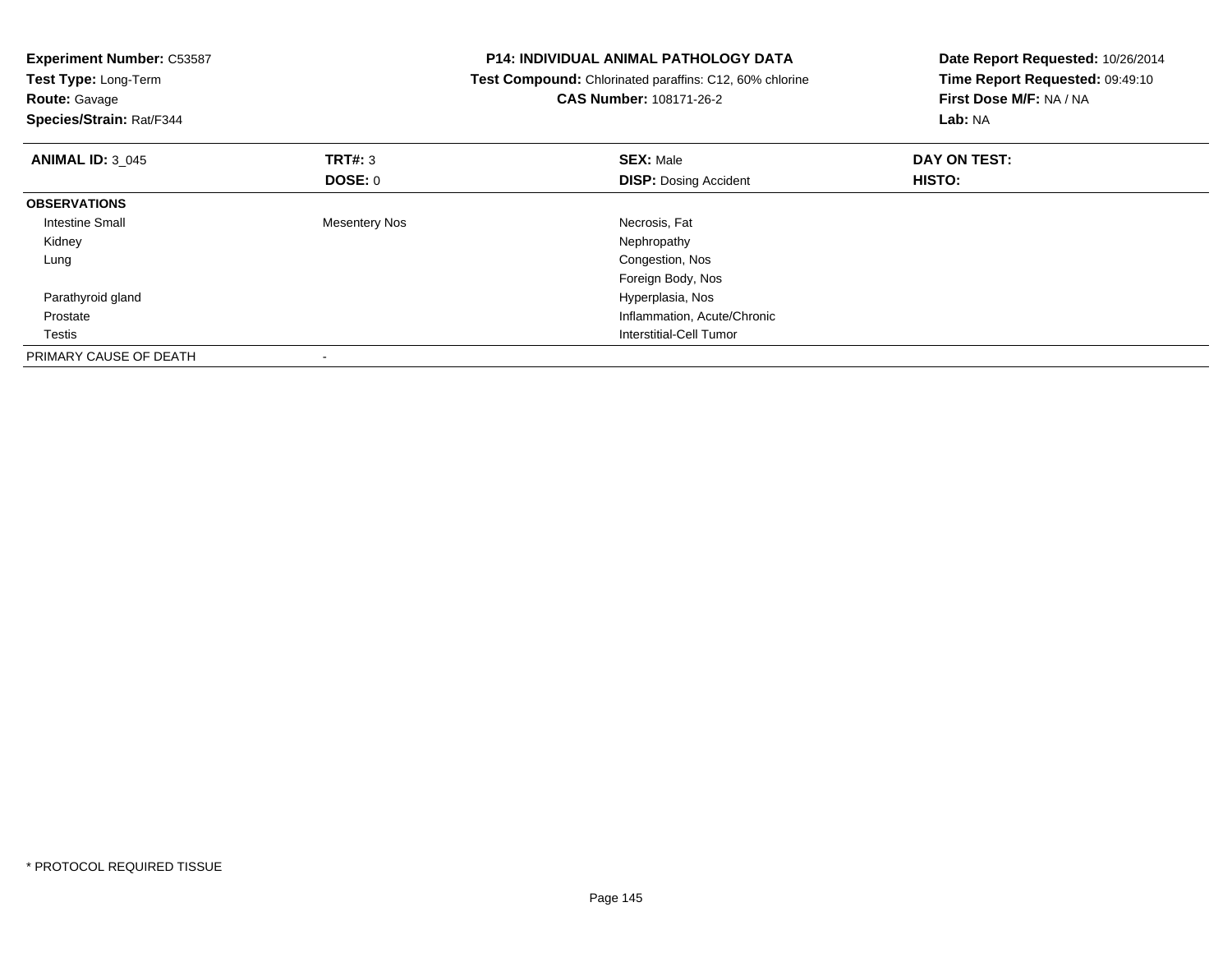**Experiment Number:** C53587

**Test Type:** Long-Term

**Route:** Gavage

**Species/Strain:** Rat/F344

## **P14: INDIVIDUAL ANIMAL PATHOLOGY DATA**

 **Test Compound:** Chlorinated paraffins: C12, 60% chlorine**CAS Number:** 108171-26-2

**Date Report Requested:** 10/26/2014**Time Report Requested:** 09:49:10**First Dose M/F:** NA / NA**Lab:** NA

| <b>ANIMAL ID: 3_046</b> | <b>TRT#: 3</b>            | <b>SEX: Male</b>                 | DAY ON TEST: |
|-------------------------|---------------------------|----------------------------------|--------------|
|                         | <b>DOSE: 0</b>            | <b>DISP: Terminal Sacrifice</b>  | HISTO:       |
| <b>OBSERVATIONS</b>     |                           |                                  |              |
| Adrenal gland           | Medulla                   | Angiectasis                      |              |
|                         | Medulla                   | Pheochromocytoma                 |              |
| Heart                   |                           | Fibrosis, Multifocal             |              |
| Kidney                  |                           | Nephropathy                      |              |
| Liver                   | <b>Bile Duct</b>          | Hyperplasia, Nos                 |              |
| Lung                    |                           | Hyperplasia, Alveolar Epithelium |              |
| Mammary gland           |                           | <b>Cystic Ducts</b>              |              |
|                         |                           | Fibroadenoma                     |              |
| Pancreas                |                           | Acinar-Cell Adenoma              |              |
| Pituitary gland         | <b>Anterior Pituitary</b> | Adenoma, Nos                     |              |
|                         | <b>Anterior Pituitary</b> | Angiectasis                      |              |
| Preputial gland         |                           | Inflammation, Acute Suppurative  |              |
| Prostate                |                           | Inflammation, Chronic            |              |
| Testis                  |                           | <b>Interstitial-Cell Tumor</b>   |              |
| PRIMARY CAUSE OF DEATH  | $\overline{\phantom{a}}$  |                                  |              |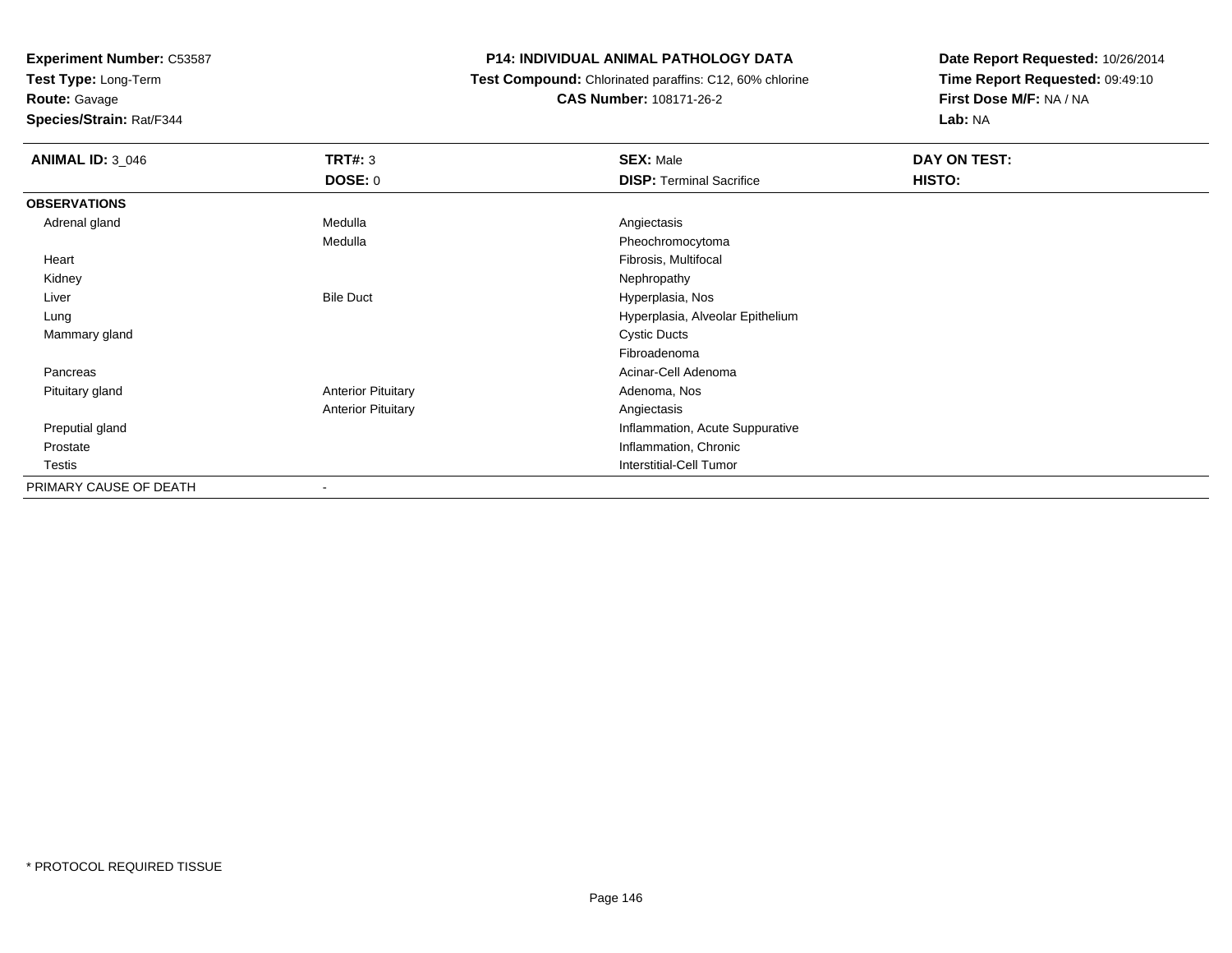| <b>Experiment Number: C53587</b><br>Test Type: Long-Term<br><b>Route: Gavage</b><br>Species/Strain: Rat/F344 |                   | <b>P14: INDIVIDUAL ANIMAL PATHOLOGY DATA</b><br>Test Compound: Chlorinated paraffins: C12, 60% chlorine<br><b>CAS Number: 108171-26-2</b> | Date Report Requested: 10/26/2014<br>Time Report Requested: 09:49:10<br>First Dose M/F: NA / NA<br>Lab: NA |
|--------------------------------------------------------------------------------------------------------------|-------------------|-------------------------------------------------------------------------------------------------------------------------------------------|------------------------------------------------------------------------------------------------------------|
| <b>ANIMAL ID: 3 047</b>                                                                                      | <b>TRT#: 3</b>    | <b>SEX: Male</b>                                                                                                                          | DAY ON TEST:                                                                                               |
|                                                                                                              | DOSE: 0           | <b>DISP:</b> Terminal Sacrifice                                                                                                           | HISTO:                                                                                                     |
| <b>OBSERVATIONS</b>                                                                                          |                   |                                                                                                                                           |                                                                                                            |
| Eye                                                                                                          | Nasolacrimal Duct | Inflammation, Acute Suppurative                                                                                                           |                                                                                                            |
| Kidney                                                                                                       |                   | Nephropathy                                                                                                                               |                                                                                                            |
| Liver                                                                                                        | <b>Bile Duct</b>  | Hyperplasia, Nos                                                                                                                          |                                                                                                            |
| Lung                                                                                                         |                   | Hyperplasia, Alveolar Epithelium                                                                                                          |                                                                                                            |
| Nasal cavity                                                                                                 |                   | Inflammation, Acute Suppurative                                                                                                           |                                                                                                            |
| Pancreas                                                                                                     |                   | Acinar-Cell Adenoma                                                                                                                       |                                                                                                            |
| Testis                                                                                                       |                   | Interstitial-Cell Tumor                                                                                                                   |                                                                                                            |
| PRIMARY CAUSE OF DEATH                                                                                       |                   |                                                                                                                                           |                                                                                                            |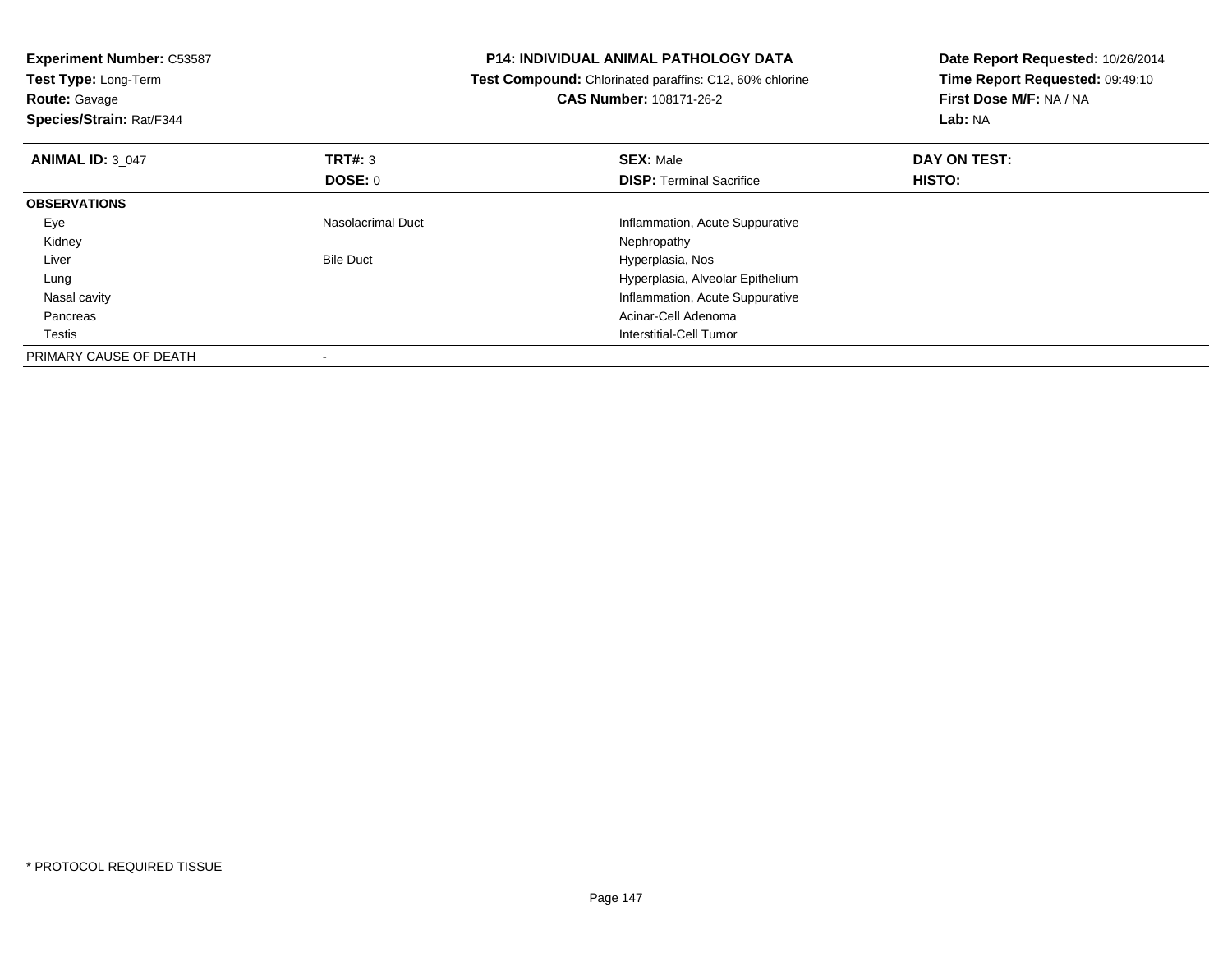| <b>Experiment Number: C53587</b><br>Test Type: Long-Term<br><b>Route: Gavage</b><br>Species/Strain: Rat/F344 |                | <b>P14: INDIVIDUAL ANIMAL PATHOLOGY DATA</b><br>Test Compound: Chlorinated paraffins: C12, 60% chlorine<br><b>CAS Number: 108171-26-2</b> | Date Report Requested: 10/26/2014<br>Time Report Requested: 09:49:10<br>First Dose M/F: NA / NA<br>Lab: NA |
|--------------------------------------------------------------------------------------------------------------|----------------|-------------------------------------------------------------------------------------------------------------------------------------------|------------------------------------------------------------------------------------------------------------|
| <b>ANIMAL ID: 3 048</b>                                                                                      | <b>TRT#: 3</b> | <b>SEX: Male</b>                                                                                                                          | DAY ON TEST:                                                                                               |
|                                                                                                              | <b>DOSE: 0</b> | <b>DISP: Natural Death</b>                                                                                                                | HISTO:                                                                                                     |
| <b>OBSERVATIONS</b>                                                                                          |                |                                                                                                                                           |                                                                                                            |
| Heart                                                                                                        |                | Fibrosis, Focal                                                                                                                           |                                                                                                            |
| Kidney                                                                                                       |                | Nephropathy                                                                                                                               |                                                                                                            |
| Preputial gland                                                                                              |                | Inflammation, Suppurative                                                                                                                 |                                                                                                            |
| Stomach                                                                                                      | Forestomach    | Hyperkeratosis                                                                                                                            |                                                                                                            |
|                                                                                                              | Forestomach    | Hyperplasia, Epithelial                                                                                                                   |                                                                                                            |
| Testis                                                                                                       |                | Interstitial-Cell Tumor                                                                                                                   |                                                                                                            |
| PRIMARY CAUSE OF DEATH                                                                                       |                |                                                                                                                                           |                                                                                                            |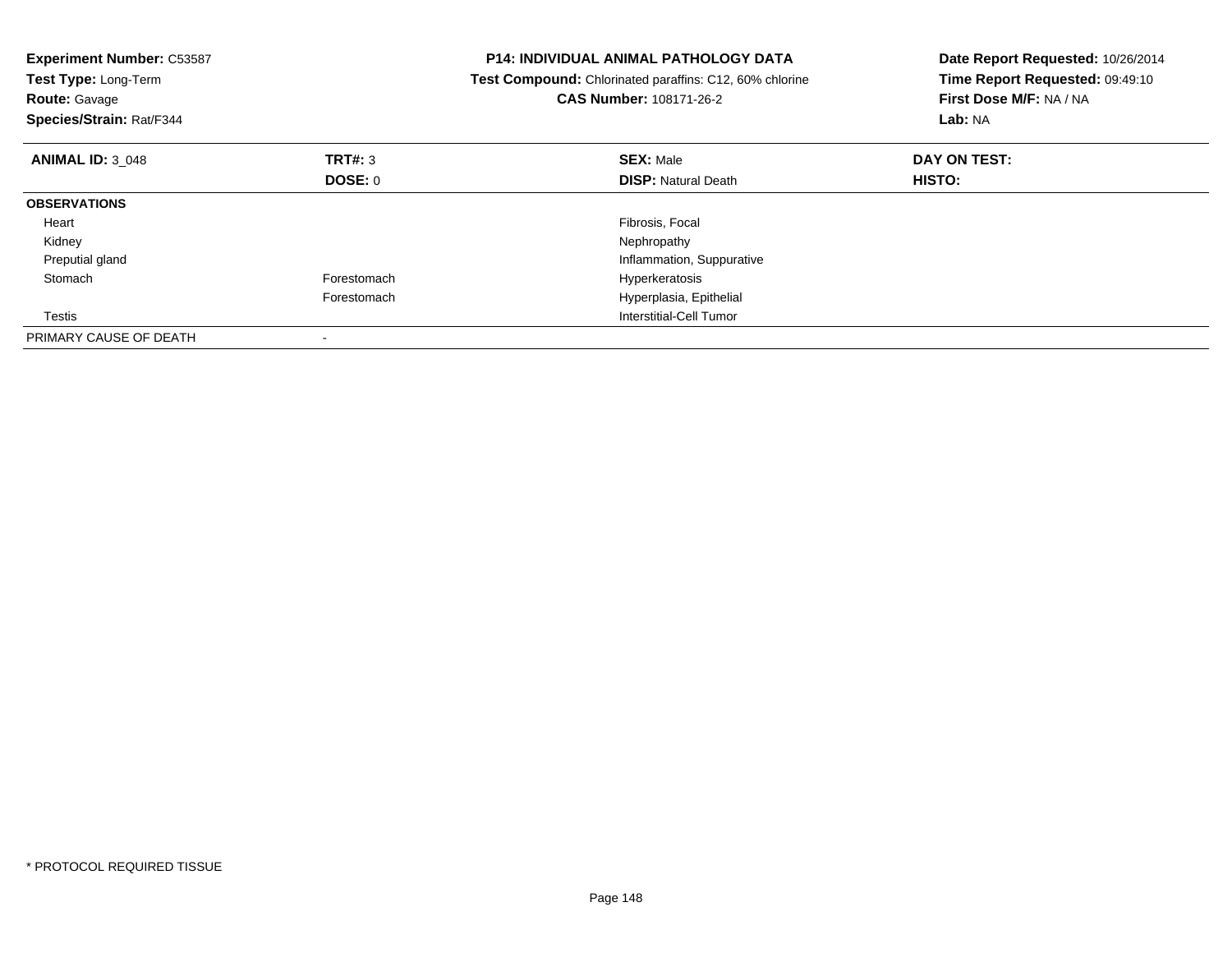**Experiment Number:** C53587

**Test Type:** Long-Term

**Route:** Gavage

**Species/Strain:** Rat/F344

## **P14: INDIVIDUAL ANIMAL PATHOLOGY DATA**

**Test Compound:** Chlorinated paraffins: C12, 60% chlorine

**CAS Number:** 108171-26-2

**Date Report Requested:** 10/26/2014**Time Report Requested:** 09:49:10**First Dose M/F:** NA / NA**Lab:** NA

| <b>ANIMAL ID: 3_049</b> | <b>TRT#: 3</b>   | <b>SEX: Male</b>                    | DAY ON TEST: |
|-------------------------|------------------|-------------------------------------|--------------|
|                         | <b>DOSE: 0</b>   | <b>DISP:</b> Moribund Sacrifice     | HISTO:       |
| <b>OBSERVATIONS</b>     |                  |                                     |              |
| Heart                   |                  | Fibrosis, Multifocal                |              |
| Kidney                  |                  | Nephropathy                         |              |
| Liver                   | <b>Bile Duct</b> | Hyperplasia, Nos                    |              |
| Lung                    |                  | Osteosarcoma, Metastatic            |              |
| Mammary gland           |                  | <b>Cystic Ducts</b>                 |              |
| Nasal cavity            |                  | Infection, Fungal                   |              |
|                         |                  | Inflammation, Acute Suppurative     |              |
|                         |                  | Lymphocytic Inflammatory Infiltrate |              |
| Pancreas                |                  | Acinar-Cell Adenoma                 |              |
| Preputial gland         |                  | Carcinoma, Nos                      |              |
|                         |                  | Inflammation, Acute Suppurative     |              |
| Prostate                |                  | Inflammation, Acute Suppurative     |              |
| Spleen                  |                  | Hematopoiesis                       |              |
| Testis                  |                  | <b>Interstitial-Cell Tumor</b>      |              |
| Thyroid                 |                  | C-Cell Adenoma                      |              |
| Unspecified             | Shoulder         | Osteosarcoma                        |              |
| PRIMARY CAUSE OF DEATH  | ٠                |                                     |              |